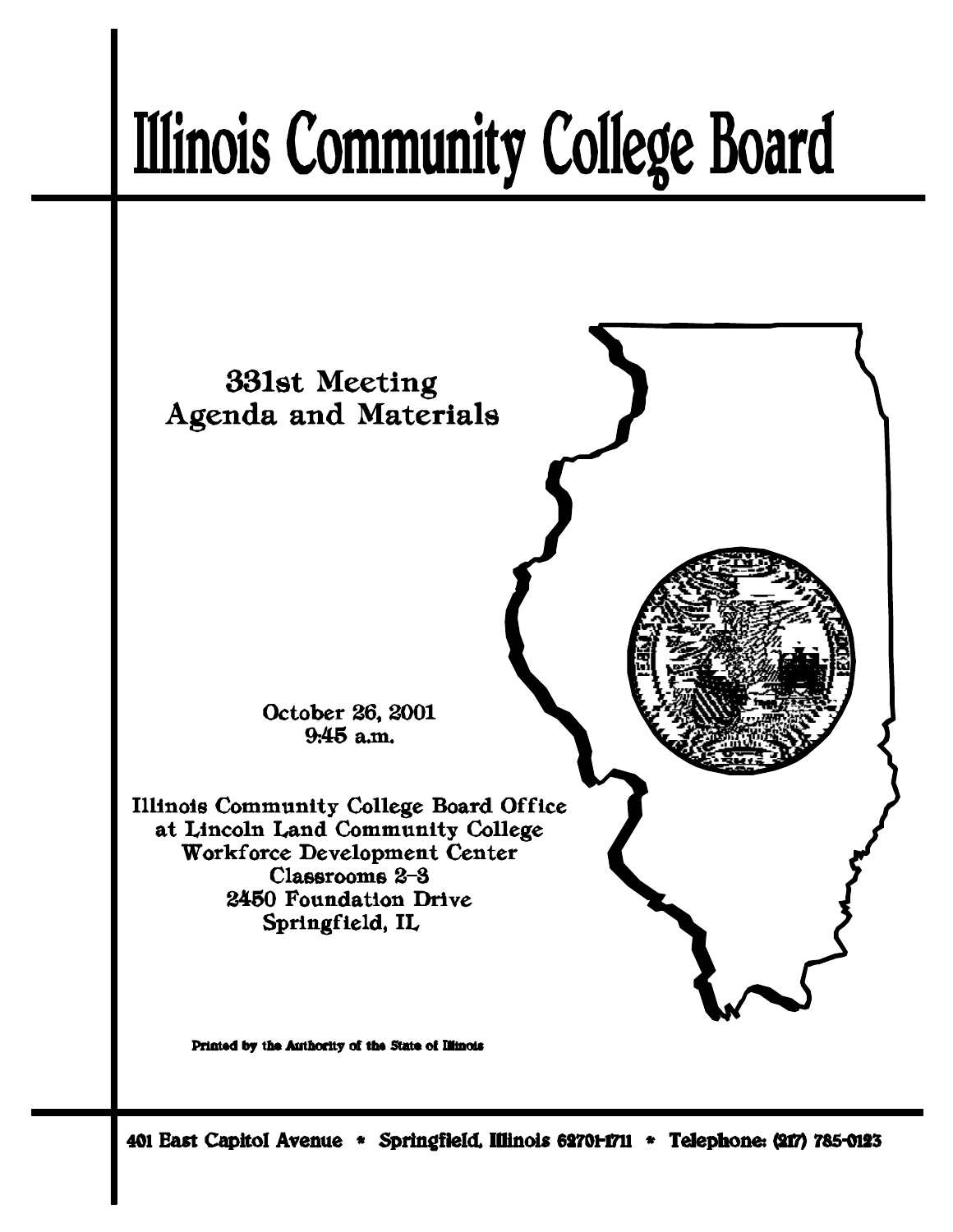## Agenda 331st Meeting of the Illinois Community College Board

## Illinois Community College Board Office at Lincoln Land Community College Workforce Development Center Classrooms 2-3 2450 Foundation Drive Springfield, Illinois October 26, 2001 9:45 a.m.

Page

| 1. |                          | Roll Call and Declaration of Quorum                                                                                                                                 |                     |
|----|--------------------------|---------------------------------------------------------------------------------------------------------------------------------------------------------------------|---------------------|
| 2. |                          | Announcements and Remarks by Edward T. Duffy, Chair                                                                                                                 |                     |
| 3. |                          | Awards for Excellence in Learning-Centered Instruction                                                                                                              |                     |
| 4. |                          | <b>Committee Reports</b>                                                                                                                                            |                     |
|    | 4.1<br>4.2<br>4.3        | <b>Adult Education Transition Committee</b><br><b>Funding Equity Study Committee</b><br><b>Budget and Finance Committee</b>                                         |                     |
| 5. |                          | President/CEO's Report                                                                                                                                              |                     |
| 6. |                          | Fiscal Year 2003 Illinois Community College System<br><b>Budget Request</b>                                                                                         | $\mathbf{1}$        |
| 7. |                          | Program Accountability                                                                                                                                              |                     |
|    | 7.1<br>7.2               | Follow-Up Study of Fiscal Year 2000<br><b>Occupational Program Graduates</b><br>Accountability/Productivity in the Illinois                                         | $2 - 4$             |
|    | 7.3                      | Community College System-Fiscal Year 2001<br>Program Accountability Issues                                                                                          | $5 - 8$<br>$9 - 13$ |
| 8. |                          | <b>Advisory Organizations</b>                                                                                                                                       |                     |
|    | 8.1<br>8.2<br>8.3<br>8.4 | Illinois Community College Faculty Association<br><b>Student Advisory Committee</b><br>Illinois Community College Trustees Association<br><b>Presidents Council</b> |                     |
|    |                          |                                                                                                                                                                     |                     |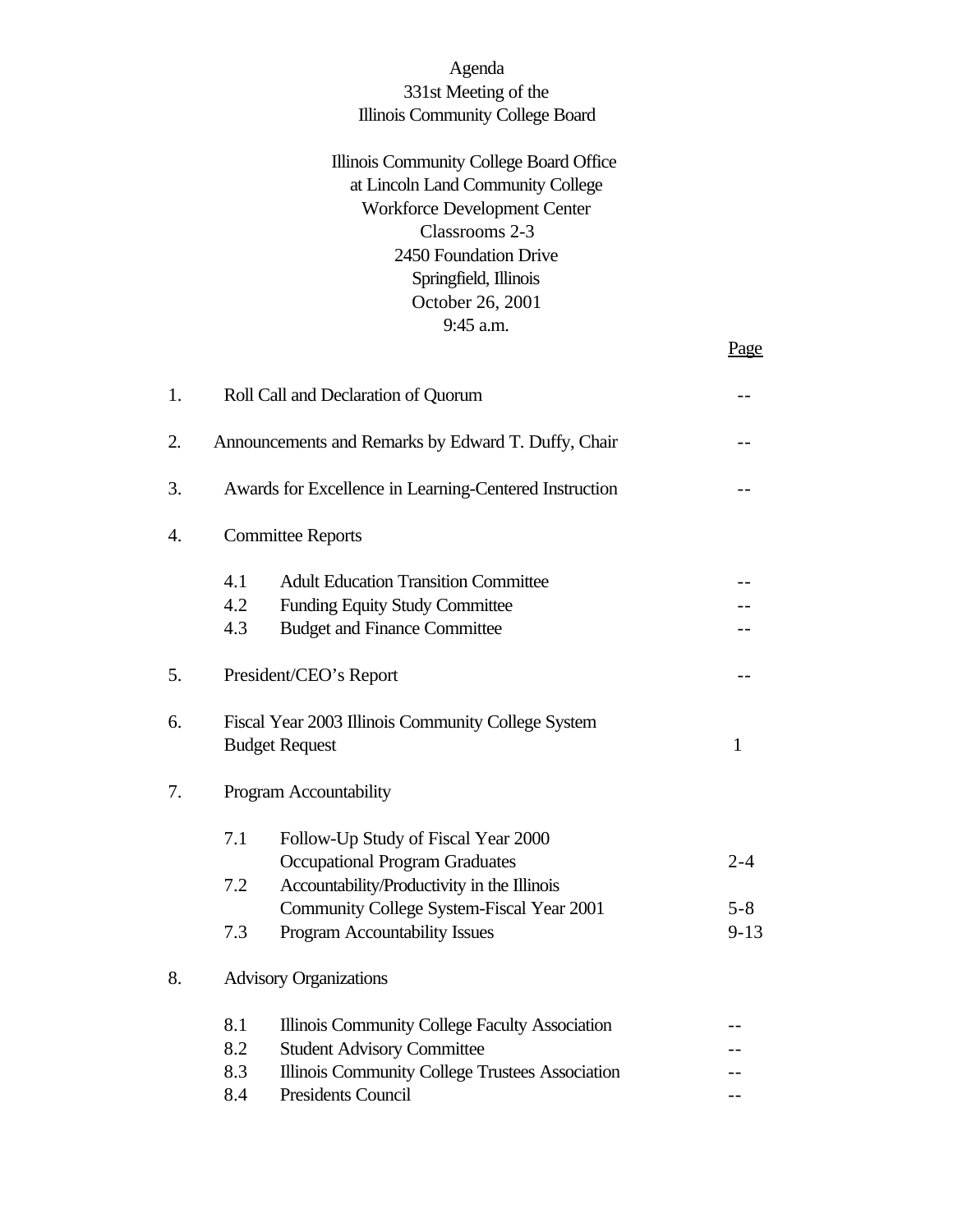## Agenda 331st Meeting of the Illinois Community College Board

## 9. Consent Agenda

|     | 9.1  | Minutes of the September 21, 2001 Meeting        | 14-24     |
|-----|------|--------------------------------------------------|-----------|
|     | 9.2  | New Units of Instruction                         | $25 - 28$ |
|     | 9.3  | Recognition of Illinois Community Colleges       | 29-30     |
|     | 9.4  | Proposed Amendments to Illinois Community        |           |
|     |      | <b>College Board Rules Concerning Reasonable</b> |           |
|     |      | and Moderate Extensions (Final Approval)         | $31 - 39$ |
|     | 9.5  | <b>Board Resolution Allowing ICCB Employees</b>  |           |
|     |      | to Enroll in Pre-Tax Purchases of Service Credit |           |
|     |      | for Retirement Through Payroll Deduction         | 40-42     |
| 10. |      | <b>Information Items</b>                         |           |
|     | 10.1 | Fiscal Year 2002 Financial Statements            |           |
|     |      | (September 2001)                                 |           |
|     | 10.2 | Tuition Payment Program for Wards of the State:  |           |
|     |      | An Interagency Agreement Between the Illinois    |           |
|     |      | Community College Board and Department of        |           |
|     |      | <b>Children and Family Services</b>              | $43 - 44$ |
| 11. |      | <b>Other Business</b>                            |           |
| 12. |      | Adjournment                                      |           |

# Page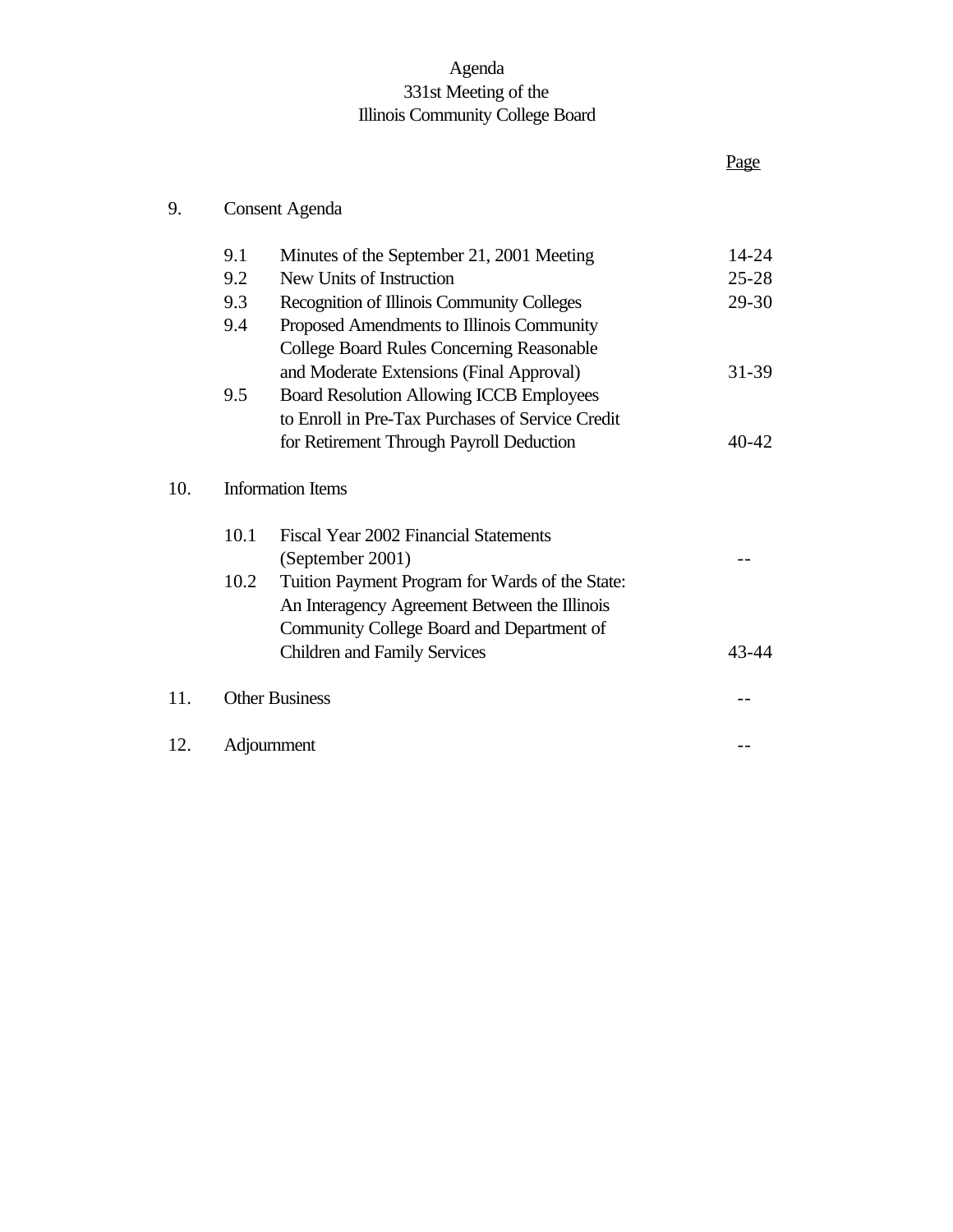Illinois Community College Board

## **FISCAL YEAR 2003 ILLINOIS COMMUNITY COLLEGE SYSTEM BUDGET REQUEST**

An oral report will be presented at the Board meeting on October 26, 2001.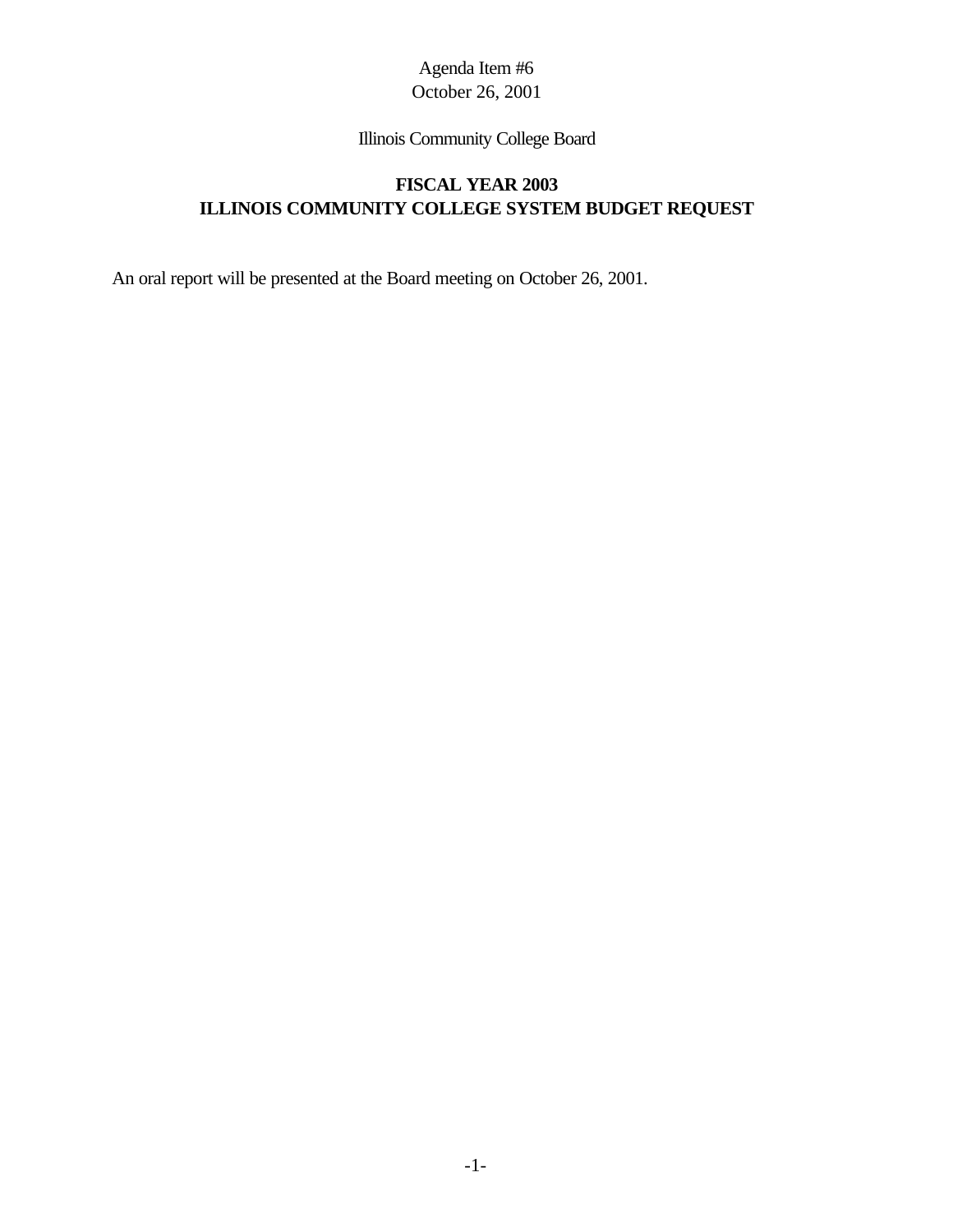#### Illinois Community College Board

## **FISCAL YEAR 2003 COMMUNITY COLLEGE SYSTEM OPERATING BUDGET REQUEST**

The Illinois Community College Board fiscal year 2003 operating budget request, presented in Table 1, includesfunding for all grants appropriated to the ICCB for the communitycollege system, as well as other community college grants administered by the ICCB office. The operating grants to colleges are presented in total as allocations to individual districts are not finalized. Much of the data necessary to complete district allocations were not available at the time of this request. The concepts and/or numbers included in the budget request were discussed with the Presidents' Council and with the ICCB Finance Advisory Committee.

The total fiscal year 2003 operating budget request for the community college system totals \$344.4 million. This is a \$13.3 million (4.0 percent) over fiscal year 2002 appropriated grants of \$331.1 million. This includes a \$13.2 million (4.0 percent) increase in direct grants to colleges. This includes an increase of \$10.9 million (4.0 percent) in unrestricted grants to colleges and an increase of \$2.2 million (4.2 percent) in restricted purpose grants to colleges.

The Illinois CommunityCollege Systems: *Promise for Illinois* was considered indeveloping the fiscalyear 2003 operating budget request. The seven goals outlined in the document are:

| Pledge 1. | Address workforce development needs with flexible, responsive and progressive programs.      |
|-----------|----------------------------------------------------------------------------------------------|
| Pledge 2. | Offer rigorous courses and programs designed for college and university transfer.            |
| Pledge 3. | Expand adult education and literacy programs necessary for individuals and families to have  |
|           | high quality work and life in Illinois.                                                      |
| Pledge 4. | Equip Illinois residents with the technology skills they need to be successful in the $21st$ |
|           | century.                                                                                     |
| Pledge 5. | Emphasize high quality in all programs, services, and operations.                            |
| Pledge 6. | Deliver affordable learning opportunities to the doorstep of Illinois residents.             |
| Pledge 7. | Model and promote leadership and ethical decision-making.                                    |

Also, significant consideration was given in developing the fiscal year 2003 operating budget request to the Illinois Board of Higher Education's *The Illinois Commitment: Partnerships, Opportunities, and Excellence*. The goals outlined in this document are:

- < Help Illinois business and industry sustain strong economic growth,
- < Joining elementary and secondary education to improve teaching and learning at all levels,
- < Assure that no Illinois citizen is denied an opportunity for a college education because of financial need,
- < Increase the number and diversity of citizens completing training and educational programs,
- < Hold students to even higher expectations for learning and be accountable for the quality of academic programs and the assessment of learning, and
- < Continually improve productivity, cost-effectiveness, and accountability.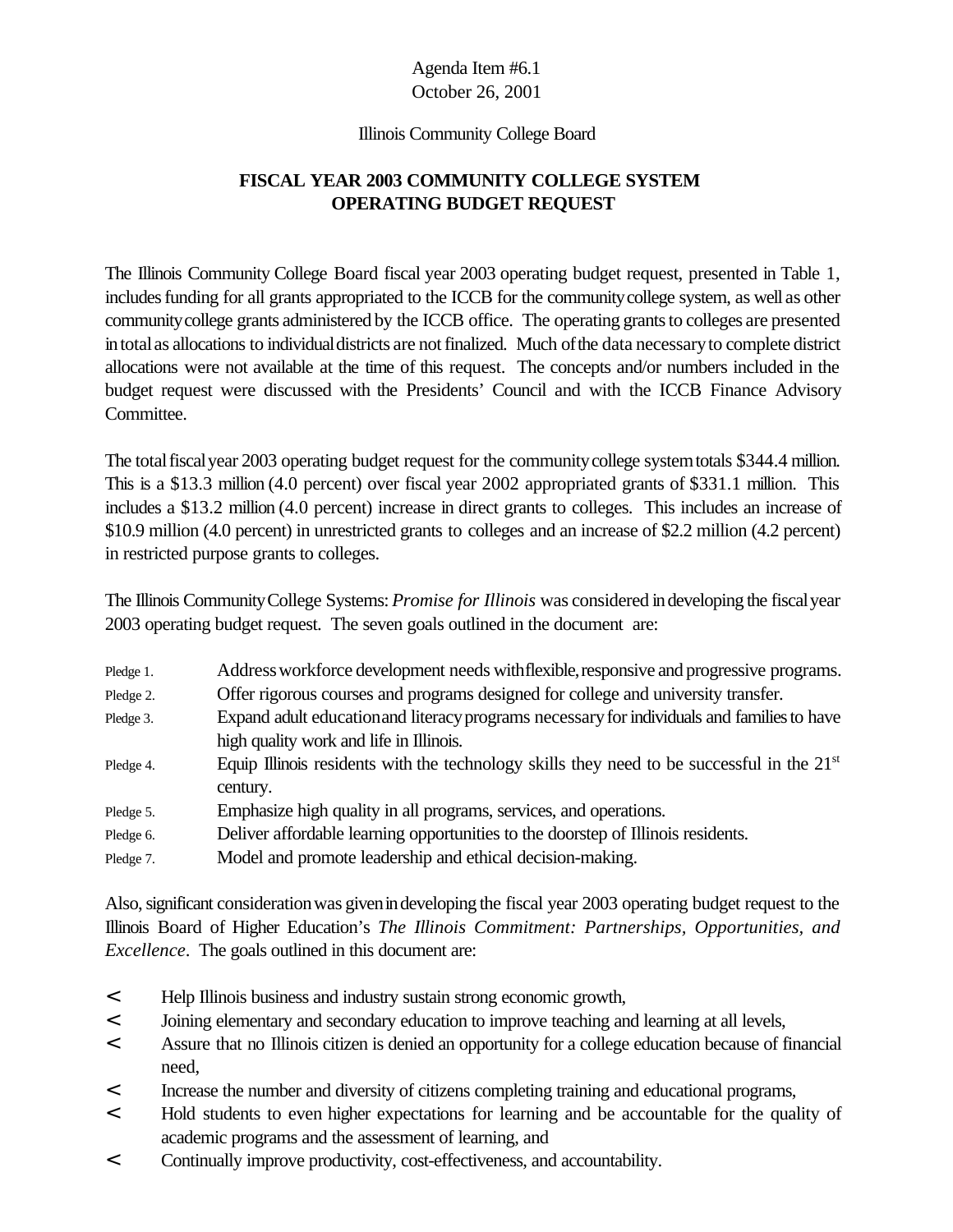#### **RECOMMENDED ACTION**

It is recommended that the following motions be adopted:

The Illinois Community College Board hereby:

- 1. approves the fiscal year 2003 Community College System Operating Budget Request for grants to colleges and other community college grants administered by the ICCB office as presented in the attached Table 1;
- 2. authorizes the submission of the request to the Illinois Board of Higher Education; and
- 3. authorizes its President/CEO, with concurrence of the Chair, to make necessary adjustments and reallocations based oninformationreceived subsequent to approvalofthis budget request.

**BACKGROUND**. Submission of higher education budget requests are due to the Illinois Board of Higher Education (IBHE). In order to comply, the ICCB budget request must be approved by the board. While it is possible to determine recommendations for restricted/special initiative grants, additional data is needed tofinalizedistrict allocations, especially inthe areas ofbase operating grants and equalizationgrants. Table 1 presents the total dollar amount requested for grants to colleges, as well as other community college grants administered bythe ICCBoffice. Table 1A presents the components of the Workforce Development Grant and the Advanced Technology Grant. Recommendations contained in this item have been developed by ICCB staff in conjunction with the ICCB Finance Advisory Committee and the Presidents' Council.

Following is a discussion of issues and preliminary recommendations for each of the categorical grants.

**Base Operating Grant**. In fiscal year 2002, \$193.8 million was appropriated for the base operating grant, an increase of 6.0 percent over the fiscal year 2001 appropriation. Recommendations for the fiscal year 2003 base operating grant are \$199.7 million, an increase of \$5.9 million, or 3.1 percent.

The major portion of this grant is allocated to districts based upon credit hour enrollment in six instructional funding categories. After unit cost and enrollment information is finalized, program improvement dollars may be added to the formula in various areas to generate the recommended funding amount.

Fiscal year 1999 was the first year that this grant was not allocated totally on credit hour enrollments. In fiscal year 2002, \$2.3 million was allocated based on gross square footage and student enrollment at the district. For fiscal year 2003, it is recommended that \$2.4 million be distributed on this basis.

< The Base Operating grant works to achieve all seven pledges of the Promise For Illinois.

**Small College Grant**. The small college grant is distributed to districts with less than 2,500 non-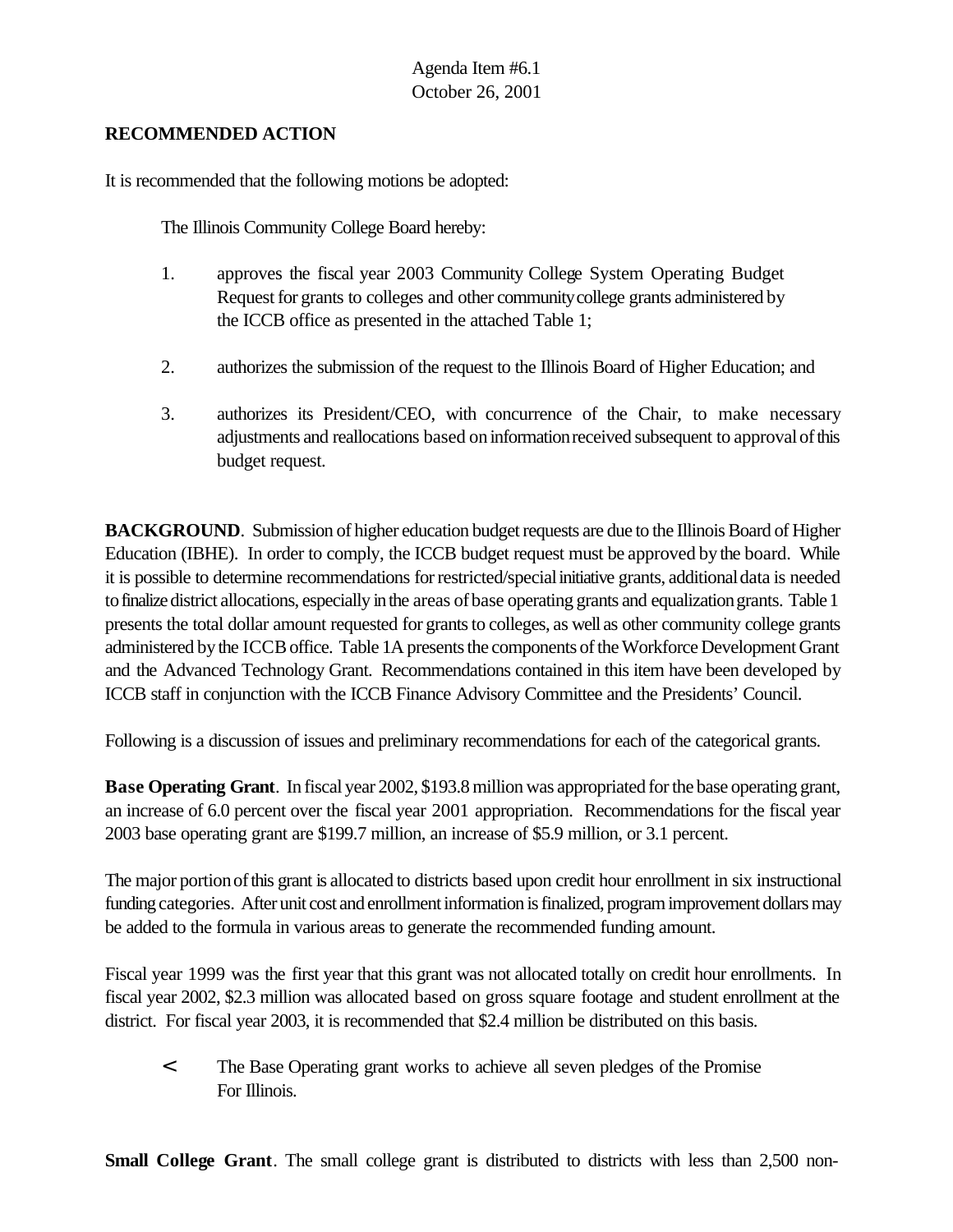correctional full-time equivalent students. This grant is intended to assist small colleges with the fixed costs of operating a community college. Grants of\$60,000 are distributed to qualifying colleges. No increase is recommended for fiscal year 2003, leaving the total budget request for small college grant at \$900,000.

< The Small College grant is designed to help the colleges deliver affordable learning opportunities to the doorstep of Illinois residents. (Pledge 6)

**Equalization Grant**. The fiscal year 2002 appropriation included \$77.4 million in the equalization grant, an increase of \$3.7 million (5.1 percent) over fiscal year 2001. The final equalization grant appropriation for fiscal year 2002 was at 98.5% of fully funding the equalization formula. Recommendations for fiscal year 2003 include an equalization grant of \$82.4 million, anincrease of6.5 percent. This represents funding the formula at an estimated 100.0% level.

The Equalization grant is based on the difference between a district's available local tax revenue per student and the statewide average amount available perstudent. This grant attempts to reduce the disparity among districts in local property tax available per student. In fiscal year 2002, 29 out of the 39 districts qualified for equalization funding.

< The Equalizationgrant is designed to help the collegesdeliveraffordable learning opportunities to the doorstep of Illinois residents. (Pledge 6)

**Performance-Based Initiative**. A statewide planning committee was formed and met throughout 1997 and 1998 in order to develop a performance-based initiative system that defines outcomes and measures for use in the community college performance-based initiative system. This grant provides additional incentives for high performance and/or significant improvement in meeting specified goals. The fiscal year 2003 budget includes a recommendation of \$2.0 million, no increase from fiscal year 2002 .

*Basis for Allocation*  $-1$  *student satisfaction,* (2) *student educational advancement, (3) student success in employment/continuing education, (4) student transfers, (5) population served, (6) remedial course completion rate, and (7) progresstowards district-defined goal*

< The Performance-Based Initiative grant encourages the colleges to emphasize high quality in all programs, services, and operations. (Pledge 5)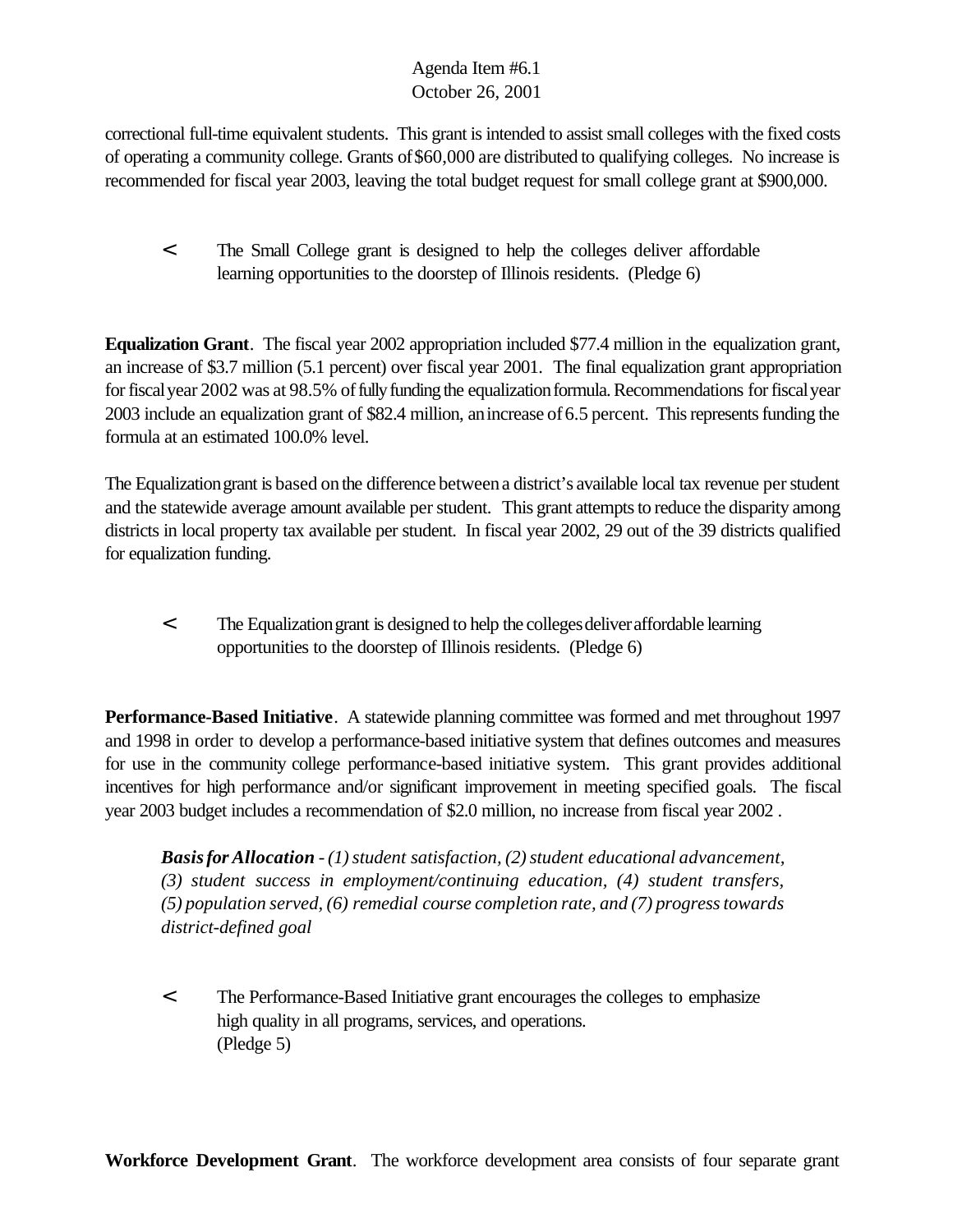components: current workforce training, business/industryservices, education-to-careers, and welfare-towork. All of these areas continue to be a high priority for the state and the community college system. In fiscal year 2000, the ICCB granted districts the authority to transfer up to 33.3 percent of any workforce development grant component to another workforce development grant component. This allows local districts to make the determination of the best use of these funds given the individual needs of their district. Fiscal year 2003 is the first year that the current workforce training grant is included as a component of the workforce development grant. In fiscal year 2002 the current workforce training was a separate appropriated grant.

The recommended funding for fiscal year 2003 is \$20.1 million. This is an increase of 4.4 percent from fiscal year 2002.

**Current Workforce Training** . This component is designed to provide funds to the community college system in a manner which will allow colleges to be more price competitive in providing noncredit training for existing employees at local businesses and industries, especially for small and mid-sized companies. Colleges will be allowed to charge direct training costs to this component, which will in turn allow them to reduce the training cost to the local area businesses. The recommendation for funding in fiscal year 2003 is \$5.2 million, an increase of 4.5 percent.

*Basisfor Allocation: Number of district residents in the labor force that are currently employed. A minimum grant of \$50,000 will be distributed to each district.*

**Business/Industry Services**. Recommendations for fiscal year 2003 are to increase this component to \$6.6 million, anincrease of 4.5 percent. The business/industry services component provides funding for a business/industry center and/or involvement with state and local economic development efforts. This funding enables the community college system to assist local business, associations, labor, government and others to develop and enhance a qualified, well-trained labor force. The flat grant per district is provided to enable districts to maintain the business/industry center.

*Basisfor Allocation: \$65,000flat grant per district with the remaining funds distributed on the basis of occupational and vocational credit hours*.

**Education-to-Careers**. \$4.3 million is included for the education-to-careers component in f year 2003. This represents an increase of 4.2 percent. The education-to-careers component is intended to allow the community college system to develop a fully integrated education/employment system in order to assure that students can move easily from education to work and from work to continuing education.

*Basisfor Allocation: \$87,500 flat grant per district with the remaining funds distributed on the basis of (1) number of district residents in labor force and (2) the unemployment rate of the district*.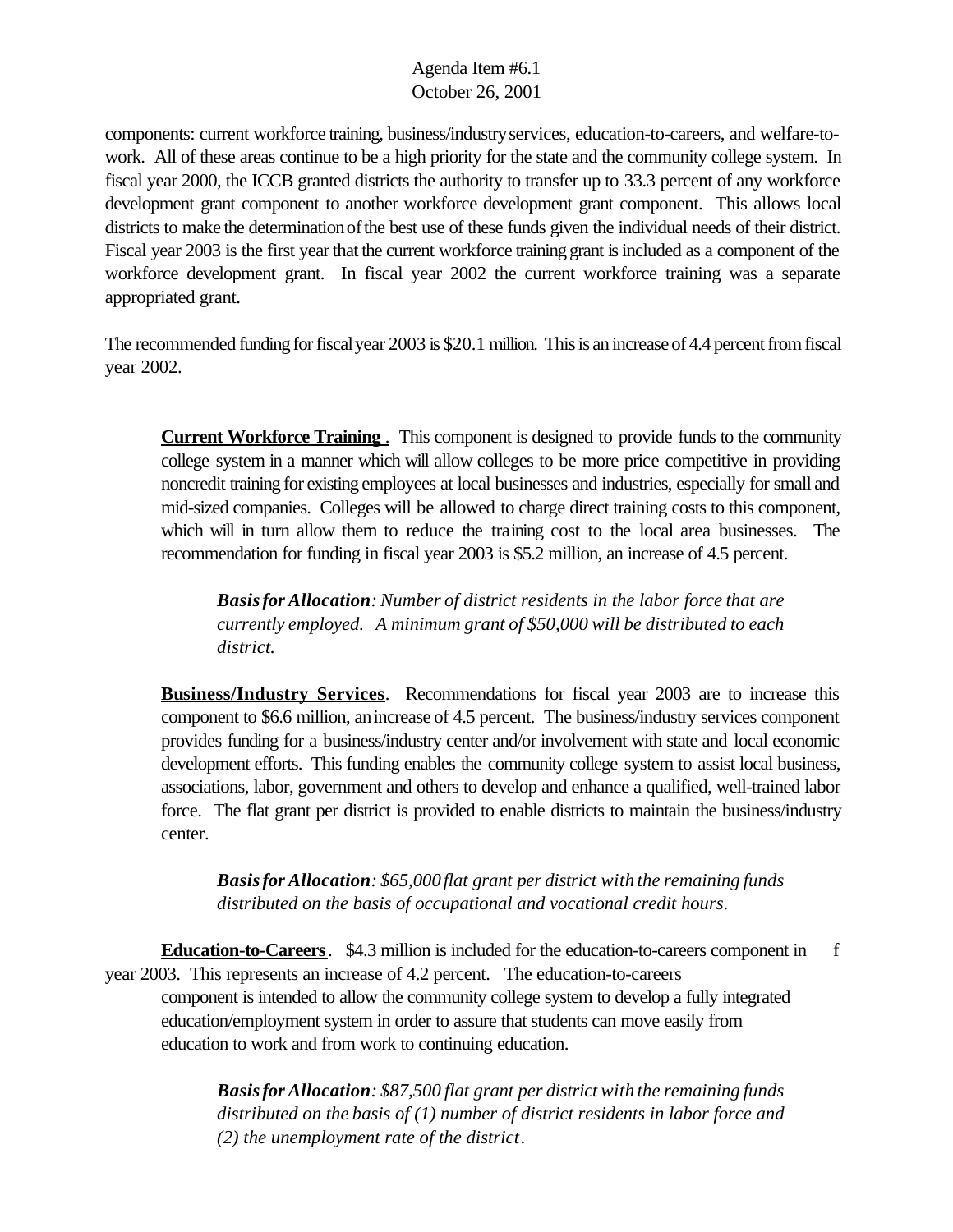**Welfare-to-Work**. A total of \$4.0 millionis recommended for the welfare-to-work component. This is an increase of \$175,000 (4.6 percent) over the fiscal year 2002 appropriation. This component is intended to provide funds to be used in conjunction with existing federal funds to develop an infrastructure necessary to work with welfare recipients and the working poor at each community college to provide employment training and job placement assistance services.

*Basisfor Allocation: \$60,000 flat grant per district with the remaining funds distributed on the basis of the number of welfare caseloads in the district*.

**<** The Workforce Development grant allows colleges to address workforce development needs with flexible, responsive, and progressive programs. (Pledge 1)

**P-16 Initiative Grant.** The P-16 initiative grant consists of two grant components: accelerated college enrollment and teacher preparation and professional development. In fiscal year 2002 the accelerated college enrollment grant was a separate appropriated grant. Fiscal year 2003 isthe first year for the P-16 grant. The ICCB will grant districts the authority to transfer up to 33.3 percent of any P-16 initiative grant component to another P-16 initiative grant component. This allows local districts to make the determination of the best use ofthese funds giventhe individualneeds oftheir district. The recommended funding for fiscal year 2003 is \$2.2 million..

**Accelerated College Enrollment.** The fiscal year 2003 recommendation is for \$1.7 million an increase of\$250,000 fromfiscalyear 2002. This component allows community colleges to expand their services to high school students desiring to take college-level classes while still in high school. This component will be used to subsidize the cost to the college of offering courses to high school students without charging tuitionand fees. Colleges will earn these funds at a standard rate of \$55 per credit hour, which will be verified in the college's external audit process

*Basis for Allocation: The number of junior and senior high school students in the district. A minimum grant of \$12,500 will be distributed to each district.*

**Teacher Preparation and Professional Development.** Fiscal year 2003 is the first year for this component. This component will be used to fund teacher certification and re-certification within the college district. The recommended funding amount for fiscal year 2003 is \$500,000.

*Basisfor Allocation: Funds are distributed based on the number of certified teachers within the district.*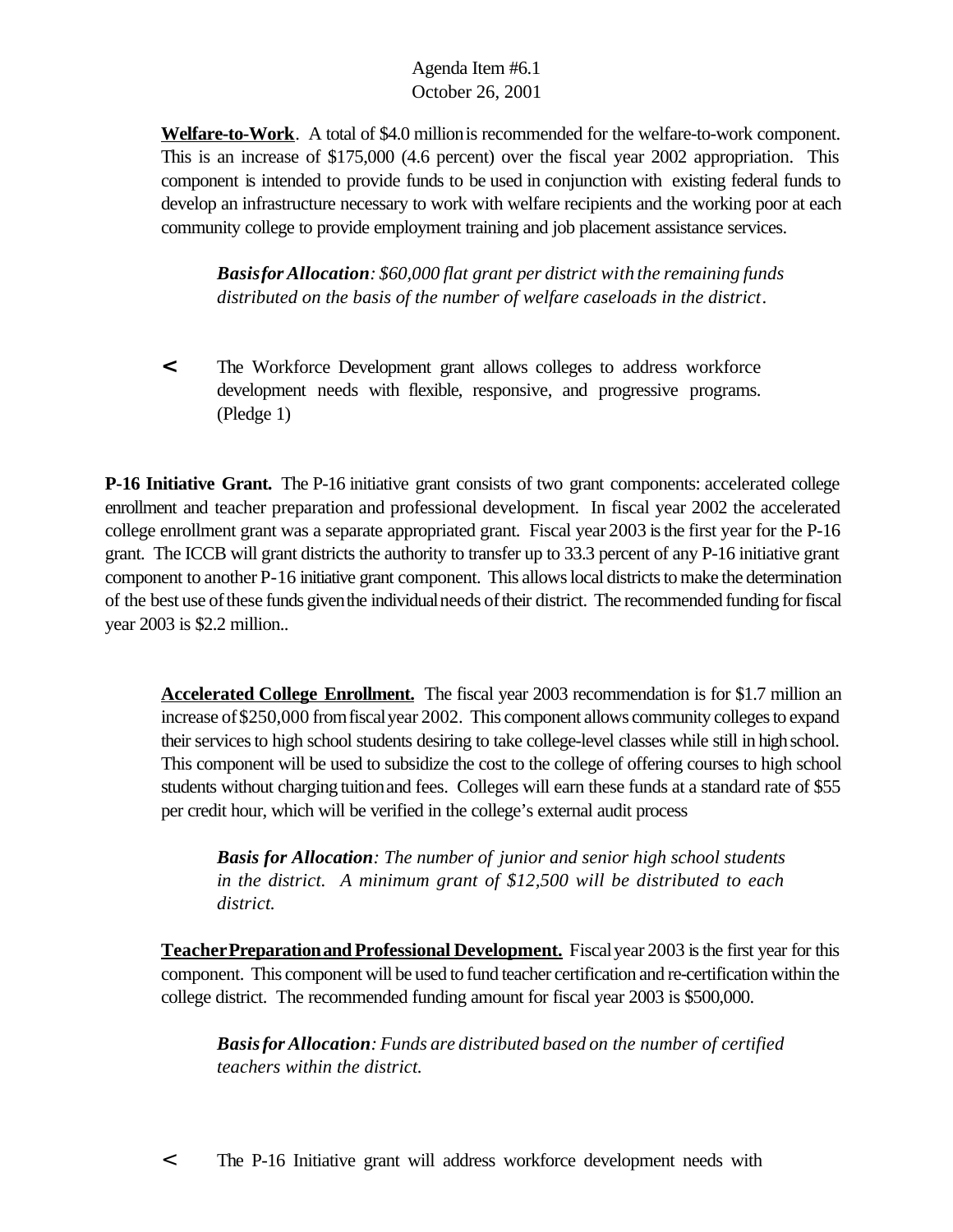flexible, responsive, and progressive programs and offer rigorous courses and programs designed for college and university transfer. This grant will also emphasize high quality in all programs, services, and operations. (Pledge 1 2,and 5)

**AdvancedTechnology Grant**. The advanced technology area comprisesfour grant components: Illinois community college online, advanced technology equipment, technology support, and staff technical skills. In fiscal year 2002 the Illinois community college online component was a separate appropriated grant. The same transfer ability as discussed in the workforce development area is permitted in the advanced technology area to allow districts to transfer up to 33.3 percent of one component to another depending on where there is the greatest need. An overall increase of 3.9 percent to \$15.1 million is recommended for fiscal year 2003.

**Illinois Community Colleges Online**. The fiscal year 2003 budget includes a request of \$650,000 to allow all community colleges to establish and maintain the necessary student support services for the Illinois Community Colleges Online and the Illinois Virtual Campus activities.

*Basis for Allocation: \$16,667 grant per district.*

**AdvancedTechnology Equipment**. An increase of 3.1 percent is recommended in the advanced technology equipment component, bringing this component to a total of \$6.0 million. The colleges need to continue to upgrade and purchase new specialized equipment for training programs and to purchase new computer hardware and software for instructional and student use.

*Basis for Allocation: Funds distributed on the basis of occupational and vocational credit hours.*

**Advanced Technology Support**. Fiscal year 2003 recommendations include \$6.2 million for technology support, an increase of 3.5 percent. This component is provided, in addition to the advanced technology equipment grant, in order to enable colleges to meet the rising costs of technology infrastructure, transmission, and maintenance costs.

*Basisfor Allocation: \$75,000 flat grant per district with the remainingfunds distributed on the basis of (1) square miles within the district, (2) number of market service delivery areas within the regional consortia, and (3) annual student headcount.*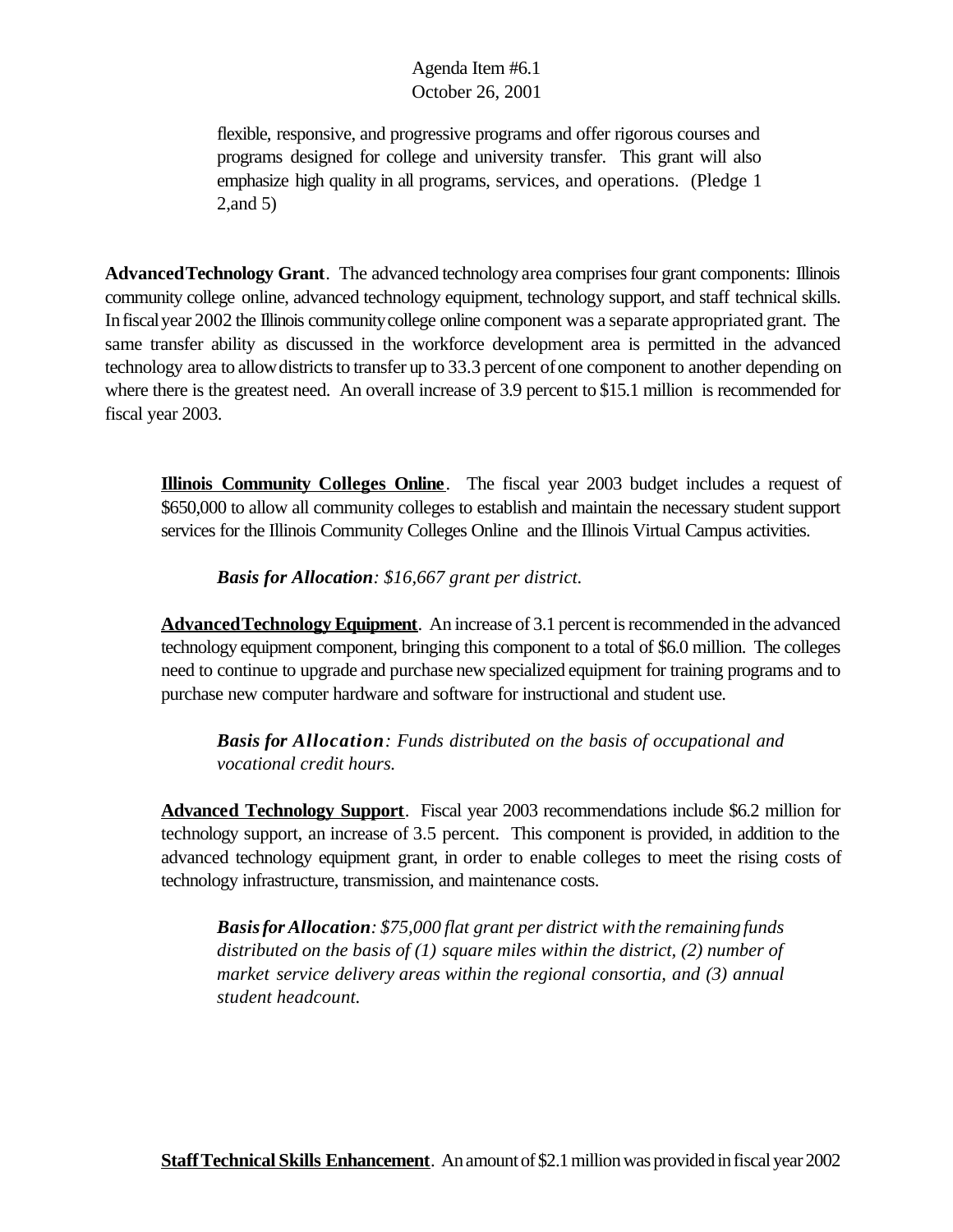to provide funding to support training in all areas of technology and especially in the areas of distance learning. An increase of 3.4 percent to \$2.2 million is recommended for fiscal year 2003.

*Basis for Allocation: Number of faculty and staff FTE*.

< The Advanced Technology grant will address workforce development needs with flexible, responsive, and progressive programs and offer rigorous courses and programs designed for college and university transfer The grant will also equip Illinois residents with the technology skills they need to be successful in the 21<sup>st</sup> century and allow the colleges to deliver affordable learning opportunities to the doorstep of Illinois residents. (Pledge 1,4, and 6)

**Special Populations Grant**. This grant is used to provide special or extra services to assist special population students to initiate, continue, or resume their education and to offer courses designed to provide the academic skills necessaryto remedyor correct educationaldeficiencies. Recommendations for fiscal year 2003 contain an increase of \$75,000 to bring the special populations grant to a total of \$13.3 million.

*BasisforAllocation:\$20,000 flat grant per college. Remaining funds are distributed on the basis of adult basic/secondary education and remedial credit hours.*

**<** The Special Populations grant allows colleges to expand adult education and literacy programs necessary for individuals and families to have high-quality work and life in Illinois while also delivering affordable learning opportunities to the doorstep of Illinois residents. (Pledge 3 and 6)

**Deferred Maintenance Grant**. There is a significant backlog of deferred maintenance projects in the community college system. This grant provides districts with flexible funding for facility needs that are not covered bycapital renewal or protection, health, and safety funding. This grant is intended to help reduce the backlog of previously neglected or accumulated maintenance projects needed in existing buildings and structures. The fiscal year 2003 recommendations will remain at the same level as fiscal year 2002 with an amount of \$3.5 million.

*Basis for Allocation: \$10,000 flat grant per district with the remaining funds distributed on the weighted gross square footage of the college (same gross square footage used in the base operating grant)*

< The Deferred Maintenance grant allows the colleges to emphasize high quality in all programs, services, and operations. (Pledge 5)

**Retirees Health Insurance Grant**. No increase is recommended for fiscal year 2003, leaving the total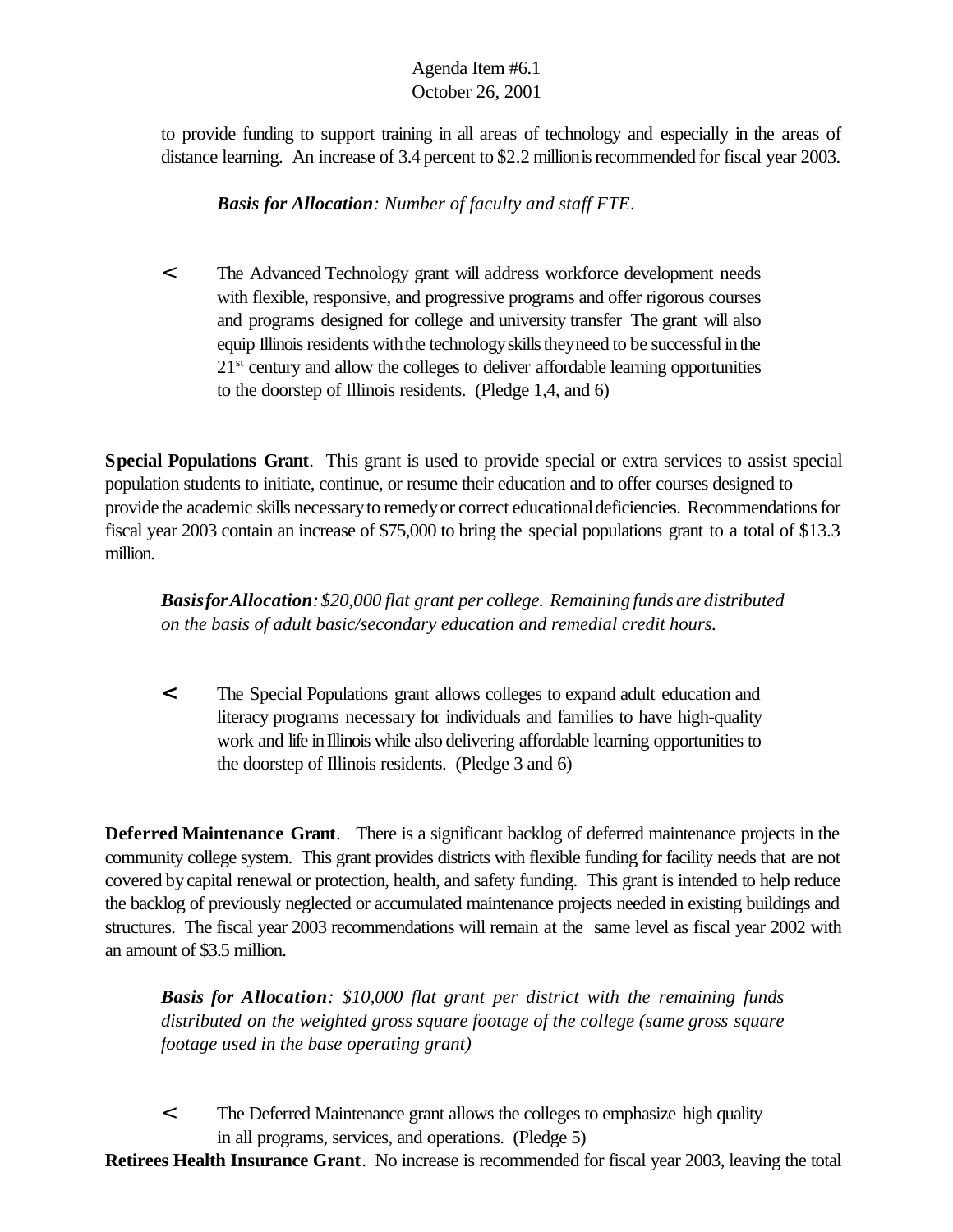budget request for this grant at \$735,000. Only the City Colleges of Chicago participate in this program. All other districts are eligible to participate in the College Insurance Program administered by Central Management Services.

## **Statewide Initiatives and Other Grants**

**EastSt. Louis Community College Center(ESLCCC)**. \$2.3 millionisincluded inthe fiscalyear 2003 request. This amount is an increase of \$100,000 from fiscal year 2002.

**The ESLCCC grant will help to emphasize high quality in all programs, services,** and operation. It will also assist in delivering affordable learning opportunities to the doorstep of Illinois residents.(Pledge 5 and 6)

**Lincoln's Challenge Grant**. The Lincoln's Challenge Program is a military style boot camp for at-risk teenagers who have not completed high school. Students successfully completing the program are eligible to receive a scholarship to attend a community college. Recommendations for fiscal year 2003 include \$150,000 in funding.

**<** The Lincoln'sChallenge grantwillhelp to emphasize highqualityinallprograms, services, and operation. It will also assist in delivering affordable learning opportunities to the doorstep of Illinois residents. (Pledge 5 and 6)

**Leadership and Core Values Initiative**. \$250,000 was appropriated for this initiative in fiscal year 2002. Monies will be used to fund demonstration projects showing the most effective ways of teaching leadership and core values in a community college setting, for workshops and training seminars for the community college system and operating of the Center For Applied Ethics. The fiscal year 2003 recommendations are \$250,000, no increase from fiscal year 2002.

**<** The Leadership and Core Values Initiative will help to model and promote leadership and ethical decision-making. (Pledge 7)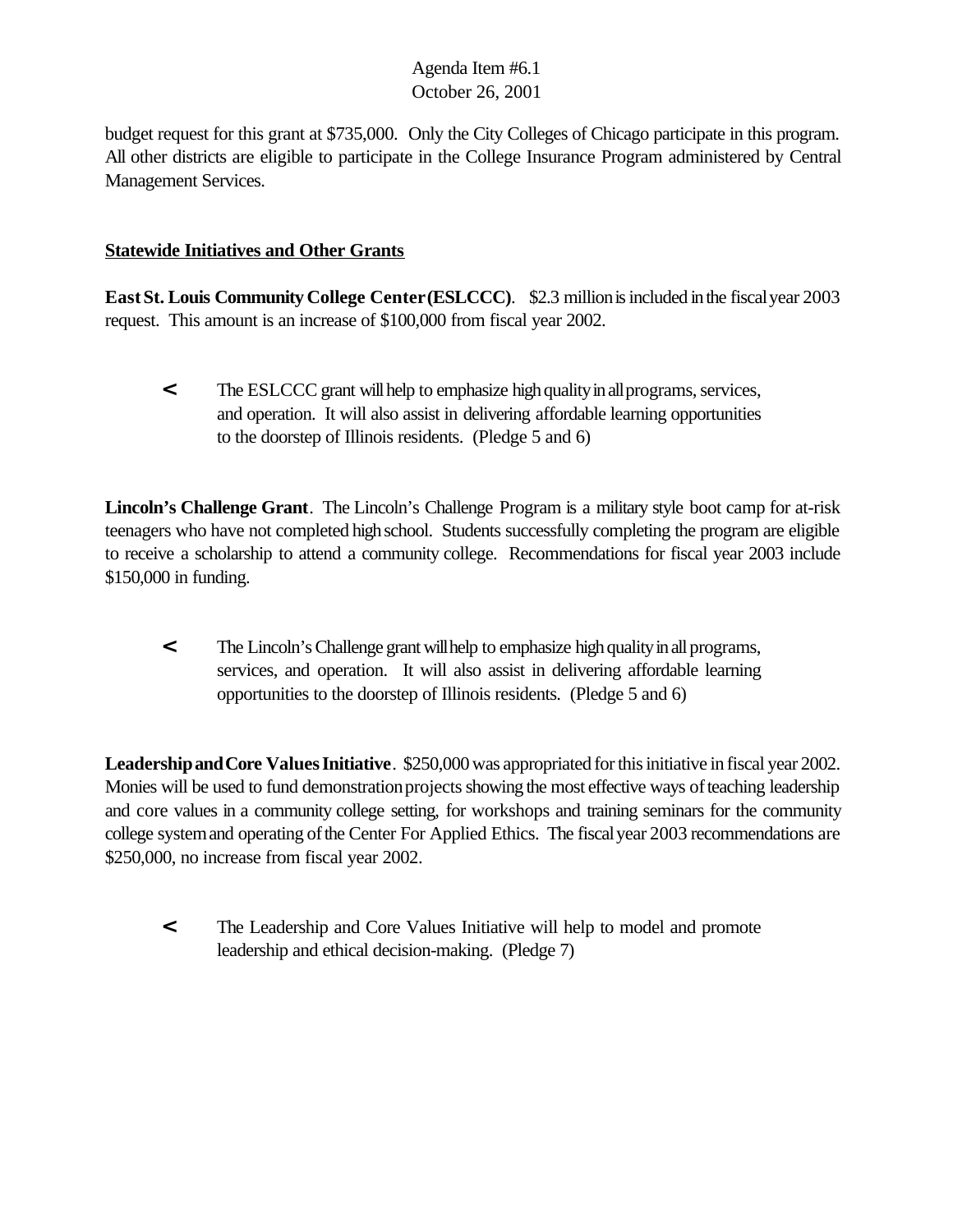**Special Initiative Grant**. The fiscal year 2003 request includes \$1.2 million to fund the special initiative grant forthe communitycollege system. These grants will be awarded on a Request for Proposal basis and would provide flexible funding for unique initiatives needed inthe communitycollege system. The grants will focus on higher education priorities as identified by the community college system strategic plan and the Illinois commitment.The Special Initiative grant also includes designated grants that were formerly appropriated to the Illinois Board of Higher Education under the Higher Education Cooperation Act.

**<** The Special Initiative grants are designed to address all of the seven pledges of the *Promise For Illinois*.

**Community College Foundation Matching Grant.** This grant will establish the funding mechanism for the legislation passed in the spring 1999 legislative session that allows colleges to request a state matching grant of \$2 for every \$3 received in local funds. Only new funds, those inexcess of prior year's revenues, will be eligible. The fiscal year 2003 request includes \$333,000 for these matching grants.

< This grant will allow colleges to deliver affordable learning opportunities to the doorstep of Illinois residents. (Pledge 6)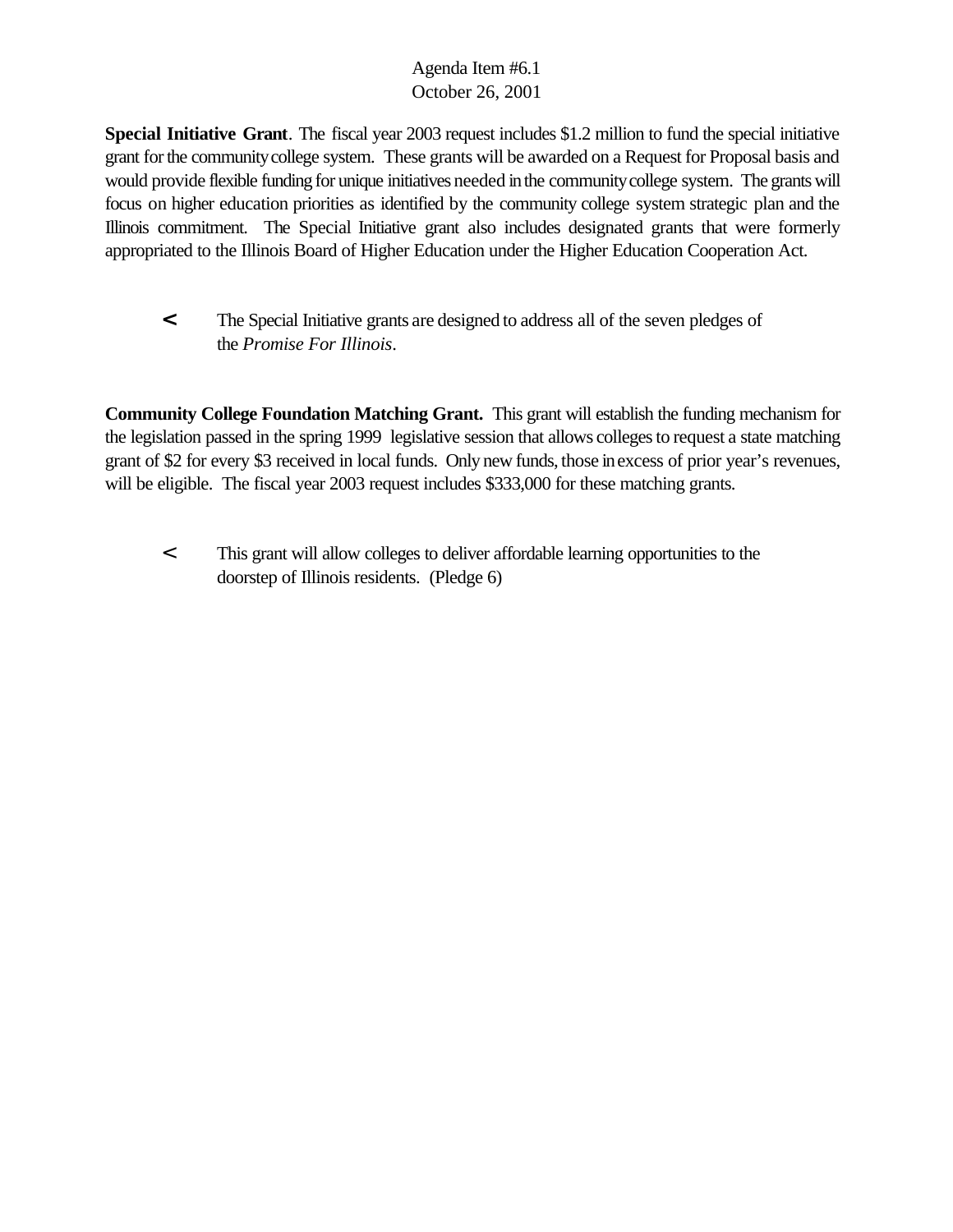#### **Illinois Community College Board Table 1 Fiscal Year 2003 Operating Grants to Colleges**

| <b>Grants to Colleges</b>                                                                                                                                   |               | FY 2002<br><b>Appropriation</b> |                           | FY 2003<br><b>ICCB</b><br><b>Request</b> |                           | <b>Dollar</b><br><b>Difference</b> | <b>Percent</b><br><b>Difference</b> |
|-------------------------------------------------------------------------------------------------------------------------------------------------------------|---------------|---------------------------------|---------------------------|------------------------------------------|---------------------------|------------------------------------|-------------------------------------|
| <b>Base Operating Grant</b>                                                                                                                                 | \$            | 193,775,000                     | $\frac{1}{2}$             | 199,728,250                              | $\mathfrak{D}$            | 5,953,250                          | 3.1%                                |
| <b>Credit Hour Allocation</b>                                                                                                                               | \$            | 191,425,000                     | \$                        | 197,303,250                              | \$                        | 5,878,250                          | 3.1%                                |
| <b>GSF Allocation</b>                                                                                                                                       | \$            | 2,350,000                       | \$                        | 2,425,000                                | \$                        | 75,000                             | 3.2%                                |
| <b>Small College Grant</b>                                                                                                                                  | \$            | 900,000                         | \$                        | 900,000                                  | \$                        | 0                                  | 0.0%                                |
| <b>Equalization Grant</b>                                                                                                                                   | \$            | 77,391,500                      | \$                        | 82,400,000                               | \$                        | 5,008,500                          | 6.5%                                |
| Performance-Based Initiative                                                                                                                                | \$            | 2,000,000                       | \$                        | 2,000,000                                | \$                        | 0                                  | 0.0%                                |
| <b>Unrestricted Grants to Colleges</b>                                                                                                                      | \$            | 274,066,500                     | \$                        | 285,028,250                              | \$                        | 10,961,750                         | 4.0%                                |
| <b>Workforce Development Grant</b>                                                                                                                          | \$            | 19,317,000                      | $\mathfrak{F}$            | 20,175,000                               | \$                        | 858,000                            | 4.4%                                |
| (Includes the Current Workforce Training, Business and Industry<br>Services, Education to Careers, and Welfare to Work components)<br>P-16 Initiative Grant | \$            | 1,500,000                       | \$                        | 2,250,000                                | \$                        | 750,000                            | 50.0%                               |
| (Includes the Accelerated College Enrollment and Teacher<br>Preparation and Professional Development components)<br><b>Advanced Technology Grant</b>        | \$            | 14,607,000 \$                   |                           | 15,175,000                               | \$                        | 568,000                            | 3.9%                                |
| (Includes the Illinois Community College Online, Instructional<br>Equipment, Technical Support, and Staff Technical Skills<br>components)                   |               |                                 |                           |                                          |                           |                                    |                                     |
| <b>Special Populations Grant</b>                                                                                                                            | \$            | 13,260,000                      | -\$                       | 13,335,000                               | \$                        | 75,000                             | 0.6%                                |
| Deferred Maintenance Grant                                                                                                                                  | \$            | 3,500,000                       | \$                        | 3,500,000                                | \$                        | 0                                  | 0.0%                                |
| Retirees Health Insurance Grant                                                                                                                             | \$            | 735,000                         | \$                        | 735,000                                  | \$                        | $\mathbf 0$                        | 0.0%                                |
| <b>Restricted Grants to Colleges</b>                                                                                                                        | \$            | 52,919,000                      | \$                        | 55,170,000                               | \$                        | 2,251,000                          | 4.2%                                |
| <b>TOTAL GRANTS TO COLLEGES</b>                                                                                                                             | \$            | 326,985,500                     | \$                        | 340,198,250                              | \$                        | 13,212,750                         | 4.0%                                |
| <b>Statewide Initiative &amp; Other Grants</b>                                                                                                              |               |                                 |                           |                                          |                           |                                    |                                     |
| East St. Louis Higher Education Center                                                                                                                      | \$            | 2,200,000                       | \$                        | 2,300,000                                | \$                        | 100,000                            | 4.5%                                |
| Lincoln's Challenge Grant                                                                                                                                   |               | 125,000                         | $\frac{1}{2}$             | 150,000                                  | \$                        | 25,000                             | 20.0%                               |
| Leadership & Core Values                                                                                                                                    | \$\$          | 250,000                         | \$                        | 250,000                                  | \$                        | 0                                  | 0.0%                                |
| <b>Special Initiative Grant</b>                                                                                                                             |               | 1,210,000                       | \$                        | 1,210,000                                | \$                        | 0                                  | 0.0%                                |
| <b>Foundation Matching Grant</b>                                                                                                                            | \$            | 333,000                         | $\boldsymbol{\mathsf{s}}$ | 333,000                                  | \$                        | 0                                  | 0.0%                                |
| <b>Total Statewide Initiatives &amp; Other Grants</b>                                                                                                       | $\frac{1}{2}$ | 4,118,000                       | $\sqrt[6]{\frac{1}{2}}$   | 4,243,000                                | $\boldsymbol{\mathsf{S}}$ | 125,000                            | 3.0%                                |
|                                                                                                                                                             |               |                                 |                           |                                          |                           |                                    |                                     |
| <b>GRAND TOTAL</b>                                                                                                                                          | \$            | 331,103,500                     | $\frac{1}{2}$             | 344,441,250                              | $\boldsymbol{\mathsf{S}}$ | 13,337,750                         | 4.0%                                |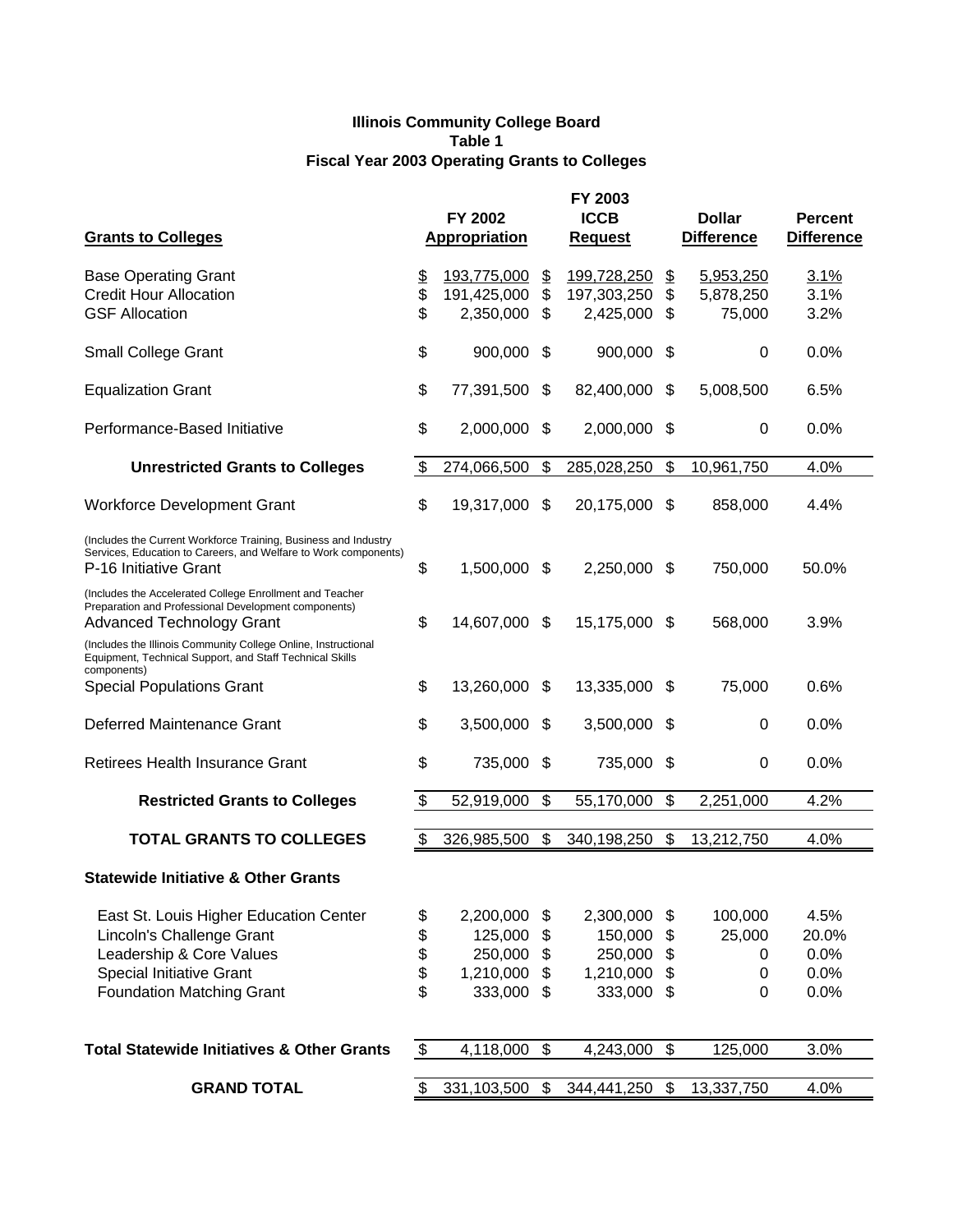#### **Illinois Community College Board Table 1A Fiscal Year 2003 Operating Grants to Colleges**

| <b>Grants to Colleges</b>                               |               | FY 2002<br><b>Appropriation</b> |      | FY 2003<br><b>ICCB</b><br><b>Request</b> |               | <b>Dollar</b><br><b>Difference</b> | <b>Percent</b><br><b>Difference</b> |
|---------------------------------------------------------|---------------|---------------------------------|------|------------------------------------------|---------------|------------------------------------|-------------------------------------|
| <b>Workforce Development Grant</b>                      | \$            | 19,317,000                      | S.   | 20,175,000                               | $\frac{2}{3}$ | 858,000                            | 4.4%                                |
| <b>Current Workforce Training</b>                       | \$            | 5,000,000                       | \$   | 5,225,000                                | \$            | 225,000                            | 4.5%                                |
| <b>Business and Industry</b>                            | \$            | 6,342,000                       | \$   | 6,625,000                                | \$            | 283,000                            | 4.5%                                |
| <b>Education-to-Careers</b>                             | \$            | 4,150,000                       | \$   | 4,325,000                                | \$            | 175,000                            | 4.2%                                |
| Welfare-to-Work                                         | \$            | 3,825,000                       | - \$ | 4,000,000                                | \$.           | 175,000                            | 4.6%                                |
| <b>Advanced Technology Grant</b>                        | \$            | 14,607,000                      | \$   | 15,175,000                               | \$            | 568,000                            | 3.9%                                |
| <b>Illinois Community Colleges Online</b>               | \$            | 550,000                         | \$   | 650,000                                  | \$            | 100,000                            | 18.2%                               |
| Instructional Equipment                                 | \$            | 5,890,000                       | \$   | 6,075,000                                | \$            | 185,000                            | 3.1%                                |
| <b>Technology Support</b>                               | \$            | 6,040,000                       | - \$ | 6,250,000                                | \$.           | 210,000                            | 3.5%                                |
| <b>Staff Technical Skills</b>                           | \$            | 2,127,000                       | \$.  | 2,200,000                                | \$.           | 73,000                             | 3.4%                                |
| P-16 Initiative Grant                                   | $\frac{6}{3}$ | 1,500,000                       | \$   | 2,250,000                                | \$            | 750,000                            | 50.0%                               |
| <b>Accelerated College Enrollment</b>                   |               | 1,500,000                       | \$   | 1,750,000                                | \$            | 250,000                            | 16.7%                               |
| <b>Teacher Preparation and Professional Development</b> | - \$          | 0                               | \$   | 500,000                                  | \$            | 500,000                            |                                     |
|                                                         |               |                                 |      |                                          |               |                                    |                                     |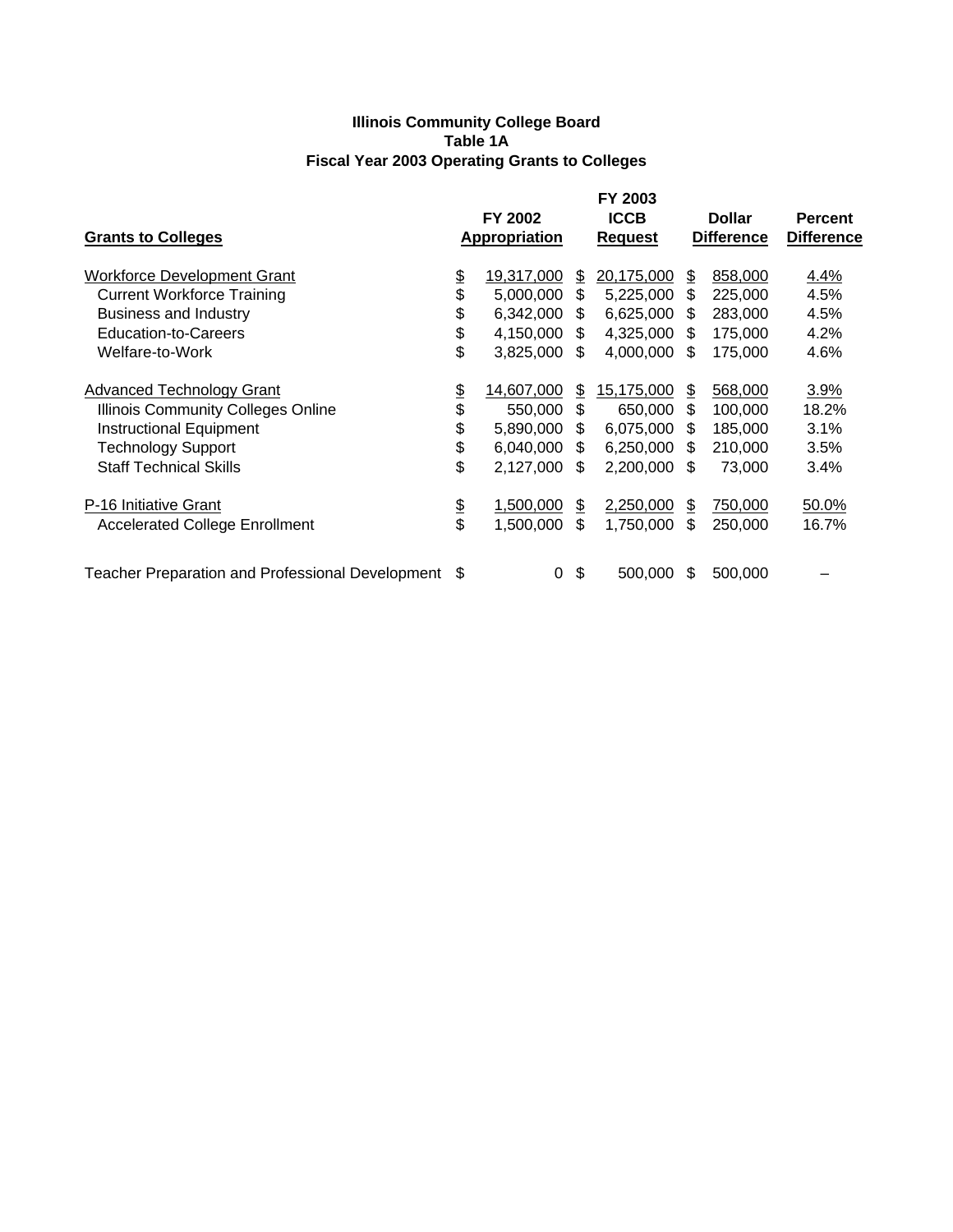#### Illinois Community College Board

## **FISCAL YEAR 2003 CAPITAL BUDGET REQUEST**

The Illinois Community College Board fiscal year 2003 capital budget request has three components:

- 1. Enhanced Construction Program
- 2. Capital Renewal Grants
- 3. Specific Institutional Projects

## **RECOMMENDED ACTION**

It is recommended that the following motions be adopted:

- 1. Approves the fiscal year 2003 Capital Budget Request for the Illinois Community College System as presented in the attached Table 1;
- 2. Authorizes the submission of the request to the Illinois Board of Higher Education; and
- 3. Authorizes its President/CEO, with the concurrence of the Chair, to make technical adjustments to the request if more refined data become available.

## **BACKGROUND**

**1. Enhanced Construction Program**. The Illinois community colleges were successful in last spring's legislative session in gaining a commitment from Governor George Ryan and the General Assembly for \$250 million in capital funding over a five-year period (\$50 million per year for fiscal year 2002 through fiscal year 2006). The system received a \$50 million appropriation for fiscalyear 2002 with a portion of that to be dedicated to funding specific institutional projects since no specific institutional projects were funded by a separate appropriation in fiscal year 2002. A major emphasis of the Governor and the General Assembly for these funds is to reduce the community college system's reliance on temporary facilities. As we look to the next four years, it is anticipated that the \$50 million of capital funding for the replacement of temporary facilities will be provided in addition to normal higher education capital appropriations provided for both community college and university projects.

**2. Capital Renewal Grants**. The General Assembly appropriated \$9.107 millioninfiscalyear 2002 for the capital renewal program. This was a increase from the \$8.687 million appropriated in fiscal year 2001 and was at the Governor's recommended funding level. The program has been beneficial to the colleges by allowing them to address facility improvement projects; however, the magnitude of the accumulated deferred maintenance problem continues to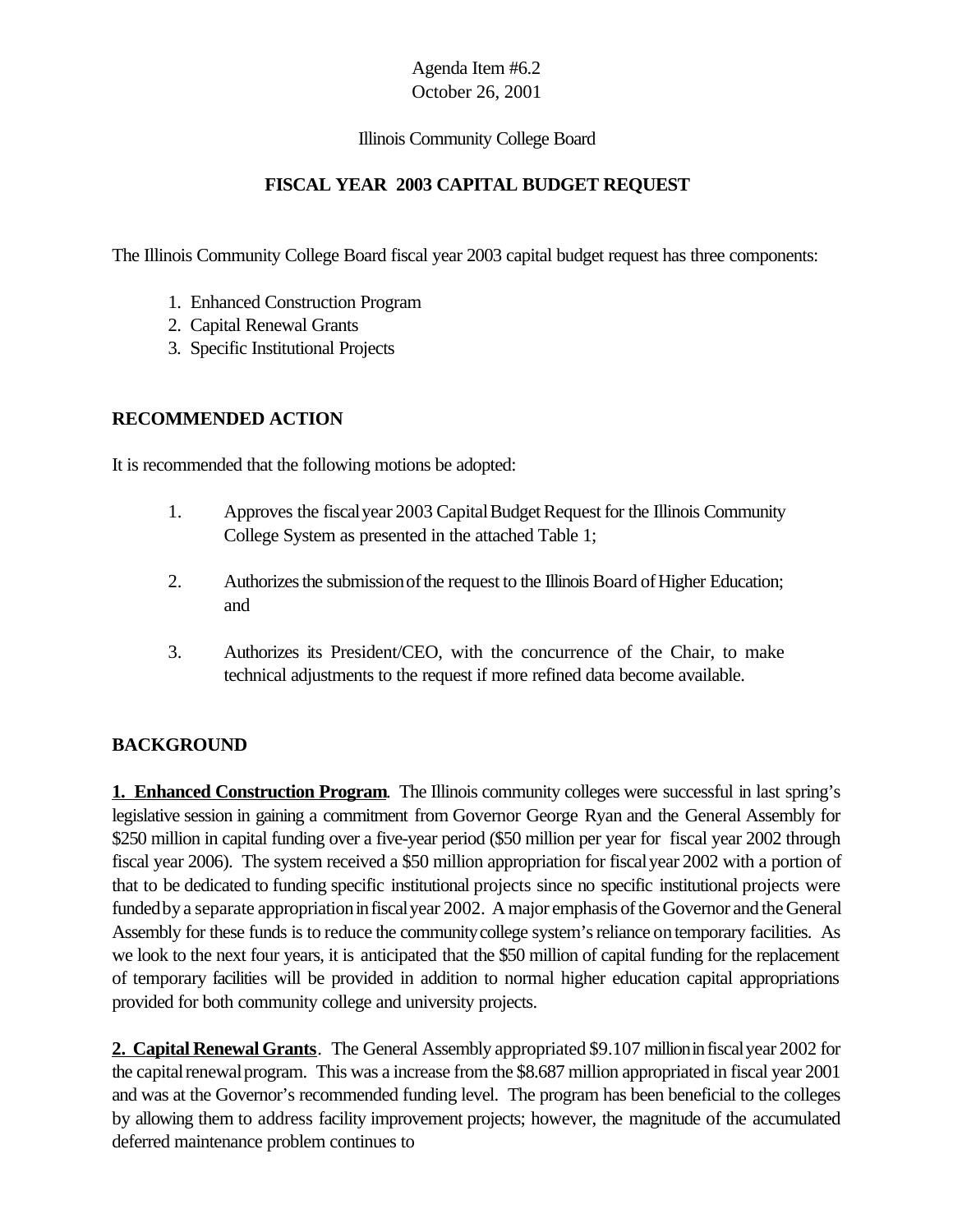grow each year and threatens the overall condition of campus facilities. According to the ICCB study, *A Report ontheConditionof Facilities at Illinois CommunityColleges*(1997), the deferred maintenance backlog has grown to an estimated \$229.7 million. Funding for this initiative needs to be increasing to adequately address the deferred maintenance backlog.

Since the inception of the capital renewal grant program, formerly called the repair and renovation grant program, funds have been distributed to universities and community colleges based on the amount of owned gross square footage for each institution. With approximately 22 million gross square feet of facilities, community colleges comprise approximately 31 percent of all public higher education space. The fiscal year 2003 capital renewal grant request is \$12 million.

**3. Specific Institutional Projects**. Annual requests for state funding for construction projects were received in the fiscal year 2003 RAMP (Resource Allocation and Management Plan for the Community Colleges) Community College Capital Requests. One hundred and twelve project requests were received with an estimated cost of \$1.076 billion and requiring \$783 million in state funding to fully fund the requests. Each project requested was evaluated using the criteria established in ICCB rules. The result ofthis staff evaluation process is a selection of projects for inclusion in the capital budget request and the establishment of a priority ranking assignment for each project.

Table 1 presents the community college fiscal year 2003 capital budget request. Included in this table is the total budget for each project recommended, as well as breakdown of the funding sources of local and state funds. Total state funding for the 54 specific projects recommended for inclusion in the fiscal year 2003 capital budget request is \$430.3 million.

An RFP (Request for Proposal) process is being utilized to obtain temporary building replacement or upgrade projects for consideration, in conjunction with the Governor and General Assembly's five-year \$50 millionper year program to fund a capital initiative to either replace existing temporarybuildings or to make modifications to such buildings that would make them permanent structures. The RFP's are due in the ICCB office by November 1, 2001. As part of this RFP process, certain projects identified on the regular capital list (Table 1 attached) may, in fact, qualify to be funded by this capital initiative for fiscal years 2002 through 2006.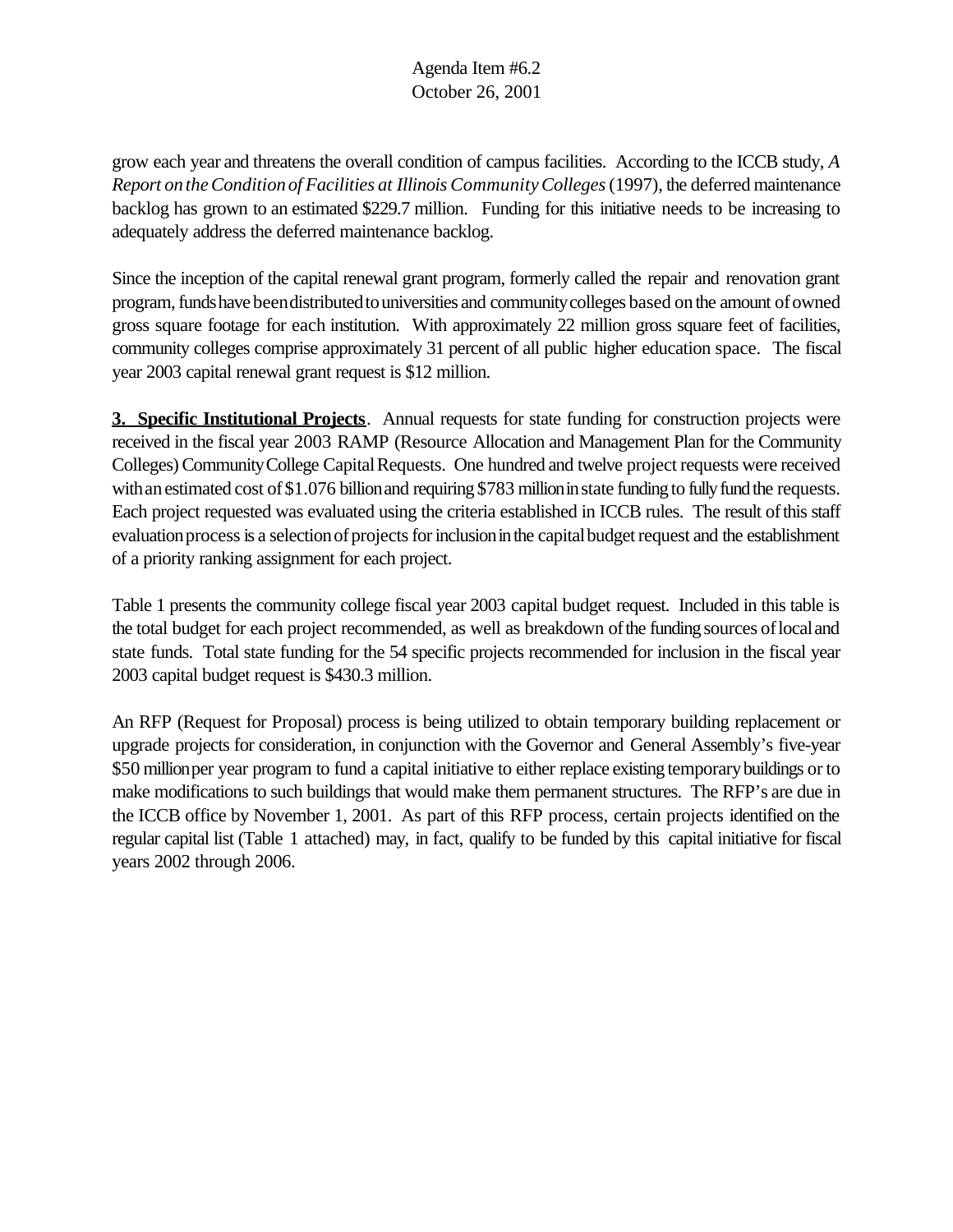#### **Illinois Community College Board Table 1 Fiscal Year 2003 Capital Budget Recommendation**

#### *Statewide Initiatives*

| <b>URICWIUC IIIIUAUVCJ</b>           |                |                |
|--------------------------------------|----------------|----------------|
|                                      |                | Cumulative     |
|                                      | <b>State</b>   | State          |
|                                      | <b>Funding</b> | <b>Funding</b> |
|                                      |                |                |
| <b>Enhanced Construction Program</b> | 50,000         | 50,000         |
| <b>Capital Renewal Grants</b>        | 12,000         | 62,000         |
|                                      |                |                |

*Specific Project Initiatives (in thousands)*

|          |                                                  |                                                                                                 |                                                              |                    |                     | <b>State</b>           | <b>Adjusted for Eligible State Credits</b> |                    | <b>Cumulative</b>      |
|----------|--------------------------------------------------|-------------------------------------------------------------------------------------------------|--------------------------------------------------------------|--------------------|---------------------|------------------------|--------------------------------------------|--------------------|------------------------|
|          |                                                  |                                                                                                 | ----------------------Proposed Funding---------------------- |                    |                     | Construction           | <b>State</b>                               | Local              | <b>State</b>           |
| Rank     | <b>District</b>                                  | <b>Project Title</b>                                                                            | <b>State</b>                                                 | Local              | Total               | <b>Credits Applied</b> | <b>Funding</b>                             | Funding            | <b>Funding</b>         |
| 1        | Lake Land                                        | <b>Student Services Building Addition (Student Center)</b>                                      | 6,721.6                                                      | 2,240.5            | 8,962.1             |                        | 6,721.6                                    | 2,240.5            | 6,721.6                |
| 2        | Triton                                           | <b>Rehabilitation of Technology Building</b>                                                    | 7,435.0                                                      | 2,478.0            | 9,913.0             |                        | 7,435.0                                    | 2,478.0            | 14,156.6               |
| 3        | Joliet                                           | <b>Utilities Renovation</b>                                                                     | 3,160.5                                                      | 1,053.5            | 4,214.0             |                        | 3,160.5                                    | 1,053.5            | 17,317.1               |
| 4        | Morton                                           | <b>Building Envelope Repairs</b>                                                                | 3.874.5                                                      | 1,291.5            | 5,166.0             | 77.2                   | 3,951.7                                    | 1,214.3            | 21,268.8               |
| 5        | <b>Rock Valley</b>                               | <b>Arts Instructional Center</b>                                                                | 23,816.0                                                     | 7,938.8            | 31,754.8            |                        | 23,816.0                                   | 7,938.8            | 45,084.8               |
|          | Elgin                                            | <b>Spartan Drive Extension</b>                                                                  | 1,660.0                                                      | 554.0              | 2,214.0             |                        | 1,660.0                                    | 554.0              | 46,744.8               |
|          | Parkland                                         | <b>Student Services Center</b>                                                                  | 10,927.3                                                     | 3,642.4            | 14,569.7            |                        | 10,927.3                                   | 3,642.4            | 57,672.1               |
| 8        | <b>Sauk Valley</b>                               | Remodeling of T-1 and West Wing                                                                 | 3,207.0                                                      | 1,068.0            | 4,275.0             | 98.1                   | 3,305.1                                    | 969.9              | 60,977.2               |
|          | Harper                                           | <b>Engineering &amp; Technology Center Renovation</b>                                           | 14,321.1                                                     | 4,773.7            | 19.094.8            |                        | 14,321.1                                   | 4,773.7            | 75,298.3               |
| 10       | <b>Rend Lake</b>                                 | <b>Art Program Addition</b>                                                                     | 341.6                                                        | 114.0              | 455.6               |                        | 341.6                                      | 114.0              | 75,639.9               |
| 11       | <b>Lake Land</b>                                 | <b>Rural Development Technology Center</b>                                                      | 5,272.5                                                      | 1,757.5            | 7.030.0             |                        | 5,272.5                                    | 1,757.5            | 80,912.4               |
| 12       | <b>DuPage</b>                                    | <b>Instructional Center Noise Abatement</b>                                                     | 1,058.7                                                      | 352.9              | 1,411.6             | 113.0                  | 1,171.7                                    | 239.9              | 82,084.1               |
| 13       | Harper                                           | One Stop/Admissions and Student Life Center                                                     | 26,083.0                                                     | 8,694.3            | 34,777.3            | 3,015.7                | 29,098.7                                   | 5,678.6            | 111,182.8              |
| 14       | <b>Illinois Valley</b>                           | <b>Community Instructional Center Building</b>                                                  | 11.418.0                                                     | 3.806.0            | 15.224.0            |                        | 11.418.0                                   | 3.806.0            | 122.600.8              |
| 15       | Lake Land                                        | Center for Technical Education (Tech Blding Ph II)                                              | 5,773.2                                                      | 1,924.4            | 7,697.6             |                        | 5,773.2                                    | 1,924.4            | 128,374.0              |
| 16       | <b>Lake County</b>                               | <b>Student Services Building</b>                                                                | 31,317.0                                                     | 10,439.0           | 41,756.0            |                        | 31,317.0                                   | 10,439.0           | 159,691.0              |
| 17       | Heartland                                        | <b>Workforce Development Center</b>                                                             | 12,020.7                                                     | 4,006.9            | 16,027.6            |                        | 12,020.7                                   | 4,006.9            | 171,711.7              |
| 18       | Kaskaskia                                        | <b>Child Care &amp; Workforce Development Center</b>                                            | 7,941.0                                                      | 2,876.0            | 10,817.0            | 45.9                   | 7,986.9                                    | 2,830.1            | 179,698.6              |
| 19       | Shawnee                                          | <b>Metropolis Regional Educational Center</b>                                                   | 2,263.5                                                      | 754.5              | 3,018.0             |                        | 2,263.5                                    | 754.5              | 181,962.1              |
| 20       | <b>Richland</b>                                  | <b>Student Success Center and Addition</b>                                                      | 2,341.0                                                      | 781.0              | 3,122.0             |                        | 2,341.0                                    | 781.0              | 184,303.1              |
| 21       | <b>IECC Lincoln Trail</b>                        | <b>Center for Technology</b>                                                                    | 5,005.0                                                      | 1,669.0            | 6,674.0             | 540.3                  | 5,545.3                                    | 1,128.7            | 189,848.4              |
| 22       | Joliet                                           | <b>Student Support Center and Remodeling of Classrooms</b>                                      | 17,305.8                                                     | 5,768.6            | 23,074.4            |                        | 17,305.8                                   | 5,768.6            | 207,154.2              |
| 23       | <b>Spoon River</b>                               | <b>Educational Buildings Expansion</b>                                                          | 3,120.7                                                      | 1,040.2            | 4,160.9             |                        | 3,120.7                                    | 1,040.2            | 210,274.9              |
| 24       | Chicago-Kennedy King                             | <b>Planning and Land Acquisition</b>                                                            | 12.000.0                                                     | 25.000.0           | 37.000.0            |                        | 12.000.0                                   | 25.000.0           | 222.274.9              |
| 25       | <b>Moraine Valley</b>                            | <b>College Center Expansion and Renovation</b>                                                  | 8,570.3                                                      | 2,856.8            | 11,427.1            |                        | 8,570.3                                    | 2,856.8            | 230,845.2              |
| 26       | <b>Lincoln Land</b>                              | Project Outreach: Regional Center Expansion                                                     | 2,609.0                                                      | 869.0              | 3,478.0             |                        | 2,609.0                                    | 869.0              | 233,454.2              |
| 27       | Southeastern                                     | <b>Carmi/White County Vocational Building</b>                                                   | 869.6                                                        | 289.9              | 1.159.5             |                        | 869.6                                      | 289.9              | 234.323.8              |
| 28       | <b>Sauk Valley</b>                               | <b>Remodel Natural Sciences Laboratories</b>                                                    | 1,817.0                                                      | 606.0              | 2,423.0             |                        | 1,817.0                                    | 606.0              | 236,140.8              |
| 29       | <b>Illinois Valley</b>                           | Classroom/Library Remodeling/Addition                                                           | 5,850.0                                                      | 1,950.0            | 7,800.0             |                        | 5,850.0                                    | 1,950.0            | 241,990.8              |
| 30       | Danville                                         | Addition/Remodeling of Mary Miller Center                                                       | 2,212.6                                                      | 59.7               | 2,272.3             |                        | 2,212.6                                    | 59.7               | 244,203.4              |
| 31       | Waubonsee                                        | <b>Henning Academic Computing Center Addition</b>                                               | 7.061.6                                                      | 2.353.9            | 9.415.5             |                        | 7,061.6                                    | 2.353.9            | 251.265.0              |
| 32       | <b>Chicago-Districtwide</b>                      | <b>ADA Compliance Work</b>                                                                      | 5,520.0                                                      | 1,840.0            | 7,360.0             |                        | 5,520.0                                    | 1,840.0            | 256,785.0              |
| 33       | <b>IECC Olney Central</b>                        | <b>Applied Technology Center</b>                                                                | 1,017.0                                                      | 339.0              | 1,356.0             |                        | 1,017.0                                    | 339.0              | 257,802.0              |
| 34       | <b>Black Hawk</b>                                | <b>Arena Complex</b>                                                                            | 1,347.0                                                      | 449.0              | 1,796.0             |                        | 1,347.0                                    | 449.0              | 259,149.0              |
| 35       | <b>Carl Sandburg</b>                             | <b>Parking Lot Paving</b>                                                                       | 429.2                                                        | 143.0              | 572.2               |                        | 429.2                                      | 143.0              | 259,578.2              |
| 36       | South Suburban                                   | Aviation and Aerospace Education Center                                                         | 3,358.7                                                      | 1,119.6            | 4,478.3             | 1,119.6                | 4,478.3                                    | 0.0                | 264,056.5              |
| 37       | Southwestern                                     | <b>Fire Science Training Center</b>                                                             | 888.0                                                        | 295.9              | 1.183.9             |                        | 888.0                                      | 295.9              | 264.944.5              |
| 38       | <b>DuPage</b>                                    | <b>Grounds and Retention Pond Improvements</b>                                                  | 1,732.3                                                      | 577.4              | 2,309.7             |                        | 1,732.3                                    | 577.4              | 266,676.8              |
| 39       | <b>Chicago-Olive Harvey</b>                      | <b>New Roadway Entrance</b>                                                                     | 4,670.0                                                      | 1,557.0            | 6,227.0             |                        | 4,670.0                                    | 1,557.0            | 271,346.8              |
| 40       | <b>Rend Lake</b>                                 | <b>Science and Nursing Building</b>                                                             | 5.471.3                                                      | 1,823.8            | 7,295.1             |                        | 5,471.3                                    | 1.823.8            | 276,818.1              |
| 41       | Parkland                                         | <b>Applied Technology Addition</b>                                                              | 8,793.4                                                      | 2,931.4            | 11,724.8            |                        | 8,793.4                                    | 2.931.4            | 285.611.5              |
| 42       | <b>Rend Lake</b>                                 | <b>Career &amp; Applied Technology Center Addition</b>                                          | 1,502.6                                                      | 500.7              | 2,003.3             |                        | 1,502.6                                    | 500.7              | 287,114.1              |
| 43       | Joliet                                           | <b>City Center Construction</b>                                                                 | 14,228.4                                                     | 4,742.8            | 18,971.2            |                        | 14,228.4                                   | 4,742.8            | 301,342.5              |
| 44       | Elgin                                            | <b>Health Careers Center</b>                                                                    | 9,692.9                                                      | 3,231.0            | 12,923.9            |                        | 9,692.9                                    | 3,231.0            | 311,035.4              |
| 45       | <b>Chicago-Harold Washington</b>                 | <b>College Building Renovation</b>                                                              | 24.225.7                                                     | 8.075.2            | 32.300.9            |                        | 24,225.7                                   | 8.075.2            | 335,261.1              |
| 46       | Lake Land                                        | Agricuture Industry Center (Tech Blding Ph III)                                                 | 2,918.5                                                      | 972.8              | 3,891.3             |                        | 2,918.5                                    | 972.8              | 338,179.6              |
| 47       | <b>Lake County</b>                               | <b>Grayslake Campus Classroom</b>                                                               | 16,560.6                                                     | 5,520.2            | 22,080.8            |                        | 16,560.6                                   | 5,520.2            | 354,740.2              |
| 48       | <b>Lewis and Clark</b>                           | Regional Industrial Training/Education Center (PH II N.O. Nelson Site)                          | 10,800.0                                                     | 500.0              | 11,300.0            |                        | 10,800.0                                   | 500.0              | 365,540.2              |
| 49<br>50 | <b>Rock Valley</b>                               | <b>Student Services Building</b>                                                                | 12,843.1                                                     | 4,281.1            | 17,124.2<br>5,848.0 |                        | 12,843.1                                   | 4,281.1            | 378,383.3<br>382,769.3 |
| 51       | Morton                                           | Parking Lots, Roadways, and Walkway Replacement                                                 | 4,386.0<br>4,088.0                                           | 1,462.0<br>1,362.0 | 5,450.0             |                        | 4,386.0<br>4,088.0                         | 1,462.0<br>1,362.0 | 386,857.3              |
| 52       | Illinois Eastern/Wabash Valley<br><b>McHenry</b> | Technology/Student Support Expansion to Main Hall (and Renovation)<br><b>Satellite Facility</b> | 8,856.0                                                      | 2,952.0            | 11,808.0            |                        | 8,856.0                                    | 2,952.0            | 395,713.3              |
| 53       | Oakton                                           | <b>Addition/Remodeling Des Plaines Campus</b>                                                   | 18,321.0                                                     | 6,107.0            | 24,428.0            |                        | 18,321.0                                   | 6,107.0            | 414,034.3              |
| 54       | Chicago-Malcolm X                                | <b>College Mechanical Systems</b>                                                               | 16,311.4                                                     | 5,437.1            | 21,748.5            |                        | 16,311.4                                   | 5,437.1            | 430,345.7              |
|          |                                                  |                                                                                                 |                                                              |                    |                     |                        |                                            |                    |                        |
|          |                                                  |                                                                                                 |                                                              |                    |                     |                        |                                            |                    |                        |
|          | PROJECT SPECIFIC TOTALS                          |                                                                                                 | 425,335.9                                                    | 159,230.0          | 584,565.9           | 5,009.8                | 430,345.7                                  | 154,220.2          |                        |

**SYSTEM INITIATIVES AND PROJECT SPECIFIC TOTALS 492,345.7**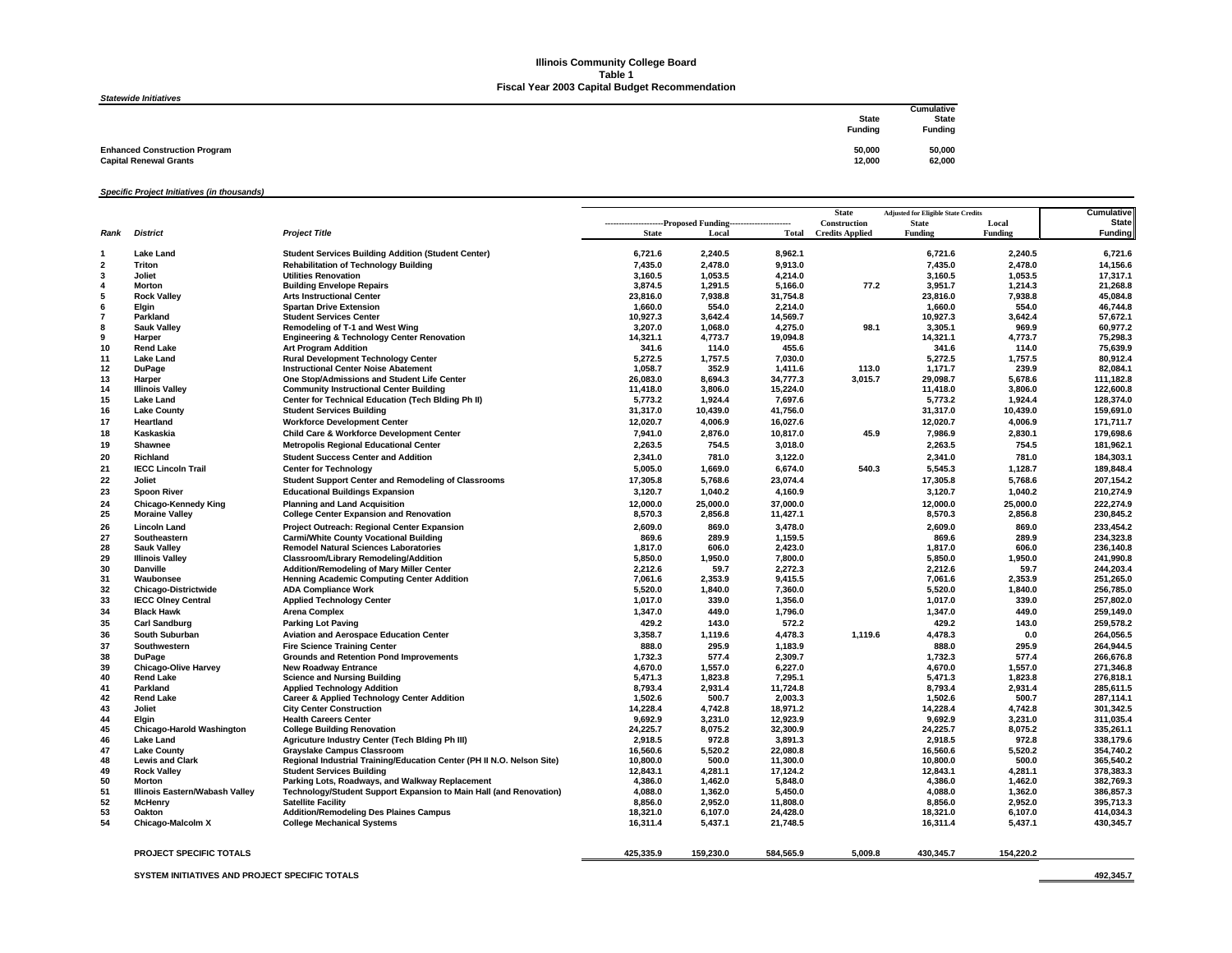## **DESCRIPTIONS OF PROPOSED FISCAL YEAR 2002 CAPITAL PROJECTS**

1. Lake Land College - Student Services Building Addition (Student Center). The Lake Land campus was originally designed to serve a student body of approximately 2,200 FTE. It is presently serving over 3,000 FTE, and future indicators point to continued long-termgrowth. Student population growth within the existing space has created problems in the areas of providing new student orientation, adequate opportunities for student life on campus, student services, financial aid and veterans services, career planning and placement, and book store services. College staff constantly spend considerable time trying to find available space for student-related services and activities as Lake Land's enrollments have increased over the past 30 years. Overcrowding has become the norm instead of the exception. Student registration is adversely affected by overcrowding in the orientation, book rental, counseling, billing, financial aid, and the admissions offices.

A Student Services Building addition consisting of a multi-story structure with approximately 60,000 gross square feet will provide additional permanent space to meet the demands of a growing student population and bring services together under one roof. This project would replace approximately 1,572 gross square feet of temporary space.

The scope of the project is:

| <b>Room Use Category</b> | <b>NASF</b> |
|--------------------------|-------------|
|                          |             |
| Offices                  | 4,700       |
| Study/Library            | 9,300       |
| <b>General Use</b>       | 20,000      |
| Support                  | 8,000       |
|                          |             |
| <b>Total NASF</b>        | 42,000      |
| <b>Total GSF</b>         | 60,000      |

|                                         | Current        |
|-----------------------------------------|----------------|
| <b>Budget Category</b>                  | <b>Request</b> |
| <b>Buildings, Additions, Structures</b> | \$7,029.1      |
| Equipment                               | 389.8          |
| <b>Utilities</b>                        | 72.6           |
| Site Improvements                       | 724.1          |
| Planning                                | 746.5          |
| Total                                   | 8,962.1        |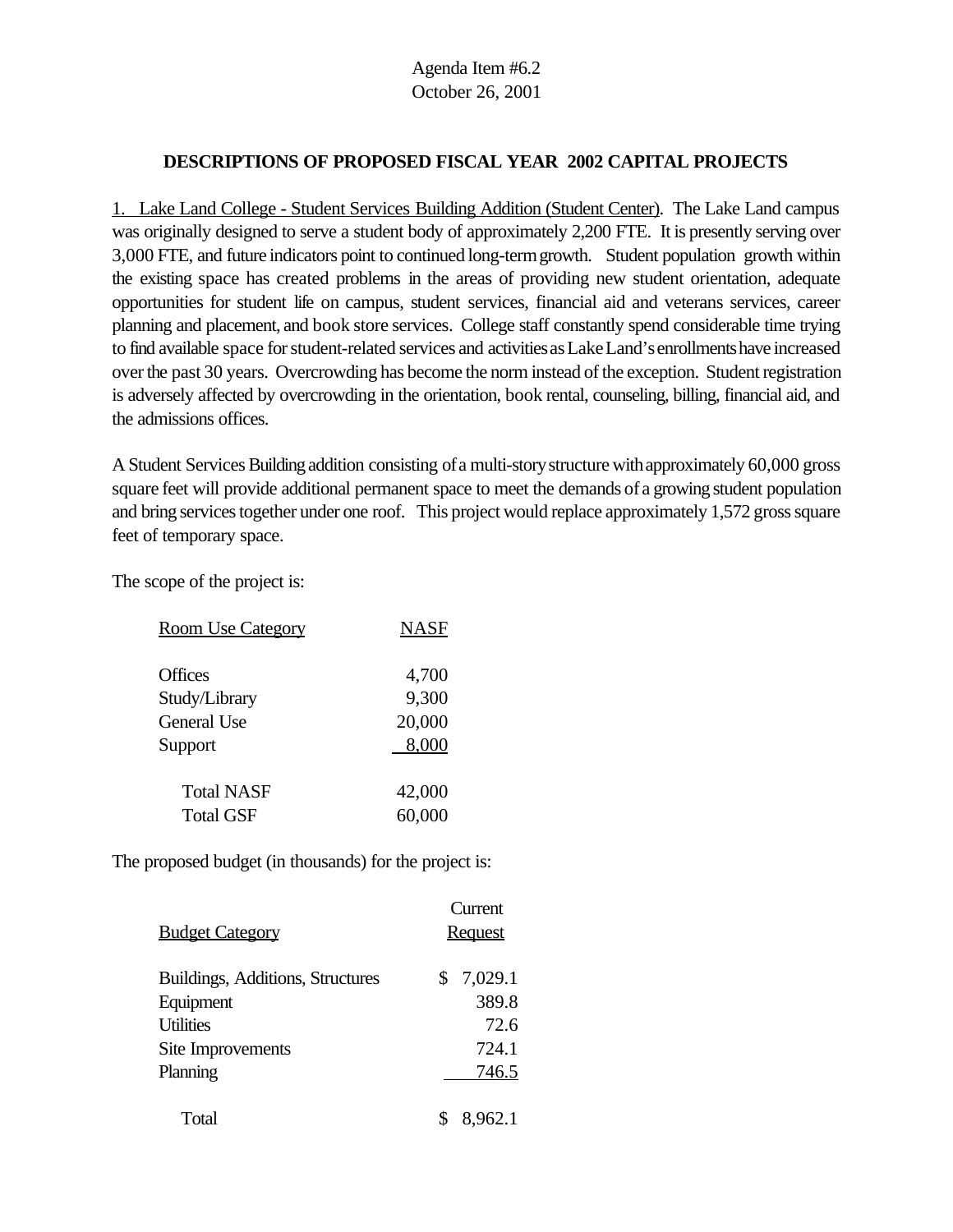| Sources of funding:                               |                    |                               |                    |
|---------------------------------------------------|--------------------|-------------------------------|--------------------|
|                                                   | <b>State Funds</b> | Local Funds                   | <b>Total Funds</b> |
| <b>Current Request</b><br><b>Eligible Credits</b> | 6,721.6<br>$-()$   | $\frac{\$}{2,240.5}$<br>$-()$ | 8,962.1            |
| Current Year Recomm.                              | 6,721.6            | 2,240.5                       | 8,962.1            |

2. Triton College - Rehabilitation of Technology Building. Since construction of the Triton campus was first completed, serious defects have emerged. Structural deterioration has occurred in the Technology Buildingas well as the Science, Liberal Arts, and Fine Arts Buildings; Learning Resources Center; College Center; and the Cernan Earth and Space Center. All of these buildings have shown evidence of floors heaving — floor surfaces have cracked and have a hilly or wobbly appearance. The interior nonbearing walls have been forced upward, causing damage to utilities, door jambs, and windows. Severe cracks and crevices have developed where these interior walls join bearing and exterior surfaces. The utility tunnel , which is connected to the building, has also suffered deterioration at sections between the buildings. The deteriorationofthe buildings has been so massive that concern has arisen for the safety of employees and students who occupy them. Consulting engineers and soil testing services have been given contracts to analyze the cause of the problem. Their conclusion is that the upheaval is caused by the expansive characteristics of the fill material, namely foundry sand, which was used to backfill the interior spaces. Expansion of the fill material is expected to continue. The Science and Fine Arts Buildings, the College Center, and the Learning Resources Center have been rehabilitated. The college also received a fiscal year 2000 appropriation for the rehabilitation of the Liberal Arts Building.

The Technology Building contains classrooms and offices that house the Land Rover and Saab automotive programs which are highly unique nationally. The condition of the facility jeopardizes the continuation of these programs on campus. Further, immediate steps must be taken to stop additional building deterioration before it causes irreparable structural damage and danger to employees and students. The college has been assured that the buildings are currently safe for occupancy; however, it is uncertain how long they will remain so.

|                           | Current            |               |                    |
|---------------------------|--------------------|---------------|--------------------|
| <b>Budget Category</b>    | <b>Request</b>     |               |                    |
| Remodeling/Rehabilitation | 9,913.0<br>S.      |               |                    |
| Sources of funding:       |                    |               |                    |
|                           | <b>State Funds</b> | Local Funds   | <b>Total Funds</b> |
| <b>Current Request</b>    | \$7,435.0          | 2,478.0<br>\$ | 9,913.0            |
| <b>Eligible Credits</b>   | $-()$ -            | $-()$ -       | $-()$ -            |
| Current Year Recomm.      | \$7,435.0          | 2,478.0<br>\$ | 9,913.0            |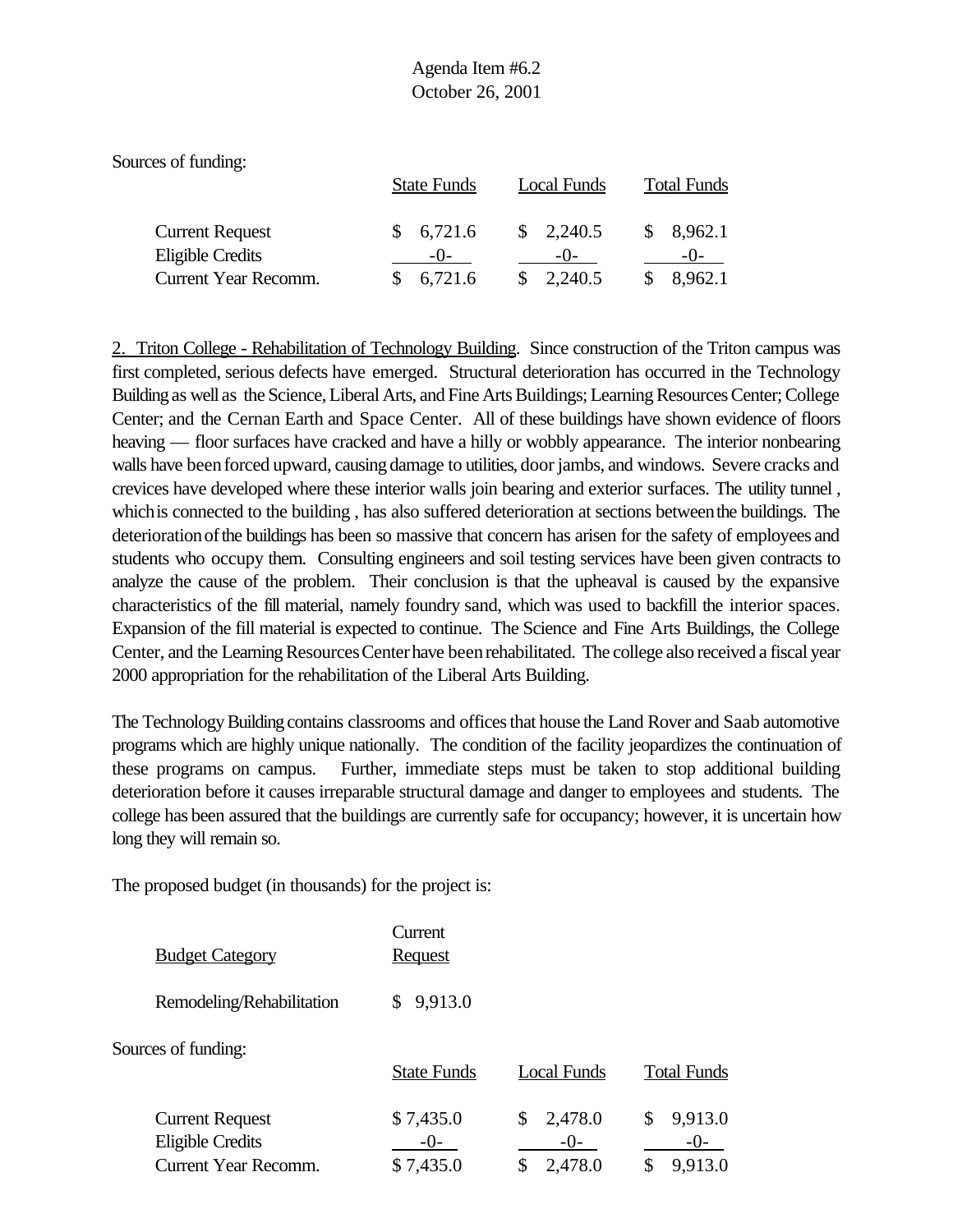3. Joliet Junior College - Utilities Renovation. The Joliet Junior College campus was constructed in the early 1970s. The college's steam distribution system, high voltage distribution system, and chilled water distribution system are all in need of major improvements. The campus consists of ten adjoining buildings with steam furnished for heating by a remote boiler plant. The steam lines are poorly insulated, direct buried inrocky soil, and are exposed to corrosive soil conditions. In addition to energy waste, numerous leaks have occurred over the years and, as the piping continues to age, it is likely to become more frequent with severe leaks occurring. The age of the high voltage distribution system has resulted in a number of power outages to sections of the campus.

The college's chilledwater loop system does not provide redundancy for the system and, therefore, does not provide energy efficient operation. Replacing four 25 year old chillers which use the ozone depleting R-11 and R-12 refrigerants and reconfiguring the water loop distribution would make much needed improvements and provide efficiencies not now realized. Further, it is proposed that a 1,600 linear foot concrete underground tunnel be constructed to run the steam distribution system, high voltage electrical cables, and the chilled water distribution system between buildings.

The proposed budget (in thousands) for the project is:

| <b>Budget Category</b>                                                           | Current<br><b>Request</b>               |                                         |                                   |
|----------------------------------------------------------------------------------|-----------------------------------------|-----------------------------------------|-----------------------------------|
| <b>Utilities</b>                                                                 | 4,214.0<br>\$                           |                                         |                                   |
| Sources of funding:                                                              | <b>State Funds</b>                      | Local Funds                             | <b>Total Funds</b>                |
| <b>Current Request</b><br><b>Eligible Credits</b><br><b>Current Year Recomm.</b> | 3,160.5<br>\$<br>$-0-$<br>\$<br>3,160.5 | \$<br>1,053.5<br>$-()$<br>\$<br>1,053.5 | 4,214.0<br>\$<br>$-()$<br>4,214.0 |

4. Morton College - Building Structure Repair Program. The college has had numerous problems with walls, windows, and door leaks. The buildings are currently leaking and not providing adequate dry space for instruction or administrative duties. The college commissioned Arcon and Associates in summer 1997 to conduct a study and examine the condition of the building envelope and to provide cost estimates for repair. The proposed project provides for tuckpointing; replacing doors and windows; replacing lintels; installing flashing; installing and repairing control joints; and replacing copings, deteriorated bricks, and sill flashings. These improvements will restore the building envelope to a safe and secure condition. The college has levied protection, health, and safety dollars the last several years to use toward meeting its required 25 percent local match on this project.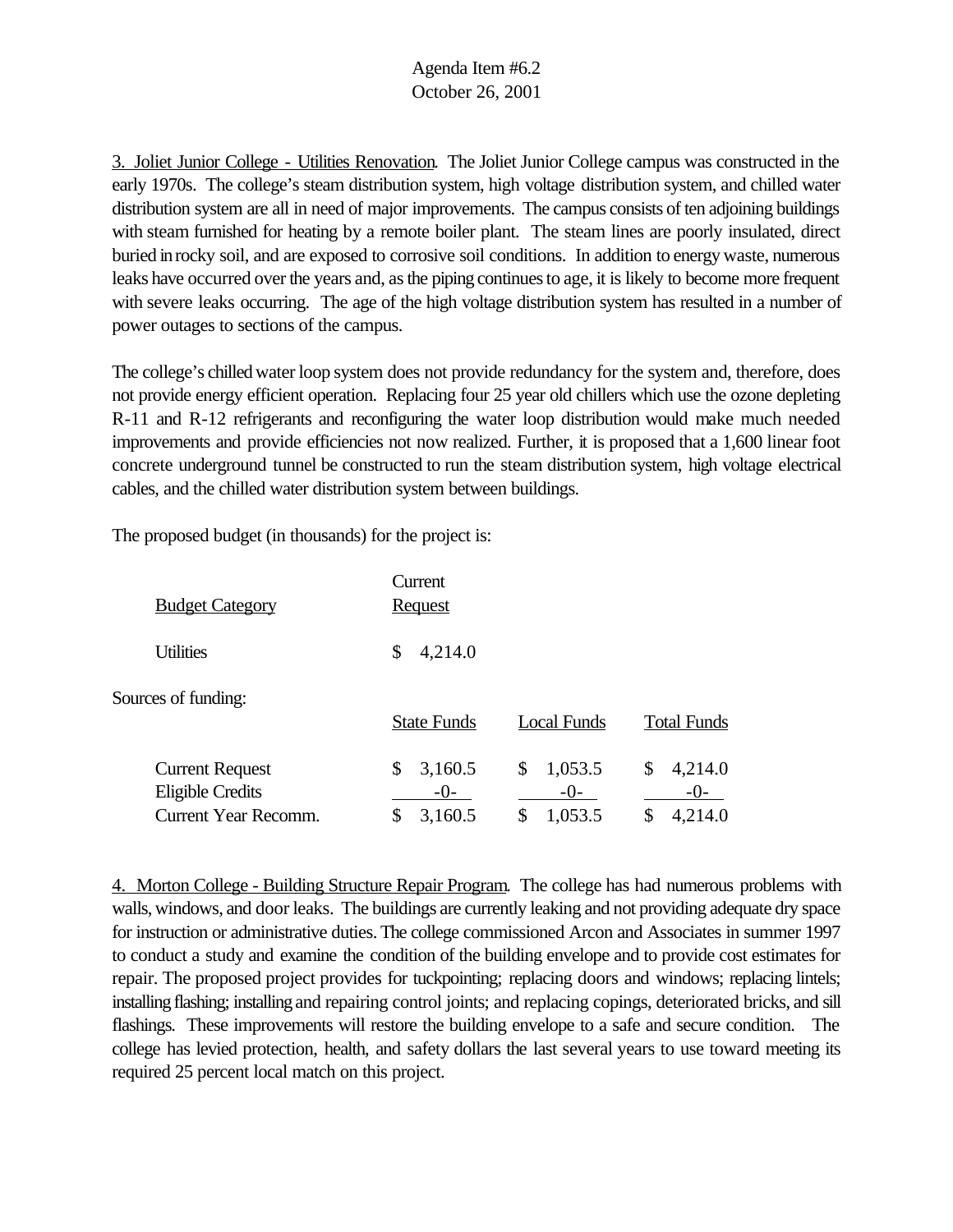The proposed budget (in thousands) for the project is:

| <b>Budget Category</b>                                                           | Current<br><u>Request</u>                 |                                 |                           |
|----------------------------------------------------------------------------------|-------------------------------------------|---------------------------------|---------------------------|
| Remodeling/Rehabilitation                                                        | 5,166.0<br>S.                             |                                 |                           |
| Sources of funding:                                                              | <b>State Funds</b>                        | <b>Local Funds</b>              | <b>Total Funds</b>        |
| <b>Current Request</b><br><b>Eligible Credits</b><br><b>Current Year Recomm.</b> | 3,874.5<br>\$<br>$+77.2$<br>3,951.7<br>\$ | \$1,291.5<br>$-77.2$<br>1,214.3 | 5,166.0<br>-0-<br>5,166.0 |

5. Rock Valley College - Arts Instructional Center. The college does not have adequate facilities to house its instructional arts programs and is restricted in recruitment and growth due to the limited space available. The college proposes to build a 113,526 gross square foot facility for the music, visual arts, and drama programs. Music programs have been located in a variety of space oncampus, and the college feels it is losing enrollment growth to other institutions prior to attaining their associates degrees because of the varietyand frequencyof course offerings. The visual arts programs lack the facilities for their special needs of space, lighting, disposal of chemicals and paints, and storage which was largely ignored in the original campus construction. New art areas for computerized art, ceramics, sculpture, and painting would be created, as well as an appropriate art exhibit space. The drama program has operated out of a 100+ year old barn with no dedicated drama classrooms, no adjoining scene shop, and no improved technical theater instruction areas for students. The proposed new building would provide much needed appropriate space and accommodate high enrollment growth in the drama program (873 percent since 1985), as well as provide space for growth in the music and visual arts programs that are currently limited due to space constraints. The college received planning appropriations of \$250,000 in fiscal year 1999 and \$300,000 in fiscal year 2000. This project would require that all 56,019 gross square feet of space in eleven temporary buildings be razed since the Arts Instructional Center would be situated on the land which is currently occupied by those temporary facilities.

| <b>Room Use Category</b>       | <b>NASF</b> |
|--------------------------------|-------------|
|                                |             |
| Classrooms                     | 3,200       |
| Laboratories                   | 41,860      |
| <b>Offices</b>                 | 3,680       |
| <b>Other General Use</b>       | 5,400       |
| <b>Assembly and Exhibition</b> | 12,400      |
| <b>Total NASF</b>              | 66,540      |
| <b>Total GSF</b>               | 113,526     |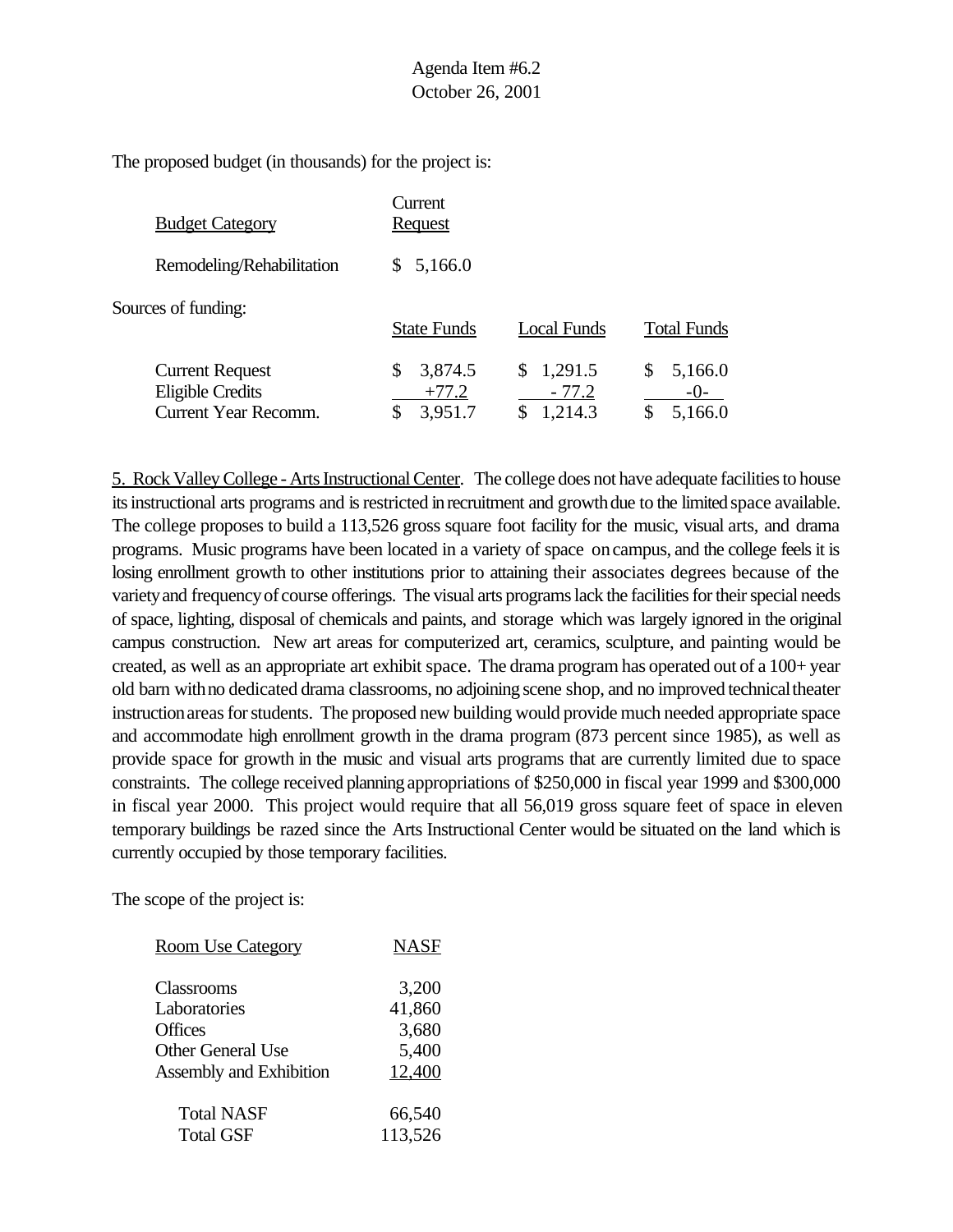The proposed budget (in thousands) for this project is:

|                                  |         |                     | Total      |
|----------------------------------|---------|---------------------|------------|
|                                  | Prior   | Current             | Project    |
| <b>Budget Category</b>           | Years   | <b>Year Request</b> | Cost       |
|                                  |         |                     |            |
| Buildings, Additions, Structures |         | 27,191.2<br>S.      | \$27,191.2 |
| Equipment                        |         | 3,346.2             | 3,346.2    |
| <b>Utilities</b>                 |         | 663.0               | 663.0      |
| Site Improvements                |         | 1,287.4             | 1,287.4    |
| Planning                         | 550.0   | 183.3               | 733.3      |
| Total                            | \$550.0 | \$32,671.1          | \$33,221.1 |
|                                  |         |                     |            |

Sources of funding:

|                            | <b>State Funds</b> | <b>Local Funds</b> | <b>Total Funds</b> |
|----------------------------|--------------------|--------------------|--------------------|
| <b>Total Costs</b>         | \$24,916.0         | \$8,305.1          | \$33,221.1         |
| <b>Eligible Credits</b>    | $-()$              | $-0-$              | $-()$ -            |
| Prior Year's Appropriation | (550.0)            | $-()$              | (550.0)            |
| Current Year Recomm.       | \$24,366.0         | \$8,305.1          | \$32,671.1         |

6. Elgin Community College - SpartanDrive Extension. The college has identified this roadway extension as a high priority project. The college has entered into an intergovernmental agreement with the City of Elgin to provide access to Randall Road. All three current entrances are off highly traveled U.S. Highway 20 which experiences a several mile traffic jam at the college off ramp exit each morning. The proposed fourth entrance would connect with Randall Road, the major north/south road in the district,. The project would include a 3,900 foot extension of Spartan Drive to Randall Road with a new entrance. This entrance would provide analternate route and help alleviate traffic delays to students and staff traveling to and from the college eachday. It is understood these costs reflect only the share of the costs the district would incur in relation to the intergovernmental agreement.

| <b>Budget Category</b>                                                    | Current<br><b>Request</b>   |                                     |                                 |
|---------------------------------------------------------------------------|-----------------------------|-------------------------------------|---------------------------------|
| Site Improvements                                                         | \$<br>2,214.0               |                                     |                                 |
| Sources of funding:                                                       | <b>State Funds</b>          | Local Funds                         | <b>Total Funds</b>              |
| <b>Current Request</b><br>Eligible Credits<br><b>Current Year Recomm.</b> | 1,660.0<br>$-()$<br>1,660.0 | \$<br>554.0<br>$-0-$<br>\$<br>554.0 | \$2,214.0<br>$-()$ -<br>2,214.0 |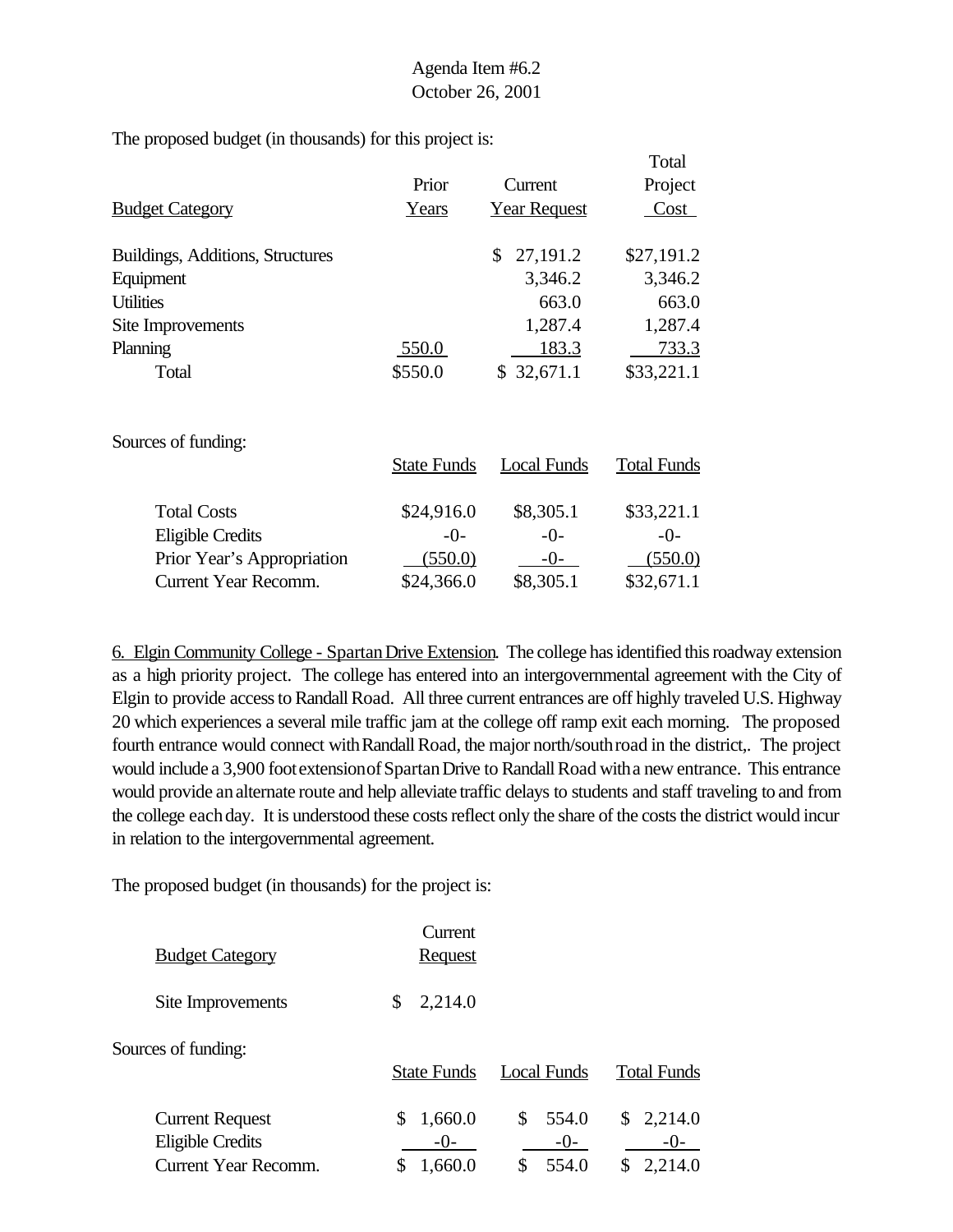7. Parkland College - Student Services Center. Parkland College continues to grow and space originally allocated for student activities has been converted to instructional areas or office space and student services offices were distributed throughout campus wherever space permitted. Parkland College contracted with the National Center for Higher Education Management Systems in 1996 to assess the space needs ofthe college. It was determined that there is a deficit of student lounge and service space, food service space, and administrative services space. A lack of adequate space has created problems in the areas of providing new student orientation, staff development, and student activities which is virtually nonexistent. There is aninadequate amount of space available to ensure student confidentialitywhenit comesto student records and counseling.

A Student Services Center addition with approximately 59,130 gross square feet will provide additional permanent space for creation of a student center, testing and assessment space, office space, a food service area, meeting facilities, and support area.

The scope of the project is:

| <b>Room Use Category</b> | <b>NASF</b> |
|--------------------------|-------------|
| Classrooms               | 2,827       |
| Laboratories             | 3,250       |
| <b>Offices</b>           | 11,979      |
| Study/Library            | 2,375       |
| General Use              | 8,500       |
| Special Use              | 2,000       |
| Support                  | 5,100       |
| <b>Total NASF</b>        | 36,031      |
| <b>Total GSF</b>         | 59,130      |

|                                  | Current        |
|----------------------------------|----------------|
| <b>Budget Category</b>           | <b>Request</b> |
| Buildings, Additions, Structures | 10,796.2<br>\$ |
| Equipment                        | 699.3          |
| <b>Utilities</b>                 | 495.4          |
| Site Improvements                | 247.7          |
| Planning                         | 2,331.1        |
| Total                            | 14,569.7       |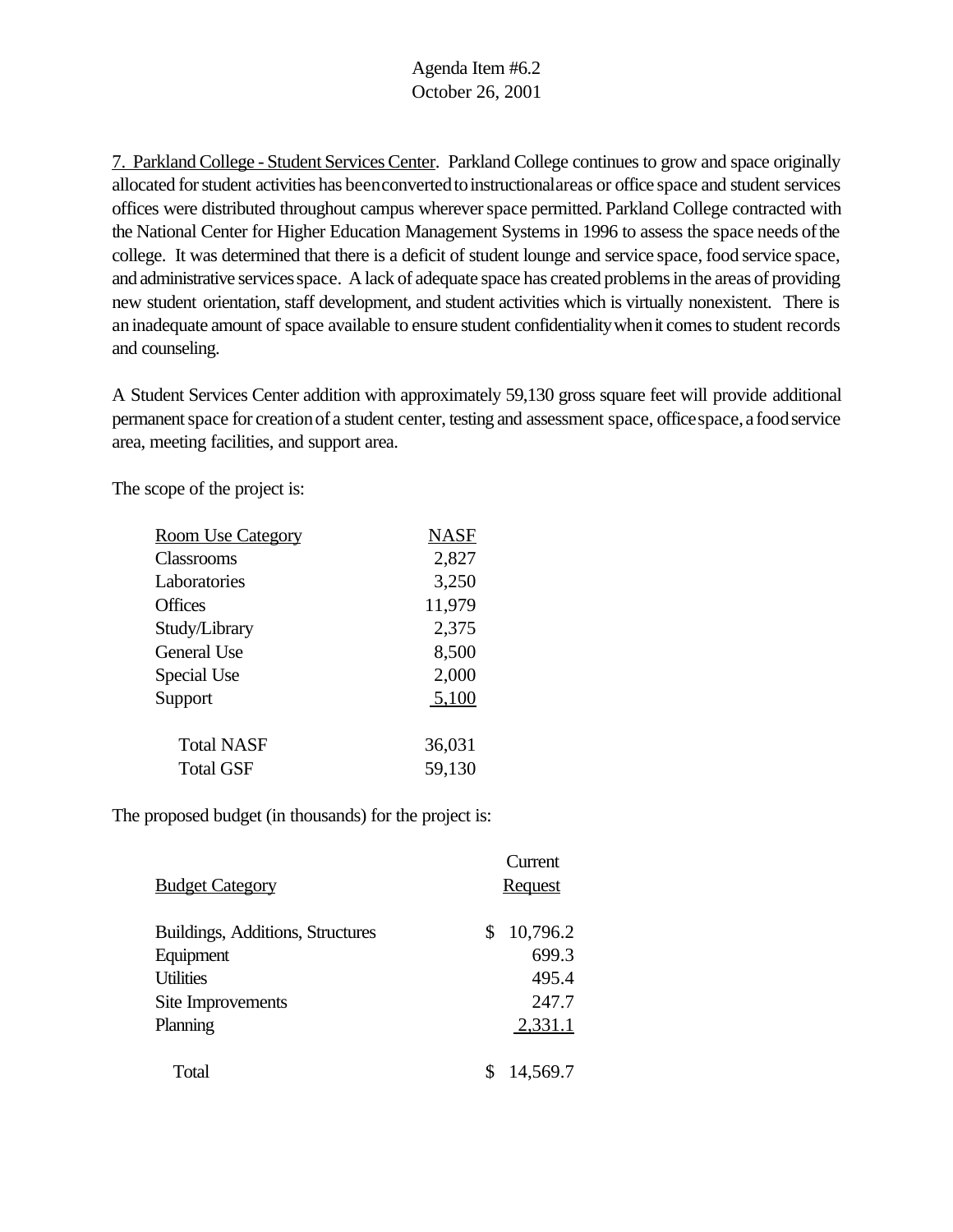Sources of funding:

|                        | <b>State Funds</b> | Local Funds | <b>Total Funds</b> |
|------------------------|--------------------|-------------|--------------------|
| <b>Current Request</b> | \$10,927.3         | \$3,642.4   | \$14,569.7         |
| Eligible Credits       | $-()$ -            | $-()$       | $-()$              |
| Current Year Recomm.   | \$10,927.3         | \$3,642.4   | \$14,569.7         |

8. Sauk Valley Community College - Remodeling of T-1 and West Wing of Building 1. The college has identified a limitation in the college's potential because quality space is not available for some of their newer and more technologically oriented programs. It is becoming increasingly difficult for the college to find space on campus for scheduling classes, meetings, and special events. The areas in most urgent need of improved facilities and space for growth are the corporate and community services; university center; selected career programs, such as air conditioning, electricity, heating, machine tool, refrigeration, and soil energy; physical education courses which require suitable indoor space; and the fine arts department for programs including art, chorus, music, graphics design, orchestra, theater, and foreign languages. The college proposes to remodel the approximately 44,000 grosssquare foot temporary building referred to as the T-1 Building. This space would house the corporate and community services, university center, selected career programs, and physical education course offerings. The T-1 Building has been wellmaintained with the roof being replaced in 1993. The building is currently not utilized to its capacity because it is basically unfinished space used to house maintenance equipment. Remodeling approximately 16,200 grosssquare feet of the west wing in Building 1 is included in the scope of this project and would provide space for fine arts program expansion.

The project also includes a new 2,400 gross square foot van storage facility for the displaced maintenance equipment currently stored in the T-1 Building. A total of 44,000 gross square feet of temporary space would be made permanent with the remodeling of the T-1 building.

**Current** 

The scope of that portion of the project is:

| <u>Room Use Category</u> | <b>NASF</b> |
|--------------------------|-------------|
| Support                  | 1.920       |
| <b>Total NASF</b>        | 1,920       |
| <b>Total GSF</b>         | 2,400       |

| <b>Budget Category</b>                                                     | <b>Request</b>           |
|----------------------------------------------------------------------------|--------------------------|
| Buildings, Additions, Structures<br>Equipment<br>Remodeling/Rehabilitation | 68.0<br>394.0<br>3,813.0 |
| Total                                                                      | 4,275.0                  |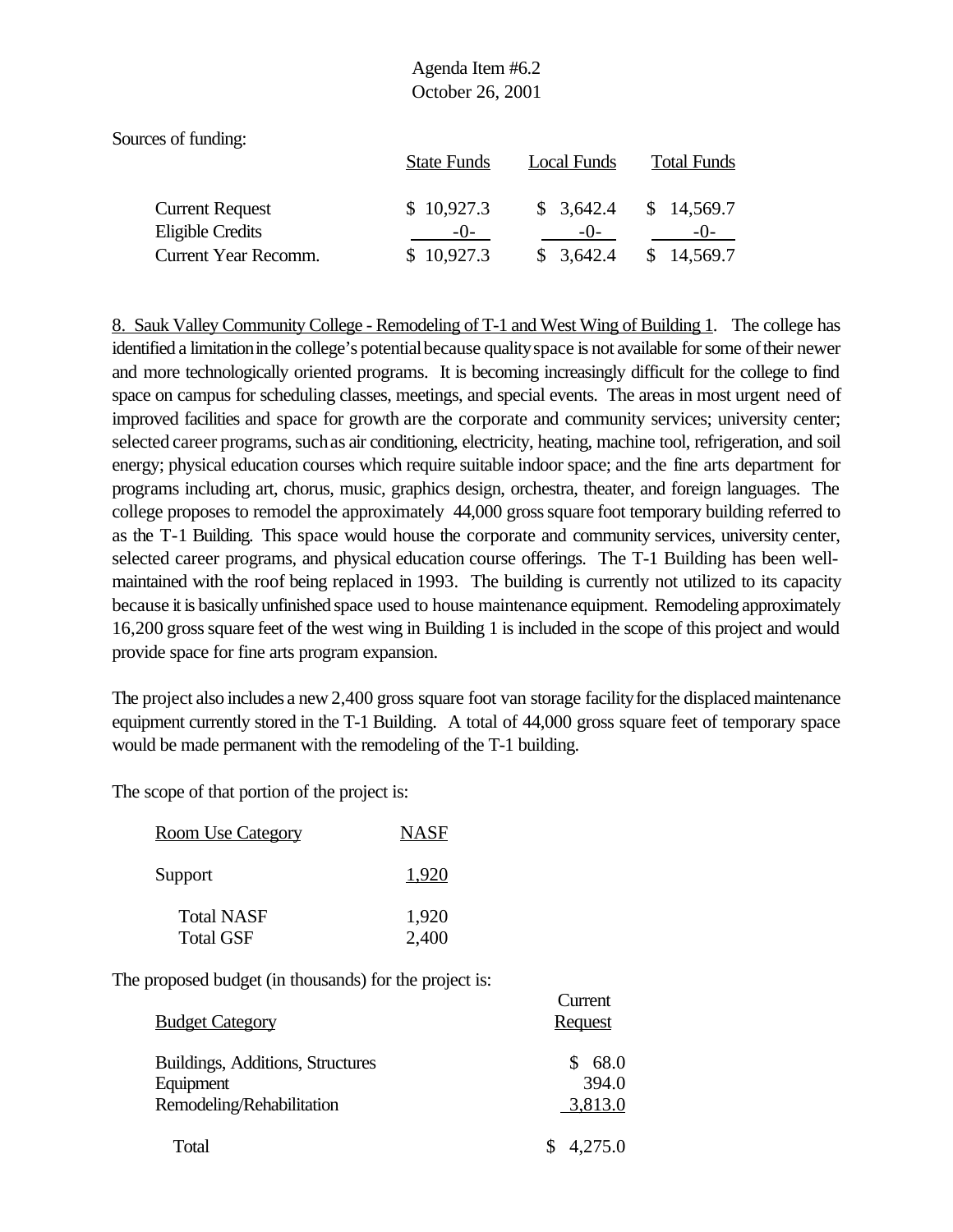| Sources of funding:    |                    |             |                    |
|------------------------|--------------------|-------------|--------------------|
|                        | <b>State Funds</b> | Local Funds | <b>Total Funds</b> |
| <b>Current Request</b> | \$3,207.0          | \$1,068.0   | \$4,275.0          |
| Eligible Credits       | $+98.1$            | $-98.1$     | $-()$ -            |
| Current Year Recomm.   | \$3,305.1          | 969.9       | 4,275.0            |

9. William Rainey Harper College - Engineering and Technology Center Renovations. The college has completed a Facilities Study and Master Plan for the district. That master plan gathered responses through a survey instrument from the campus community which identified a need for new space and for renovation and rehabilitationof existing space. Advancements in technology have greatly impacted the classroom and laboratory instructional experience. This project will allowthe college to renovate and create flexible and adaptable classrooms and laboratories to maximize the use of new technology and developing new teaching methods. Increased enrollment and space demands have increased the need for electrical power, communication lines, computer network infrastructure, and heating and cooling throughout the Engineering and technology center. Approximately 78,538 gross square feet of space will be renovated to create a more modern learning space environment.

Current

The proposed budget (in thousands) for the project is:

| <b>Budget Category</b>                                                    |                                   | Canoni<br><b>Request</b>        |                                     |
|---------------------------------------------------------------------------|-----------------------------------|---------------------------------|-------------------------------------|
| Equipment<br>Remodeling/Rehabilitation                                    |                                   | \$7,092.2<br>12,002.6           |                                     |
| Total                                                                     |                                   | \$19,094.8                      |                                     |
| Sources of funding:                                                       | <b>State Funds</b>                | <b>Local Funds</b>              | <b>Total Funds</b>                  |
| <b>Current Request</b><br>Eligible Credits<br><b>Current Year Recomm.</b> | 14,321.1<br>$-()$ -<br>\$14,321.1 | \$4,773.7<br>$-0-$<br>\$4,773.7 | 19,094.8<br>$-0-$<br>\$<br>19,094.8 |

10. Rend Lake College - Art Program Addition. The college has restricted space for the expansion of a growing art program enrollment (50 percent growth primarily in the studio art class in 1997 and 1998). The art program has expanded over the years to include jewelry, ceramics, printmaking, and sculpting. In the past, the college has temporarily solved these space problems by limiting the size, reducing enrollments or discontinuing programs, such as the music major and theater programs. However, with growing enrollments in the art programs and re-institution of the music and theater programs, the ability to shuffle programs between areas has been diminished. Certain existing space is designed for certain programs such as the backstage area for theater productions, which is currently used for ceramics, print making, and sculpting. This project will allow the college to meet enrollment demands and growth in the programs, as well as using existing space for its intended purpose.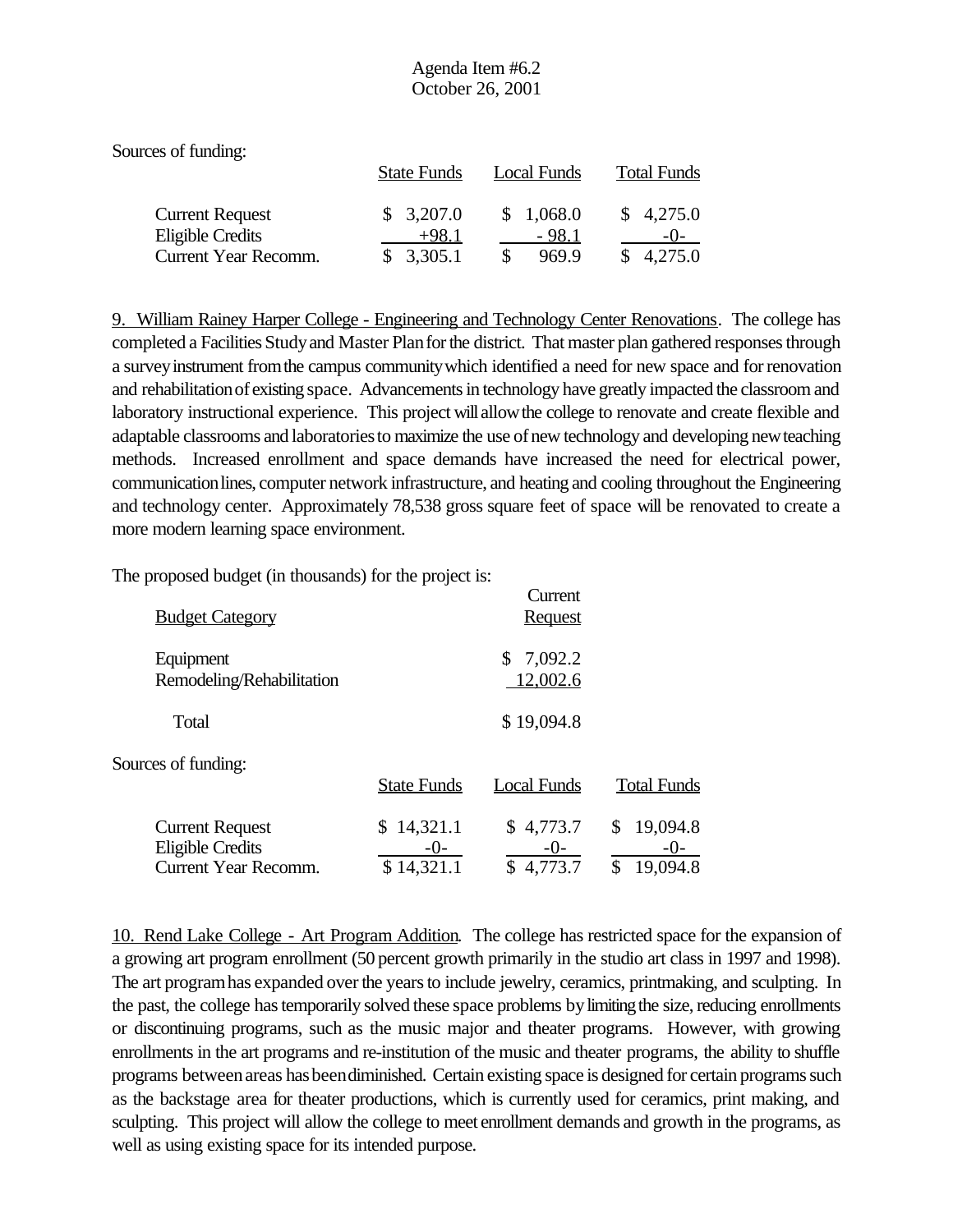The scope of the project is:

| <b>Room Use Category</b>              | <b>NASF</b>    |
|---------------------------------------|----------------|
| Laboratories                          | 1,808          |
| <b>Total NASF</b><br><b>Total GSF</b> | 1,808<br>2,200 |

The proposed budget (in thousands) for the project is:

|                                  |                    | Current            |                    |
|----------------------------------|--------------------|--------------------|--------------------|
| <b>Budget Category</b>           |                    | <b>Request</b>     |                    |
| Buildings, Additions, Structures |                    | \$<br>364.0        |                    |
| Equipment                        |                    | 17.8               |                    |
| Planning                         |                    | <u>73.8</u>        |                    |
| Total                            |                    | 455.6<br>\$.       |                    |
| Sources of funding:              |                    |                    |                    |
|                                  | <b>State Funds</b> | <b>Local Funds</b> | <b>Total Funds</b> |
| <b>Current Request</b>           | \$<br>341.6        | \$<br>114.0        | \$<br>455.6        |
| <b>Eligible Credits</b>          | $-()$ -            | $-()$              | $-()$ -            |
| <b>Current Year Recomm.</b>      | \$<br>341.6        | \$<br>114.0        | \$<br>455.6        |

11. Lake Land College - Rural Development Technology Center. Lake Land College responded to the need for a presence in the southern portion of their district by locating and building the Kluthe Center in Effingham, Illinois, in 1995. This has served the needs of the college, community, and businesses very well. The center's success can be measured by the 1,000 students who enroll at the Kluthe Center each semester. The college can not enroll more students in the existing facilities. In order to expand program offerings in the areas of Speech Language Pathology Assistant;, Desktop Publishing; and Heating, Ventilation, Air Conditioning and Refrigeration and to create a Hands On Training (HOT) Laboratory, general education classrooms space, and maintenance area, the college proposes to expand the Kluthe Center by building a new building on the same location in Effingham as the existing Kluthe Center.

A Rural Development Technology Center Building addition consisting of a multi-story structure with approximately 36,000 gross square feet will provide additional permanent space to meet the demands of a growing student population and allow expansion and growth of services to the southern region of the district.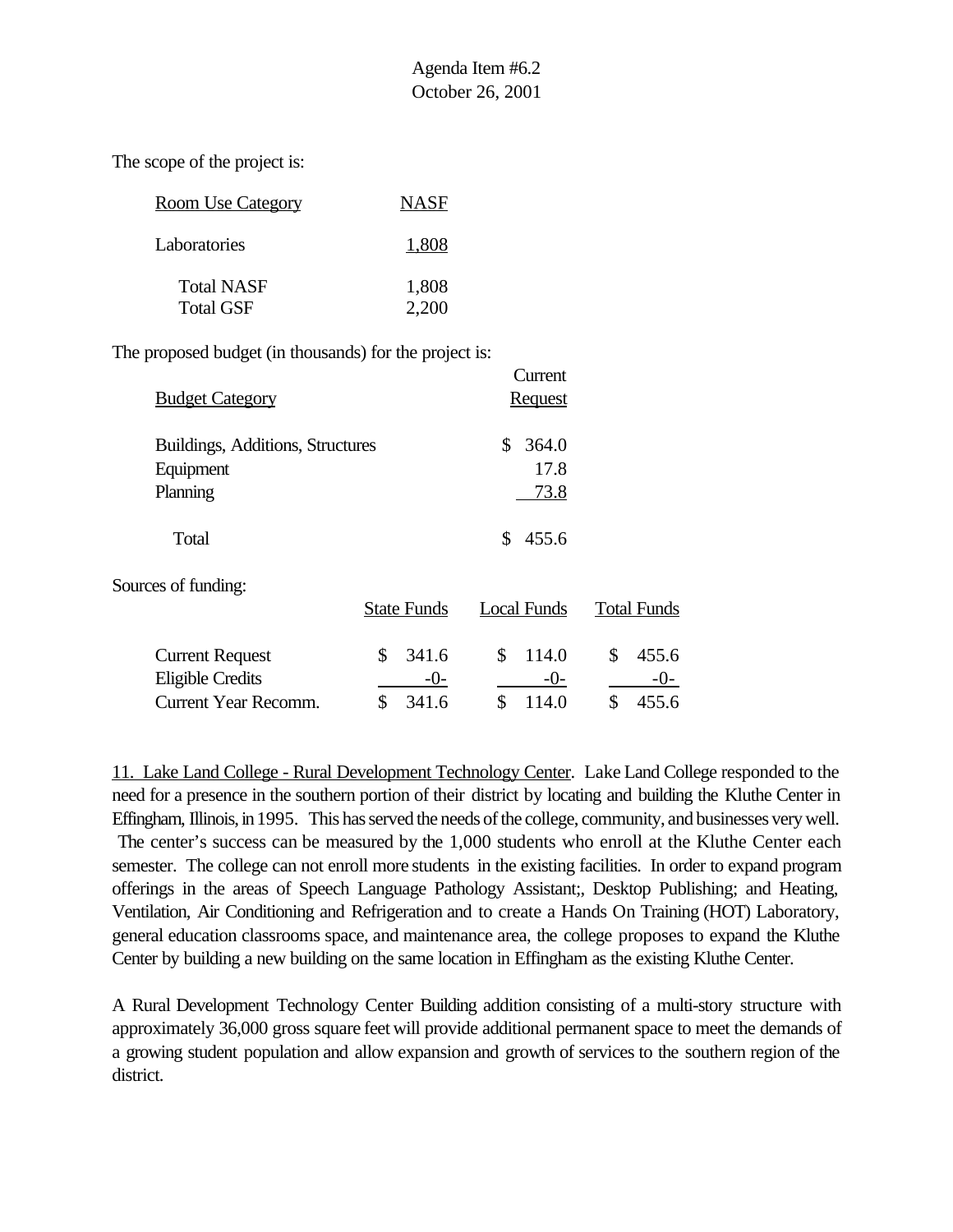The scope of the project is:

| <b>Room Use Category</b> | NASF   |
|--------------------------|--------|
| Classrooms               | 7,800  |
| Laboratories             | 8,000  |
| <b>Offices</b>           | 2,100  |
| Study                    | 2,300  |
| General Use              | 3,000  |
| Support                  | 2,000  |
| <b>Total NASF</b>        | 25,200 |
| <b>Total GSF</b>         | 36,000 |

The proposed budget (in thousands) for the project is:

|                                  | Current        |
|----------------------------------|----------------|
| <b>Budget Category</b>           | <b>Request</b> |
|                                  |                |
| Buildings, Additions, Structures | 4,494.3<br>\$  |
| Land                             | 166.7          |
| Equipment                        | 927.6          |
| <b>Utilities</b>                 | 47.7           |
| Site Improvements                | 838.8          |
| Planning                         | 554.9          |
| Total                            | 7,030.0        |

Sources of funding:

|                                          | <b>State Funds</b>   | Local Funds        | <b>Total Funds</b> |
|------------------------------------------|----------------------|--------------------|--------------------|
| <b>Current Request</b>                   | \$5,272.5            | \$1,757.5          | \$7,030.0          |
| Eligible Credits<br>Current Year Recomm. | $-()$ -<br>\$5.272.5 | $-()$<br>\$1,757.5 | $-()$<br>\$7,030.0 |

12. College of DuPage - Instructional Center Noise Abatement. The Instructional Center was completed in 1971 and is a 413,000 gross square feet main teaching facility located on the main campus. Since 1971, headcount increased from 8,000 to the 35,000 range. The college used local funds to meet the growing demand for new instructional space; therefore, the college did not make renovations to the original buildings oncampus as needed . The Instructional Center contains two 655 foot corridors and four 205 foot cross halls with nine foot ceilings. The structure is mostly brick with some wallboard ceilings, brick floors, and some glass and doorways. The structural design and materials combined with the long hallways make these spaces, classrooms, and office spaces very noisy with foot traffic, conversations, and rolling carts. The college proposes to install acoustical ceilings (ACP Snap Tight System) and wall mounted acoustical panels in all public corridors and lounge areas of the Instructional Center in order to reduce noise levels and disruptions in classrooms and offices.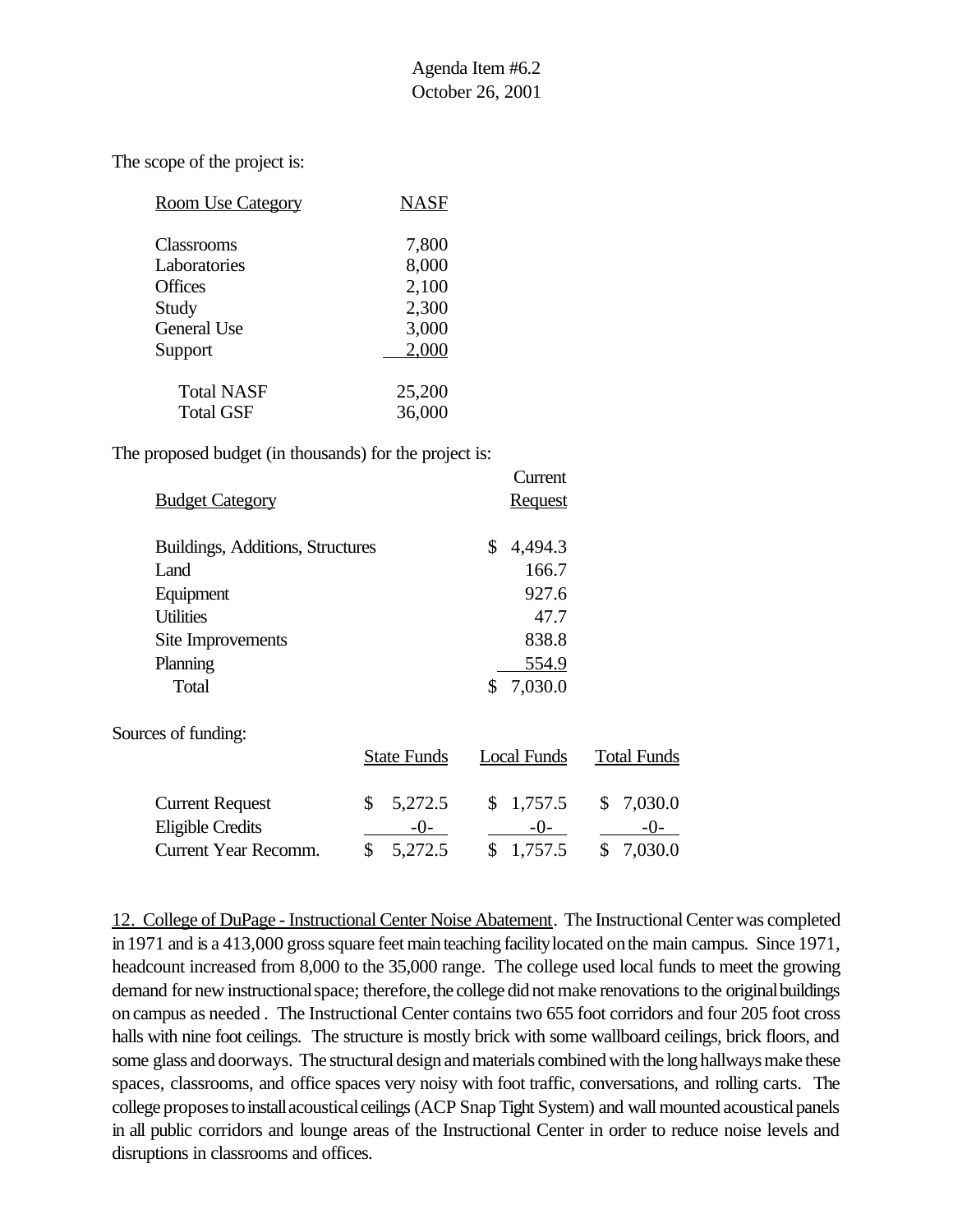| <b>Budget Category</b>                                                           |                                            | Current<br><b>Request</b>               |                                           |
|----------------------------------------------------------------------------------|--------------------------------------------|-----------------------------------------|-------------------------------------------|
| Remodeling/Rehabilitation<br>Planning<br>Total                                   |                                            | 1,303.4<br>\$<br>108.2<br>1,411.6<br>\$ |                                           |
| Sources of funding:                                                              | <b>State Funds</b>                         | Local Funds                             | <b>Total Funds</b>                        |
| <b>Current Request</b><br><b>Eligible Credits</b><br><b>Current Year Recomm.</b> | 1,058.7<br>\$<br>$+113.0$<br>\$<br>1,171.7 | \$<br>352.9<br>$-113.0$<br>239.9<br>\$  | \$<br>1,411.6<br>$-()$ -<br>\$<br>1,411.6 |

13. William Rainey Harper College - One Stop/Admissions and Student Life Center. Due to original decentralized design, access to student services is difficult on the 200 acre main campus with offices distributed randomly across five of its 18 buildings. This fragmentation causes prospective students to search for needed services, such as the Admissions Office located in an inner campus building without ease of access to parking. Growth and change in student population over the years has given rise to needed services without additional space. For example, the college has experienced a large growth in ethnic minority students now representing 33 percent of the student population. Important retention services, such as multicultural affairs and financial aid, have long outgrown their original space. College staff have done their best to accommodate student needs, but the practice of trying to create needed space within the existing structure has resulted in reduced quality of the spaces actually utilized. The campus recognizes the need for a more centralized student service facilityto assist withstudent acclimation and retention, as well as one stop convenience for needed assistance. Further, demographic information gathered from the public school districts project a 20 percent increase in traditional age students through 2008. This projected growth with other changes in student demographics require a new approach to campus life allowing ease of access to campus services, activities, and socialspacesthat are appealing and welcoming. The college proposes to construct a 60,504 gross square foot building that would be more centralized and in an area less disruptive to classroom instruction.

| <b>Room Use Category</b> | <b>NASF</b> |
|--------------------------|-------------|
| Classrooms               | 7,210       |
| Laboratories             | 46,400      |
| Offices                  | 8,150       |
| Total NASF               | 37,815      |
| <b>Total GSF</b>         | 60,504      |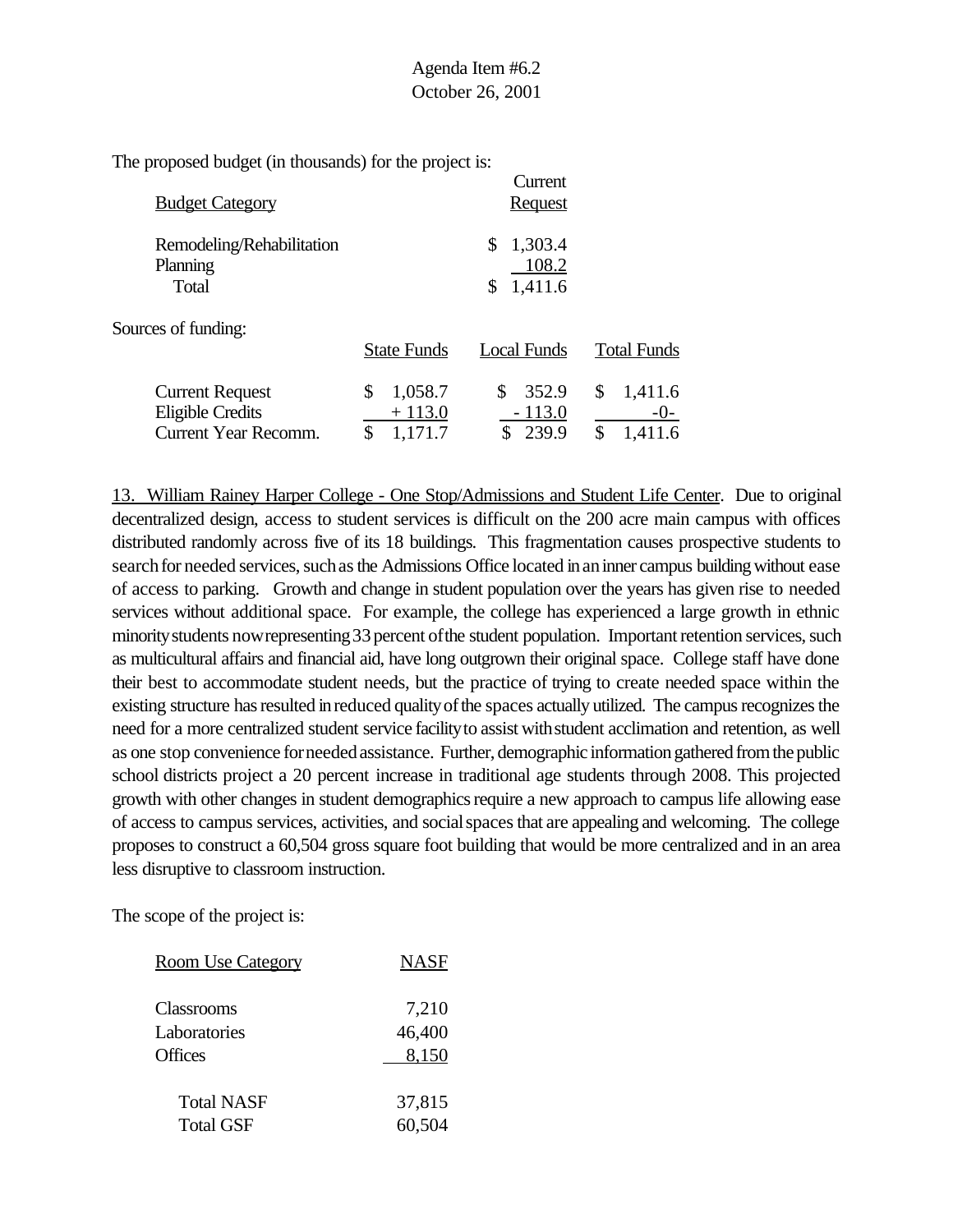| <b>Budget Category</b>                        |                    | Current<br><b>Request</b> |                    |
|-----------------------------------------------|--------------------|---------------------------|--------------------|
| Buildings, Additions, Structures<br>Equipment |                    | 25,088.8<br>S.<br>2,858.5 |                    |
| Site Improvements                             |                    | 6,830.0                   |                    |
| Total                                         |                    | 34,777.3                  |                    |
| Sources of funding:                           |                    |                           |                    |
|                                               | <b>State Funds</b> | Local Funds               | <b>Total Funds</b> |
| <b>Current Request</b>                        | 26,083.0<br>\$     | 8,694.3<br>\$             | \$34,777.3         |
| <b>Eligible Credits</b>                       | $+3,015.7$         | $-3,015.7$                | $-()$ -            |
| <b>Current Year Recomm.</b>                   | 29,098.7<br>\$     | 5,678.6<br>\$             | \$<br>34,777.3     |

14. Illinois Valley Community College - Community Instructional Center. In February 1998, a College Master Plan (CMP) was completed which thoroughly examined space utilization of campus buildings, programmatic needs in conjunction with the college mission, future curricular and academic student support needs, and current and future technology considerations. Students, faculty, and staff as well as focus groups from business, industry, district feeder high schools, and the public at large was involved in the CMP process. The process highlighted the need for new facilities and renovation of existing facilities.

New space is needed for enrollment services (admissions, registration and records, assessment, counseling, financial aid, bursar, bookstore, career planning, and placement), lab school for the Early Childhood Education Program and Child Care Center, Business and Industrial Center, Small Business Development Center, technology ready classrooms, conference rooms, distance learning capabilities, student life space (lounges, student organization office, activities programming office, meeting space), dining and food preparation areas, and additional storage space for speech and theater offerings. The new building will serve as the new main entrance point for the campus and better connection of the main campus with the east campus.

| <b>Room Use Category</b> | NASF   |
|--------------------------|--------|
| Classrooms               | 4,912  |
| Laboratories             | 9,600  |
| Offices                  | 11,129 |
| Study                    | 1,332  |
| Special Use              | 24,028 |
| <b>General Use</b>       | 1,200  |
| Support                  | 12,000 |
| <b>Total NASF</b>        | 64,201 |
| <b>Total GSF</b>         | 87,355 |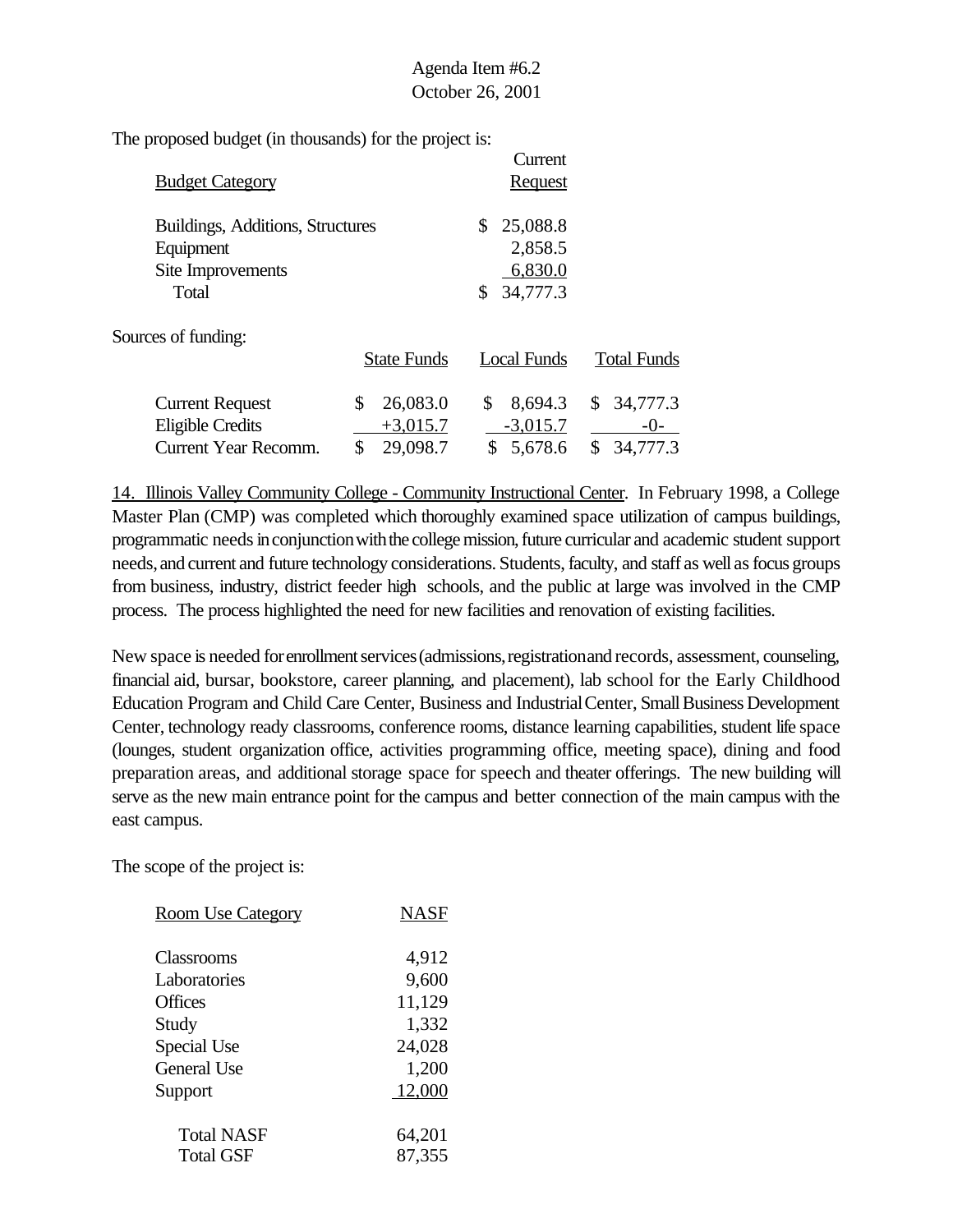| Agenda Item #6.2 |  |
|------------------|--|
| October 26, 2001 |  |

|                                  |                    | Current        |                    |
|----------------------------------|--------------------|----------------|--------------------|
| <b>Budget Category</b>           |                    | <b>Request</b> |                    |
| Buildings, Additions, Structures |                    | 12,241.0<br>\$ |                    |
| Equipment                        |                    | 1,638.0        |                    |
| <b>Utilities</b>                 |                    | 82.0           |                    |
| Site Improvements                |                    | 184.0          |                    |
| Planning                         |                    | 1,079.0        |                    |
| Total                            |                    | 15,224.0<br>S  |                    |
| Sources of funding:              |                    |                |                    |
|                                  | <b>State Funds</b> | Local Funds    | <b>Total Funds</b> |
| <b>Current Request</b>           | 11,418.0<br>\$     | \$3,806.0      | \$<br>15,224.0     |
| Eligible Credits                 | -0-                | $-0-$          | -0-                |
| <b>Current Year Recomm.</b>      | \$<br>11,418.0     | \$3,806.0      | 15,224.0<br>\$     |
|                                  |                    |                |                    |

15. Lake Land College - TechnologyBuildingPhase II. The Lake Land campus was originally designed to serve a student body of approximately 2,200 FTE. It is presently serving over 3,000 FTE, and future indicators point to continued long-term growth. Technology Division Programs, such as architectural constructions technology, drafting, computer-aided drafting, electronics engineering, electronics technician, industrial maintenance technology, computer integrated manufacturing technology, mechanical-electrical technology, and print maintenance technology and the Network Administration Program, are all existing programs which are fragmented in various existing campus buildings. This Phase II project would allow the college to develop a Center for Technical Education to bring all these program areas under one roof. Growth in programs over the years has created intense competition for space with some programs, students, and enrollments suffering from inadequate space.

A new Center for Technical Education Building consisting of approximately 35,000 gross square feet will provide permanent space to consolidate related programmatic areas of study into one facility, allow sharing of instructional equipment and partnering betweeninstructors, and create a richerlearning environment for students as they are presented with opportunities for interaction that are not currently available. Further, 6,000 gross square feet of temporary space would be eliminated with the funding and completion of this project.

| <b>Room Use Category</b> | <b>NASF</b> |
|--------------------------|-------------|
| <b>Classrooms</b>        | 6,400       |
| Laboratories             | 13,100      |
| <b>Offices</b>           | 1,000       |
| Study                    | 4,000       |
| <b>Total NASF</b>        | 24,500      |
| <b>Total GSF</b>         | 35,000      |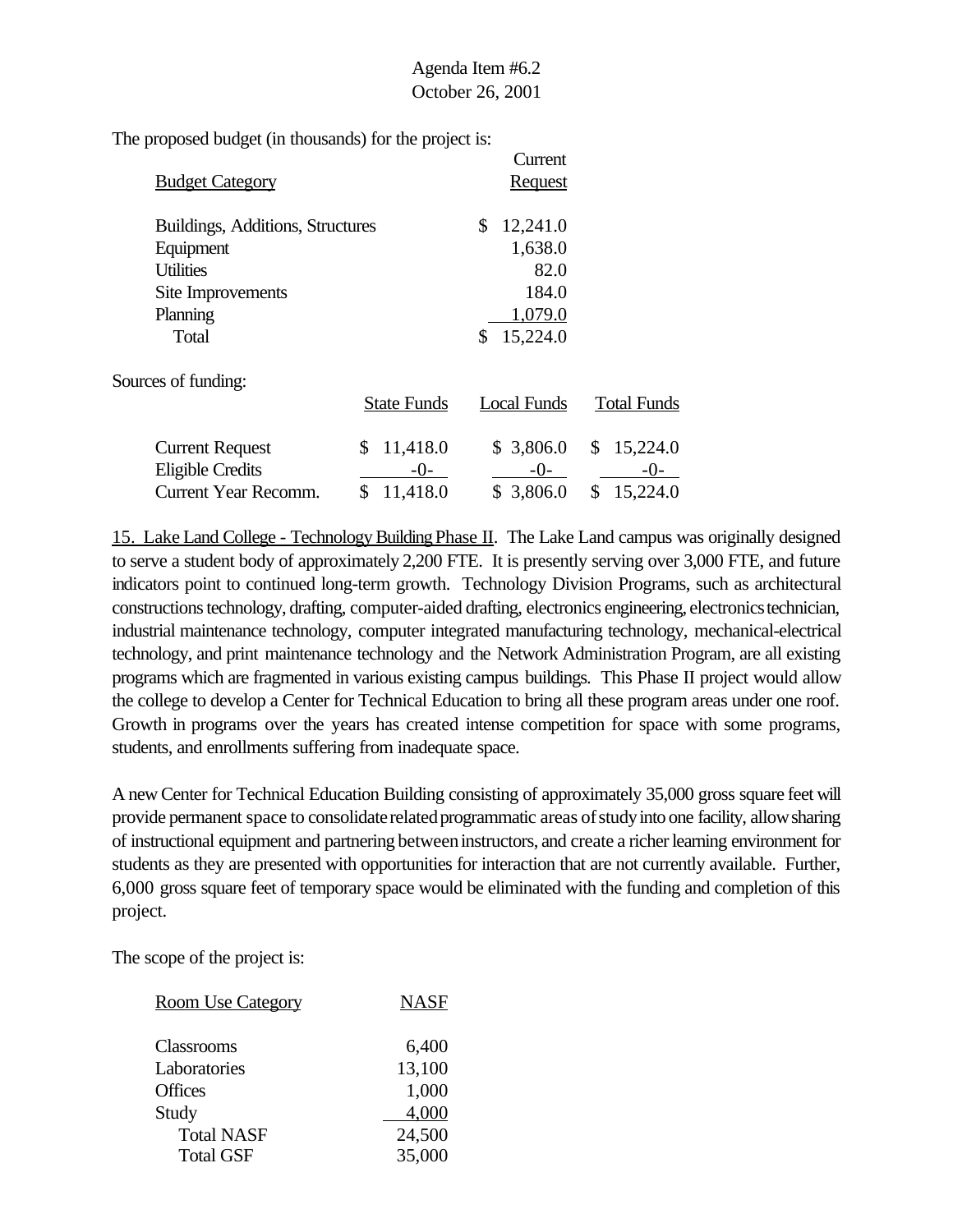|                                  |                    | Current        |                    |
|----------------------------------|--------------------|----------------|--------------------|
| <b>Budget Category</b>           |                    | <b>Request</b> |                    |
| Buildings, Additions, Structures |                    | \$<br>5,879.3  |                    |
| Equipment                        |                    | 539.3          |                    |
| <b>Utilities</b>                 |                    | 73.7           |                    |
| Site Improvements                |                    | 563.8          |                    |
| Planning                         |                    | 641.5          |                    |
| Total                            |                    | 7,697.6<br>\$  |                    |
| Sources of funding:              |                    |                |                    |
|                                  | <b>State Funds</b> | Local Funds    | <b>Total Funds</b> |
| <b>Current Request</b>           | 5,773.2<br>\$      | 1,924.4<br>\$  | \$<br>7,697.6      |
| <b>Eligible Credits</b>          | $-()$ -            | -0-            | $-0-$              |
| Current Year Recomm.             | \$5,773.2          | \$<br>1,924.4  | \$<br>7,697.6      |

16. College of Lake County - Student Services Building. The college is in need of a new Student Services Building to provide a "seamless student services area" that will coordinate and integrate various student academic support systems in order to strengthen student retention and success. As existing space has been remodeled over the years to meet the needs of enrollment and retention services, these essential student services have become fragmented making it difficult to effectively meet the needs of students and community members attending the college.

The proposed Student Services Building would centralize the key services needed by prospective students, new students, and current students pursuing their educationalgoals. The building would consolidate units of the college into sub modules. The sub modules of the college would support student entrance and success, including recruitment, admissions and records, counseling, financial aid, testing center, bookstore, food services, activities, clubs and organizations; adult education, continuing education; and the Vice President ofStudent Development'soffice. This centralization of services would make it easier for students to use the services of the college and make the information flow more effective and efficient.

A new Student Services Building consisting of 162,438 gross square feet will position the college to be more effective in dealing with the students and strengthen student retention and success. Approximately 42,059 existing gross square feet of space vacated by relocation of programs and services into the new building would also be remodeled. Much of the space to be vacated consists of office space and would need to be remodeled for other planned use. This project would replace 61,291 gross square feet of temporary space.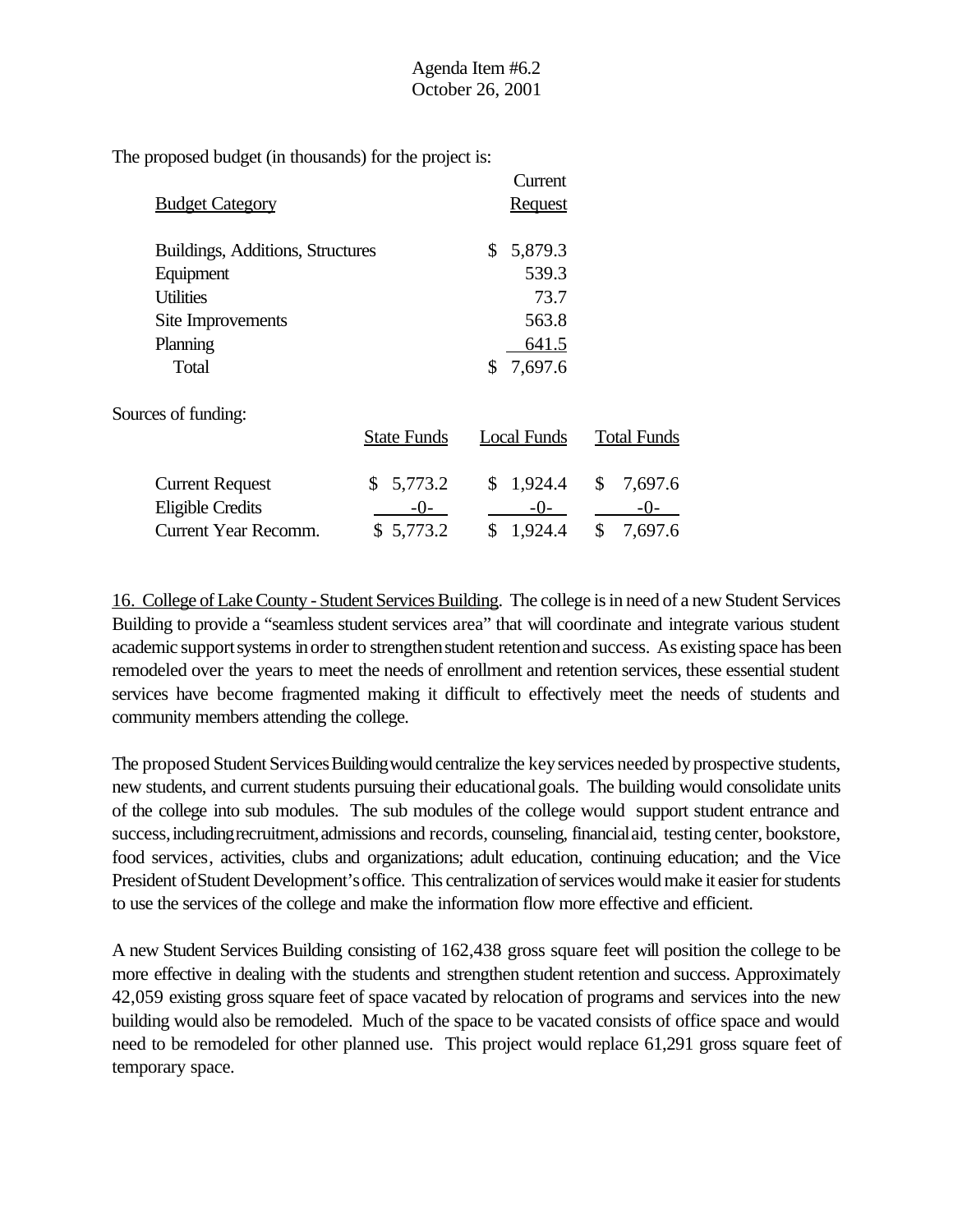The scope of the project is:

| <b>Room Use Category</b> | NASF    |
|--------------------------|---------|
| Classrooms               | 9,000   |
| Laboratories             | 600     |
| <b>Offices</b>           | 38,975  |
| Study                    | 1,089   |
| Special Use              | 5,312   |
| <b>General Use</b>       | 44,466  |
| Support                  | 2.900   |
| <b>Total NASF</b>        | 102,342 |
| <b>Total GSF</b>         | 162,438 |

The proposed budget (in thousands) for the project is:

|                                  | Current        |
|----------------------------------|----------------|
| <b>Budget Category</b>           | <b>Request</b> |
| Buildings, Additions, Structures | 35,329.5<br>\$ |
| Equipment                        | 3,359.6        |
| <b>Utilities</b>                 | 490.8          |
| Remodeling/Rehabilitation        | 1,810.0        |
| Site Improvements                | 766.1          |
| Total                            | 41,756.0       |

Sources of funding:

|                        | <b>State Funds</b> | Local Funds | <b>Total Funds</b>          |
|------------------------|--------------------|-------------|-----------------------------|
| <b>Current Request</b> | \$31,317.0         |             | $$10,439.0 \quad $41,756.0$ |
| Eligible Credits       | $-()$              | $-()$       | $-()$                       |
| Current Year Recomm.   | \$31,317.0         | \$10,439.0  | \$41,756.0                  |

17. Heartland Community College - Workforce Development Center. The college seeks approval of the addition of a Workforce Development Center on the permanent campus site. The college currently is in the process of developing the first phase of their new campus development in Normal. The college proposes this new building to integrate technical education for district students, provide customized training for local businesses and industries, and offer employees and employers opportunities to improve and update workforce skills. The college intends to locate many of the activities conducted by the Corporate Education Divisionofthe college inthe proposed facilities and blend credit course and workforce training side byside.

A Workforce Development Center Building addition consisting of a multi-story structure with approximately 78,647 gross square feet of space to serve as a comprehensive economic development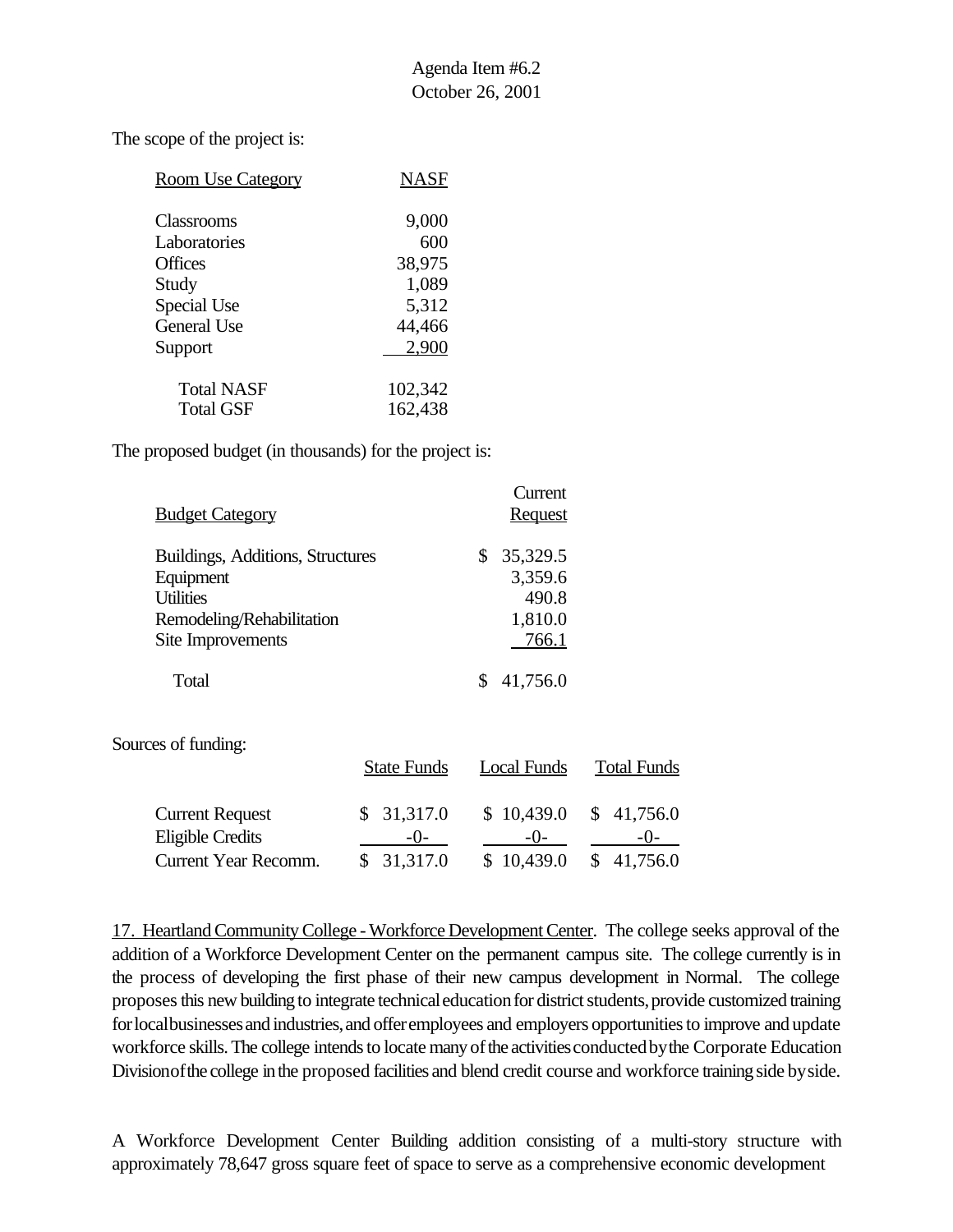resource dedicated to providing direct assistance to area business and industry and to provide a broad range of degree granting educational programs, applied training, and technical assistance specifically designed to serve the business and industrial community. The construction of this building would be an investment in the future of Illinois to help assure industries gain competitively and the Illinois economy remains strong. Utilities would be provided to the building through an underground tunnel to complete a redundant loop for heating, cooling, and electrical service in conjunction with Phase I of their campus development project. This project would eliminate the need to lease 41,380 gross square feet of space.

The scope of the project is:

| <b>Room Use Category</b> | NASF   |
|--------------------------|--------|
| Classrooms               | 17,500 |
| Laboratories             | 21,550 |
| <b>Offices</b>           | 3,900  |
| Study                    | 1,600  |
| <b>General Use</b>       | 2,350  |
| Support                  | 2,700  |
| <b>Total NASF</b>        | 49,600 |
| Total GSF                | 78,647 |

The proposed budget (in thousands) for the project is:

| <b>Budget Category</b>           |                    |                    |  |  |
|----------------------------------|--------------------|--------------------|--|--|
| Buildings, Additions, Structures | 12,847.4<br>\$     |                    |  |  |
| Equipment                        |                    | 1,500.0<br>1,466.7 |  |  |
| <b>Utilities</b>                 |                    |                    |  |  |
|                                  | 213.5              |                    |  |  |
|                                  | 16,027.6<br>\$     |                    |  |  |
|                                  |                    |                    |  |  |
| <b>State Funds</b>               | <b>Local Funds</b> | <b>Total Funds</b> |  |  |
| 12,020.7<br>\$                   | 4,006.9<br>\$      | \$16,027.6         |  |  |
| $-()$ -                          | $-0-$              | $-()$ -            |  |  |
| 12,020.7                         | \$<br>4,006.9      | 16,027.6<br>S.     |  |  |
|                                  |                    | <b>Request</b>     |  |  |

18. Kaskaskia College - Child Care Facility and Workforce Development Center. The college has been using Quonset-type hut structures to house instructional programs and the child care program for 33 years. The college recently had a study conducted of these structures by Clark Engineers which states that the temporarystructures have reached the end oftheir usefullifeand could not withstand wind force of70 miles per hour. According to the report, the cosmetology building (due

**Current**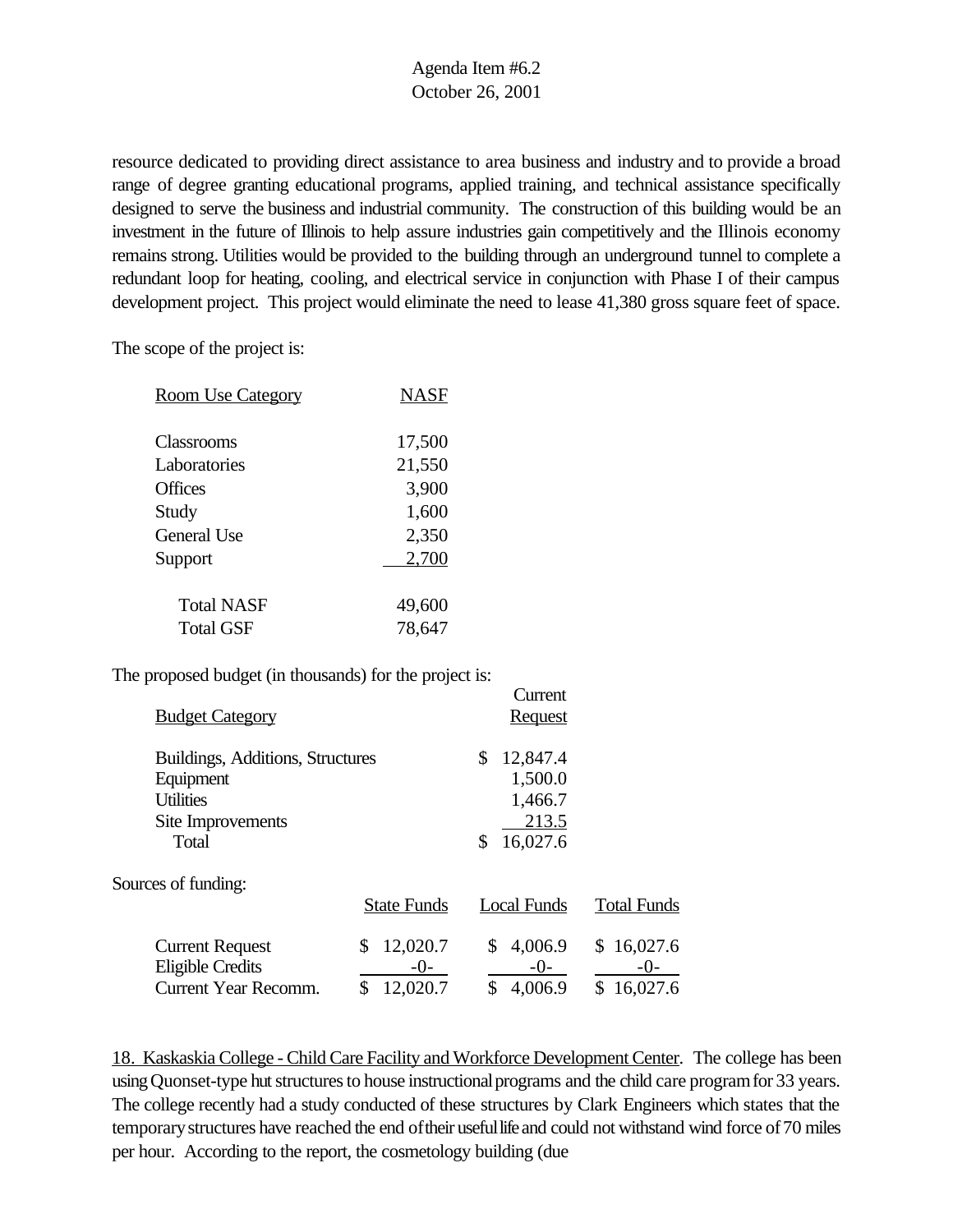to its construction) and the child care center (due to its western exposure) are particularly vulnerable and should have occupants evacuated in the event of a tornado or highwind warning. The report further states that the buildings have no under floor ventilation and, as a result, the 2 x 8 floor beams are rotting due to excessive moisture. The new facilities would provide approximately 44,123 gross square feet of space for the child care center and allied health programs, including Physical Therapist Assistant, Dental Assisting, Respiratory Therapist, Radiologic Technology, Diagnostic Medical Sonography; instructional programs of Cosmetology; Nail Technology; Computer Networking; an open computer laboratory with three computer training classrooms; and two generaluse classrooms. The replacement and demolition of the Quonset-type huts will provide safer and more efficient instructional and learning space for students. Four temporary buildings totaling 17,993 gross square feet would be razed to make room for the Child Care and Workforce Development Center.

The scope of the project is:

| <b>Room Use Category</b> | <b>NASF</b> |
|--------------------------|-------------|
| Classrooms               | 10,000      |
| Laboratories             | 11,540      |
| <b>Offices</b>           | 1,870       |
| Special Use              | 1,930       |
| General Use              | 460         |
| Support                  | 2,225       |
| <b>Total NASF</b>        | 28,025      |
| <b>Total GSF</b>         | 44,123      |

The proposed budget (in thousands) for the project is:

|                                  |                    | Current        |                    |
|----------------------------------|--------------------|----------------|--------------------|
| <b>Budget Category</b>           |                    | <b>Request</b> |                    |
|                                  |                    |                |                    |
| Buildings, Additions, Structures |                    | \$10,355.0     |                    |
| Equipment                        |                    | 62.0           |                    |
| <b>Utilities</b>                 |                    | 250.0          |                    |
| Site Improvements                |                    | 150.0          |                    |
| Total                            |                    | \$10,817.0     |                    |
| Sources of funding:              |                    |                |                    |
|                                  | <b>State Funds</b> | Local Funds    | <b>Total Funds</b> |
| <b>Current Request</b>           | \$<br>7,941.0      | \$<br>2,876.0  | 10,817.0<br>\$     |
| <b>Eligible Credits</b>          | 45.9               | (45.9)         | $-()$              |
| <b>Current Year Recomm.</b>      | \$<br>7,986.9      | 2,830.1<br>\$  | \$<br>10,817.0     |
|                                  |                    |                |                    |

19. Shawnee Community College - Metropolis Regional Educational Center. The college and the City of Metropolis are working cooperatively to develop a customized training economic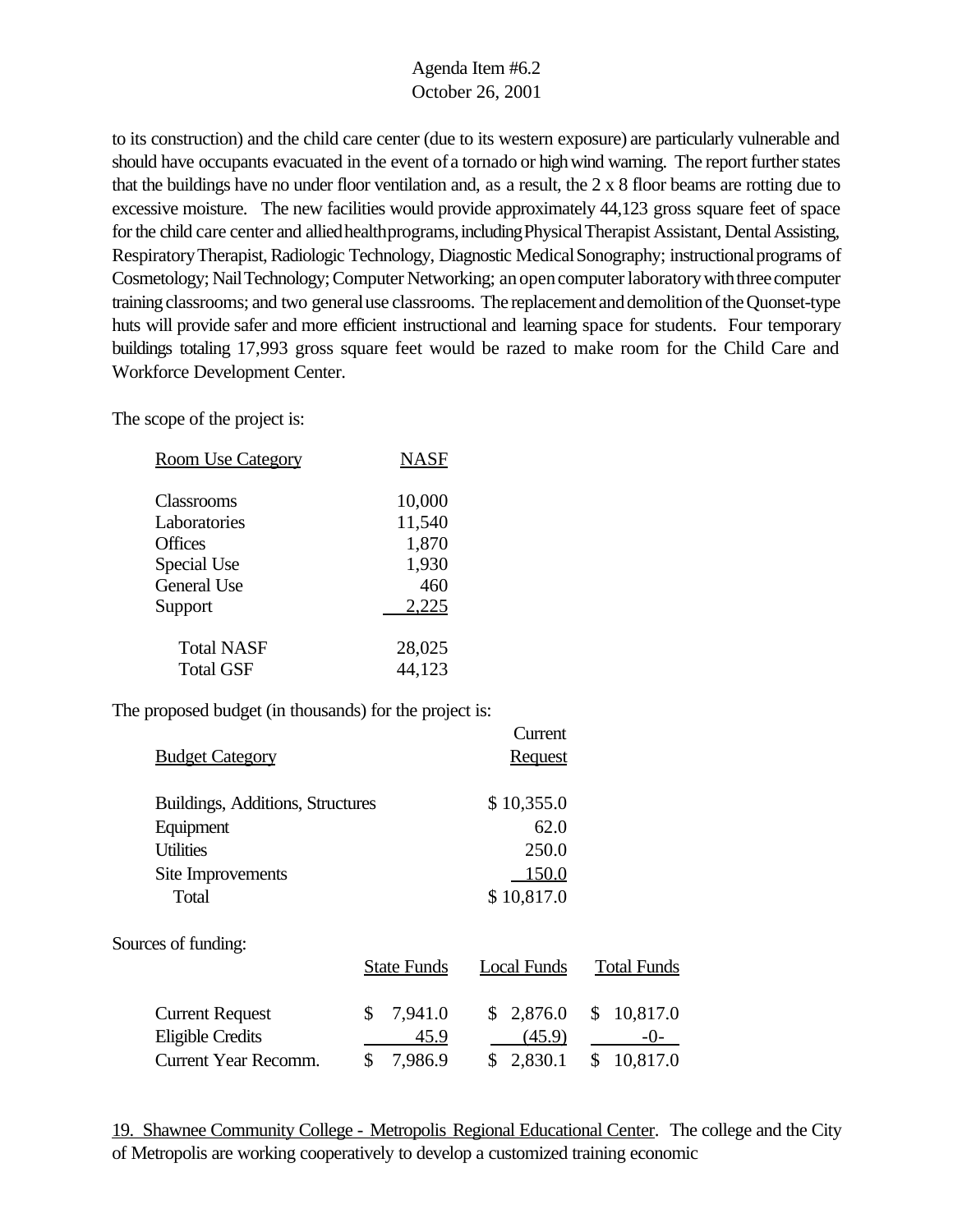development facility to meet the needs of business and industry in addressing the ongoing loss of jobs in southern most Illinois and the retraining of personnel for work in a highly technical work environment. Currently, the college offers classes out of 6,000 gross square feet of leased space in an old high school building ("the Metro Center"). While the Metro Center has seen enrollment grow from 51 students in fall 1983 to 415 students in fall 1999, the building is not handicapped accessible; there is no room for expansion of classroom or training space; the wiring, heating, and cooling systems are outdated; and it is difficult and costly to modernize the current leased space for the latest instructionand training technology. A new facility, the Metropolis Regional Education Center, would be located within the Metropolis Industrial Park and provide facilities better suited and situated to provide the types of education and training necessary to serve the students and workforce in the area and to have a positive impact on job retention and retraining of personnel.

The proposed Metropolis Regional Education Center would be situated in the Metropolis Industrial Park and be approximately a 10,594 gross square feet structure which would enable Shawnee Community College to offer a better alternative to students who might otherwise choose out-of-state institutions, better train employees from new and on-going businesses, and help to improve the City of Metropolis' competitiveness in developing and attracting new industry and economic activity into the area. The City of Metropolis is committed to assisting inthis project and willprovide fundsto assist the college in meeting its 25 percent required local match for the project. Further, the college has received a \$20,000 grant from Lieutenant Governor Corinne Woods' office to begin some initial planning and development efforts to help maintain a partnership with the City of Metropolis as the project evolves. This funding is not reflected in the budget provided below since formal construction planning will take place with the Capital Development Board when the project is funded. The City of Metropolis has approved a donationto the college which will be the source of the college's 25 percent match requirement for this project.

Current

The scope of the project is:

| <b>Room Use Category</b>       | NASF         |
|--------------------------------|--------------|
| <b>Classrooms</b>              | 3,956        |
| Laboratories<br><b>Offices</b> | 1,600<br>640 |
| Study                          | 200          |
| General Use                    | 320          |
| <b>Total NASF</b>              | 6,716        |
| Total GSF                      | 10,594       |

| <b>Budget Category</b>           | <b>Request</b> |
|----------------------------------|----------------|
| Buildings, Additions, Structures | \$2,234.0      |
| Land                             | 10.0           |
| Equipment                        | 200.0          |
| <b>Utilities</b>                 | 36.0           |
| Site Improvements                | 538.0          |
| Total                            | \$3,018.0      |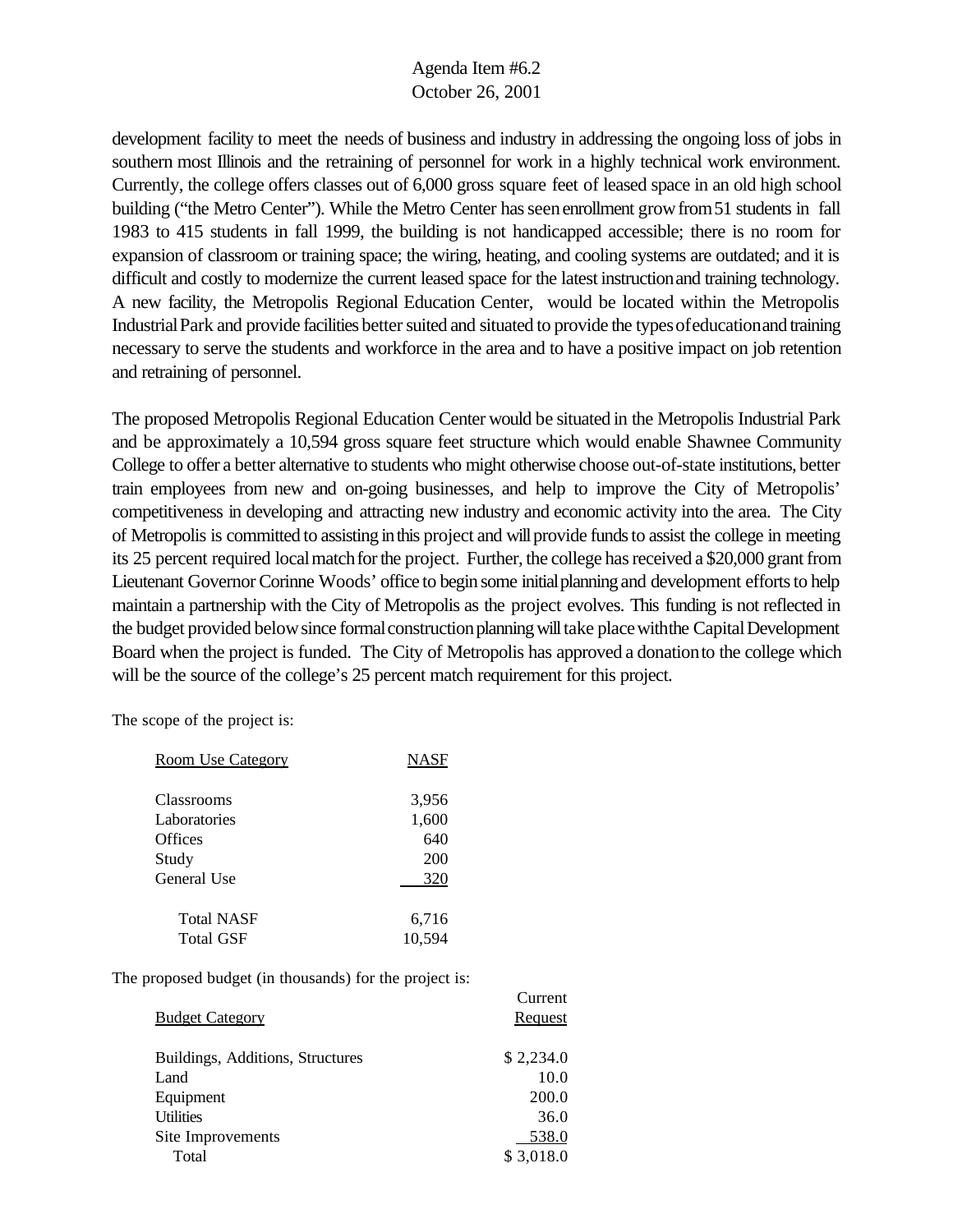| Sources of funding:    |                    |             |                    |
|------------------------|--------------------|-------------|--------------------|
|                        | <b>State Funds</b> | Local Funds | <b>Total Funds</b> |
| <b>Current Request</b> | \$2,263.5          | \$754.5     | \$3,018.0          |
| Eligible Credits       | $-()$              | $-()$       |                    |
| Current Year Recomm.   | \$2,263.5          | \$754.5     | \$3,018.0          |

20. Richland Community College - Student Success Center and Addition. The college has conducted an enrollment management study to review how students progress through the institution. Enrollment management encompasses all activities associated with student college choice, student transitions, student course selection, student retention, student attrition, and student outcomes. Facilities play an important part of enrollment management efforts. Currently, much of the space dedicated to serving students was designed for a smaller student load, has been reconfigured to account for growth, and has a poor pedestrian flow. Certain activities, such as the Career Center and Transfer Center, are located in space away from the other student services and have poor visibility. Due to the location, many students are unaware that the college has these services. Relocating these services will provide a greater visibility and increased utilization.

The college seeks to make physical modifications to facilities which will help maintain student enrollments in a declining population environment and better facilitate the students progress and development. An addition to allow the restructuring and relocation and development of a Student Success Center staffed by trained knowledgeable individuals serving as a front line for the most needed services and information. The Student Success Center will provide space that is student centered, easily accessible, and programmatically functional resulting in enhanced customer service and improved efficiency. It is proposed that the Student Success Center be accommodated by the relocation of administrative functions, common workspace, storage, food preparation area, and the board of trustees' meeting room into an 11,985 gross square foot North Wing Entrance addition. Approximately 13,909 gross square feet of vacated space will then be renovated to house student services, grant programs, and provide common meeting spaces.

| <b>Room Use Category</b> | <b>NASF</b> |
|--------------------------|-------------|
| Offices                  | 6,462       |
| Study                    | 275         |
| <b>General Use</b>       | 120         |
| Support                  | 500         |
| <b>Total NASF</b>        | 7,357       |
| <b>Total GSF</b>         | 11,985      |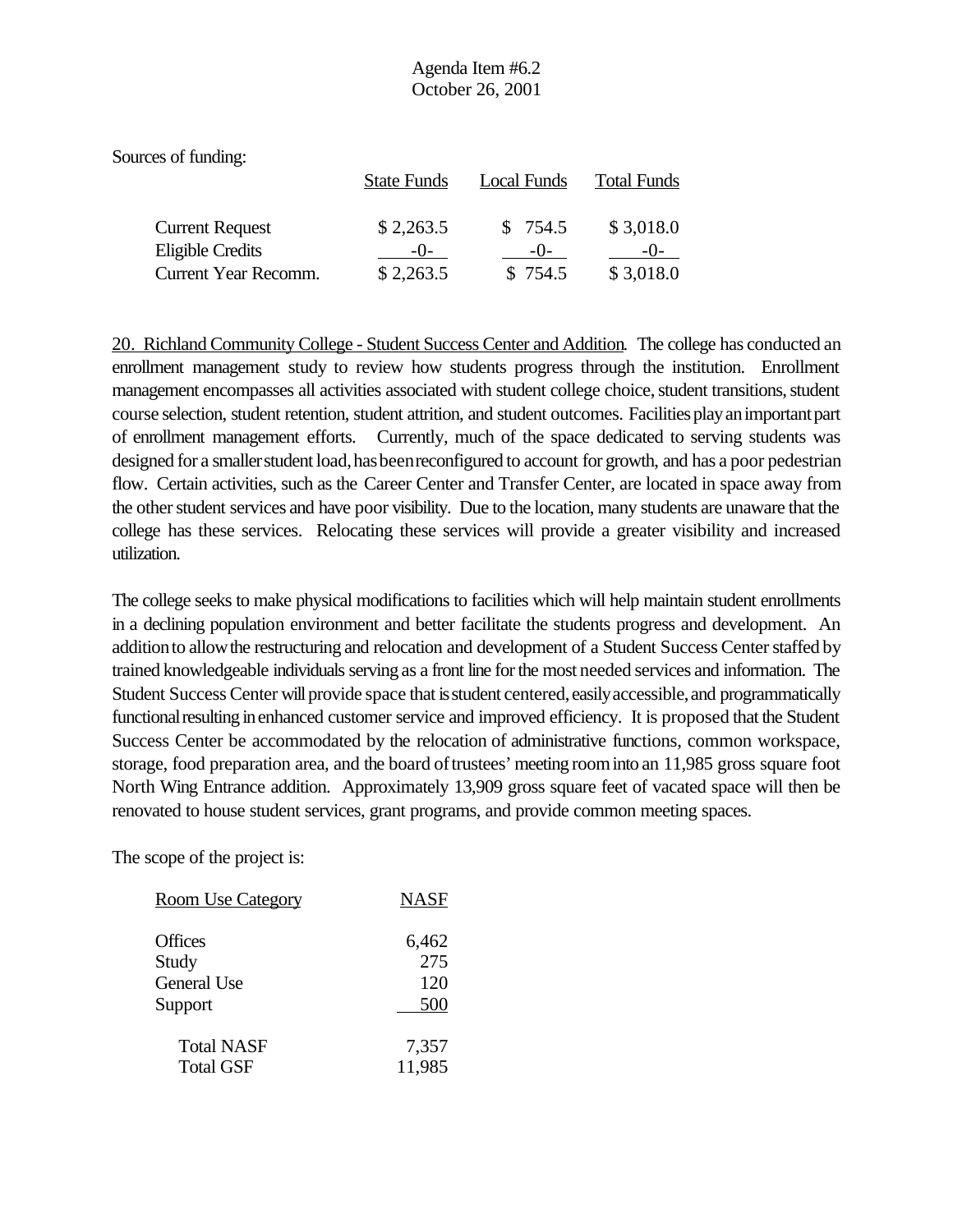The proposed budget (in thousands) for the project is:

| <b>Budget Category</b>           |                    | Current<br><b>Request</b> |                    |
|----------------------------------|--------------------|---------------------------|--------------------|
| Buildings, Additions, Structures |                    | 2,015.0<br>\$             |                    |
| Equipment                        |                    | 237.0                     |                    |
| Remodeling/Rehabilitation        |                    | 835.0                     |                    |
| Planning                         |                    | 35.0                      |                    |
| Total                            |                    | \$3,122.0                 |                    |
| Sources of funding:              |                    |                           |                    |
|                                  | <b>State Funds</b> | Local Funds               | <b>Total Funds</b> |
| <b>Current Request</b>           | \$2,341.0          | \$781.0                   | \$3,122.0          |
| <b>Eligible Credits</b>          | $-()$              | $-0-$                     | $-()$ -            |
| <b>Current Year Recomm.</b>      | \$2,341.0          | \$781.0                   | \$3,122.0          |

21. Illinois Eastern Community Colleges-Lincoln Trail College - Center for Technology. The college is using approximately 27,800 gross square feet of 30 year old temporary building space to house many of its instructional programs. These temporary buildings have each outlived their expected service life and are in a deteriorated state. Programs, such as Engineering, Drafting, Office Careers, Business Careers, Computer Business Systems, Microcomputer Support, Cisco Certification, Information Processing, Air Conditioning/Refrigeration and Sheet Metal Technology, have developed during the past 30 years. They enroll over 300 students and have outgrown space originally allocated for them.

The college proposes to build a one-story 29,780 gross square foot building for several of the college's technical programs. The college will consider a remodeling project of the vacated space at a later date. Further, this project eliminates the need for five temporary buildings totaling 27,800 gross square feet of space. These five temporary buildings will be razed as part of the construction of the Center for Technology.

The scope of the project is:

| <b>Room Use Category</b> | <b>NASF</b> |
|--------------------------|-------------|
| <b>Classrooms</b>        | 5,600       |
| Laboratories             | 9,300       |
| <b>Offices</b>           | 1,000       |
| Study                    | 4,000       |
| Total NASF               | 19,900      |
| <b>Total GSF</b>         | 29,780      |

|                                  | Current   |
|----------------------------------|-----------|
| <b>Budget Category</b>           | Request   |
| Buildings, Additions, Structures | \$6,674.0 |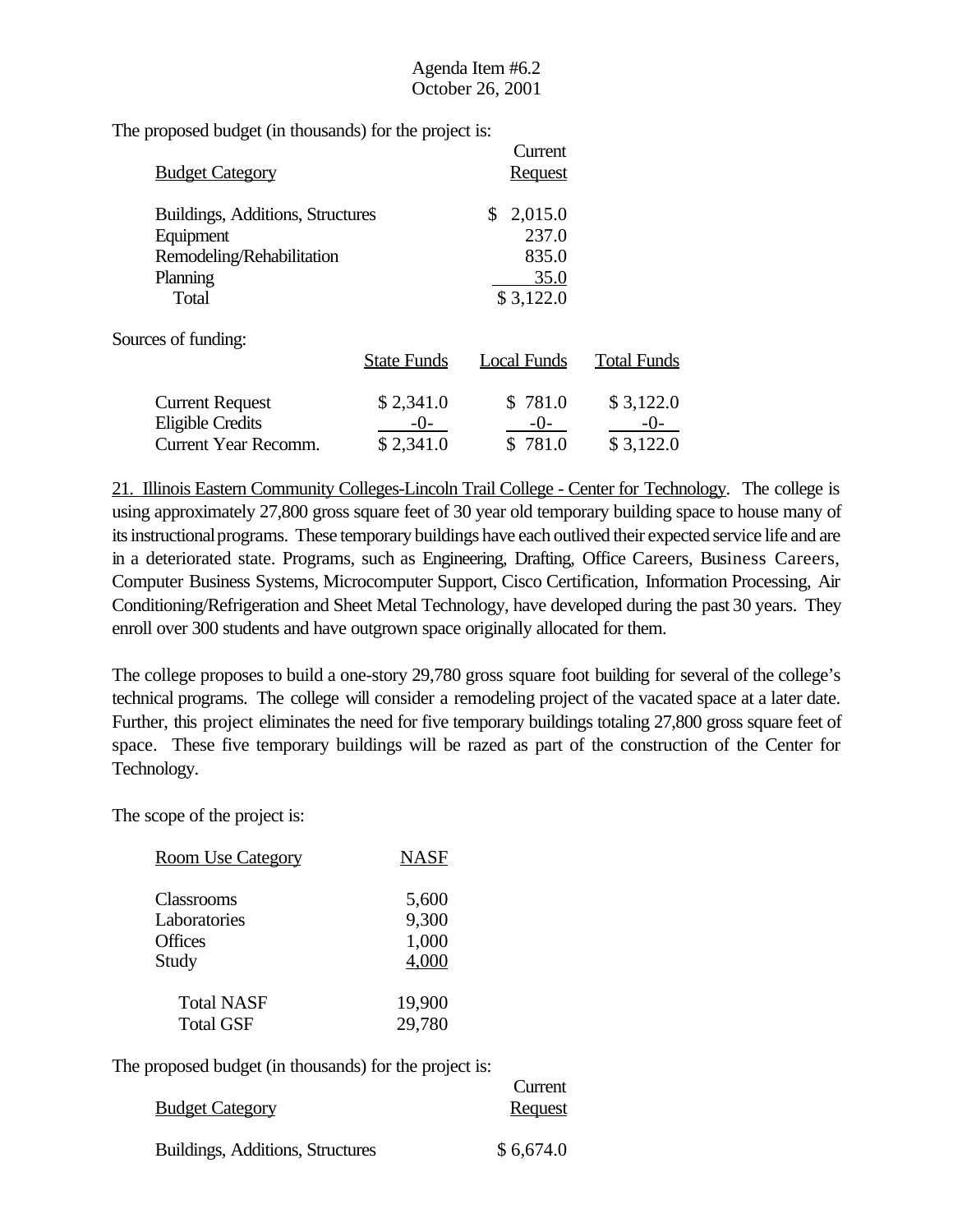| Sources of funding:    |                    |             |                    |
|------------------------|--------------------|-------------|--------------------|
|                        | <b>State Funds</b> | Local Funds | <b>Total Funds</b> |
| <b>Current Request</b> | 5,005.0            | \$1,669.0   | \$6,674.0          |
| Eligible Credits       | 540.3              | (540.3)     |                    |
| Current Year Recomm.   | 5,545.3            | 1,128.7     | 6.674.0            |

22. Joliet Junior College - Student Support Center/Remodeling of Additional Classrooms. The current configuration of the student services offices was established 26 years ago when the college was much smaller and services were more segregated. The layout of the first floor of Building J no longer provides for a logical flow of student traffic throughout the registration and admissions process nor does it provide adequate space for the number of students the college now serves. Further, the opening of two new district high schools in Will county and a projected growth of high school graduates of 5 percent per year over the next five years both couple to cause the college to review space needs and the use ofspace to provide for more efficient centralization of student support services, provide additional space required for the operation ofthese programs, make these services more visible and accessible to students and the public, and provide an opportunity to gain much needed additional instructional space. The college proposes to construct a two-story 72,490 gross square foot building to provide additional instructional space and reconfigure the use of existing space. Approximately 25,600 gross square feet of existing space in Building J vacated by the relocation of various programs, services, and functions into the new building would subsequently be remodeled to accommodate additional classroom space. This project would replace two temporary buildings (classroom and shipping and receiving area) totaling 10,000 gross square feet of space.

Current

The scope of the project is:

| <b>Room Use Category</b> | <b>NASF</b> |
|--------------------------|-------------|
| <b>Offices</b>           | 36,170      |
| Special Use              | 6,130       |
| General Use              | 6,000       |
| Support                  | 2,650       |
| <b>Total NASF</b>        | 50,950      |
| <b>Total GSF</b>         | 72,490      |

|                                  | Cuncin         |
|----------------------------------|----------------|
| <b>Budget Category</b>           | <b>Request</b> |
|                                  |                |
| Buildings, Additions, Structures | \$18,800.0     |
| <b>Utilities</b>                 | 584.0          |
| Remodeling/Rehabilitation        | 3,072.0        |
| Site Improvements                | 618.4          |
| Total                            | \$23,074.4     |
|                                  |                |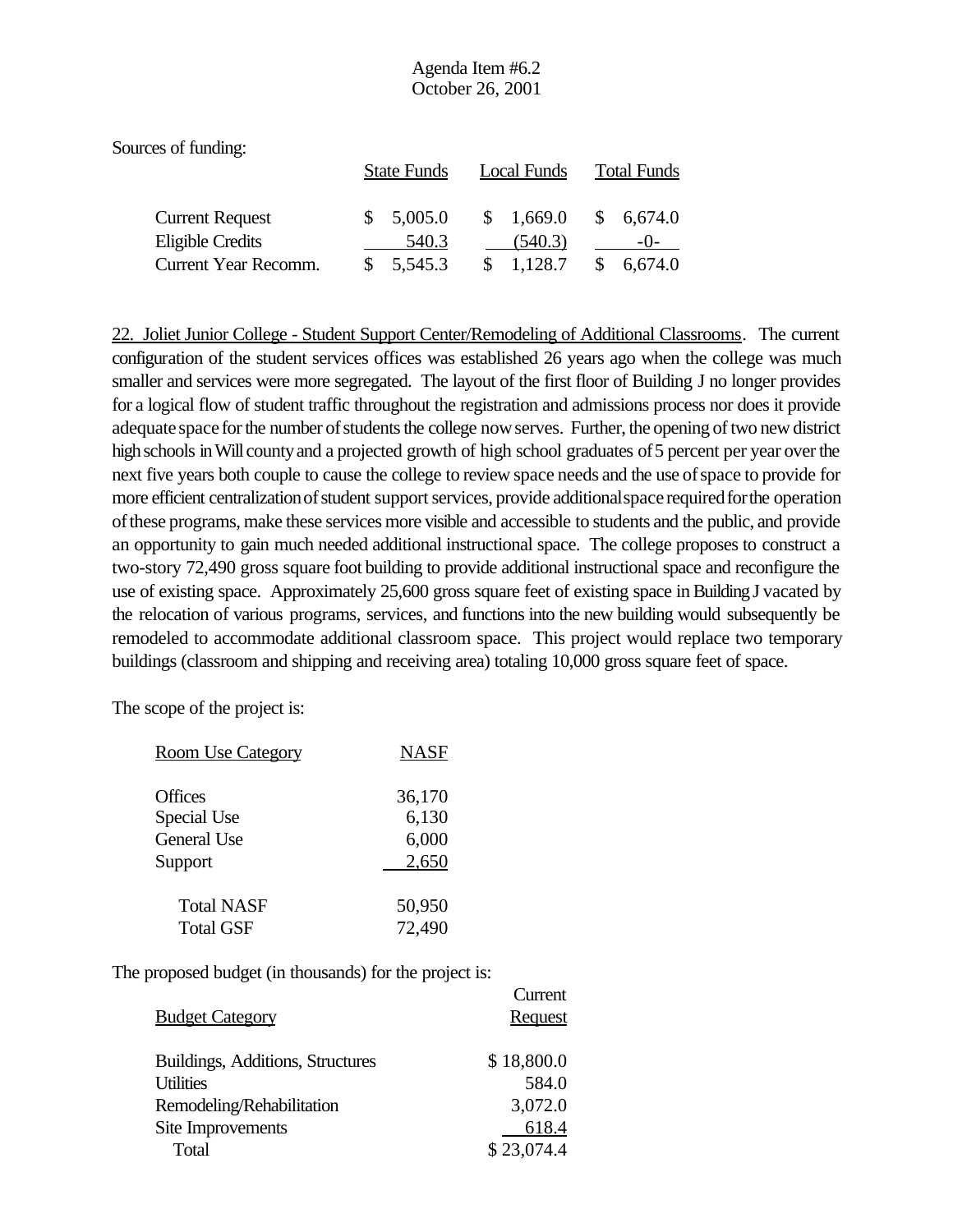| Sources of funding:    |                    |             |                        |
|------------------------|--------------------|-------------|------------------------|
|                        | <b>State Funds</b> | Local Funds | <b>Total Funds</b>     |
| <b>Current Request</b> | \$17,305.8         |             | $$5,768.6$ $$23,074.4$ |
| Eligible Credits       | $-()$              | $-()$       | $-()$                  |
| Current Year Recomm.   | \$17,305.8         |             | $$5,768.6$ $$23,074.4$ |

23. Spoon River College - Educational Buildings Remodeling & Expansion. The Taylor and Centers buildings are 29 year old buildings designed during a period where classrooms were devoid of ancillary equipment and classroom imaging was no-existent. This project would expand facilities and remodel existing space to be able to deliver new and developing technologies in coursework that prepares students for jobs and further education while providing the most efficient delivery system possible. The project will provide appropriately sized classrooms needed for high tech instruction and open access computer labs needed for student access to computer resources and improved faculty, advising, and instructional support space. The college proposes to add approximately 10,000 new gross square feet of space and remodel approximately 34,000 gross square feet of existing space in the Taylor & Centers Buildings.

The scope of the project is:

| <b>Room Use Category</b> | <b>NASF</b> |
|--------------------------|-------------|
| Classrooms               | 750         |
| Offices                  | 5,000       |
| General Use              | 3,225       |
| <b>Total NASF</b>        | 8,975       |
| <b>Total GSF</b>         | 10,000      |

| <b>Budget Category</b>           |                    | Current<br><b>Request</b> |                    |
|----------------------------------|--------------------|---------------------------|--------------------|
| Buildings, Additions, Structures |                    | \$1,664.4                 |                    |
| Remodeling and Rehabilitation    |                    | 2,496.5                   |                    |
| Total                            |                    | \$4,160.9                 |                    |
| Sources of funding:              |                    |                           |                    |
|                                  | <b>State Funds</b> | Local Funds               | <b>Total Funds</b> |
| <b>Current Request</b>           | \$3,120.7          | \$1,040.2                 | \$4,160.9          |
| <b>Eligible Credits</b>          | $-()$              | $-()$ -                   | $-()$              |
| <b>Current Year Recomm.</b>      | 3,120.7            | 1,040.2                   | 4,160.9            |
|                                  |                    |                           |                    |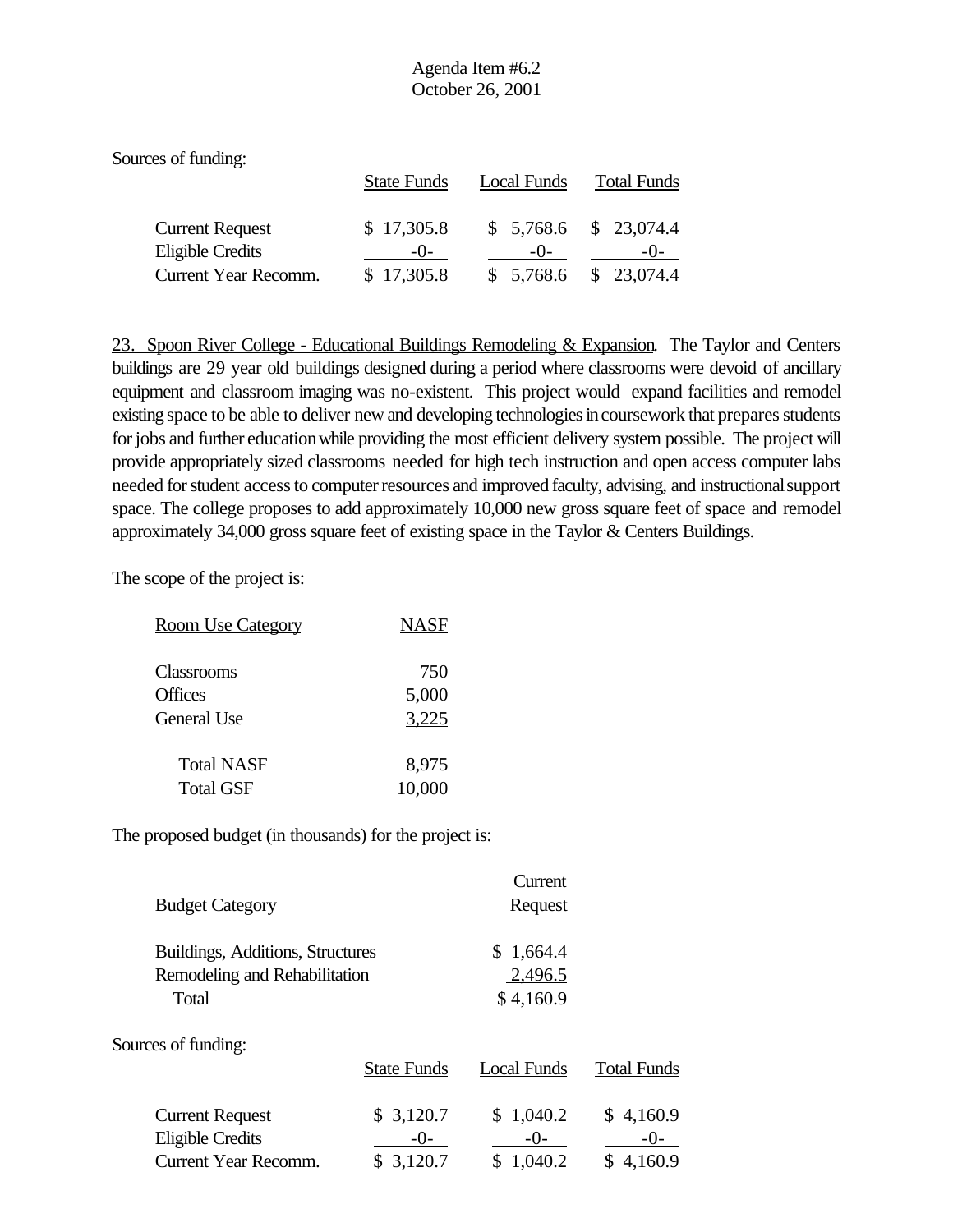24. City Colleges of Chicago - Kennedy-King College. The City Colleges of Chicago proposes to replace its present Kennedy-King campus building as part of a city revitalization effort being undertaken with the City of Chicago and to provide a more suitable educational facility to deliver programs of instruction to the community. According to the Chin Report and the Lee and Johnson, Ltd. Report and feasibility studies, the facility has become inefficient, cost prohibitive, unsafe, esthetically displeasing, and programmatically nonconducive for learning. The current facility is a solid concrete structure making it very costly to do ADA improvements and technology retrofits. The Chin Report stated that relatively costly repairs and improvements would keep the building operational for five years. The district, therefore, proposes to acquire land for the construction of a new Kennedy-King campus. Current estimated costs for the total cost of land acquisition and construction of the new building is \$294.2 million. The City of Chicago has sold bonds and is financing more than the required 25 percent local match on project.

The proposed budget (in thousands) for the project is:

| <b>Budget Category</b>                                                           | Current<br><b>Request</b> |                                     |                                 |
|----------------------------------------------------------------------------------|---------------------------|-------------------------------------|---------------------------------|
| Land                                                                             | \$37,000.0                |                                     |                                 |
| Sources of funding:                                                              | <b>State Funds</b>        | <b>Local Funds</b>                  | <b>Total Funds</b>              |
| <b>Current Request</b><br><b>Eligible Credits</b><br><b>Current Year Recomm.</b> | \$12,000.0<br>12,000.0    | \$25,000.0<br>$-()$ -<br>\$25,000.0 | \$37,000.0<br>$-()$<br>37,000.0 |

25. Moraine Valley Community College - College Center Renovation and Expansion. The Moraine Valley Community College Center is the hub of student and campus interaction serving more than 16,000 students and 1,000 staff annually. It also serves as the focal point for student services, including admissions, registration, financialaid, counseling, advising, and childcare. MVCC has physically outgrown the existing College Center which was built in 1984. This project will renovate the existing 56,000 gross square foot building and provide approximately 30,270 new gross square feet of additional space to adequately address the needs of the current and growing student population and community. The new structure would be a two-story addition to the existing structure.

| <b>Room Use Category</b> | <b>NASF</b> |
|--------------------------|-------------|
| Classrooms               | 900         |
| Offices                  | 4,212       |
| Special Use              | 3,750       |
| General Use              | 7,900       |
| <b>Total NASF</b>        | 16,762      |
| <b>Total GSF</b>         | 30,270      |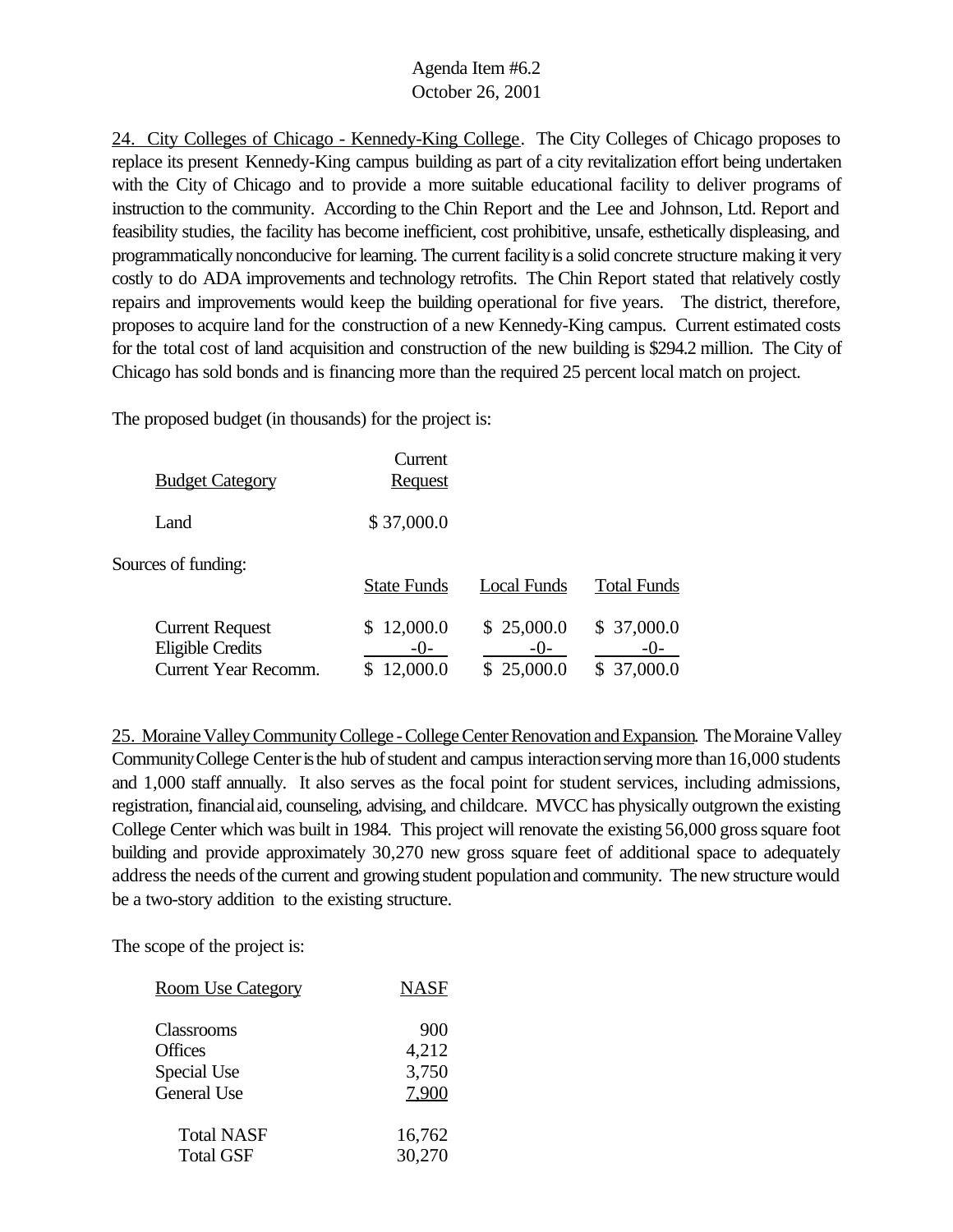The proposed budget (in thousands) for the project is:

| <b>Budget Category</b>                                                      |                                        | Current<br>Request                          |                                   |
|-----------------------------------------------------------------------------|----------------------------------------|---------------------------------------------|-----------------------------------|
| Buildings, Additions, Structures<br>Equipment<br>Site Improvements<br>Total |                                        | 10,551.6<br>S<br>287.4<br>588.1<br>11,427.1 |                                   |
| Sources of funding:                                                         | <b>State Funds</b>                     | <b>Local Funds</b>                          | <b>Total Funds</b>                |
| <b>Current Request</b><br>Eligible Credits<br>Current Year Recomm.          | 8,570.3<br>\$<br>$-0-$<br>8,570.3<br>S | 2,856.8<br>$-0-$<br>2,856.8                 | \$11,427.1<br>$-0-$<br>\$11,427.1 |

26. Lincoln Land Community College - Project Outreach: Regional Center Expansion. The district is proposing a regional center expansion project designed to improve its ability to deliver services to those students who do not live within a reasonable commuting distance to the main campus in Springfield. The district has regional centers in Jacksonville (western region), Taylorville (eastern region), and in Petersburg (northern region). Lincoln Land proposes to remodel its 20,000 gross square foot Western Regional Education Center (WREC), build a new 5,070 gross square foot facility at its Eastern Regional Education Center (EREC), and construct a 6,952 gross square foot building at its Northern Regional Education Center (NREC). Temporary space at Taylorville and Petersburgwould be replaced withthe funding and completion of this project. A total of 3,656 gross square feet of temporary space in Taylorville and 10,435 gross square feet of temporary space in Petersburg would be eliminated.

Current

The scope of the project is:

|                          | <b>EREC</b> | <b>NREC</b> |
|--------------------------|-------------|-------------|
| <b>Room Use Category</b> | <b>NASF</b> | NASF        |
|                          |             |             |
| <b>Classrooms</b>        | 2,900       | 2580        |
| Support                  | 600         | 1,395       |
| <b>Offices</b>           |             | 410         |
| Study                    |             | 377         |
| Special Use              |             | 528         |
| General Use              |             | 292         |
| <b>Total NASF</b>        | 3,500       | 5,582       |
|                          |             |             |
| <b>Total GSF</b>         | 5,070       | 6,952       |

| <b>Budget Category</b>           | <b>Request</b> |
|----------------------------------|----------------|
| Buildings, Additions, Structures | \$1,731.4      |
| Equipment                        | 180.9          |
| <b>Utilities</b>                 | 56.7           |
| Remodeling/Rehabilitation        | 1,509.0        |
| Total                            | \$3,478.0      |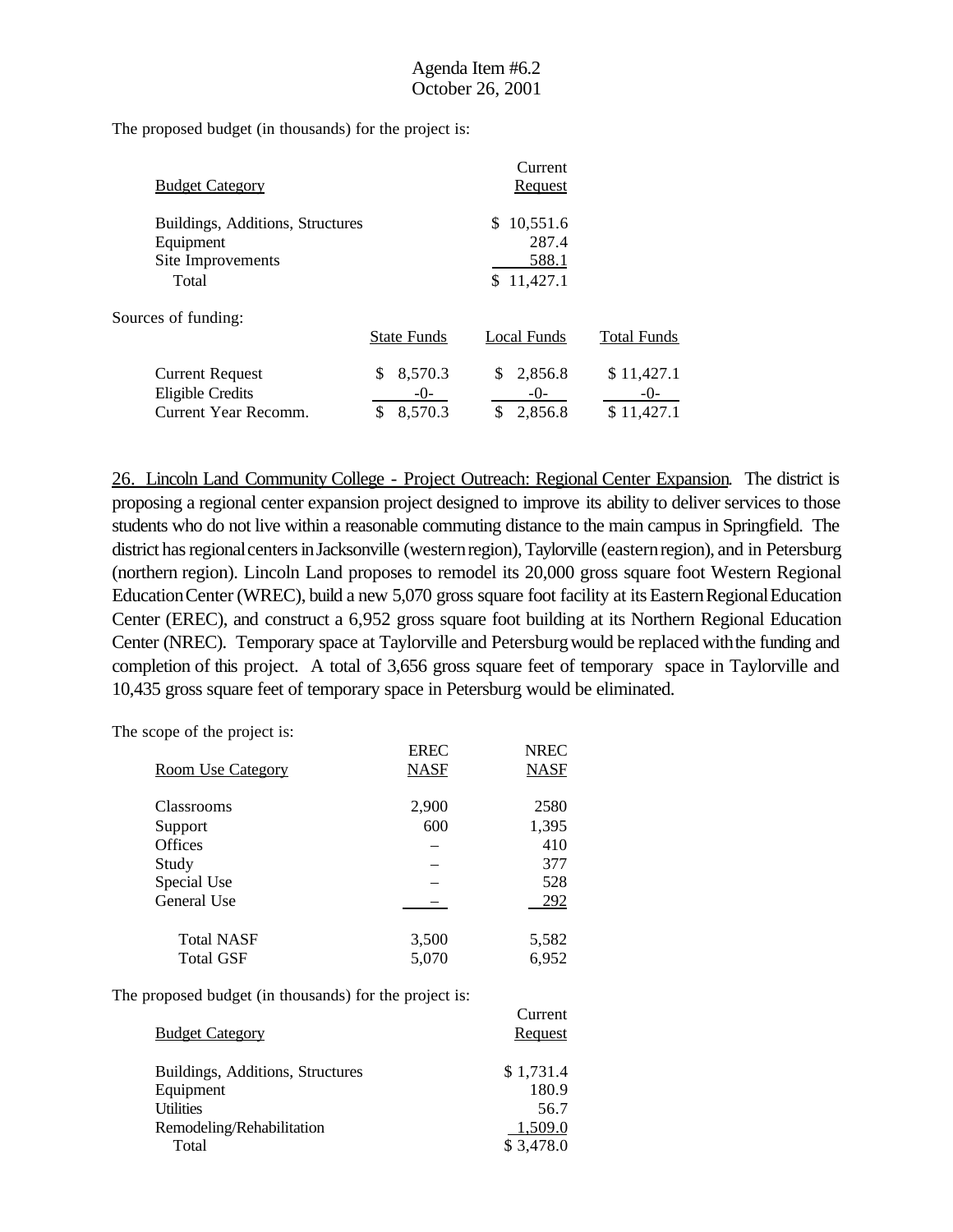|                                                                                |                                   | October 26, 2001   |                    |
|--------------------------------------------------------------------------------|-----------------------------------|--------------------|--------------------|
| <b>Budget by Regional Center:</b><br><b>WREC</b><br><b>EREC</b><br><b>NREC</b> | S.<br>518.5<br>1,088.4<br>1,871.1 |                    |                    |
| Total                                                                          | \$3,478.0                         |                    |                    |
| Sources of funding:                                                            | <b>State Funds</b>                | <b>Local Funds</b> | <b>Total Funds</b> |
| <b>Current Request</b>                                                         | 2,609.0<br>\$                     | \$<br>869.0        | \$<br>3,478.0      |

Eligible Credits  $-0$ - $-0$ - $-$ Current Year Recomm. \$ 2,609.0 \$ 869.0 \$ 3,478.0

27. Southeastern Illinois College - Carmi/White County Vocational Building. The college seeks to develop an extension campus site in Carmi, Illinois, to offer vocational and occupational education to citizens residing in the northernmost areas of the district. The college has also entered into an agreement with the Carmi-White County School District to offer automotive technology and welding programs and plans to offer a full complement of courses to the residents of the Carmi area. The college proposes to build an approximately 5,400 gross square foot facility on 20 acres of land donated by the City of Carmi. The site is adjacent to a classroom building currently leased by the college from the Southeastern Illinois College Foundation. The new building will include automotive bays, welding lab with 20 welding booths, two offices, storage area, and support space.

Agenda Item #6.2

The scope of the project is:

| <b>Room Use Category</b> | NASF  |
|--------------------------|-------|
| Laboratories             | 1,950 |
| <b>Offices</b>           | 400   |
| Support                  | 1,100 |
| Unclassified             | 300   |
| <b>Total NASF</b>        | 3,750 |
| <b>Total GSF</b>         | 5,358 |

|                                  | Current        |
|----------------------------------|----------------|
| <b>Budget Category</b>           | <b>Request</b> |
|                                  |                |
| Buildings, Additions, Structures | \$1,061.9      |
| Utilities                        | 85.4           |
| Site Improvements                | 12.2           |
| Total                            | \$1,159.5      |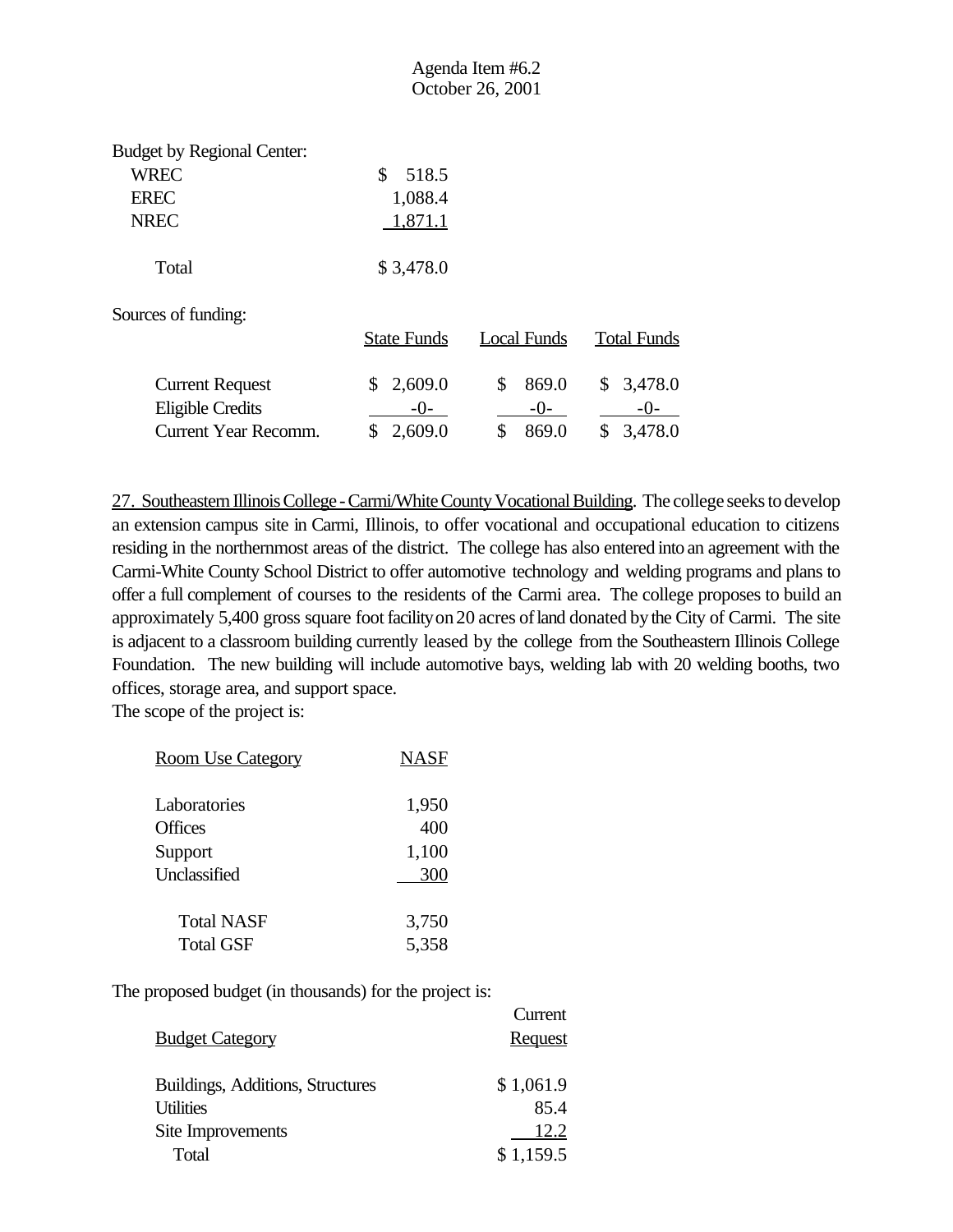| Sources of funding:                                                       |                         |                             |                                 |
|---------------------------------------------------------------------------|-------------------------|-----------------------------|---------------------------------|
|                                                                           | <b>State Funds</b>      | Local Funds                 | <b>Total Funds</b>              |
| <b>Current Request</b><br><b>Eligible Credits</b><br>Current Year Recomm. | 869.6<br>$-()$<br>869.6 | \$289.9<br>$-() -$<br>289.9 | \$1,159.5<br>$-()$<br>\$1,159.5 |

28. Sauk Valley Community College - Remodel Natural Science Laboratories. The second and third floor science laboratories are openwalled. This design results in a collection of safety and operational problems: expensive equipment and dangerous supplies are unable to be secured in a locked area, noise from each of the laboratories disrupts the other lab activities/classes, fumes or fire that might originate in one room would travel quickly to others, and students must walk through one roomto reachanother. Lab stations and cabinetryare worn, delaminating and, insome cases, damaged or broken; and adjacent facultyoffices are separated from the laboratories by half wall partitions so teachers are unable to meet privately with students or work in their offices without noise distractions. The college proposes to enclose the seven laboratories and eleven faculty offices on the third floor, approximately 13,500 assignable square feet, through the construction of walls and adding a drop ceiling. Some space will be converted to create a biology storage room, a general classroom, a properly vented chemical storage room, a lab prep room, and a storage room. General upgrade of the workstations will also be done as part of the remodeling.

The proposed budget (in thousands) for the project is:

| <b>Budget Category</b>                                                           |                               | Current<br><b>Request</b>      |                                   |
|----------------------------------------------------------------------------------|-------------------------------|--------------------------------|-----------------------------------|
| Remodeling/Rehabilitation                                                        |                               | \$2,423.0                      |                                   |
| Sources of funding:                                                              | <b>State Funds</b>            | Local Funds                    | <b>Total Funds</b>                |
| <b>Current Request</b><br><b>Eligible Credits</b><br><b>Current Year Recomm.</b> | \$1,817.0<br>$-()$<br>1,817.0 | 606.0<br>S<br>$-()$ -<br>606.0 | \$2,423.0<br>$-()$ -<br>\$2,423.0 |

29. Illinois Valley Community College - Building C Classroom and Library Remodeling/Addition. This proposed project would complete needed remodeling resulting from space vacated by programs moving into the new Community Instructional Center Building (requested in a previous project and awaiting funding and construction) and includes additions to certain areas of the building. The college is in the process of developing and implementing plans for new occupational programs, in conjunction with local employers identified needs. These programmatic areas include associate degree programs in human services, graphic arts technology, and hospitality careers. The three major areas of the building which need modifications are: Jacobs library expansion, the biology lab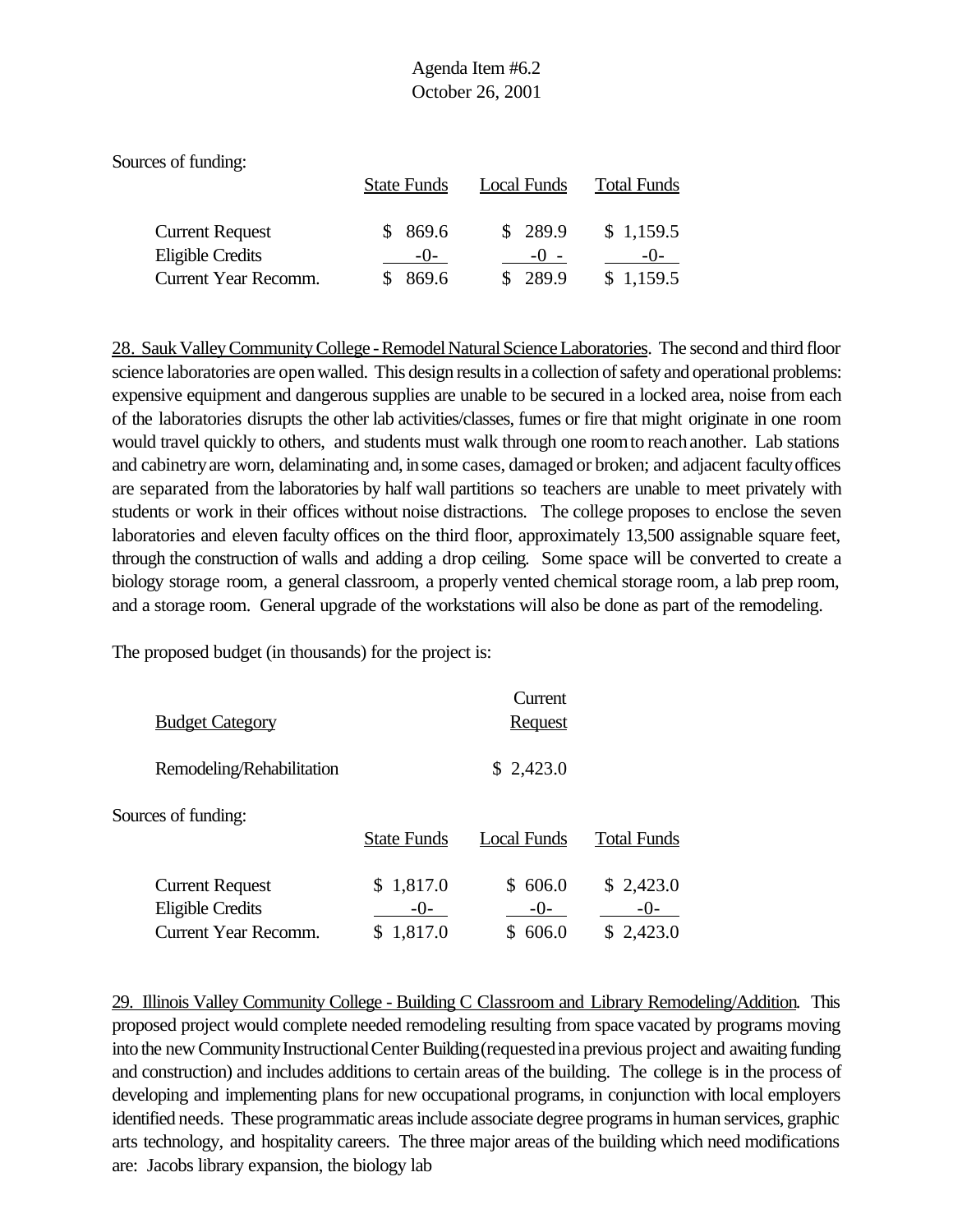will increase by one third its current space, the Academic Achievement Center will be relocated and enlarged, and additionalfacultyoffices and a new classroom will be created. The additions would include approximately 19,467 new gross square feet and 31,482 remodeled gross square feet.

The scope of the project is:

| <b>Room Use Category</b> | <b>NASF</b> |
|--------------------------|-------------|
| Classrooms               | 1,504       |
| Laboratories             | 2,473       |
| Study                    | 8,038       |
| Support                  | 1,585       |
| <b>Total NASF</b>        | 13,600      |
| <b>Total GSF</b>         | 19,467      |

The proposed budget (in thousands) for the project is:

|                                  |                    | Current        |                    |
|----------------------------------|--------------------|----------------|--------------------|
| <b>Budget Category</b>           |                    | <b>Request</b> |                    |
| Buildings, Additions, Structures |                    | \$4,513.0      |                    |
| Equipment                        |                    | 1,176.0        |                    |
| Remodeling/Rehabilitation        |                    | 1,483.0        |                    |
| Planning                         |                    | 628.0          |                    |
| Total                            |                    | \$7,800.0      |                    |
| Sources of funding:              |                    |                |                    |
|                                  | <b>State Funds</b> | Local Funds    | <b>Total Funds</b> |
| <b>Current Request</b>           | \$5,850.0          | \$1,950.0      | 7,800.0<br>\$      |
| <b>Eligible Credits</b>          | $-()$ -            | $-0-$          | $-0-$              |
| <b>Current Year Recomm.</b>      | \$5,850.0          | \$1,950.0      | 7,800.0<br>\$      |

30. Danville Area Community College - Addition/Remodeling of Mary Miller Center. The Mary Miller Center was constructed in 1971. Existing space has beeninneed of remodeling/updating for instructional programs and the mechanical and electrical systems need to be modernized for efficiency and expanded capacity for the demands placed on those systems. The plumbing system needs to be replaced and a fire protection system needs to be installed. This project is consistent with the college's master plan to modernize its entire campus which includes many buildings over 100 years old. A small component of the project isthe additionof 3,600 gross square feet of classroom space with the remainder of the project to remodel existing space for instructional offerings, upgrade utilities, add bleachers, and construct a canopy over the west building entrance. The college has received prior approval to complete the lower-level remodeling of the Mary Miller Center to provide classroom space for the Allied Health program. These costs total \$678,000 and are included in this project and will be applied against the college's required 25 percent local match requirement.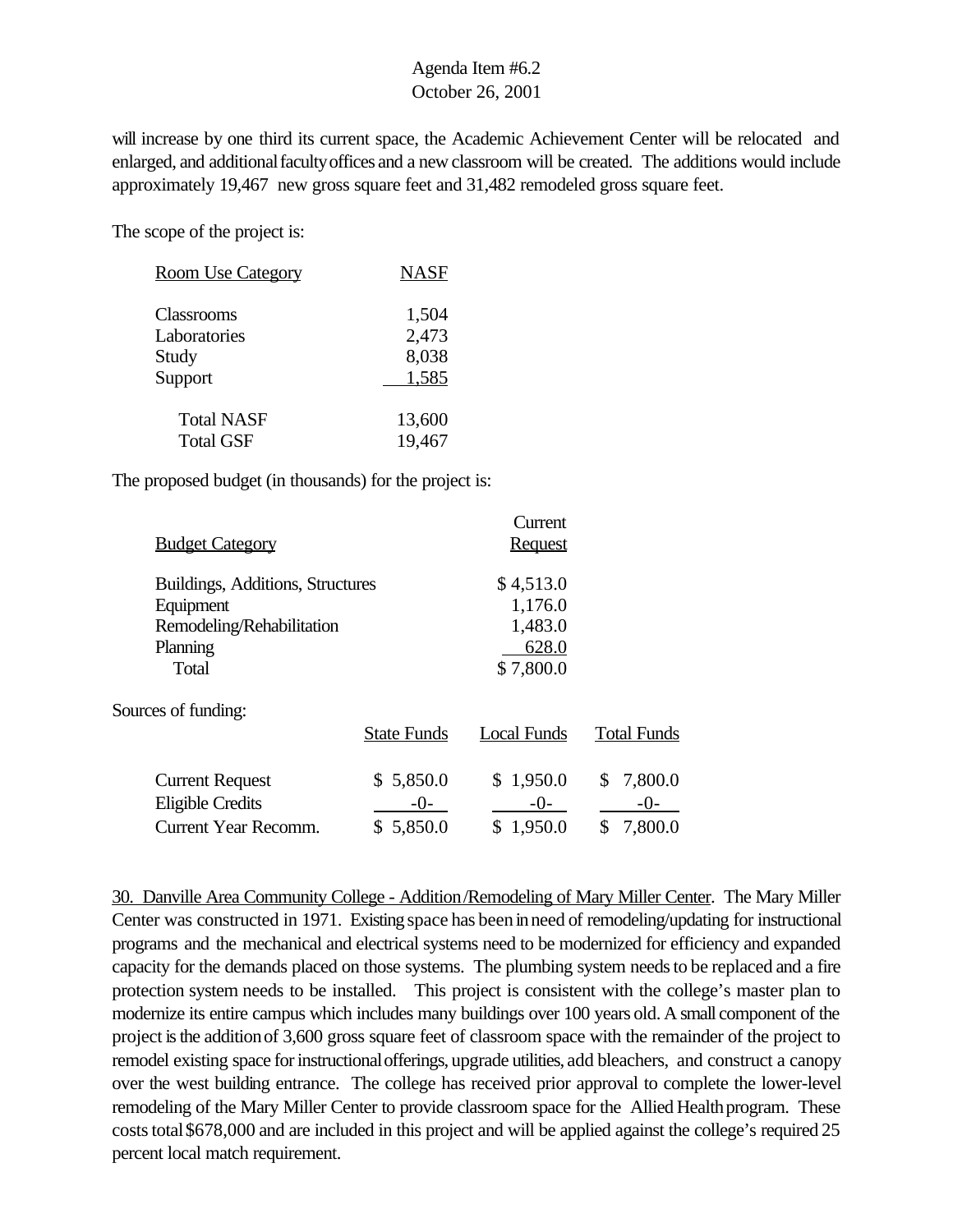The scope of the project is:

| <b>Room Use Category</b>              | <b>NASF</b>    |
|---------------------------------------|----------------|
| Classrooms                            | 3.000          |
| <b>Total NASF</b><br><b>Total GSF</b> | 3,000<br>3,600 |

The proposed budget (in thousands) for the project is:

|                                  |                    | Current        |                    |
|----------------------------------|--------------------|----------------|--------------------|
| <b>Budget Category</b>           |                    | <b>Request</b> |                    |
| Buildings, Additions, Structures |                    | \$538.7        |                    |
| <b>Utilities</b>                 |                    | 34.0           |                    |
| Remodeling/Rehabilitation        |                    | 1,355.0        |                    |
| Site Improvements                |                    | 23.8           |                    |
| Planning                         |                    | 320.8          |                    |
| Total                            |                    | 2,272.3<br>\$  |                    |
| Sources of funding:              |                    |                |                    |
|                                  | <b>State Funds</b> | Local Funds    | <b>Total Funds</b> |
| <b>Current Request</b>           | 2,212.6<br>S       | \$59.7         | \$2,272.3          |
| <b>Eligible Credits</b>          | $-()$ -            | $-0-$          | $-()$              |
| <b>Current Year Recomm.</b>      | 2,212.6            | 59.7           | \$2,272.3          |

31. Waubonsee Community College - Henning Academic Computing Center Addition. Waubonsee has shown itself to be a leader in the use of technology in meeting client's needs through internet and telecommunications-delivered instruction, participating in the Illinois VirtualNetwork connecting the college to over 350 other education sites throughout Illinois. The proposed project would allow a 30,000 gross square foot expansion of the existing academic computing labs to accommodate the increasing demands for students and businesses seeking technology degrees or quick response training on emerging technology for business and industry.

| <b>Room Use Category</b> | <b>NASF</b> |
|--------------------------|-------------|
| <b>Classrooms</b>        | 9,920       |
| Laboratories             | 9,920       |
| <b>Offices</b>           | 1,200       |
| <b>Total NASF</b>        | 21,040      |
| <b>Total GSF</b>         | 30,000      |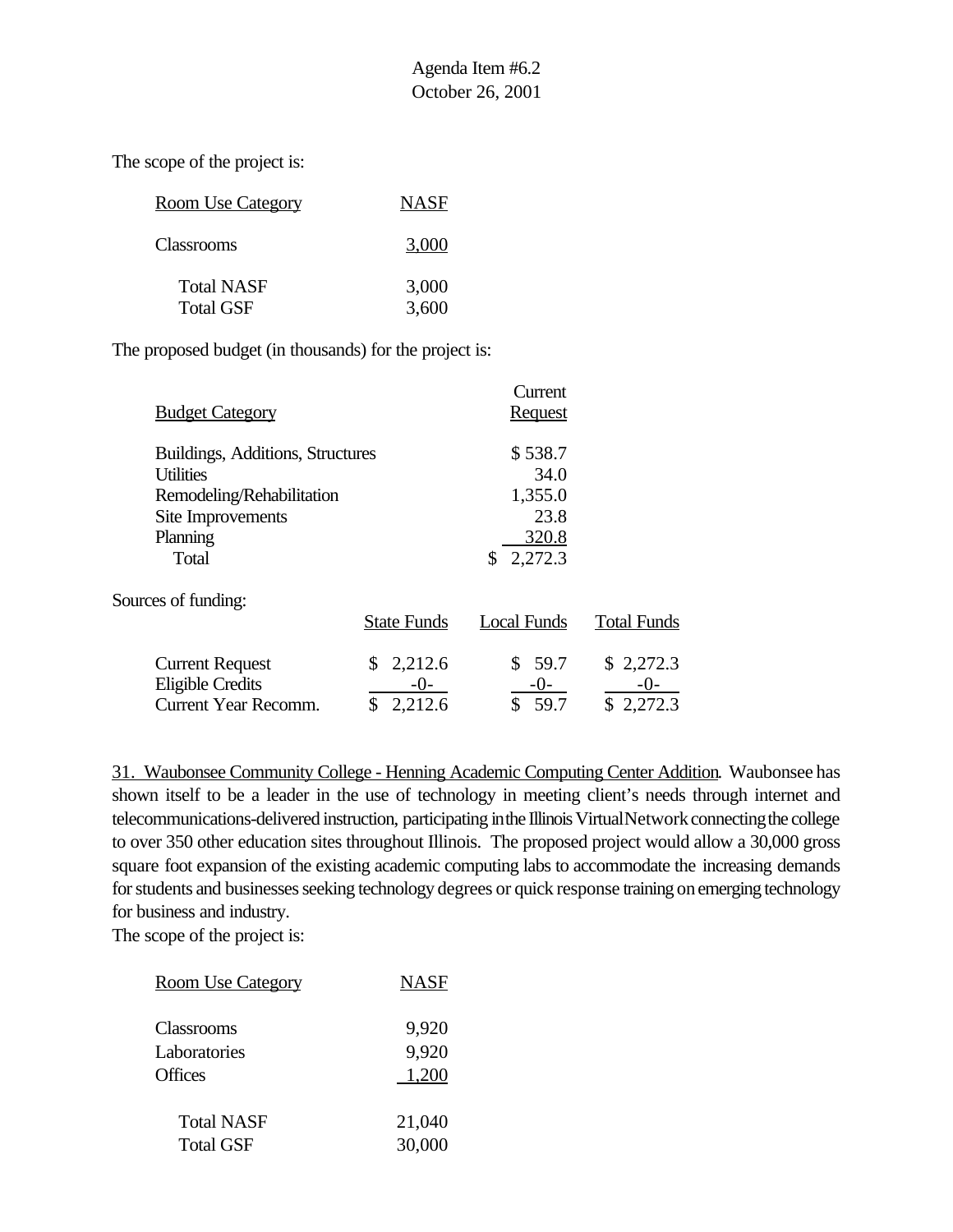The proposed budget (in thousands) for the project is:

|                                  |                    | Current        |                    |
|----------------------------------|--------------------|----------------|--------------------|
| <b>Budget Category</b>           |                    | <b>Request</b> |                    |
| Buildings, Additions, Structures |                    | \$6,950.3      |                    |
| Equipment                        |                    | 1,201.2        |                    |
| Site Improvements                |                    | 852.1          |                    |
| Planning                         |                    | 411.9          |                    |
| Total                            |                    | \$9,415.5      |                    |
| Sources of funding:              |                    |                |                    |
|                                  | <b>State Funds</b> | Local Funds    | <b>Total Funds</b> |
| <b>Current Request</b>           | \$7,061.6          | \$2,353.9      | \$9,415.5          |
| <b>Eligible Credits</b>          | $-()$ -            | $-0-$          | -()-               |
| <b>Current Year Recomm.</b>      | \$7,061.6          | \$2,353.9      | \$9,415.5          |

32. City Colleges of Chicago (Districtwide) - ADA Compliance. This project proposes structural corrective actions for each of the facilities of the City Colleges of Chicago that were built before the enactment of the Americans with Disabilities Act became law. The City Colleges of Chicago has a diverse population to serve which makes it imperative that the college reduce barriers to educational access to a minimum. The district proposes modifications to all of its facilities districtwide.

The proposed budget (in thousands) for the project is:

| <b>Budget Category</b>                                              |                         | Current<br><b>Request</b>   |                                  |
|---------------------------------------------------------------------|-------------------------|-----------------------------|----------------------------------|
| Remodeling/Rehabilitation                                           |                         | 8,495<br>S                  |                                  |
| Sources of funding:                                                 | <b>State Funds</b>      | Local Funds                 | <b>Total Funds</b>               |
| <b>Current Request</b><br>FY 2000 ADA Funds<br>Current Year Recomm. | 6,371<br>$-()$<br>5,520 | \$2,124<br>$-()$ -<br>1,840 | 8,495<br>\$<br>(1, 135)<br>7,360 |

33. Illinois Eastern Community Colleges (Olney Central College) - Applied Technology Center. The college proposes to build an Applied Technology Center to benefit the Associate Degree Nursing (ADN), Licensed Practical Nursing (LPN), and Radiography programs. Current facilities lack proper lab space and x-ray machines. Over 50 percent of the students must go to a local hospital to practice patient positioning when the machines are not in use for real-life patient care.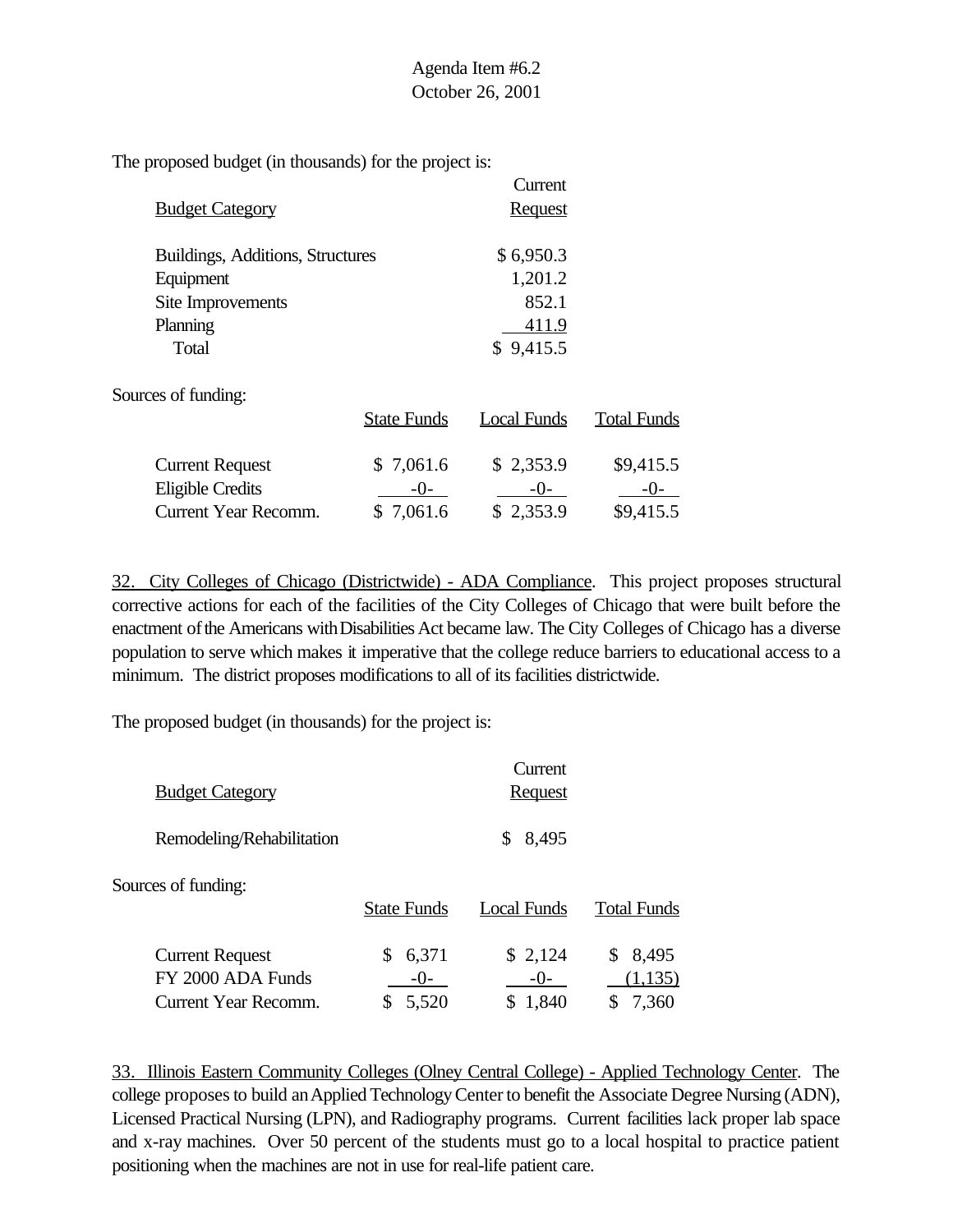Patient positioning and experience in a realistic nursing setting are critical skills to possess if students are reasonably expected to be employable upon graduation.

The college proposes to build a one-story 5,916 gross square foot additionadjacent, but not connected, to Wattleworth Hall on the main campus. The new building would provide additional realistic lab settings for students, as well as an energized radiography laboratory. The college has adequate parking and considers any remodeling of space vacated by this project to be minor and to be done by the college after completion of the new addition.

The scope of the project is:

| <b>Room Use Category</b> | <b>NASF</b> |  |
|--------------------------|-------------|--|
| Classrooms               | 1,800       |  |
| Laboratories<br>Offices  | 900<br>600  |  |
| Support                  | 600         |  |
| <b>Total NASF</b>        | 3,900       |  |
| <b>Total GSF</b>         | 5,916       |  |

The proposed budget (in thousands) for the project is:

| <b>Budget Category</b>                                                    |                      | Current<br><b>Request</b>  |                               |
|---------------------------------------------------------------------------|----------------------|----------------------------|-------------------------------|
| Buildings, Additions, Structures                                          |                      | \$1,356                    |                               |
| Sources of funding:                                                       | <b>State Funds</b>   | Local Funds                | <b>Total Funds</b>            |
| <b>Current Request</b><br><b>Eligible Credits</b><br>Current Year Recomm. | 1,017<br>\$<br>$-()$ | 339<br>S<br>$-()$ -<br>339 | S<br>1,356<br>$-()$ -<br>.356 |

34. Black Hawk College - Arena Complex. The college is developing a new equestrian riding arena, viewing area, classrooms, wet lab, and faculty offices for the equestrian program. The college previously received a \$825,000 appropriation to begin the project. The prior year's appropriation plus local funds of \$717,000 provides a total of \$1,542,000 to build a basic building shell and the riding arena in Phase I of the project. This request is for funding Phase II of the project which would finish the interior of the building by providing the abovementioned classroomand facultyoffice space and related equipment. The project would further provide bleacher seating, parking, remodeling for horse stalls, concession serving area, restrooms, furniture for classrooms and offices, and add a livestock holding area complete with stalls which would be attached to the Phase I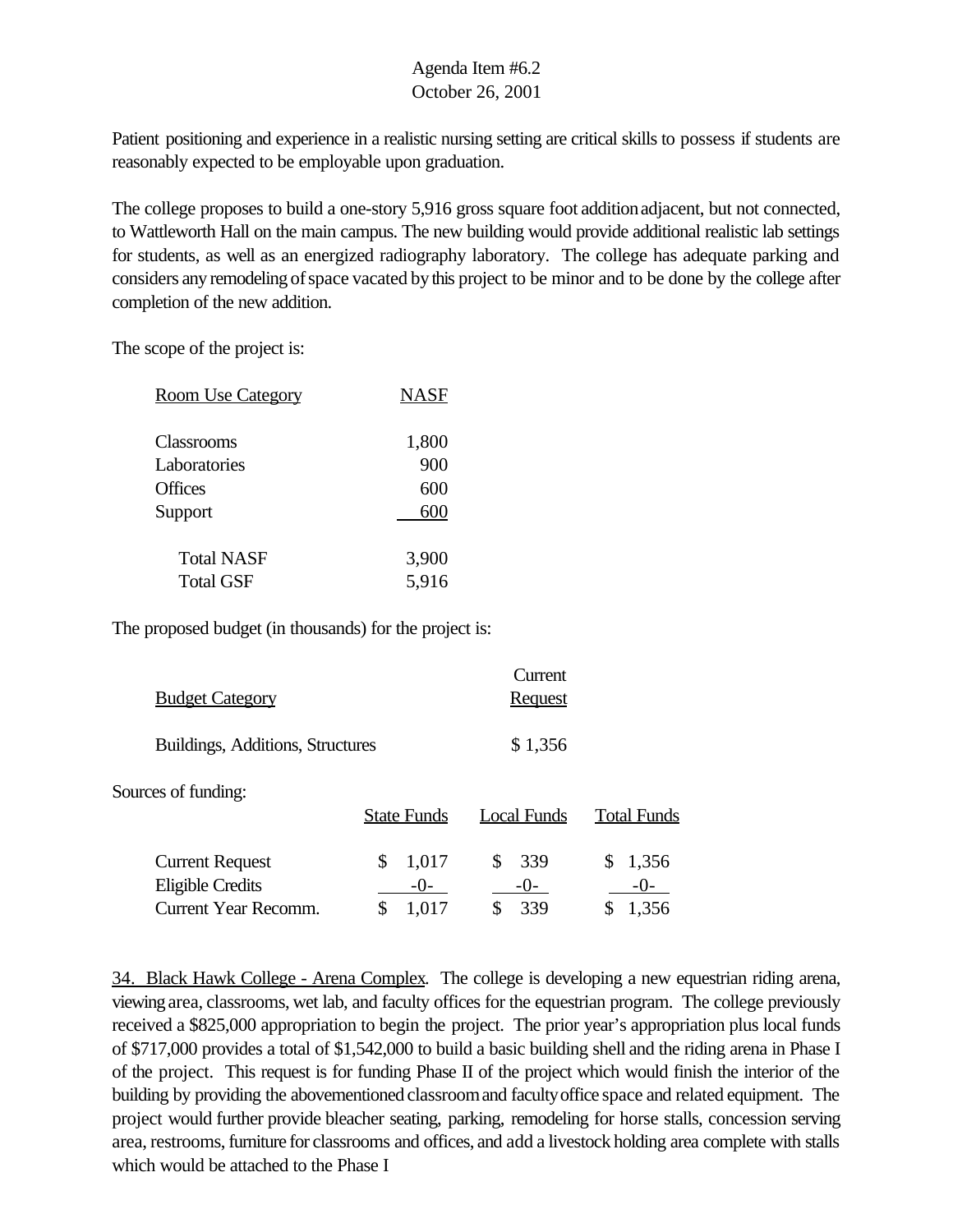building construction. The new facility is located on the East Campus where the current outdoor arena is located.

The total scope of this project includes approximately 44,940 gross square feet of new space of which 27,440 is for the phase I work and 17,500 is for the proposed Phase II work. 4,560 gross square feet of space is proposed to be remodeled.

The scope of the project is:

| <b>Room Use Category</b> | NASF   |
|--------------------------|--------|
| Classrooms               | 1,500  |
| Laboratories             | 1,648  |
| Offices                  | 720    |
| Special Use              | 6,000  |
| General Use              | 3,058  |
| Classified               | 1,169  |
| Total NASF               | 14,095 |
| Total GSF                | 17,500 |

The proposed budget (in thousands) for the project is:

| <b>Budget Category</b>                                                              |                                   | Current<br><b>Request</b>                      |                          |
|-------------------------------------------------------------------------------------|-----------------------------------|------------------------------------------------|--------------------------|
| Buildings, Additions, Structures<br>Equipment<br>Remodeling/Rehabilitation<br>Total |                                   | \$<br>1,667.0<br>50.0<br>79.0<br>1,796.0<br>\$ |                          |
| Sources of funding:                                                                 | <b>State Funds</b>                | <b>Local Funds</b>                             | <b>Total Funds</b>       |
| <b>Current Request</b><br><b>Eligible Credits</b><br>Current Year Recomm.           | 1,347.0<br>\$<br>$-()$<br>1,347.0 | \$<br>449.0<br>$-() -$<br>449.0                | 1,796.0<br>\$<br>1,796.0 |

35. Carl Sandburg College - Parking Lot Paving. Improvements to existing roadways and parking lots are necessary in order to restore them to their original operating condition. The improvements will provide a smooth and safe surface for students and faculty to access the college's facilities in pursuit of their educational objectives. The proposed project will make improvements on parking lots B, C, D, E, and the gravel lot at the Center for Manufacturing Excellence Building. Improvements to parking lot A are being made as part of the previously approved and funded Computer and Student Center project.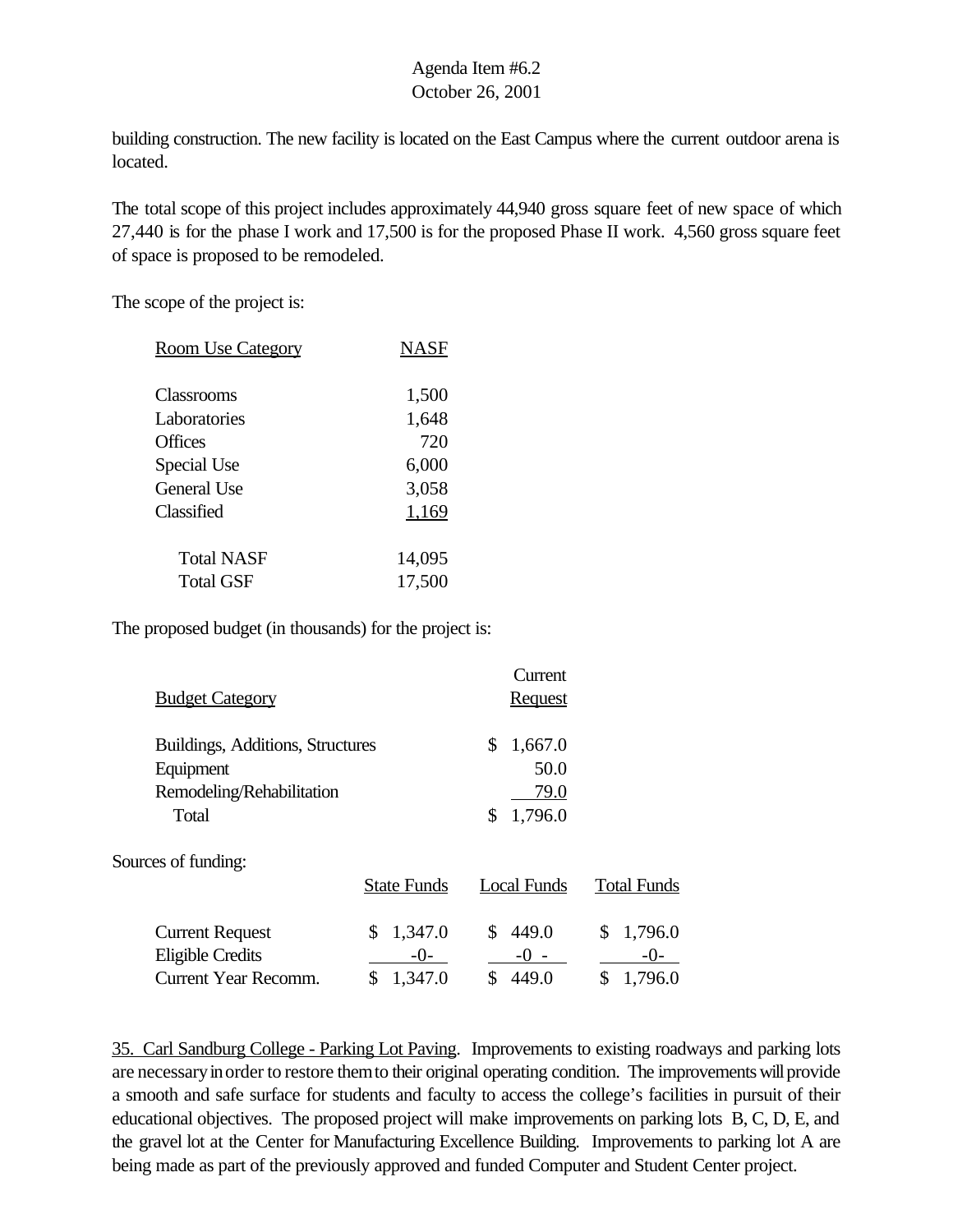The proposed budget (in thousands) for the project is:

|                        |                    | Current        |                    |
|------------------------|--------------------|----------------|--------------------|
| <b>Budget Category</b> |                    | <b>Request</b> |                    |
| Site Improvements      |                    | \$514.9        |                    |
| Planning               |                    | 57.3           |                    |
| Total                  |                    | \$572.2        |                    |
| Sources of funding:    |                    |                |                    |
|                        | <b>State Funds</b> | Local Funds    | <b>Total Funds</b> |
| <b>Current Request</b> | 429.2              | \$<br>143.0    | 572.2              |

Eligible Credits  $-0$ -  $-0$ -  $-0$ -Current Year Recomm. \$ 429.2 \$ 143.0 \$ 572.2

36. South Suburban College - Aviation and Aerospace Education Center. Demographers predict explosive growthinthe Chicago metropolitan area leading to expanded transportation systems. The college proposes to construct a high technology resource center for area students that will house the Project Higher Ed program, a program developed cooperatively with district educators, business and industry, government and students. The project is centered around aviation and aerospace education careers, but extends into other areas such as science and technology, manufacturing, geography, communications, and economics. The proposed new facility would be located at the Lansing Municipal airport in Lansing, Illinois. The 27,550 gross square foot facility will contain a multimedia lecture presentation room, computer labs, class/planning rooms, office space, a flight simulator, a flight planning room, a library/career exploration center, and a hangar/shop area for building and storing aircraft. The proposed facilitywill allowfor growth and expansion of students served in this program which will have the capability of serving as a training hub for O'Hare, Midway, Lansing, and Gary airports. The project also includes site grading, storm water retainage/ sewer, curbing, paving, landscaping, and lighting.

| <b>Room Use Category</b> | <b>NASF</b> |
|--------------------------|-------------|
| Classrooms               | 11,600      |
| Special Use              | 13,200      |
| General Use              | 2,750       |
| <b>Total NASF</b>        | 27,550      |
| <b>Total GSF</b>         | 27,550      |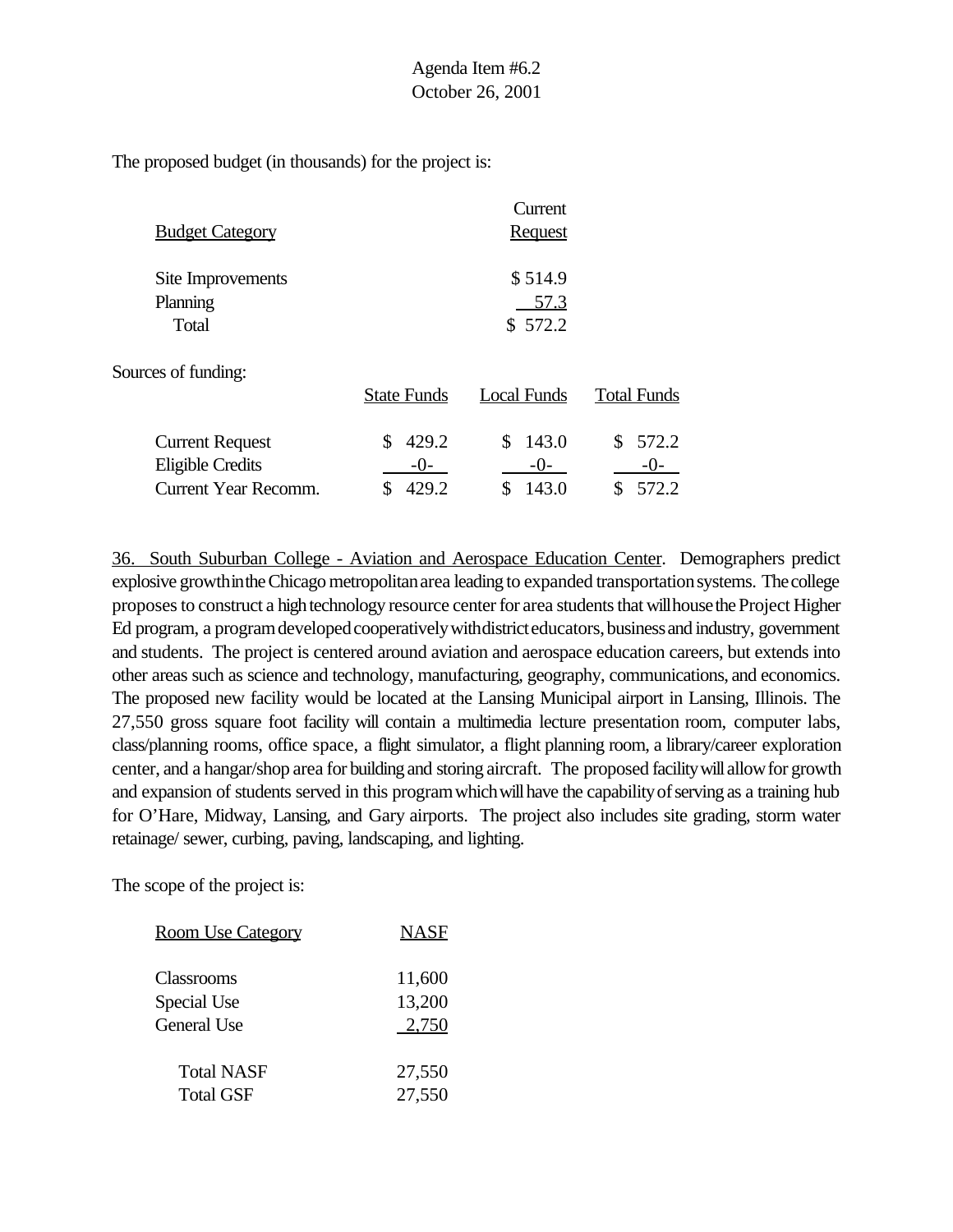The proposed budget (in thousands) for the project is:

| <b>Budget Category</b>                            |                      | Current<br><b>Request</b> |                      |
|---------------------------------------------------|----------------------|---------------------------|----------------------|
| Buildings, Additions, Structures                  |                      | \$4,478.3                 |                      |
| Sources of funding:                               | <b>State Funds</b>   | Local Funds               | <b>Total Funds</b>   |
| <b>Current Request</b><br><b>Eligible Credits</b> | \$3,358.7<br>1,119.6 | \$1,119.6<br>(1,119.6)    | \$4,478.3<br>$-()$ - |
| Current Year Recomm.                              | \$4,478.3            | $-()$                     | 4,478.3              |

37. Southwestern Illinois College - Fire Science Training Center. The fire science department at Southwestern Illinois College has been instrumental in the development of a hazardous materials response team for the county. The enrollment for the fire science program has been over 350 students per semester. Asthe fire science programs continue to increase, the need for a complete fire science training center will continue to grow. The college plans to enter into an agreement with the City of Belleville to lease property to construct a joint use fire science training center. This proposed project would construct an approximately 2,400 gross square foot building at 1500 Freeburg Avenue in Belleville for a shared fire science training center.

The scope of the project is:

| <b>Room Use Category</b> | <b>NASF</b> |
|--------------------------|-------------|
| Classrooms               | 900         |
| Offices                  | 240         |
| General Use              | 460         |
|                          |             |
| <b>Total NASF</b>        | 1,600       |
| <b>Total GSF</b>         | 2,400       |

|                                  | Current        |
|----------------------------------|----------------|
| <b>Budget Category</b>           | <b>Request</b> |
|                                  |                |
| Buildings, Additions, Structures | \$<br>706.0    |
| Equipment                        | 106.6          |
| <b>Utilities</b>                 | 51.8           |
| Site Improvements                | 160.4          |
| Planning                         | 159.1          |
| Total                            | \$1,183.9      |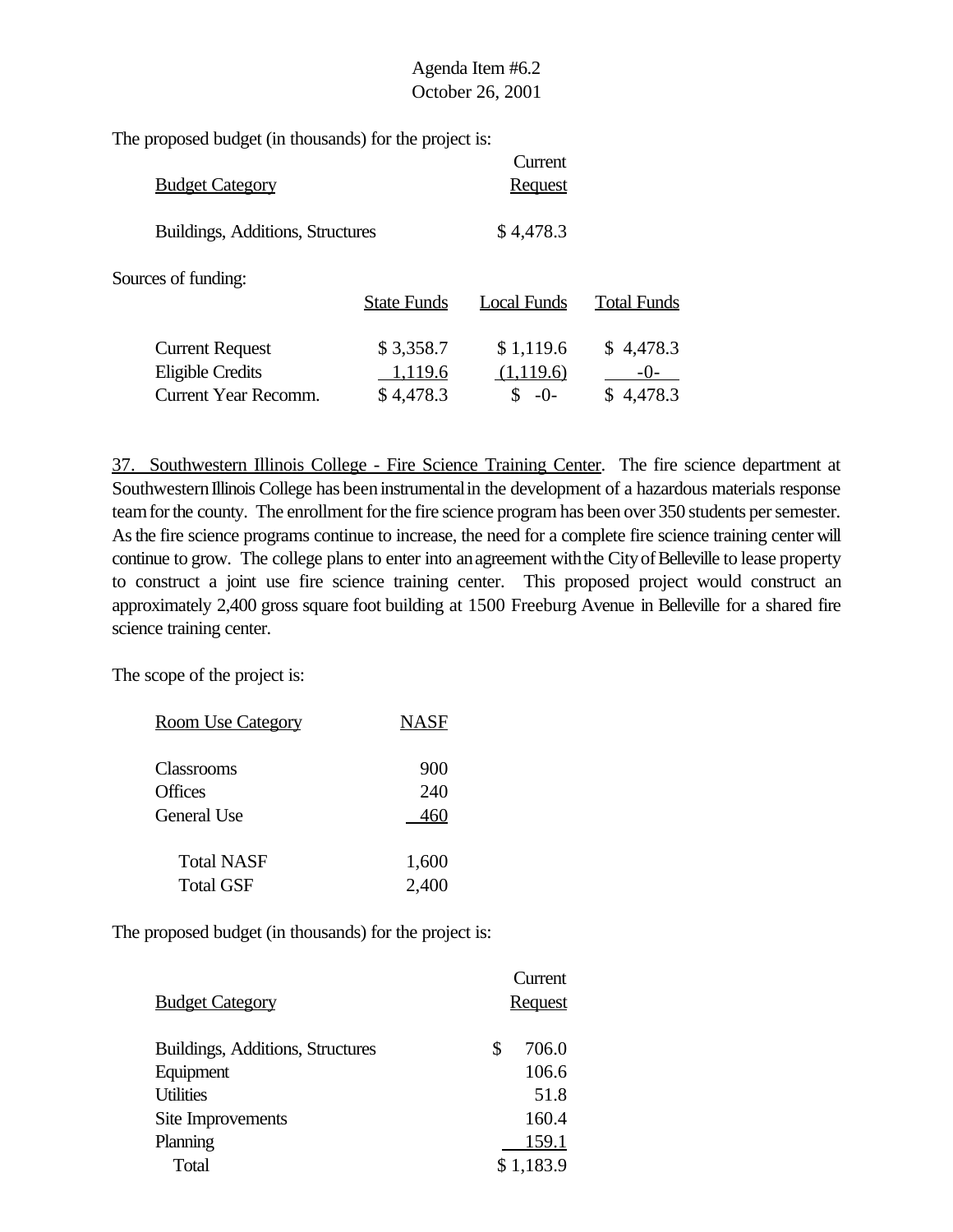| Sources of funding:                               |                    |                |                    |
|---------------------------------------------------|--------------------|----------------|--------------------|
|                                                   | <b>State Funds</b> | Local Funds    | <b>Total Funds</b> |
| <b>Current Request</b><br><b>Eligible Credits</b> | 888.0<br>$-()$     | 295.9<br>$-()$ | \$1,183.9          |
| Current Year Recomm.                              | 888.0              | 295.9          | \$1,183.9          |

38. College of DuPage - Grounds and Retention Pond Improvements. The College of DuPage is a 284 acre site that serves Glen Ellyn and surrounding communities. As the college has grown to its current enrollment , the campus has gone through tremendous developmental phases. A number of things have occurred to the physical environment during these developmental phases. First, the number of needed parking spaces has skyrocketed affecting the stormwater run off and water detention/retention and water quality. Second, new buildings reduce the amount of open space available for use and, third, landscape development of the existing open spaces has fallen behind the overall development of the campus. The college proposes improvements to the McAninich Arts Building pond area, the Boiler Room pond area, Building M pond, and Golden pond to address physical environment concerns.

The proposed budget (in thousands) for the project is:

| <b>Budget Category</b>                                                           |                                           | Current<br><b>Request</b>               |                                           |
|----------------------------------------------------------------------------------|-------------------------------------------|-----------------------------------------|-------------------------------------------|
| Site Improvements<br>Planning<br>Total                                           |                                           | \$<br>2,132.7<br>177.0<br>2,309.7<br>\$ |                                           |
| Sources of funding:                                                              | <b>State Funds</b>                        | <b>Local Funds</b>                      | <b>Total Funds</b>                        |
| <b>Current Request</b><br><b>Eligible Credits</b><br><b>Current Year Recomm.</b> | 1,732.3<br>\$<br>$-()$ -<br>1,732.3<br>\$ | \$577.4<br>$-0-$<br>\$<br>577.4         | 2,309.7<br>\$<br>$-()$ -<br>2,309.7<br>\$ |

39. City Colleges of Chicago-Olive-Harvey College - New Roadway Entrance. The college proposes to construct a new front roadway entrance to the campus in order to make it less difficult for students to find their wayon campus, less hazardous for pedestrian traffic entering the campus, and to provide a clear and distinguishable front entrance. The proposed project would include site work demolition and work related to grading and paving, concrete curbs, gutters and sidewalks, fencing, storm water system, landscaping, and lighting.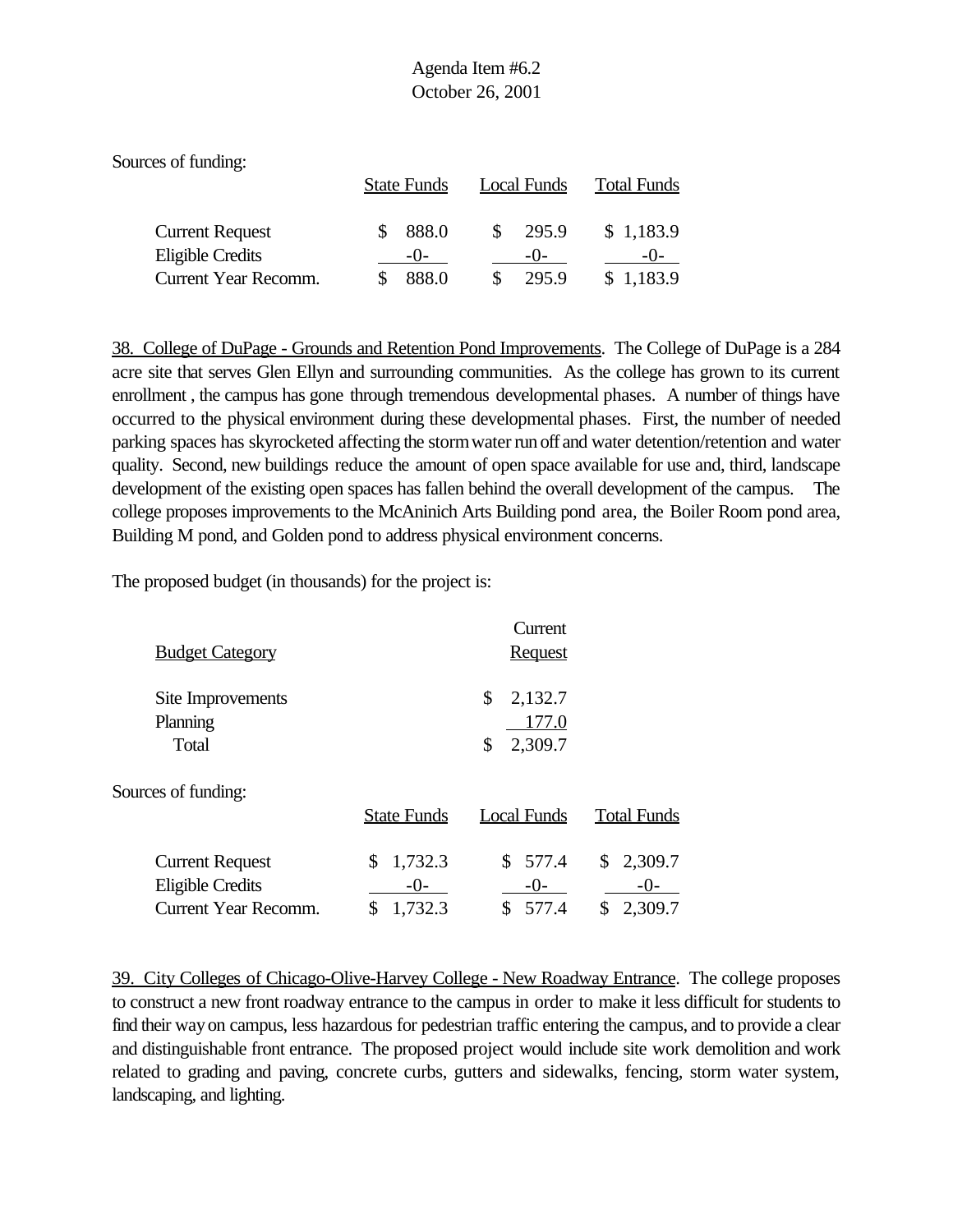The proposed budget (in thousands) for the project is:

|                                                   |                        | Current                |                        |
|---------------------------------------------------|------------------------|------------------------|------------------------|
| <b>Budget Category</b>                            |                        | <b>Request</b>         |                        |
| Site Improvements                                 |                        | \$6,227                |                        |
| Sources of funding:                               | <b>State Funds</b>     | Local Funds            | <b>Total Funds</b>     |
| <b>Current Request</b><br><b>Eligible Credits</b> | \$<br>4,670<br>$-()$ - | 1,557<br>\$<br>$-()$ - | \$<br>6,227<br>$-()$ - |
| <b>Current Year Recomm.</b>                       | 4,670                  | 1,557<br>\$            | 6,227                  |

40. Rend Lake College - Science and Nursing Building. The Allied Health Department has utilized a space in the existing Science Building since 1972. When the area was developed, it was intended to serve the practical nursing program. Since that time, the focus of the Allied Health Department has broadened to include other program areas. Emergency medical technician and nursing assistant instruction currently does not have adequate space available or allocated. The area is no longer adequate to meet the instructional needs of all Allied Health Department students. A building designed to meet the specific program needs within the Allied Health Department will greatly enhance the learning process for the students. The Allied Health Department serves a large number of students and impacts the health care arena in the communities served by Rend Lake College.

This project proposes to construct 39,628 gross square feet of new space. The proposed new facilities will provide the Allied Health Department with seven lecture classrooms, kitchenette facilities, two labs, medication preparation area, storage areas, a study lounge, and office space for existing staff and future staff expansion. The project also proposes to provide the Science Department with three lecture classrooms and nine laboratories (all multimedia equipped) and two storage rooms.

| <u>Room Use Category</u> | NASF   |
|--------------------------|--------|
| Classrooms               | 12,090 |
| Laboratories             | 13,620 |
| Offices                  | 1,794  |
| Study                    | 1,170  |
| General Use              | 3,028  |
| Unclassified             | 7,926  |
| Total NASF               | 31,702 |
| <b>Total GSF</b>         | 39,628 |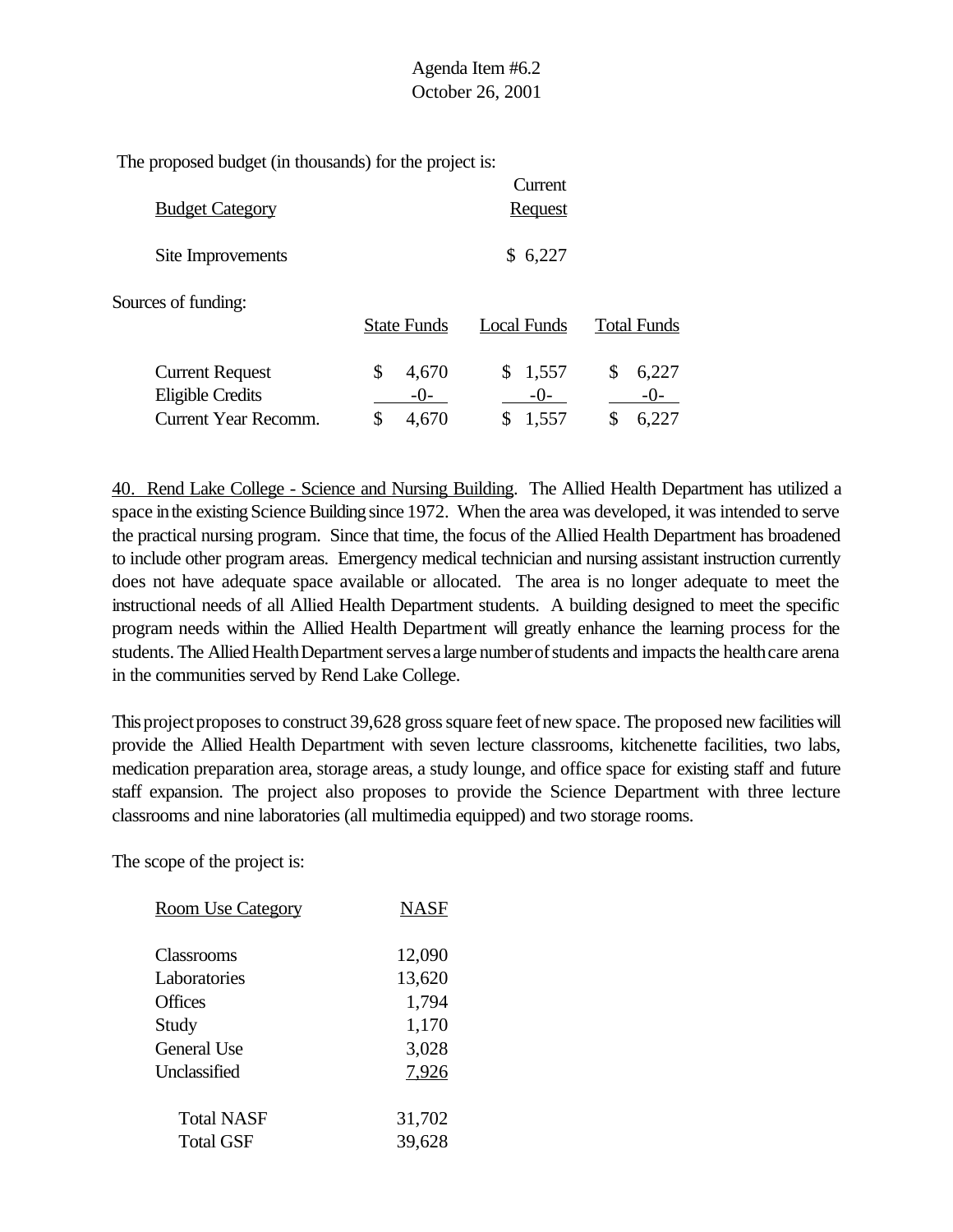The proposed budget (in thousands) for the project is:

|                                  |                    | Current            |                    |
|----------------------------------|--------------------|--------------------|--------------------|
| <b>Budget Category</b>           |                    | <b>Request</b>     |                    |
| Buildings, Additions, Structures |                    | \$<br>5,875.8      |                    |
| Equipment                        |                    | 112.6              |                    |
| <b>Utilities</b>                 |                    | 359.2              |                    |
| Site Improvements                |                    | 323.4              |                    |
| Planning                         |                    | 624.0              |                    |
| Total                            |                    | \$7,295.0          |                    |
| Sources of funding:              |                    |                    |                    |
|                                  | <b>State Funds</b> | <b>Local Funds</b> | <b>Total Funds</b> |
| <b>Current Request</b>           | 5,471.2<br>S.      | \$1,823.8          | \$7,295.0          |
| <b>Eligible Credits</b>          | -0-                | $-()$ -            | -0-                |
| <b>Current Year Recomm.</b>      | \$<br>5,471.2      | \$1,823.8          | \$7,295.0          |

41. Parkland College - Applied Technology Addition. Since fiscal year 1989, enrollment in welding courses has increased 12 percent, construction management has increased 5 percent, and electronics course enrollments have increased to at least 400 annually since fiscal year 1997. Two new programs, Auto Collision Repair and Telecommunications, have been added to meet the needs of the community and students. To date, the district has accommodated this enrollment growth by housing classes in temporary structures or off-campus leased facilities. These programs and courses are not located near the other technical programs offered by the district, which reduces the educational benefits to students by limiting access to general education classes and student services, such as advising and career planning, which oncampus students do have available.

This project proposes to construct a 26,700 gross square feet of new space consisting of laboratory space. Additional parking, utilities, site improvements, furnishings, and equipment will be included as part of this project. Funding and completion of this project would replace 22,700 gross square feet of temporary space.

| <u>Room Use Category</u> | <b>NASF</b> |
|--------------------------|-------------|
| Laboratories             | 22,700      |
| Unclassified             | 4,000       |
| <b>Total NASF</b>        | 26,700      |
| <b>Total GSF</b>         | 37,228      |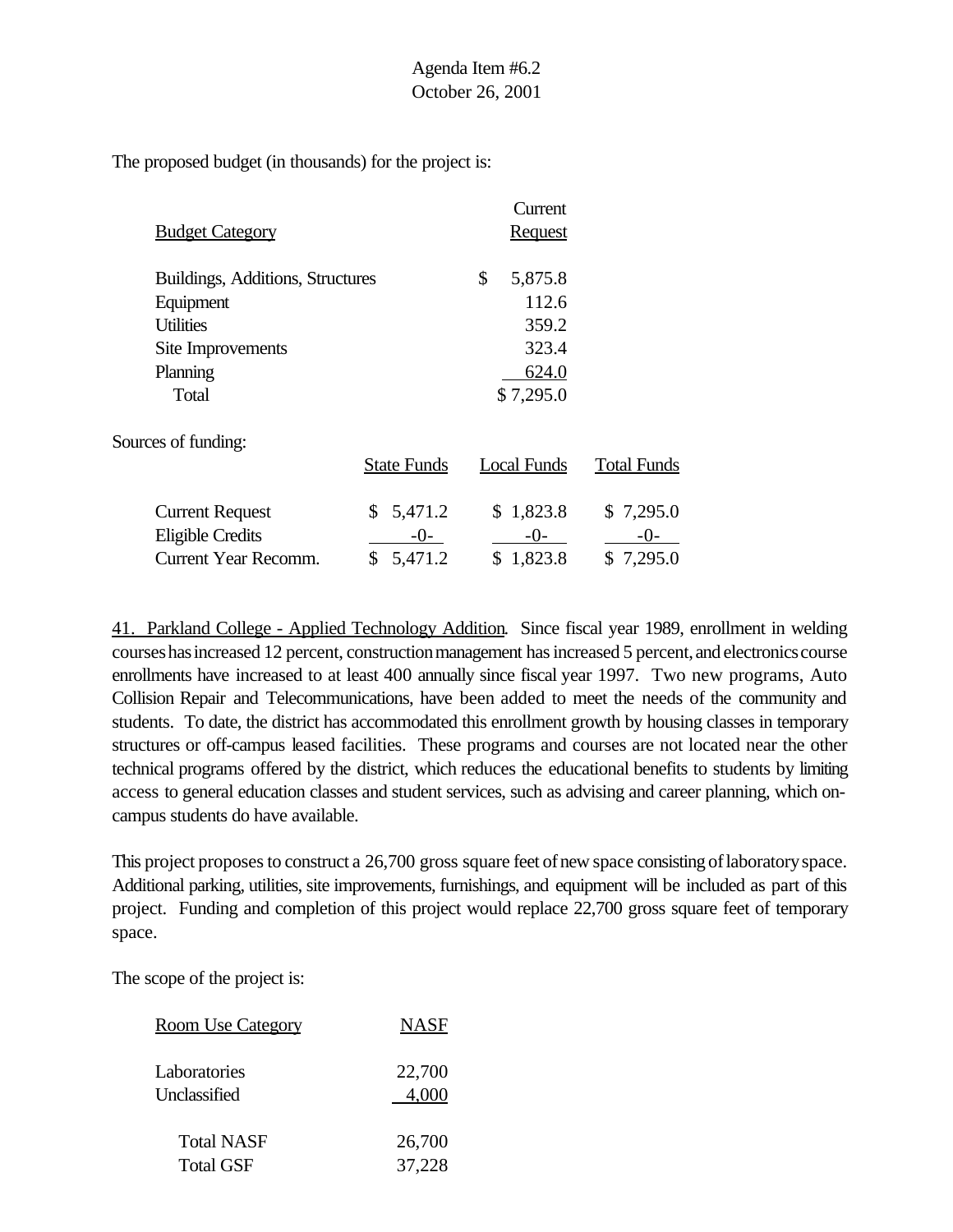The proposed budget (in thousands) for the project is:

|                                  |                    | Current        |                    |
|----------------------------------|--------------------|----------------|--------------------|
| <b>Budget Category</b>           |                    | <b>Request</b> |                    |
| Buildings, Additions, Structures |                    | \$<br>6,746.4  |                    |
| Equipment                        |                    | 1,901.2        |                    |
| <b>Utilities</b>                 |                    | 475.0          |                    |
| Site Improvements                |                    | 235.0          |                    |
| Planning                         |                    | 2,367.0        |                    |
| Total                            |                    | \$11,724.6     |                    |
| Sources of funding:              |                    |                |                    |
|                                  | <b>State Funds</b> | Local Funds    | <b>Total Funds</b> |
| <b>Current Request</b>           | \$8,793.4          | \$2,931.1      | \$11,724.6         |
| <b>Eligible Credits</b>          | $-()$              | $-0-$          | $-()$ -            |
| Current Year Recomm.             | \$8,793.4          | \$<br>2,931.1  | \$11,724.6         |

42. Rend Lake College - Career and Applied Technology Center Addition. The Agriculture Mechanics Program has been a valuable and important program to the entire southern Illinois region for the past 30 years. It has been a training program not only for agriculture dealers, but also for construction and trucking equipment dealers. The Agriculture Advisory Committee recommended the need for an Agricultural Technology course and Heavy Truck Repair program with space being the limiting factors for addition of these curricula.

This project proposes to construct 14,800 gross square feet of new space to include six high-bay work areas for the existing agriculture course offerings and the new truck technician program, two new classrooms, and minor remodeling of the existing shop space. The project would include installation of a vehicle exhaust system.

| <b>Room Use Category</b> | <b>NASF</b> |
|--------------------------|-------------|
| Classrooms               | 2,400       |
| Laboratories             | 6,000       |
| General Use              | 4.800       |
| <b>Total NASF</b>        | 13,200      |
| <b>Total GSF</b>         | 14,800      |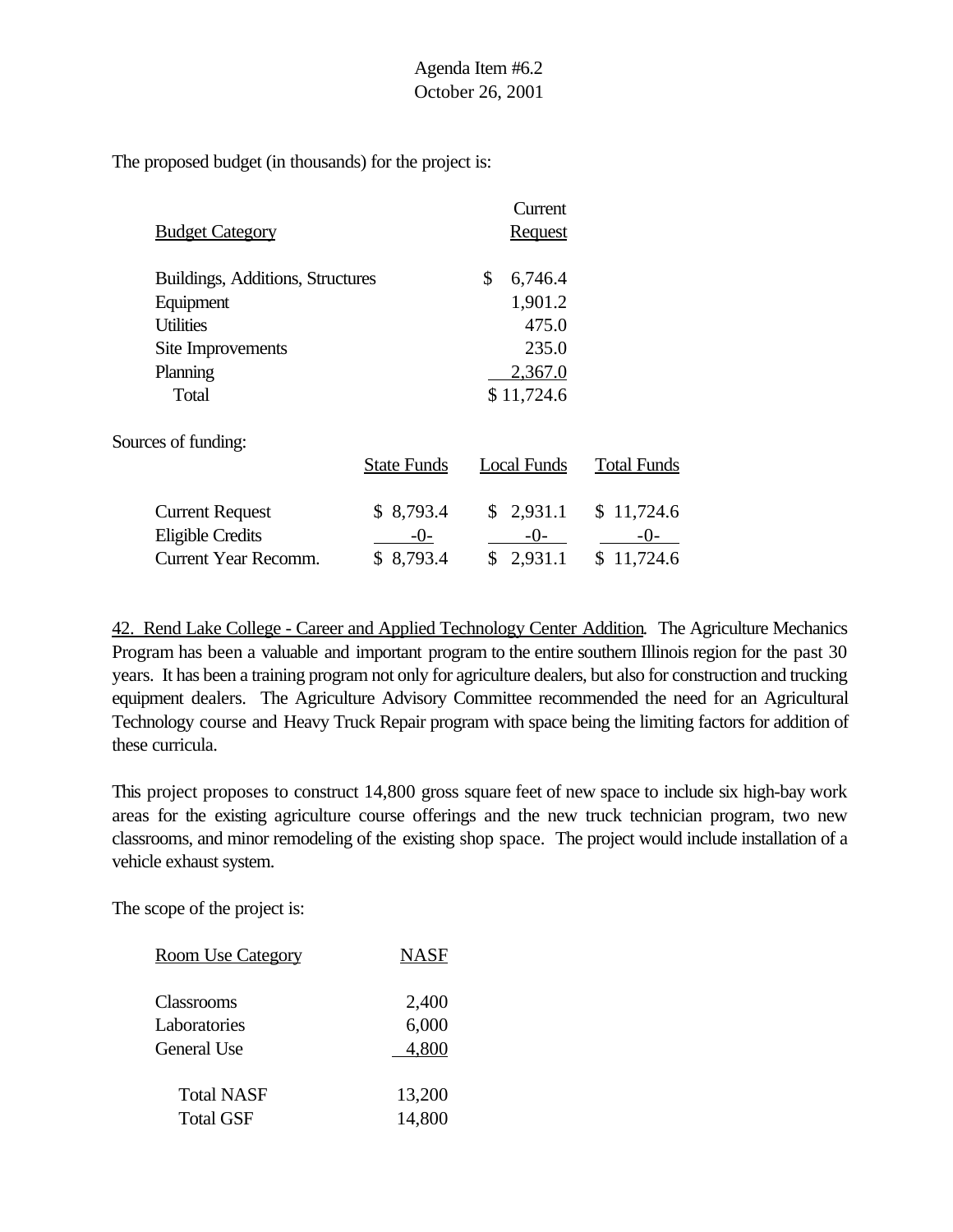The proposed budget (in thousands) for the project is:

|                                  |                    | Current        |                    |
|----------------------------------|--------------------|----------------|--------------------|
| <b>Budget Category</b>           |                    | <b>Request</b> |                    |
| Buildings, Additions, Structures |                    | \$<br>1,473.7  |                    |
| Equipment                        |                    | 163.4          |                    |
| Site Improvements                |                    | 164.9          |                    |
| Planning                         |                    | 201.3          |                    |
| Total                            |                    | \$2,003.3      |                    |
| Sources of funding:              |                    |                |                    |
|                                  | <b>State Funds</b> | Local Funds    | <b>Total Funds</b> |
| <b>Current Request</b>           | \$1,502.6          | 500.7<br>\$    | \$2,003.3          |
| <b>Eligible Credits</b>          | $-()$ -            | $-0-$          | $-()$ -            |
| <b>Current Year Recomm.</b>      | 1,502.6<br>\$      | 500.7<br>\$    | \$2,003.3          |

43. Joliet Junior College - City Center Construction. The existing City CenterCampus islocated ina fivestory former hotel and was originally intended to serve only the Culinary Arts, Adult Education, and business assistance/economic development programs. The college's mission has evolved to developing a full service campus downtown. Existing space restricts the college fromreaching its objective. The college has spent hundreds of thousands of dollars to remodel/upgrade the facility, but the building design does not permit efficient utilization for instructional purposes. More seriously, the building's structural, mechanical, and electrical systems are in a state of deterioration. The college is at the point where it must decide to invest millions of additional dollars to further upgrade the building or raze the existing building and construct more functional and appropriately designed space.

This project proposes to construct a 84,115 gross square foot building to replace the existing building. The existing building would be razed. The new facility would provide more appropriate classrooms, labs, and offices for expanding departments, as well as creating more appropriate instructional space. The scope of the project is:

| <b>Room Use Category</b>              | NASF             |
|---------------------------------------|------------------|
| Classrooms<br>Laboratories            | 27,078<br>6,499  |
| Offices                               | 9,000            |
| Special Use<br>General Use            | 5,700<br>2,000   |
| <b>Support Facilities</b>             | 2,900            |
| <b>Total NASF</b><br><b>Total GSF</b> | 53,177<br>84,115 |
|                                       |                  |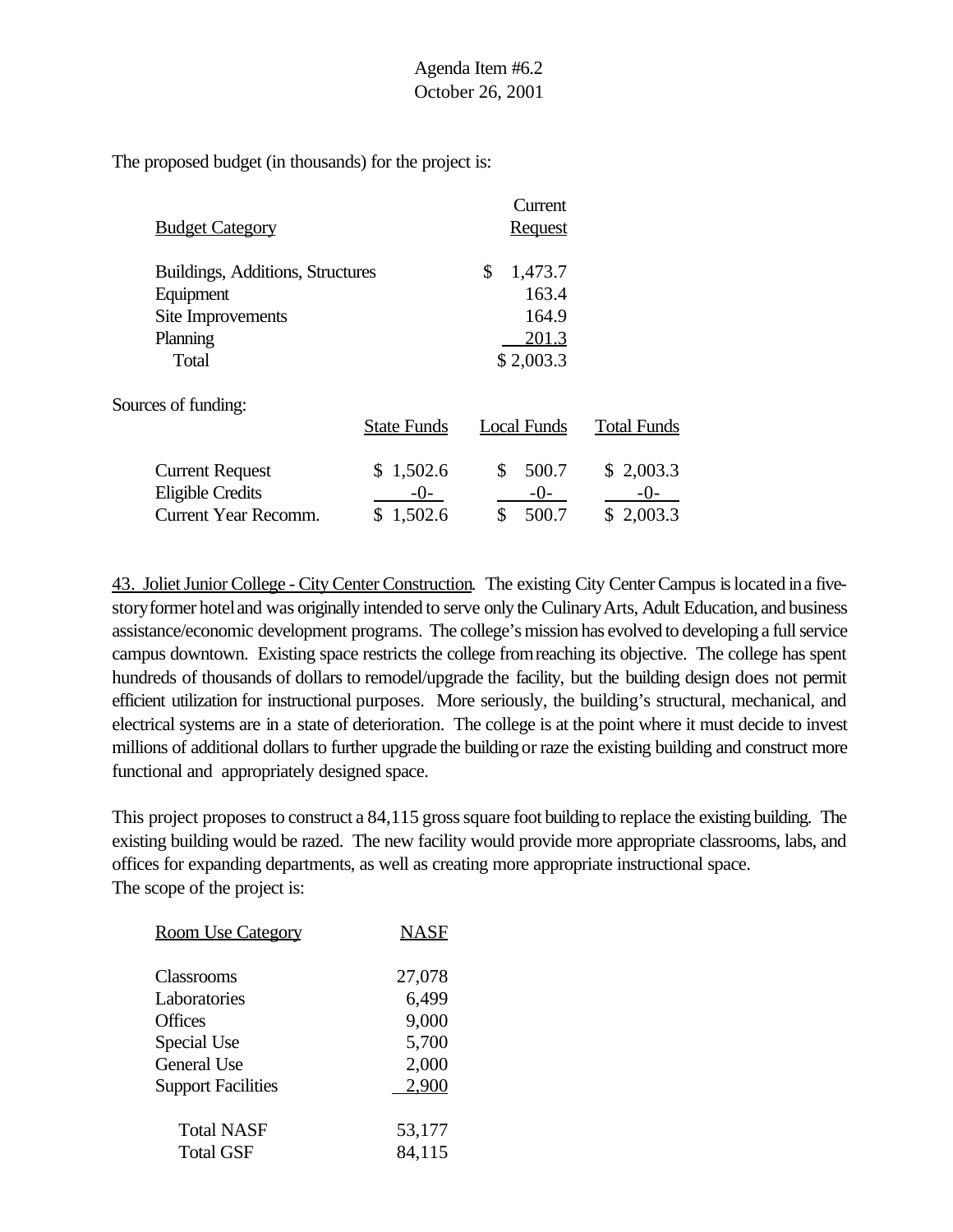The proposed budget (in thousands) for the project is:

|                                                   |                       | Current            |                       |
|---------------------------------------------------|-----------------------|--------------------|-----------------------|
| <b>Budget Category</b>                            |                       | <b>Request</b>     |                       |
| Buildings, Additions, Structures                  |                       | 18,971.2<br>\$     |                       |
| Sources of funding:                               | <b>State Funds</b>    | Local Funds        | <b>Total Funds</b>    |
| <b>Current Request</b><br><b>Eligible Credits</b> | \$14,228.4<br>$-()$ - | 4,742.8<br>$-()$ - | \$18,971.2<br>$-()$ - |
| Current Year Recomm.                              | 14,228.4              | 4,742.8            | 18,971.2              |

44. Elgin Community College - Health Careers Center. According to national research assembled by the National Council for Occupational Education, 24 percent of the new programs nationwide fall into the health-related field. Health field related employment ranks in the top ten of occupational- related employers in the Elgin Community College district. Three hospitals in the district are a major employer that will need assistance in meeting a growing health care need as baby boomers growolder. Currently, enrollment growth in health-related programs at the college is limited without the ability to provide more appropriate instructional space for health-related programs, such as nursing; surgical technology; dental hygiene; basic nursing assistant; clinical laboratory technology; dental assisting; and related office, storage, meeting room spaces, as well as student gathering and resource areas; and a computer lab.

This project proposes to build a two-story Health Careers Center which would provide an additional 53, 575 gross square feet of space to house all student and support services. This centralization and consolidation of services will be a significant improvement for students and visitors, as well as creating a new front door to the college.

| <b>Room Use Category</b>  | NASF   |
|---------------------------|--------|
| Classrooms                | 7,920  |
| Laboratories              | 18,450 |
| <b>Offices</b>            | 4,368  |
| Study                     | 1,440  |
| <b>Other General Use</b>  | 720    |
| <b>Support Facilities</b> | 400    |
| Total NASF                | 33,298 |
| <b>Total GSF</b>          | 53,575 |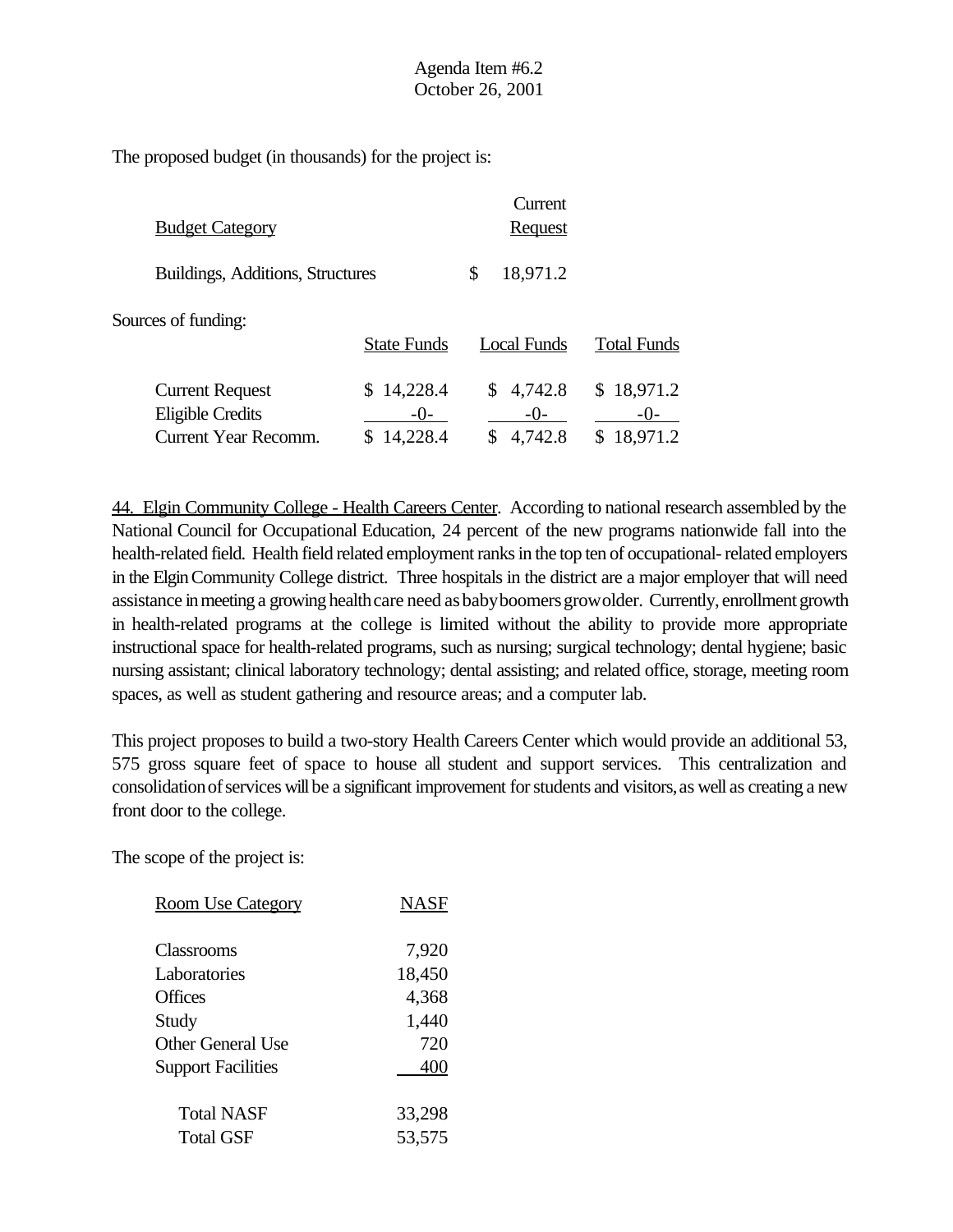The proposed budget (in thousands) for the project is:

|                                  |                    | Current        |                    |
|----------------------------------|--------------------|----------------|--------------------|
| <b>Budget Category</b>           |                    | <b>Request</b> |                    |
| Buildings, Additions, Structures |                    | \$<br>11,044.5 |                    |
| Equipment                        |                    | 1,000.7        |                    |
| <b>Utilities</b>                 |                    | 578.0          |                    |
| Site Improvements                |                    | 300.6          |                    |
| Total                            |                    | \$<br>12,923.8 |                    |
| Sources of funding:              |                    |                |                    |
|                                  | <b>State Funds</b> | Local Funds    | <b>Total Funds</b> |
| <b>Current Request</b>           | 9,692.8<br>\$      | 3,231.0<br>\$  | \$12,923.8         |
| <b>Eligible Credits</b>          | $-()$              | $-0-$          | $-()$              |
| <b>Current Year Recomm.</b>      | \$<br>9,692.8      | \$<br>3,231.0  | \$12,923.8         |

45. City Colleges of Chicago-Harold Washington College - College Building Renovation. The college was constructed in 1982, includes 345,200 gross square feet, and is an eleven-story structure with 70 general classrooms. The current space utilization patterns illustrate that the main building is in dire need of space renovations to accommodate future technologically sophisticated curricular needs. The college has surpassed its maximum capacity, which limits its ability to offer key programs, such as information technology, science, mathematics, humanities, art, and multimedia design. Renovation of existing science and associated spaces would allowthe college toofferstate-of-the-art instructionalprograms that canbetter meet the needs of the community. A renovated facility would also allow enrollment growth and assist the college in maximizing its potential in providing academically sound programs, as well as workforce development for the communities the college serves.

This project proposesto remodelall elevenfloorsto provide more suitable and functionalspace for general classrooms and smartclassrooms,enhancedsciencelaboratoriesand demonstrationclassrooms, centralized student services, a childcare center to serve as a clinical setting for students, and a theatre.

| <b>Budget Category</b>               | Current<br><b>Request</b> |
|--------------------------------------|---------------------------|
| Equipment<br>Remodeling & Renovation | 1,291.9<br>31,009.0       |
| Total                                | 32,300.9                  |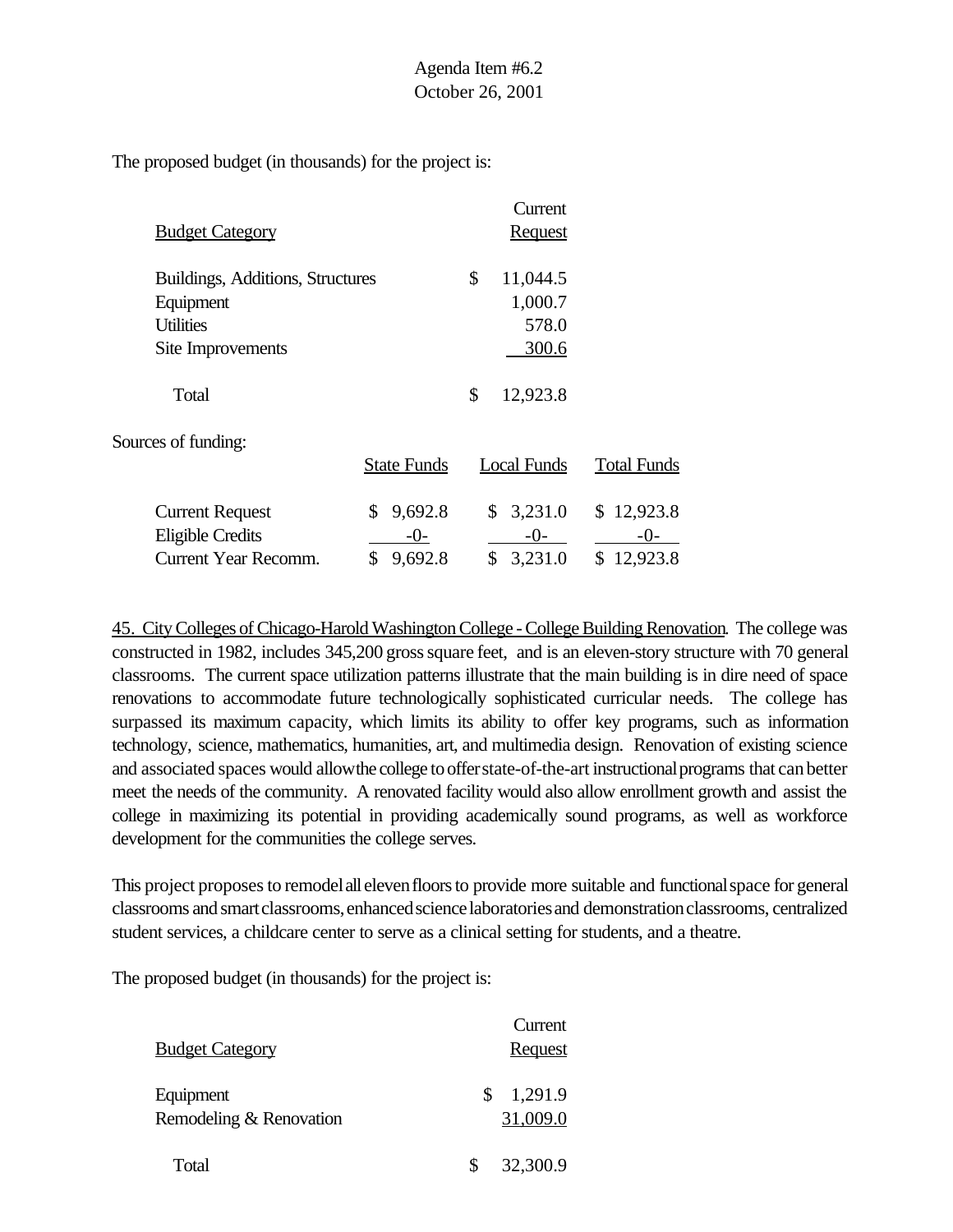| Sources of funding:                        |                     |                    |                    |
|--------------------------------------------|---------------------|--------------------|--------------------|
|                                            | <b>State Funds</b>  | Local Funds        | <b>Total Funds</b> |
| <b>Current Request</b><br>Eligible Credits | \$24,225.7<br>$-()$ | \$8,075.2<br>$-()$ | \$32,300.9         |
| Current Year Recomm.                       | \$24,225.7          | 8,075.2            | \$32,300.9         |

46. Lake Land College - Agriculture Industry Center (TechBuildingPhase III). The Lake Land campus was originally designed to serve a student body of approximately 2,200 FTE. It is presently serving over 3,000 FTE, and future indicators point to continued long-term growth. Technological and chemical innovations have spurred a great deal of change in the agriculture industry. These innovations can be seen through the advent of on-board computers in tractors and combines, precision farming utilizing global positioning satellite equipment and technology not to mention continuing research on hybrid crops, herbicides, and pesticides. Lake Land College's agricultural programs have gained a solid reputation and programs, such as horticulture, John Deere Ag Parts, John Deere Pro Parts Training, John Deere Pro Sales Training, CertifiedCrop Advisor Training, IFCACustomApplicationTraining, and IndustrySales Training, are all existing programs which require additional space to accommodate the enrollment growth and provide the type of classrooms that will be needed to properly educate future agriculture students.

A new Agriculture Industry Center building consisting of approximately 16,000 gross square feet will provide access to the technology needed to effectively implement the new programs proposed for this building. This project is phase III of a plan that complements previous requests for Phase I and Phase II technology building space additions (projects #11 and #15 on this capital list) and will provide permanent space to consolidate related programmatic areas of study into one facility, allowing sharing of instructional equipment and partnering between instructors. Further, it will also create a richer learning environment for students as they are presented with opportunities for interaction that are not currently available. This project would replace the 5,000 gross square foot temporary Ag Building currently on campus.

| <b>Room Use Category</b> | <b>NASF</b> |
|--------------------------|-------------|
| Classrooms               | 4,200       |
| Laboratories             | 1,100       |
| General Use              | 4,900       |
| <b>Total NASF</b>        | 10,200      |
| <b>Total GSF</b>         | 16,000      |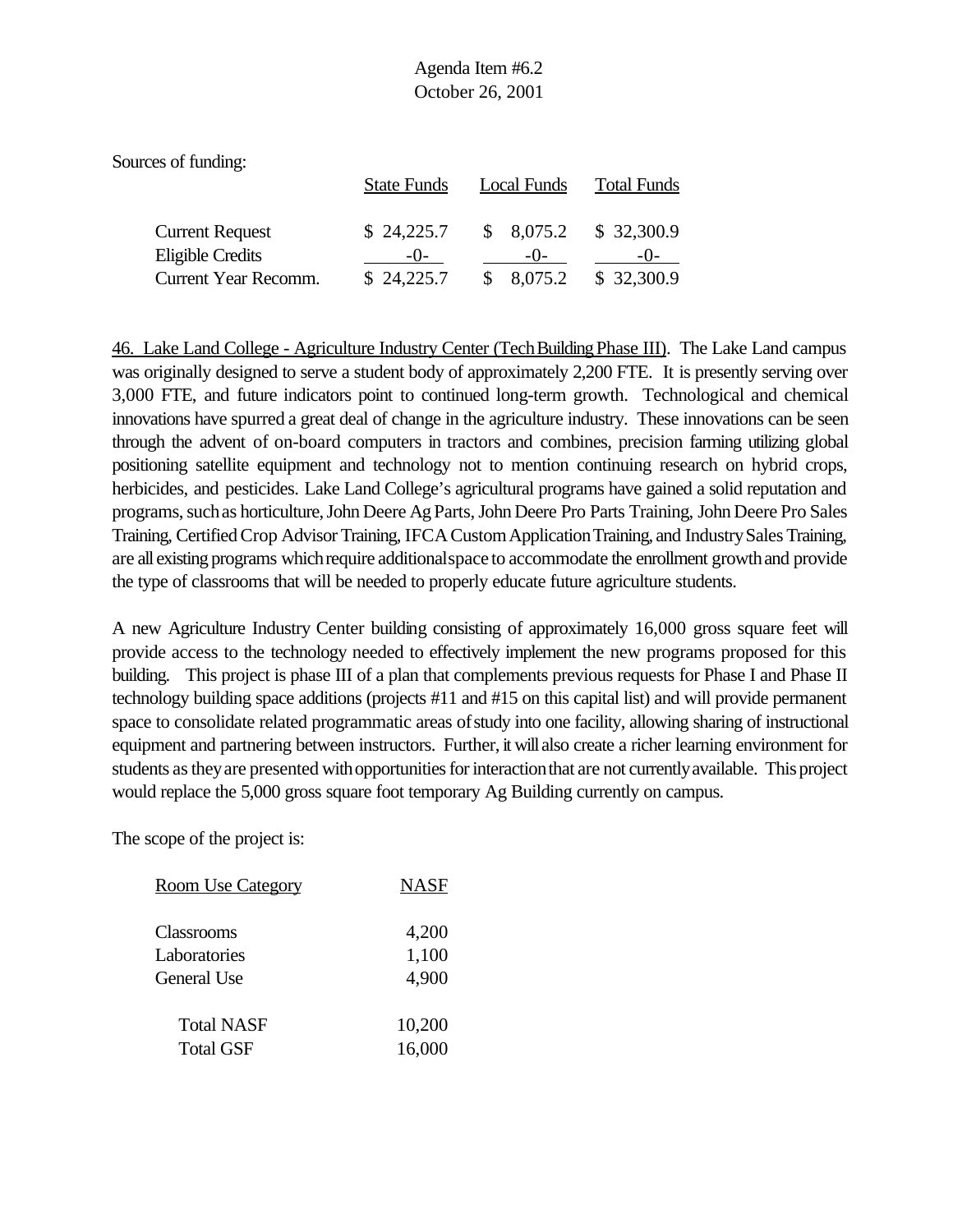The proposed budget (in thousands) for the project is:

| <b>Budget Category</b>           |                    | Current<br>Request |                    |
|----------------------------------|--------------------|--------------------|--------------------|
| Buildings, Additions, Structures |                    | \$<br>2,898.2      |                    |
| Equipment                        |                    | 214.1              |                    |
| <b>Utilities</b>                 |                    | 26.0               |                    |
| Site Improvements                |                    | 400.0              |                    |
| Planning                         |                    | 353.0              |                    |
| Total                            |                    | \$<br>3,891.3      |                    |
| Sources of funding:              |                    |                    |                    |
|                                  | <b>State Funds</b> | Local Funds        | <b>Total Funds</b> |
| <b>Current Request</b>           | 2,918.5<br>\$      | \$<br>972.8        | \$3,891.3          |
| Eligible Credits                 | $-()$ -            | $-0-$              | $-0-$              |
| Current Year Recomm.             | \$<br>2,918.5      | \$<br>972.8        | 3,891.3<br>\$      |

47. College of Lake County - Grays Lake Campus Classroom. The population of Lake County grew 25 percent (128,000 persons) between 1990 and 2000. Lake County ranks third in total population growth over the past decade. According to the Northeastern Illinois Planning Commission, total Lake County population will rise from a current 644,356 to 806,788 by the year 2020. The Grayslake campus serves the entire Lake County area, but more than half of the projected growth is expected to occur in the four municipalities surrounding the Grayslake campus. A new classroom building on the main campus will provide much needed additional space to house the growing number of classes offered. The college continues to enhance current academic offerings and continually develops new academic courses and disciplines, as well as new career programs to meet the changing educational needs of the community. These programs have contributed to the overall enrollment growth.

The proposed building will provide an additional 80,730 gross square feet ofspace, including classrooms, computer labs, support space, and meeting space. The project will also include related equipment, utility work and site improvements such as sidewalks, roadways, additional parking, landscaping, and lighting. This project would eliminate the need to lease 41,585 gross square feet of temporary space.

| <b>Room Use Category</b> | <b>NASF</b> |
|--------------------------|-------------|
| Classrooms               | 32,000      |
| Laboratories             | 12,000      |
| Offices                  | 2,700       |
| General Use              | 3,000       |
| Support                  | 2,300       |
| <b>Total NASF</b>        | 52,000      |
| Total GSF                | 80,730      |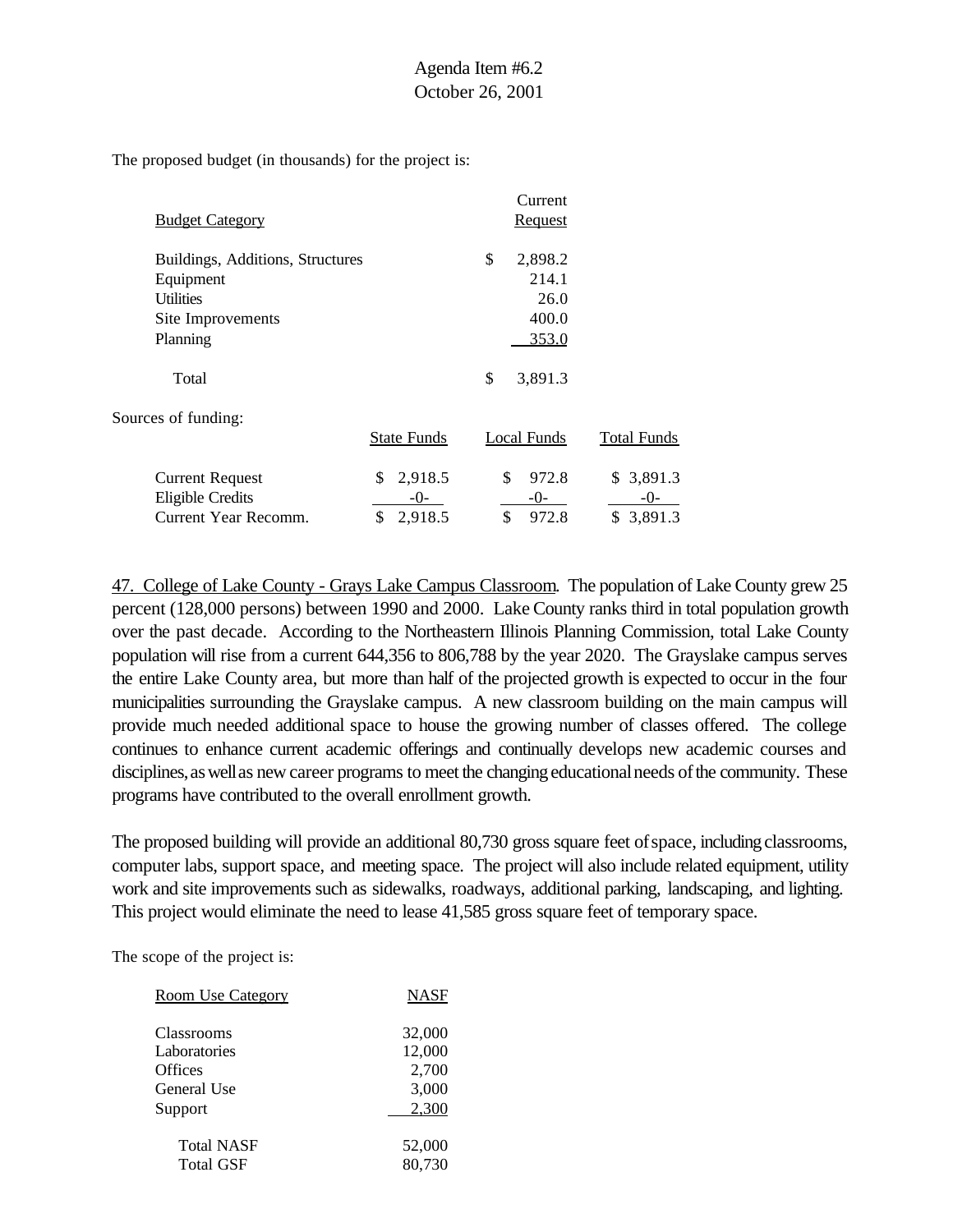The proposed budget (in thousands) for the project is:

|                                  |                    | Current        |                    |
|----------------------------------|--------------------|----------------|--------------------|
| <b>Budget Category</b>           |                    | <b>Request</b> |                    |
| Buildings, Additions, Structures |                    | \$<br>17,801.0 |                    |
| Equipment                        |                    | 1,292.9        |                    |
| <b>Utilities</b>                 |                    | 331.6          |                    |
| Site Improvements                |                    | 2,655.3        |                    |
| Total                            |                    | 22,080.8<br>S  |                    |
| Sources of funding:              |                    |                |                    |
|                                  | <b>State Funds</b> | Local Funds    | <b>Total Funds</b> |
| <b>Current Request</b>           | \$<br>16,560.6     | 5,520.2<br>\$. | 22,080.8<br>S.     |
| <b>Eligible Credits</b>          | $-()$ -            | $-0-$          | $-0-$              |
| Current Year Recomm.             | \$<br>16,560.6     | 5,520.2<br>\$  | 22,080.8<br>\$.    |

48.Lewis andClarkCommunityCollege - Edwardsville GlenCarbonRegionalIndustrialTraining/Education Center Phase II. The college proposes to develop a full service branch campus on property recently transferred to the college by Southern Illinois University. The site has been known as the "historic N.O. Nelson site in Edwardsville". The property includes seven existing buildings not currently suitable for instructional delivery. Phase I work is not included in this project request, but has been approved as a locally funded project. The costs of phase I work are included in the source of funding analysis below. Phase I work includes remodeling 7,334 gross square feet of space in building 197 and construct one new 14,114 gross square foot building. The college received ICCB approval on August 28, 2001, to proceed with Phase I work with a \$5.1 million budget. Since Phase I and II are integral components to creating the Regional Industrial Training/Education Center (formerly N.O. Nelson site) in Edwardsville, this Phase II project funding recommendation recognizes the local funds spent on the Phase I portion as local match to be applied toward the Phase II project's 25 percent match requirement.

The phase II portion of the full service branch campus development now being proposed would provide suitable space for student life areas (food service, commons area, bookstore, receiving, and maintenance); industrial training areas (machine shop, lab, welding, and CNC lab); and corporate and communityeducation for corporate seminars and continuing education. This project would remodel six of the seven buildings (approximately 50,000 gross square feet) and adds approximately 9,400 gross square feet of new loft space inthese buildings. The proposed project also includes a restructured roadway entrance, new parking areas, and additional site lighting and security cameras.

Current

| <b>Budget Category</b>                 | Culture<br>Request |
|----------------------------------------|--------------------|
| Equipment<br>Remodeling/Rehabilitation | 2,000.0<br>9,300.0 |
| Total                                  | \$11,300.0         |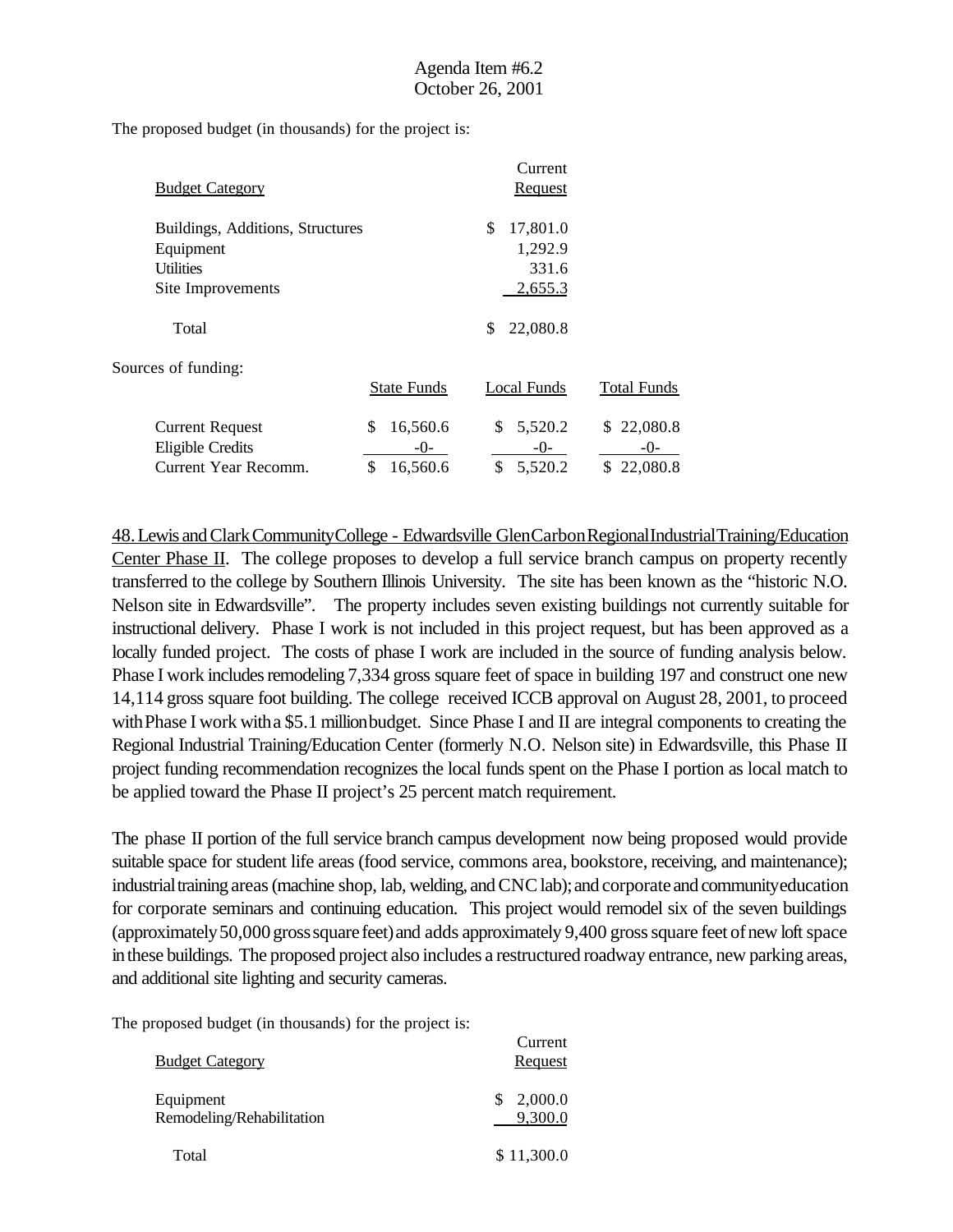| Sources of funding:                                                                                                                              | <b>State Funds</b>                              | <b>Local Funds</b>                        | <b>Total Funds</b>                                  |
|--------------------------------------------------------------------------------------------------------------------------------------------------|-------------------------------------------------|-------------------------------------------|-----------------------------------------------------|
| <b>Total Regional Industrial</b><br>Training/Education Center<br>Phase I Local Project<br><b>Eligible Credits</b><br><b>Current Year Recomm.</b> | \$12,300.0<br>$-1,500.0$<br>$-()$ -<br>10,800.0 | \$4,100.0<br>$-3,600.0$<br>$-()$<br>500.0 | 16,400.0<br>S.<br>$-5,100.0$<br>$-()$ -<br>11,300.0 |

49. Rock Valley College - Student Services Building. The proposed Student Services Building will become the new front door to the main campus to welcome students and other visitors. Since the existing Student Center was constructed in 1968, student enrollment has increased a total of 213 percent. Fall 1968 enrollment was 3,478 and increased to 7,425 full time students by fall 1999. College projections estimate annual enrollment growth of 2 to 5 percent. The proposed new Student Services Building would be connected to the existing Student Center and provide space for accounting/payroll, purchasing, community education services, human resources, admissions and records, administration, financial aid, counseling center, personalized learning center, information technology, institutional planning, assessment center, central storage, placement office, upward bound, lecture room, and student lounge. A funding request for remodeling of vacated space is not included with this project request because the college feels the vacated space would need minimal remodeling to convert to needed program space.

The proposed Student Services Building would provide 59,626 gross square feet of new space in a threestory addition next to the existing Student Center connected by an enclosed walkway on two levels. The project would include addition of parking spaces along a new entry drive at the northwest elevationof the building, as well as a new south entry drive to facilitate people being dropped off, picked up, waiting, and short-term parking spaces.

| <b>Room Use Category</b> | <b>NASF</b> |
|--------------------------|-------------|
| <b>Classrooms</b>        | 3,612       |
| <b>Offices</b>           | 18,934      |
| Study                    | 3,780       |
| <b>Other General Use</b> | 7,200       |
| Support                  | 2,540       |
| <b>Total NASF</b>        | 36,066      |
| <b>Total GSF</b>         | 59,626      |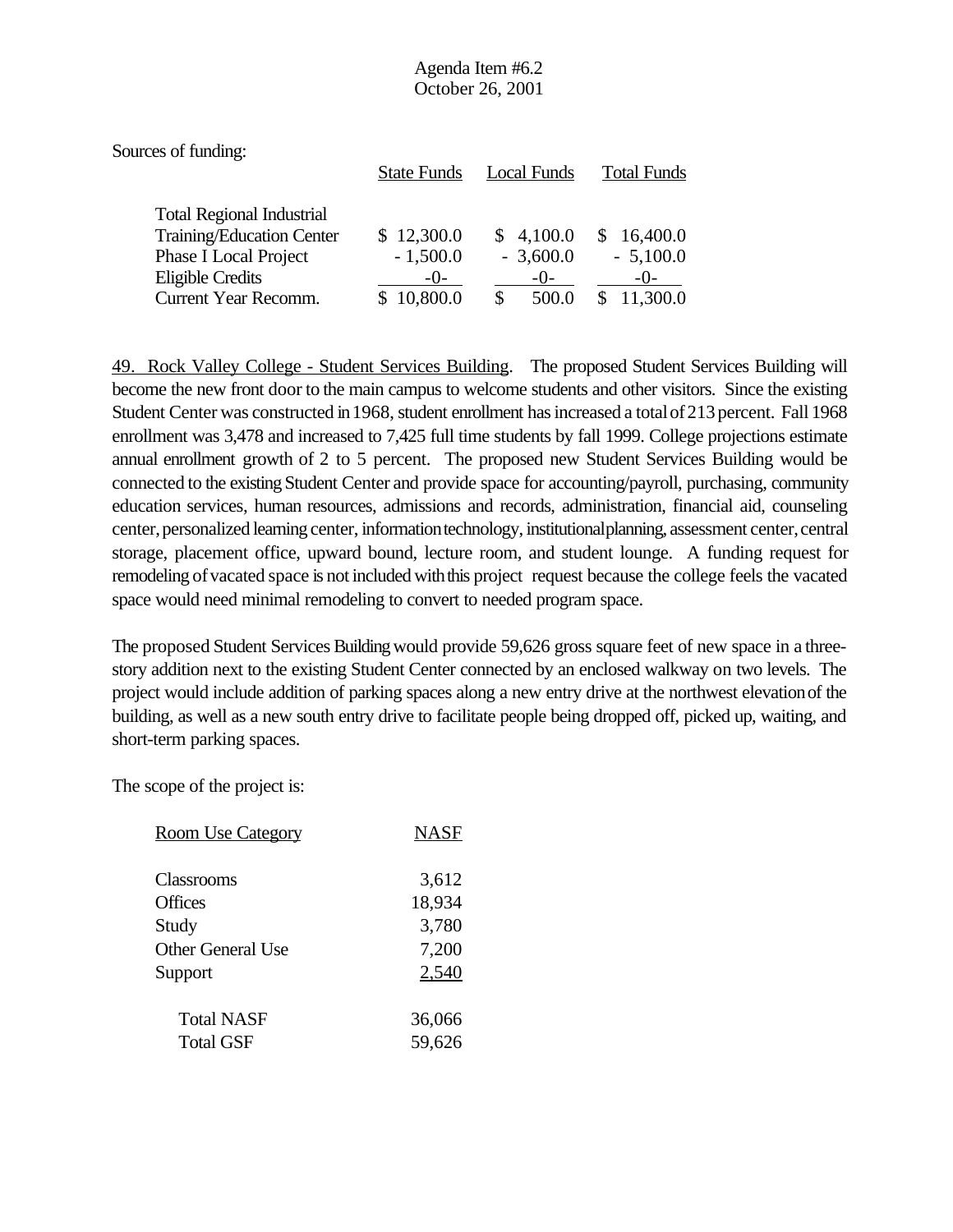The proposed budget (in thousands) for this project is:

|                                         | Current            |                    |                    |
|-----------------------------------------|--------------------|--------------------|--------------------|
| <b>Budget Category</b>                  | <b>Request</b>     |                    |                    |
| <b>Buildings, Additions, Structures</b> | 14,098.3<br>\$     |                    |                    |
| Equipment                               | 1,083.0            |                    |                    |
| <b>Utilities</b>                        | 885.4              |                    |                    |
| Site Improvements                       | 1,057.2            |                    |                    |
| Total                                   | \$17,123.9         |                    |                    |
| Sources of funding:                     |                    |                    |                    |
|                                         | <b>State Funds</b> | <b>Local Funds</b> | <b>Total Funds</b> |
| <b>Total Costs</b>                      | \$12,843.1         | \$4,281.1          | \$17,123.9         |
| <b>Eligible Credits</b>                 | $-0-$              | $-0-$              | $-()$ -            |
| Current Year Recomm.                    | \$12,843.1         | \$4,281.1          | \$17,123.9         |

50. Morton College - Parking Lots, Roadways, and Walkway Replacement. The asphalt pavement for parking areas and roadways, concrete curbing surrounding parking areas and planting areas, much dating back to 1975, is greatly deteriorated, cracked, and settling which has made it dangerous to walk in many areas. The water drainage system has deteriorated and leaves water standing in the parking lots and roadways. Manholes have failed and parking lot lighting and fixtures are rusting and in need of replacement. Lighting levels are not adequate by today's standards and poses a safety concern. This project would make site improvements to all parking lots and roadways, all concrete walkways, and provide 47 new parking spaces at the northeast corner of the site. The college plans to submit a request to the ICCB for approval of a protection, health, and safety tax levy over the next several years to obtain local funds to meet its required 25 percent local match on this project.

| <b>Budget Category</b>                                                    | Current<br><b>Request</b>               |                                   |                                           |
|---------------------------------------------------------------------------|-----------------------------------------|-----------------------------------|-------------------------------------------|
| Site Improvements                                                         | 5,848.0<br>S                            |                                   |                                           |
| Sources of funding:                                                       | <b>State Funds</b>                      | <b>Local Funds</b>                | <b>Total Funds</b>                        |
| <b>Current Request</b><br><b>Eligible Credits</b><br>Current Year Recomm. | 4,386.0<br>\$<br>$-()$<br>4,386.0<br>\$ | \$<br>1,462.0<br>$-()$<br>1,462.0 | \$<br>5,848.0<br>$-()$ -<br>\$<br>5,848.0 |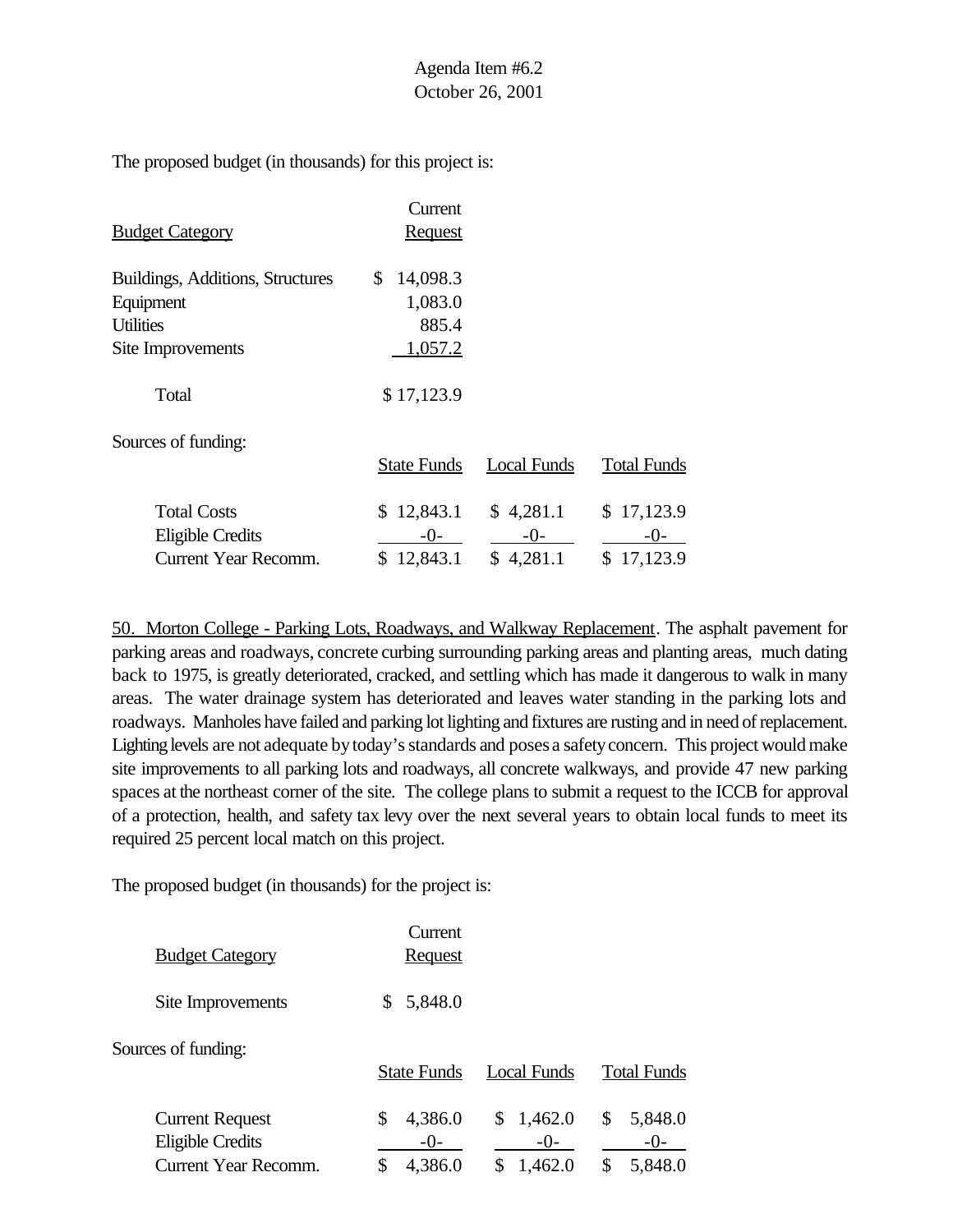51. Illinois Eastern Community Colleges-Wabash Valley College - Technology/Student Support Expansion and Renovation to Main Hall. Technology and student support needs drive the rationale for this project. The current structures are limited in their adaptability to more moderntechnology. The Main Hall on campus was constructed in 1965. Classrooms have been converted for computers and certain technology, but the space is barely adequate. The classrooms lack connectivity, appropriate lighting, and adequate AC power source. This project replaces 10,736 gross square feet of temporary space.

The scope of the project is:

| <b>Room Use Category</b> | <b>NASF</b> |
|--------------------------|-------------|
| Classrooms               | 2,500       |
| Laboratories             | 2,700       |
| Offices                  | 1,200       |
| Other General Use        | 8,300       |
| <b>Total NASF</b>        | 14,700      |
| <b>Total GSF</b>         | 20,070      |

The proposed budget (in thousands) for this project is:

| <u> Budget Category</u>                                                      | Current<br><b>Request</b>               |                                 |                                   |
|------------------------------------------------------------------------------|-----------------------------------------|---------------------------------|-----------------------------------|
| <b>Buildings, Additions, Structures</b><br>Remodeling/Rehabilitation         | \$<br>4,816.0<br>634.0                  |                                 |                                   |
| Total                                                                        | \$5,450.0                               |                                 |                                   |
| Sources of funding:                                                          | <b>State Funds</b>                      | <b>Local Funds</b>              | <b>Total Funds</b>                |
| <b>Total Costs</b><br><b>Eligible Credits</b><br><b>Current Year Recomm.</b> | \$<br>4,088.0<br>$-0-$<br>4,088.0<br>\$ | \$1,362.0<br>$-0-$<br>\$1,362.0 | \$5,450.0<br>$-()$ -<br>\$5,450.0 |

52. McHenry County College - Satellite Facility. A January 2001 study by Legat Architects entitled "Planning for the New Millennium" provides useful information on current space utilization and needs for additionalspace. One recommendation of the report was for the local board of trustees to consider serving the community college district through satellite sites and distance learning. Selected programs at the college are confined by current space rstrictions. These include occupational programs with strong community support and need and a high demand Computer Information System program. Professional continuing education could extend its outreach to new audiences at a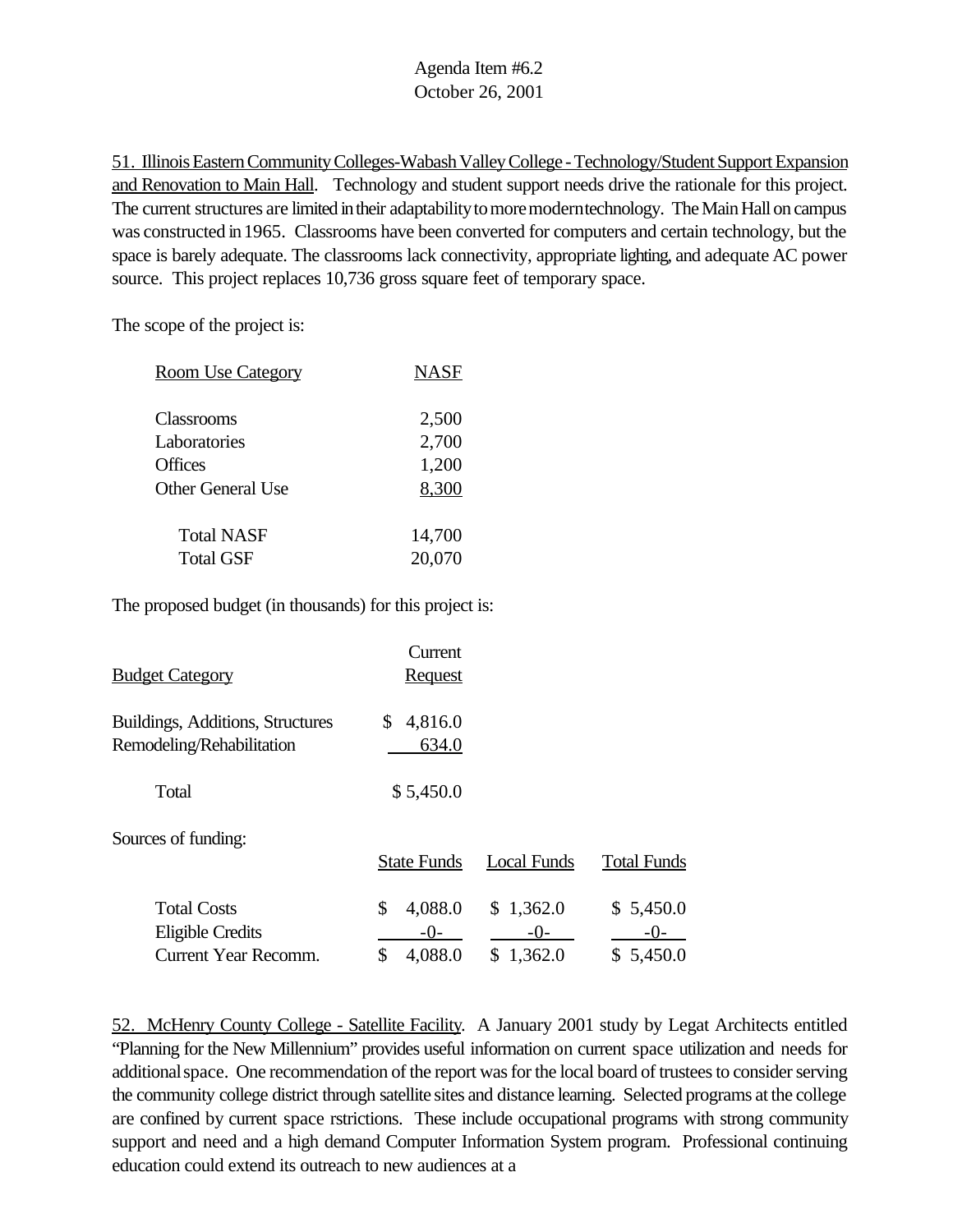strategically located satellite facility. The college could also establish better community partners both in the public and business/industry sectors.

This project proposes to provide 53,438 gross square feet of new space ina yet to be determined location within the district, but off the main campus. The new satellite facility would serve Business and Technology programs and provide space to create a CISCO Training Center, classrooms, office space, and work space.

The scope of the project is:

| <b>Room Use Category</b> | <b>NASF</b> |
|--------------------------|-------------|
| Classrooms               | 13,900      |
| Laboratories             | 7,700       |
| Offices                  | 8,50        |
| <b>Other General Use</b> | 2,900       |
| <b>Total NASF</b>        | 33,000      |
| <b>Total GSF</b>         | 53,438      |

The proposed budget (in thousands) for this project is:

| <b>Budget Category</b>                        | Current<br><b>Request</b> |                      |                     |
|-----------------------------------------------|---------------------------|----------------------|---------------------|
| Buildings, Additions, Structures<br>Land      | 11,608.0<br>\$<br>200.0   |                      |                     |
| Total                                         | 11,808.0<br>\$            |                      |                     |
| Sources of funding:                           | <b>State Funds</b>        | <b>Local Funds</b>   | <b>Total Funds</b>  |
| <b>Total Costs</b><br><b>Eligible Credits</b> | \$<br>8,856.0<br>$-0-$    | \$2,952.0<br>$-()$ - | \$11,808.0<br>$-0-$ |
| <b>Current Year Recomm.</b>                   | \$<br>8,856.0             | \$2,952.0            | 11,808.0<br>\$      |

53. Oakton Community College - Addition/Remodeling Des Plaines Campus. The college commissioned a study of its facilities and a report was presented to the local college board of trustees in February 2000. The ideas that were presented continue to refine and improve the Phase II recommendations of the previous ten-year master plan. Instructional programs are in need of additional space where dedication to one or a few related disciplines is the norm. New classrooms would be provided in this project. Facilities were adequate when the campus first opened, but are now crowded and cramped. Areas such as registration and records, the cashiers office, and bookstore have barely changed since the originalconstructionresulting in long lines for service.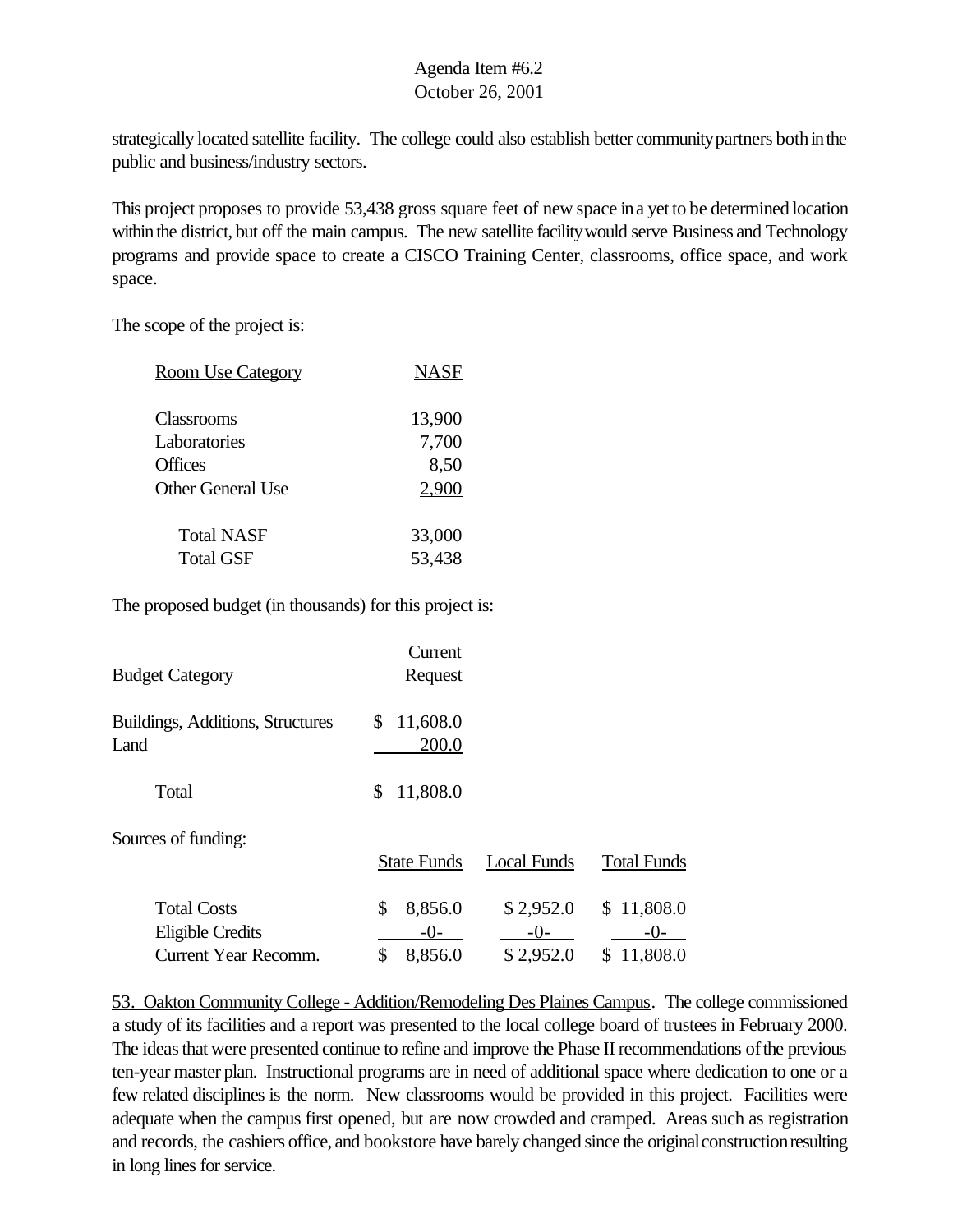This project proposes to remodel approximately 85,000 of the existing 128,160 gross square feet of space and construct a new 33,844 gross square foot structure. It also includes some sidewalk, roadway, and lighting work.

The proposed budget (in thousands) for the project is:

|                                  |                    | Current        |                    |
|----------------------------------|--------------------|----------------|--------------------|
| <b>Budget Category</b>           |                    | <b>Request</b> |                    |
| Buildings, Additions, Structures |                    | \$<br>8,464.0  |                    |
| Equipment                        |                    | 1,388.0        |                    |
| <b>Utilities</b>                 |                    | 140.0          |                    |
| Remodeling/Rehabilitation        |                    | 12,818.0       |                    |
| Site Improvements                |                    | 384.0          |                    |
| Planning                         |                    | 1,234.0        |                    |
| Total                            |                    | \$24,428.0     |                    |
| Sources of funding:              |                    |                |                    |
|                                  | <b>State Funds</b> | Local Funds    | <b>Total Funds</b> |
| <b>Current Request</b>           | \$18,321.0         | 6,107.0<br>\$  | \$24,428.0         |

Eligible Credits  $-0$ - $-0$ - $-0$ - $-$ Current Year Recomm. \$ 18,321.0 \$ 6,107.0 \$ 24,428.0

54. City Colleges of Chicago-Malcom X College - Mechanical Systems. Malcom X College is a threestory steel and glass 541,575 gross square foot structure that is almost 30 years old. The lifespan of a mechanical system is generally 20 to 25 years. The current heating, ventilation, and air conditioning system is inefficient and expensive to maintain and repair. The college must have anenvironment that is conducive for successful teaching and administrative productivity. The replacement of the mechanical systems will provide effective and efficient circulatory distribution of clean air, air conditioning, and heating and is vital for the college to carry out its mission.

| <b>Budget Category</b>                                                    | Current<br><b>Request</b>         |                               |                                 |
|---------------------------------------------------------------------------|-----------------------------------|-------------------------------|---------------------------------|
| Site Improvements                                                         | \$21,748.5                        |                               |                                 |
| Sources of funding:                                                       | <b>State Funds</b>                | <b>Local Funds</b>            | <b>Total Funds</b>              |
| <b>Current Request</b><br>Eligible Credits<br><b>Current Year Recomm.</b> | \$16,311.4<br>$-()$ -<br>16,311.4 | \$5,437.1<br>$-0-$<br>5,437.1 | \$21,748.5<br>$-()$<br>21,748.5 |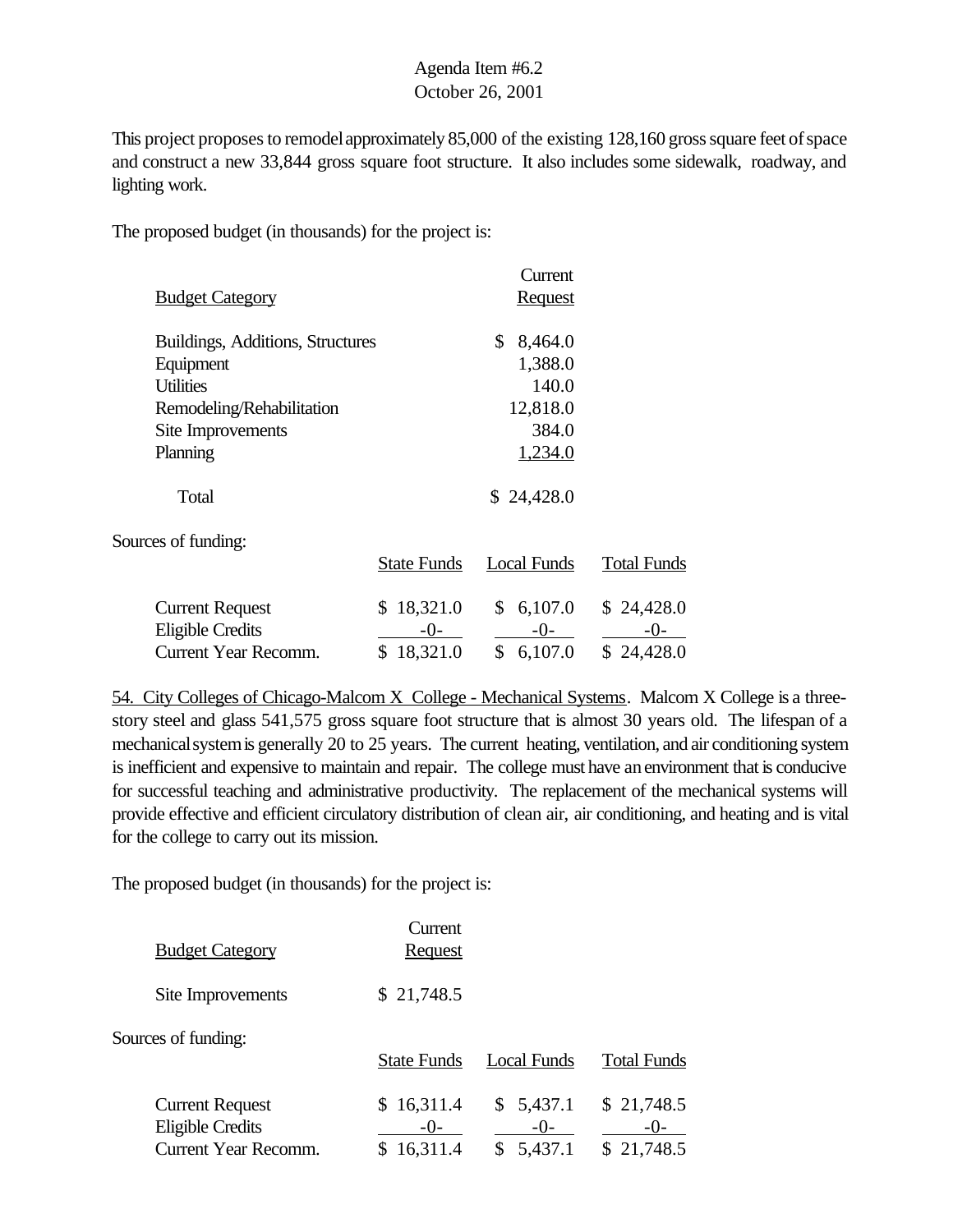#### Illinois Community College Board

# **FISCAL YEAR 2003 ADULT EDUCATION AND FAMILY LITERACY SYSTEM OPERATING BUDGET REQUEST**

On July 1, 2001, the Illinois Community College Board assumed full responsibility for administration of state and federal Adult Education and Family Literacy programs. For fiscal year 2003, the agency has developed the Adult Education and Family Literacy system operating budget request. ICCB staff have analyzed current funding needs for Adult Education and Family Literacy, consulted with the Illinois Adult and Continuing Educators Association, and now recommend an increase in state resources of \$1,560,000, an increase of 4 percent (see Table 1). This recommendation is based upon multiple considerations, including (1) the need to continue to expand the Adult Education and Family Literacy services at a manageable rate, (2) the current economic and political environment in Illinois, and (3) anticipated results of the state's fiscal year 2002 investment of \$9 million in Adult Education and Family Literacy.

### **RECOMMENDED ACTION**

It is recommended that the following motions be adopted:

The Illinois Community College Board hereby:

- 1. approves the fiscal year 2003 Adult Education and Family Literacy System Operating Budget Request for grants to approved adult education providers administered by the ICCB as presented in the attached Table 1;
- 2. authorizes the submission of the request to the Illinois Board of Higher Education; and
- 3. authorizes its President/CEO, with concurrence of the Chair, to make necessary adjustments and reallocations based upon information received subsequent to approvalof this budget request.

**BACKGROUND**. Pledge Three of the *Promise for Illinois: Illinois Community College System Strategic Plan* "Expanded Adult Education" and the combined Vision and Goals Statement for Adult Educationand FamilyLiteracyadoptedbythe Illinois Adult Educationand FamilyLiteracyCouncil provide the basis for the development of the fiscal year 2003 budget request for Adult Education and Family Literacy. The *Promise* contains guiding principles that state that Illinois community colleges will develop strategies and obtain resources to support actions such as:

• Assure adequate, stable flexible resources which promote and enable program growth and innovation for all adult education students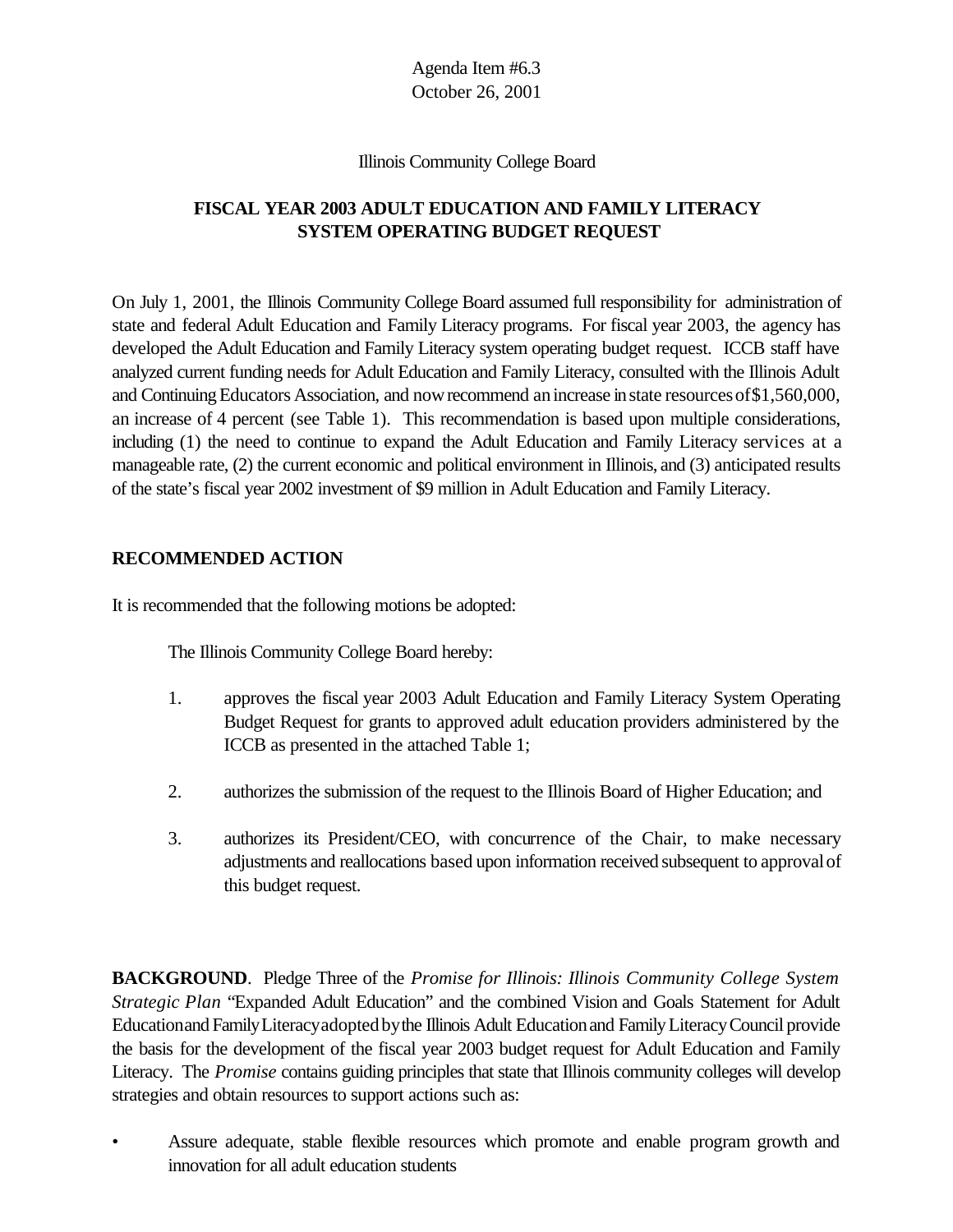- Build a strong, multi-provider delivery system that is responsive to multiple learning needs of adults
- Develop adult education programs that focus on outcomes and offer a variety of methods to meet diverse and changing learner needs
- Ensure a professionally competent and committed adult education staff through high quality staff development
- Support full and authentic relationships with business, industry, and community agencies
- Reduce barriers to access and increase accessibility to programs through technology and workplace/community locations

The Visionand Goals for Adult Educationand FamilyLiteracycombinesthe *"Adult Education Ten Year Vision and Three Year Goals",* the *"Learn to Earn: Taking Illinois into the 21st Century with New Literacy Policy"* and the *"Proposed Work Plan forImplementing the Literacy Action Agenda",* and reflects the work of the Adult Education Advisory Council, the Illinois Adult Continuing Educators Association, and ICCB staff. It also provides recommendations for funding support for adult education programs in Illinois. Several facts follow:

- Higher levels of literacy in reading, writing, and mathematics are assumed for employment that pays a self-sufficient wage and are necessary to position and individual for further advancement.
- Economic and demographic changes are increasing the need for basic education and English as a Second Language. Illinois is projected to experience the 5<sup>th</sup> largest of the states net international migration gain of one million people between 1995 - 2025. Most will need ESL. Yet, opportunities for ESL education are not sufficient to meet the level of need of limited English proficient adults in Illinois.
- Aspart ofP.A. 91-830, community-based organizations become eligible forstate funding foradult education beginning July 1, 2001, yet the legislation did not address state funds for this group of providers. Now funds are needed to accomplish this expansion of education and services to community-based and other organizations and institutions fortheir limited proficient English adults.
- Many of the 112 adult education programs in Illinois have experienced a decline in staffing to the point that some programs no longer employ any full-time staff and others continue to expand their use of part-time instructional and support staffs.
- Data systems need to be updated to reduce duplication, provide accountability, assess learner performance outcomes, and provide expanded learner demographics.
- Many programs have waiting lists for classes or cannot locate classroom space to offer classes requested because they cannot afford instructors or classroom/computer lab costs.
- Adult education needs to incorporate technology advances and on-line learning as an instructional delivery system. It is suggested that there is a substantial, undocumented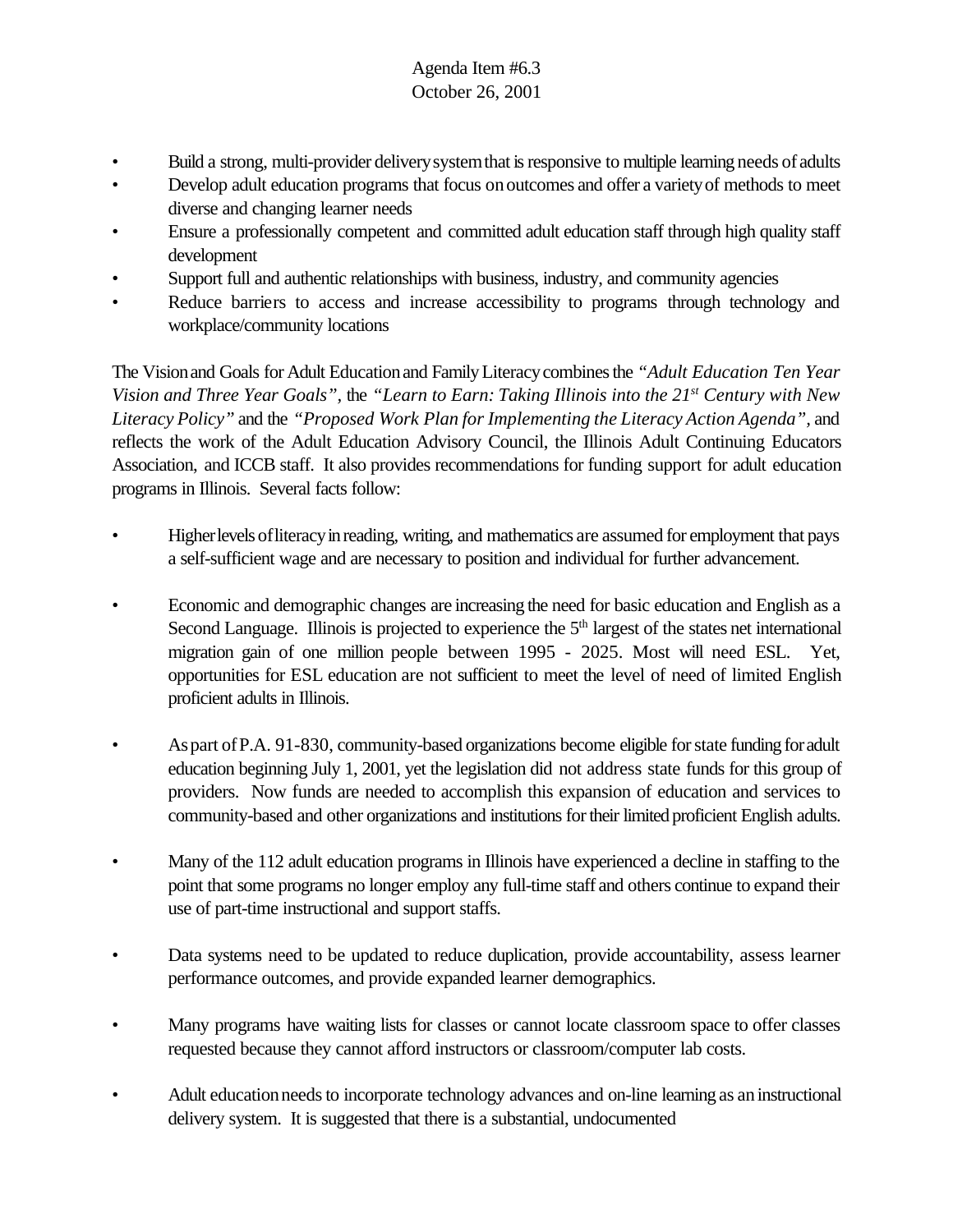population of adults who may be interested in studying for the GED in the privacy of their own homes. *GED Illinois* which is in its pilot stage, is on-line learning which will expand instruction and also enhance in-class instruction. Resources are needed to continue the project through completion and implementation.

Investing in adult education and literacy programs can pay dividends forthe individual, society and future generations. There is a growing need for trained, highly literate workers to provide Illinois with a competitive advantage inthe globalmarketplace. Increased literacy levels contribute to new and improved employment opportunities, better health, a greater sense of civic responsibility, and improved quality of life.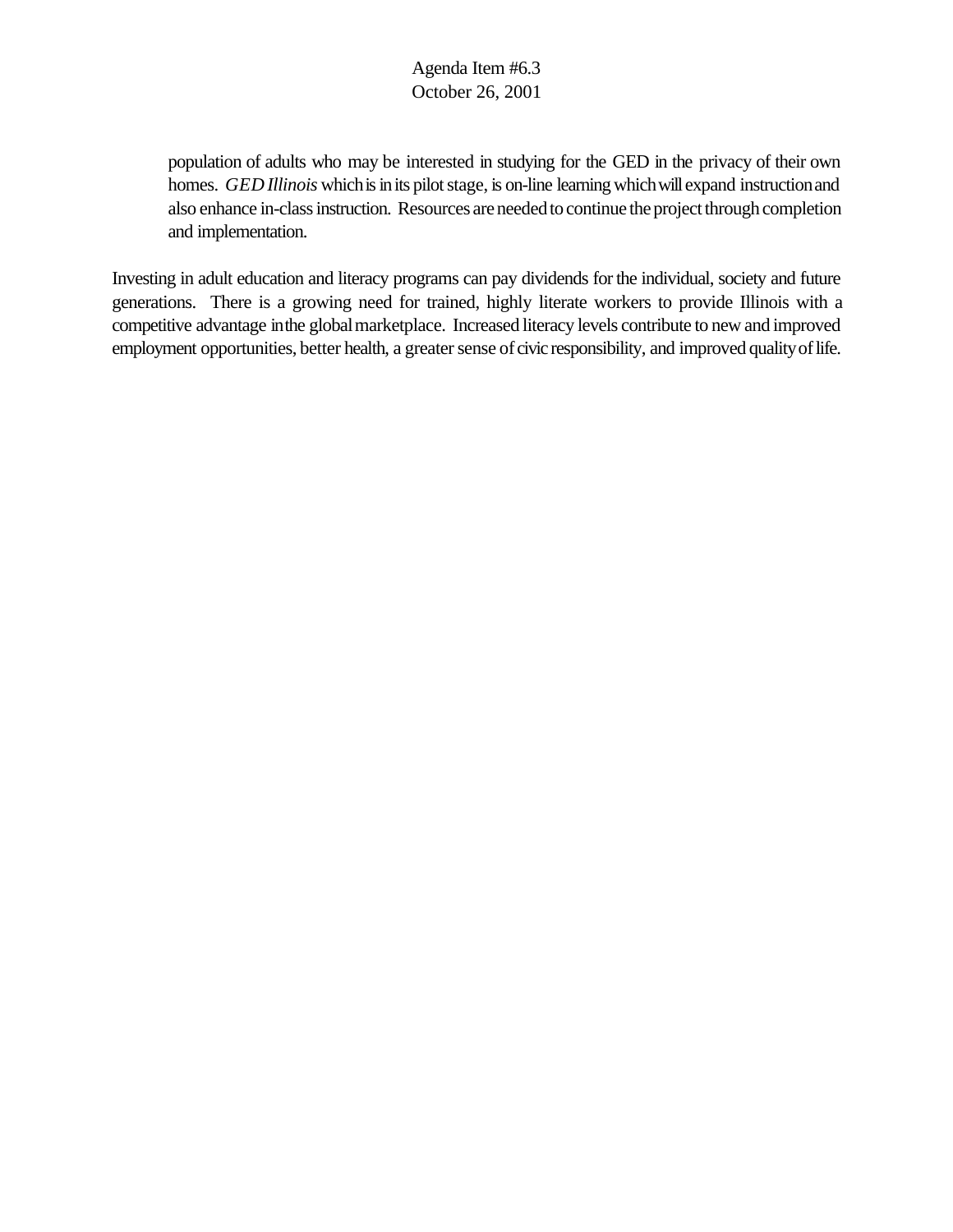### **Illinois Community College Board**

#### **Table 1**

# **Fiscal Year 2003 Adult Education Operating Budget**

| <b>Adult Education Grants</b>                    |     | <b>FY 2002</b><br>Appropriation |     | <b>FY 2003</b><br><b>ICCB Request</b> |     | <b>Dollar</b><br><b>Difference</b> | <b>Percent</b><br><b>Difference</b> |
|--------------------------------------------------|-----|---------------------------------|-----|---------------------------------------|-----|------------------------------------|-------------------------------------|
| <b>Basic Grants</b>                              | \$. | 16.337.100 \$                   |     | 17,117,100 \$                         |     | 780,000                            | 4.8%                                |
| <b>Public Aid Grants</b>                         | \$  | 10,068,200                      | - S | 10,068,200 \$                         |     | 0                                  | $0.0\%$                             |
| Performance-Based Grants                         | \$  | 12.600.000                      | \$  | 13.380.000                            | - S | 780,000                            | 6.2%                                |
| <b>TOTAL STATE RESOURCES FOR ADULT EDUCATION</b> | S   | 39.005.300                      | \$. | 40.565.300                            | S   | 1.560.000                          | 4.0%                                |
| <b>Federal Grants</b>                            | \$  | 21,000,000 \$                   |     | 25,000,000                            | S   | <i>4.000.000</i>                   | 19.0%                               |
| <b>TOTAL ADULT EDUCATION RESOURCES</b>           |     | 60.005.300                      | -S  | 65.565.300                            | S   | 5.560.000                          | 9.3%                                |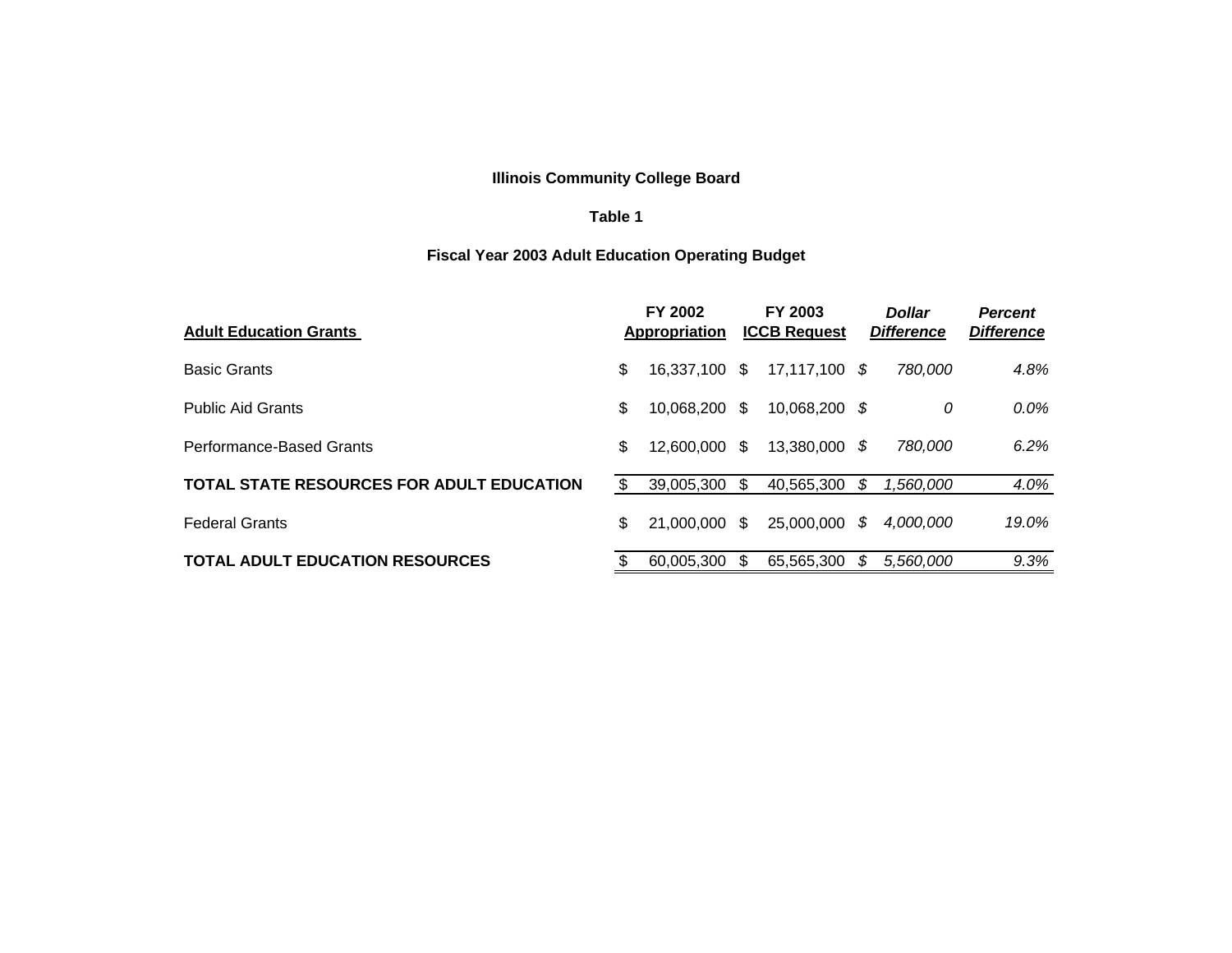#### Illinois Community College Board

# **FISCAL YEAR 2003 COMMUNITY COLLEGE CAREER AND TECHNICAL EDUCATION SYSTEM OPERATING BUDGET REQUEST**

As part of a continuing effort to transition appropriate postsecondary educational activities from the Illinois State Board of Education (ISBE) to the Illinois Community College Board (ICCB), agreement has been reached to transfer certain General Revenue Fund appropriations for fiscal year 2003. The two line item appropriations included in this transfer are: (1) Vocational Education Grants and (2) Program Improvement Grants. ISBE has provided the ICCB with historical information on community college allocations for these grants. The ICCB is requesting increases in these grants for fiscal year 2003 (see Table 1) at levels comparable to other increases being requested in the Community College System Operating Budget and the Adult Education and Family Literacy Operating Budget. In addition, postsecondary federal Perkins III funds will be transferred to the ICCB through a sub-grant agreement.

### **RECOMMENDED ACTION**

It is recommended that the following motions be adopted:

The Illinois Community College Board hereby:

- 1. approves the Fiscal Year 2003 Community College Career and Technical Education System Operating Budget Request for grants to community colleges as presented in the attached Table 1;
- 2. authorizes the submission of the request to the Illinois Board of Higher Education; and
- 3. authorizes its President/CEO, with concurrence of the Chair, to make necessary adjustments and reallocations based upon information received subsequent to approvalof this budget request.

**BACKGROUND**. Beginning with fiscal year 2003, the ICCB will assume administrative responsibility previously carried out by the Illinois State Board of Education (ISBE) for certain aspects of postsecondary career and technical education (CTE) programs and the funds that support them. Fiscal year 2002 is serving as a transition year to get policies and procedures in place at the ICCB to fulfill this additional administrative responsibility.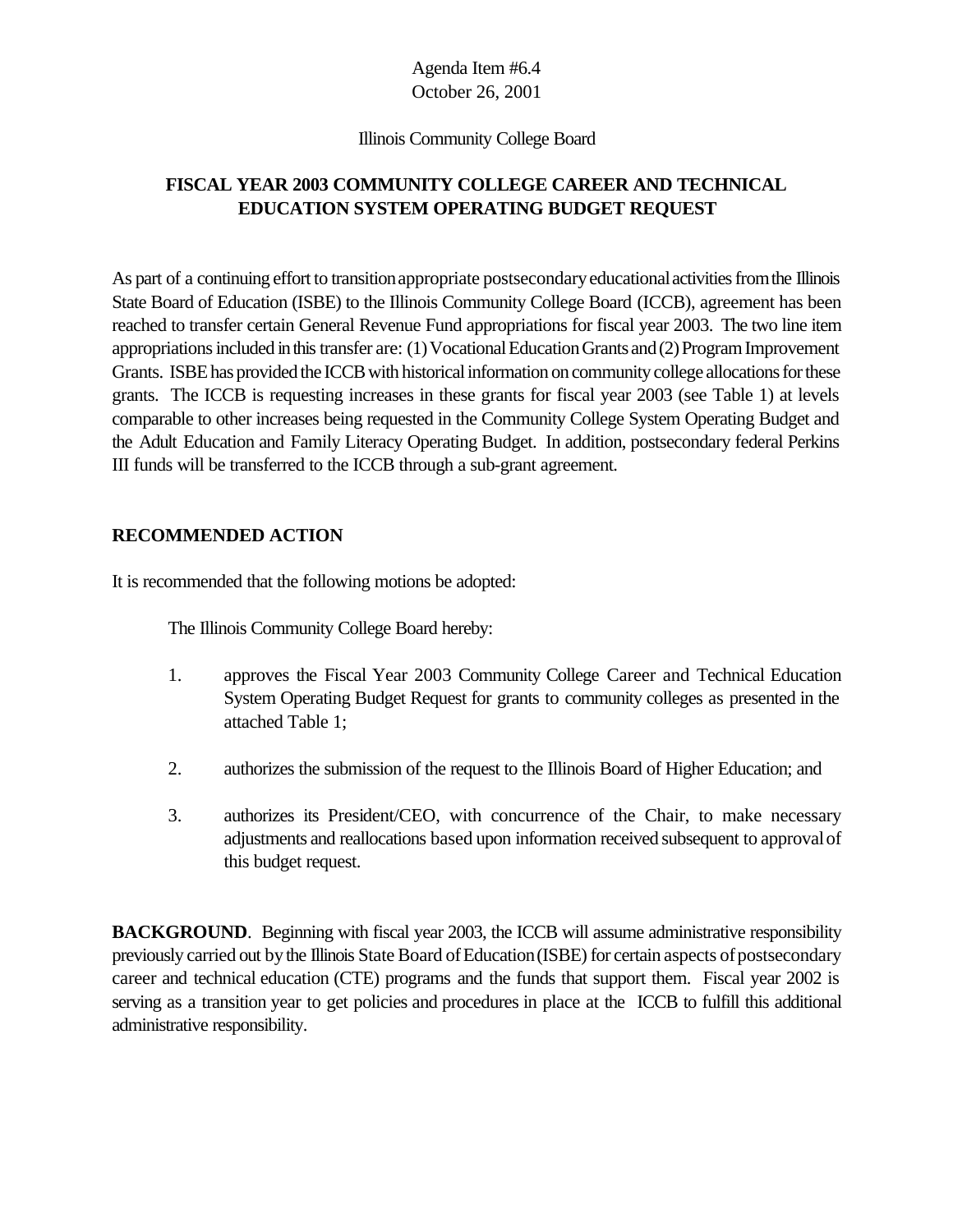Funds that will be included in the ICCB's enhanced administrative role will come from three sources:

**Federal Perkins III Funds.** Historically, the Perkins Act provides directionand funding fromthe federal level to support continuous improvement in vocational, career and technical education, including Tech Prep. ISBE is designated as the sole state agency in Illinois to receive Perkins funds, which total approximately \$43.5 millionannually. The Act specifies how the state's Perkins allocation is to be distributed: 85 percent distributed by formula to local programs, 10 percent for state leadership, and 5 percent for state administration. Of the 85 percent of the funds that go to local programs, 60 percent goes to secondary programs and 40 percent to postsecondary programs.

**State ProgramImprovement Grants.** ProgramImprovement Grants, funded by state dollars, support improvements in programs related to instructional equipment, staff development, curriculum development, and academic/technical integration needs.

**State Vocational Education Grants.** These grants, funded by state dollars, reimburse community colleges, based on credit hours generated, for costs associated with providing CTE courses.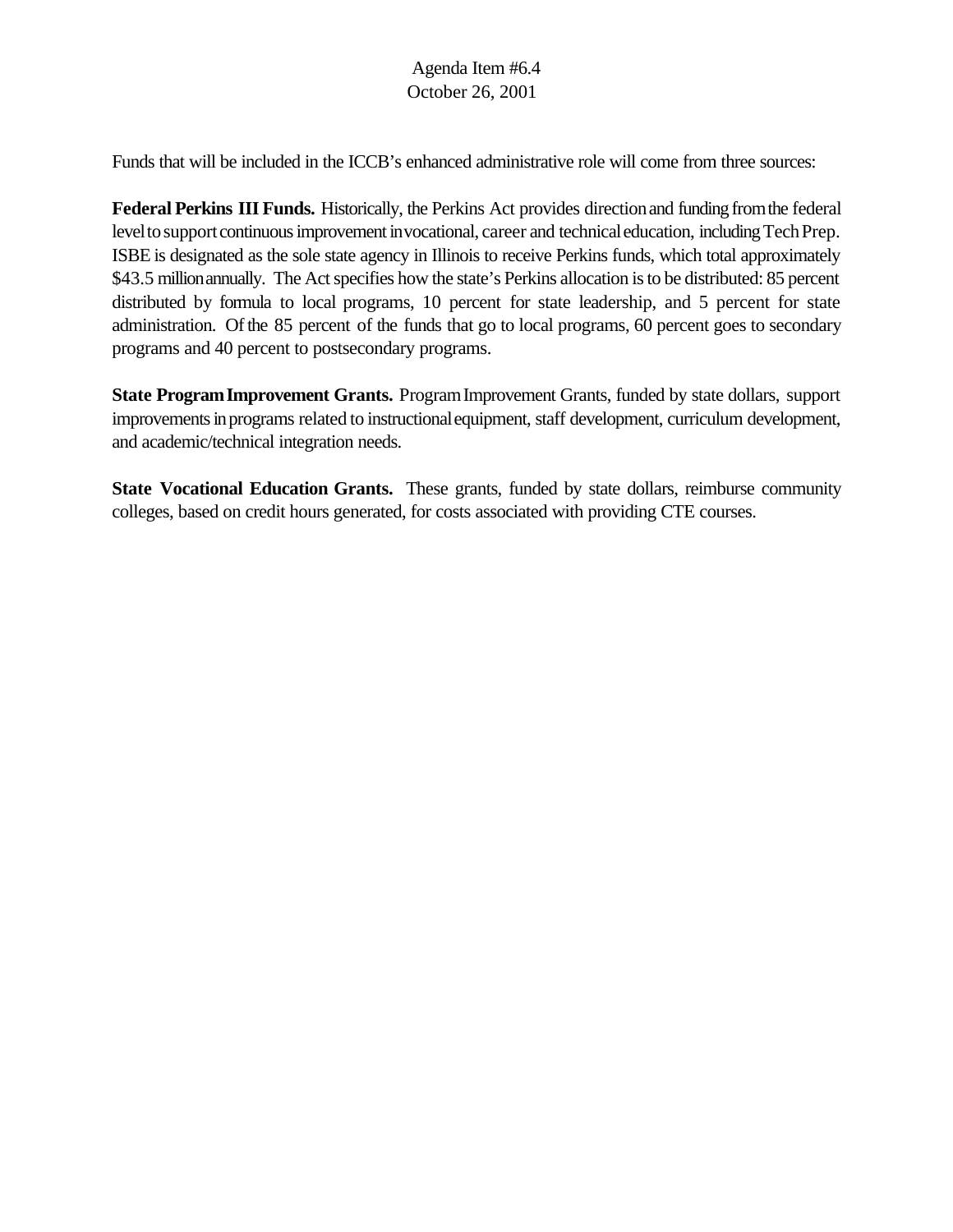### **Illinois Community College Board**

#### **Table 1**

### **Fiscal Year 2003 Career and Technical Education System Operating Budget**

| <b>Postsecondary and Technical Education Grants</b> |    | FY 2002*<br>Appropriation |     | FY 2003<br><b>ICCB Request</b> |      | <b>Dollar</b><br><b>Difference</b> | <b>Percent</b><br><b>Difference</b> |
|-----------------------------------------------------|----|---------------------------|-----|--------------------------------|------|------------------------------------|-------------------------------------|
| <b>Vocational Education Grants</b>                  | \$ | 8.500.000 \$              |     | 8.840.000                      | - \$ | 340,000                            | 4.0%                                |
| Program Improvement Grants                          | \$ | 1.000.000 \$              |     | $1.040.000$ \$                 |      | 40,000                             | 4.0%                                |
| Total State Resource                                |    | 9.500.000                 | -SS | 9,880,000                      | - S  | 380,000                            | 4.0%                                |
| <b>Federal Perkins III Grants</b>                   | \$ | 16,000,000 \$             |     | 16,000,000 \$                  |      | 0                                  | $0.0\%$                             |
| <b>TOTAL</b>                                        |    | 25,500,000                |     | 25,880,000                     | - \$ | 380,000                            | 1.5%                                |

\* Historical average of amount allocated by Illinois Sate Board of Education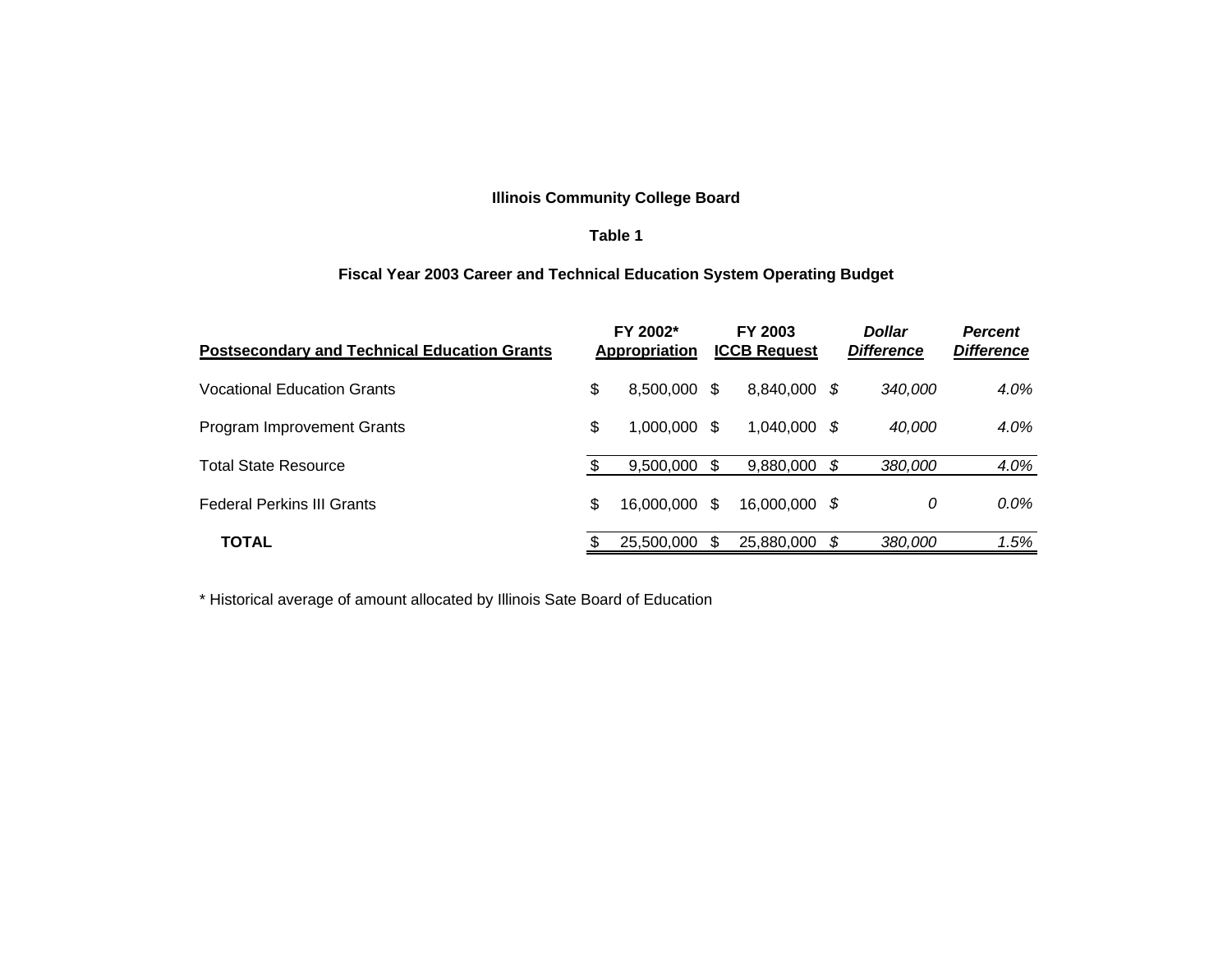#### Illinois Community College Board

# **FOLLOW-UP STUDY OF FISCAL YEAR 2000 OCCUPATIONAL PROGRAM GRADUATES**

The externally attached report, *Follow-up Study of Fiscal Year 2000 Occupational Program Graduates,* is based on surveys of graduates from designated occupational programs. Every college with completers in the selected programs surveys its graduates to obtain outcomes information that will be used in reviewing programs and determining needed improvements. Results are also used to develop new program proposals and align programs with the changing job market.

### **RECOMMENDED ACTION**

It is recommended that the following motion be adopted:

The Illinois Community College Board hereby endorses the recommendations contained in the *2001 Follow-up Study of Fiscal Year 2000 Occupational Program Graduates* and asks its President/CEO to implement these recommendations.

**BACKGROUND.** Highlights and recommendations from the externally attached report are presented below.

- < 92.1 percent were employed or pursuing additional education or both (Table B-1).
- < 86.1 of the occupational completers were employed (Table B-2).
- < 86.7 percent held full-time status in their current jobs (Table B-2).
- < 74.3 percent were employed inpositions related to the field inwhichtheystudied at the community college (Table B-5).
- < 74.7 percent obtained their current positions while enrolled or after graduating (Table B-7).
- < 92.6 percent were employed in Illinois. Of those, more than two-thirds remained in the district in which they received their training (Table B-8).
- < The average salary was \$15.63 per hour, slightly more than three timesthe minimumwage at the time (\$5.15 per hour) (Table B-9.)

Graduates from similar program areas were surveyed five years ago. Generally, more recent graduates (fiscal year 2000) exhibited slightly more positive results than the 1995 completers.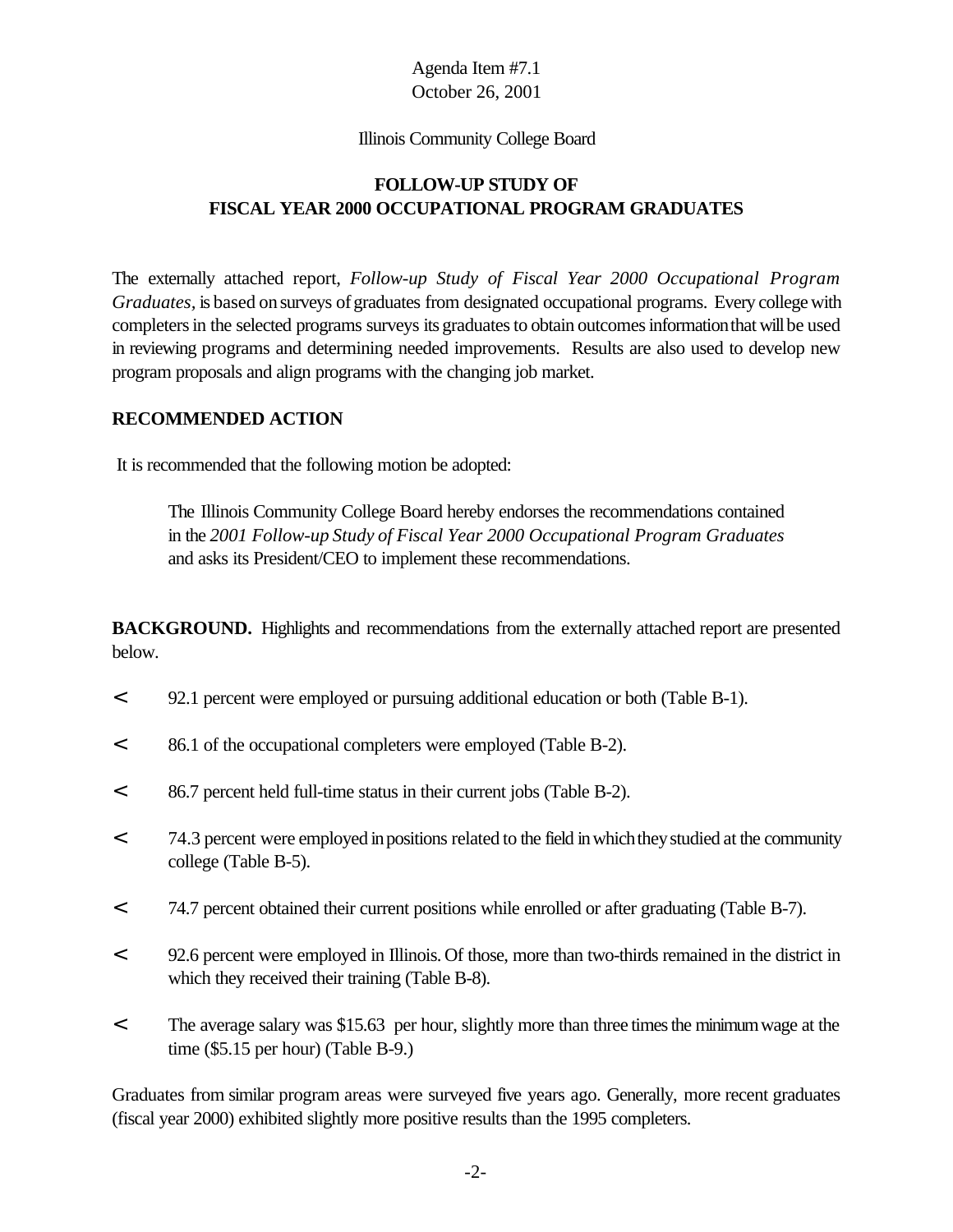- < The unemployment rate (those graduates who were not employed but actively seeking employment) was at 6.7 percent. This rate compares favorably with that reported for the similar group of graduates in 1995 (7.6 percent).
- < Nearly 64 percent of the current graduates were working in the community college district in which theyreceived their training, thereby contributing to the local economy. Results were up 4.6 percent from 1995.
- < In the five-year period, the percentage of employed graduates obtaining full-time jobs decreased by a minimal rate (.2 percent).
- < The percentage of employed graduates who were working in training-related jobs increased 7.2 percent from 1995 (67.1 percent) to 2000 (74.3 percent).
- < Job satisfaction reported by the graduates employed in a related field increased slightly from 4.15/5.00 in 1995 to 4.19/5.00 in 2000.
- < Graduates rated their satisfaction withthe major program components higher (4.18/4.00 in 2000 compared to 4.08/5.00 in 1995) than their peers did five years earlier.
- < College services earned virtually the same scores from the latest group ofgraduates surveyed, as those in 1995 (4.10/5.00 in 2000 and 4.09/5.00 in 1995).
- < The average hourlywage of\$15.63/hour increased \$3.22 fromfive years ago for allworkers. This substantial increase may be due to a larger percentage of recent graduates beginning employment prior to program entrance or during programenrollment (59.0 percent for 2000 and 55.5 percent for 1995). Inaddition, a higher percentage of recent graduates completed programs that typically lead to higher paying jobs. For both time frames, graduates from the programs of Electrician, Electromechanical Instrumentation and Maintenance Technology, and Business Computer Programming received higher wages than most other graduates from other programs. More than 36 percent of recent completers who found jobs graduated from one of the three programs mentioned, compared to 31.9 percent in 1995.
- < Over one out of four (25.7 percent) of graduates employed were working in a field unrelated to their training. Approximately 28.1 percent  $(N=98)$  of these graduates reported that they could not find jobs that were related to their programs of training (down from 31.4 percent in 1995) (Table B-6).

**Recommendations**. As a result of the findings in the *Follow-up Study of Fiscal Year 2000 Occupational Program Graduates*, the following is recommended: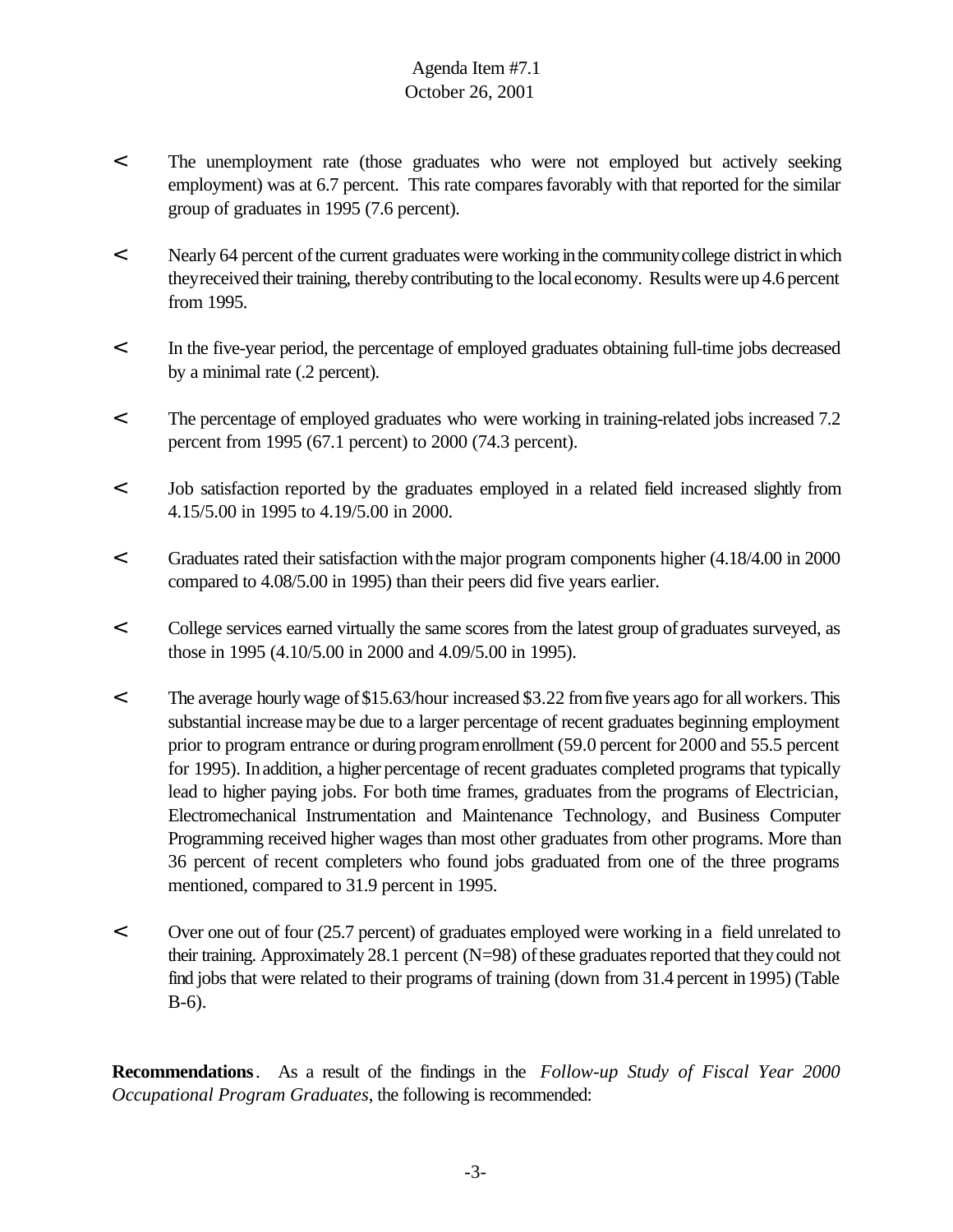- 1. *Recommendation: Colleges with occupational follow-up study response rates below recommended levels should put forth additional effort to increase response rates for the coming year. Recommended response rate levels are 50 percent for programs with 30 or more completers and 60 percent for those with fewer graduates.*
- 2. *Recommendation: Colleges that had programswith ten or more graduates and over onequarter of the total employed graduates working in a field that was not related to their community college program should examine these programs to determine if program improvement initiatives or additional placement efforts are necessary.*
- 3. *Recommendation: Colleges should provide additional follow-up to individuals who indicated they could not find jobs in a related field to determine if circumstances have changed and offer further assistance in locating employment in their chosen field, as necessary.*
- 4. *Recommendation: Colleges with programs leading to occupations with relatively low initial earnings should make students aware of the compensation available in these fields both short and long term.*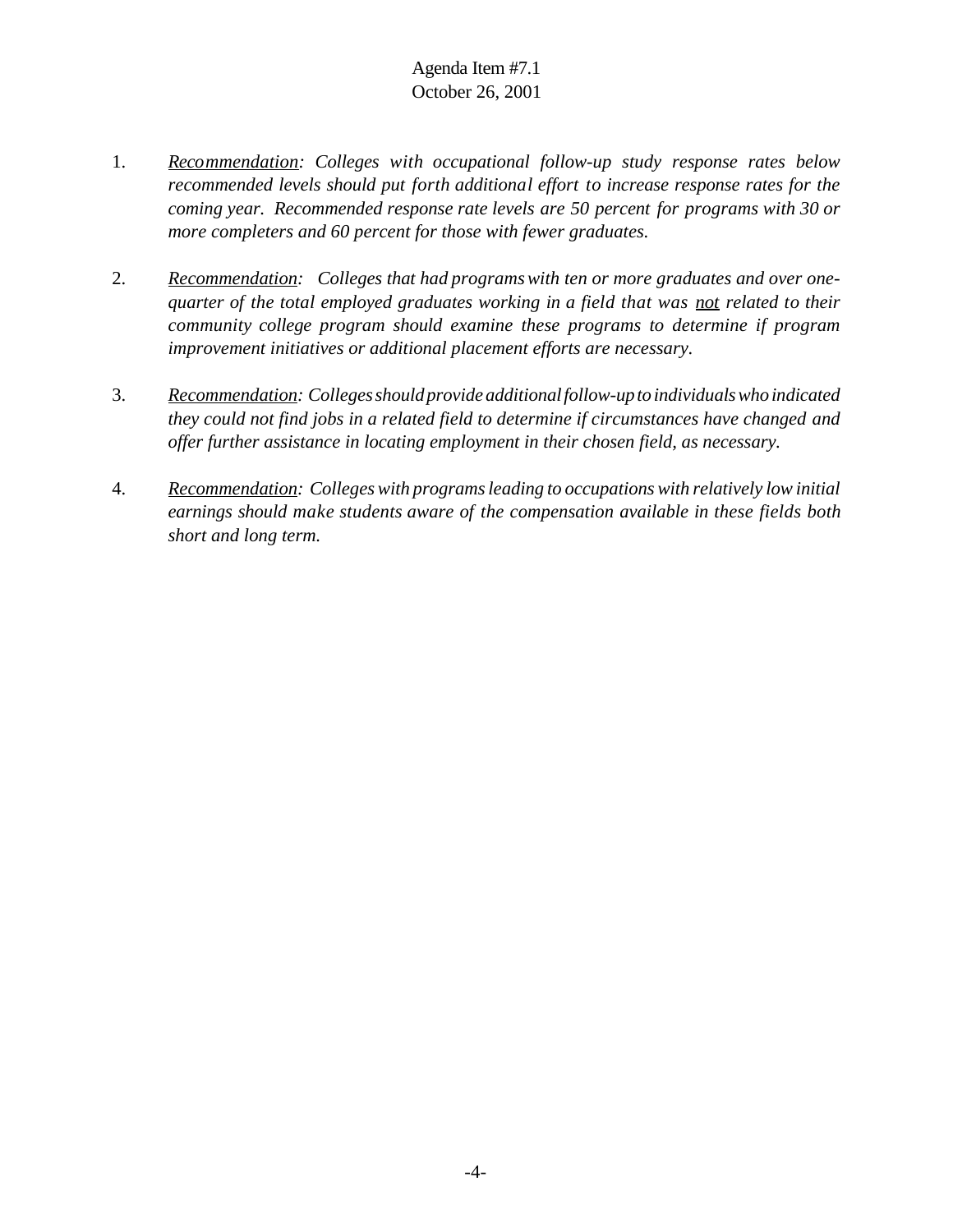Illinois Community College Board

# **ACCOUNTABILITY AND PRODUCTIVITY IN THE ILLINOIS COMMUNITY COLLEGE SYSTEM FISCAL YEAR 2001**

The externally attached *Accountability and Productivity in the Illinois Community College System* report highlights and summarizes accountability activities and initiatives submitted by Illinois' 48 community colleges in their *Accountability/Program Review Reports for Fiscal Year 2001*. The reports submitted bythe colleges provide evidence ofthe ongoing review processesthat are inplace to ensure that highlevels of quality and productivity are achieved for programs and services that best support each college's mission. Through programreview, the colleges examine targeted program areas and services to assesstheir ability to meet their intended purpose in a cost-effective, high-quality manner. Each year, colleges also address selected focus areas of particular relevance to state-level issues and concerns.

## **RECOMMENDED ACTION**

It is recommended that the following motion be adopted:

The Illinois Community College Board hereby endorses the recommendations contained in the report entitled *Accountability and Productivity in the Illinois Community College System-Fiscal Year 2001* and asks its President/CEO to implement these recommendations.

**BACKGROUND.** The externally attached report on community college program accountability contains the following primary sections: **Accountability Special Focus Areas and Analyses of the Results of Fiscal Year 2001 College Program Reviews.** Topics considered in the Accountability Special Focus section this year include the Revised ICCB Recognition Process – Quality Indicators for Program Review and Performance-Based Incentives – District-Based Goal. Programs in five academic disciplines; 43 occupationalprogramareas; and inAdult Educationand FamilyLiteracy, English-as-a-Second Language, and Developmental Education are examined in the Results of Fiscal Year 2001 College Program Reviews. Highlights of the findings of the report follow:

## **Accountability Special Focus Areas**

## *Revised ICCB Recognition Process – Quality Indicators for Program Review*

• Indicators related to the accountability/program review process are a major part of the quality component that has been introduced into the revised recognition process. Accordingly,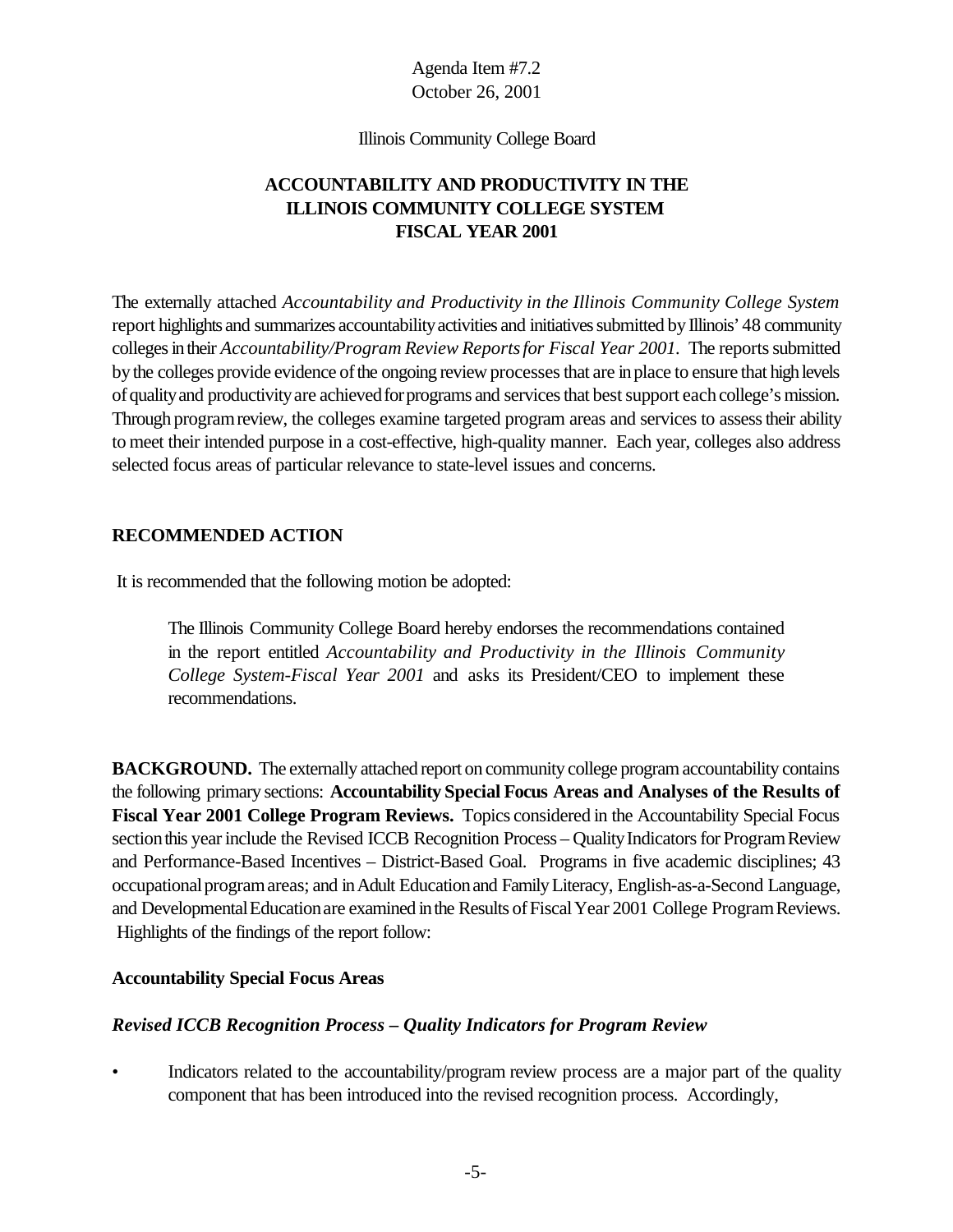colleges were asked to evaluate their accountability/program review processes in light of the Indicators of Quality in Recognition Standard 1: Accountability to determine what, if any, improvements are needed to ensure that all aspects of the process meet or exceed expected standards of quality.

- Regarding Program Review Requirements, nearly every college reported that required elements are in place. A few colleges identified areas of the process that need improvement. Others indicated that, while the current process meets all requirements, improvements will be made to further enhance the process.
- Regarding the Overall Program Review Process, college reports provided evidence that the colleges' overall program review processes support the development and continuous improvement of programs and services offered to the citizens of Illinois. Recommendations for improvement included identification of additional constituencies to be involved in the process, addition of staff to enhance collection and analysis of data to support program review, and greater emphasis on assessment of student learning.
- Regarding the Quality Indicators of Program Need, Quality, and Cost-Effectiveness, colleges reported that their program reviews include, and often exceed, the basic indicators and requirements. Identified areas of concern included the need to increase response rates for followup surveys, obtaining and using job placement data, and the use of assessment in programreview.

# *Performance-Based Incentives – District-Based Goal*

- The ICCB performance-based funding pilot project is entering its fourth year. The pilot model is a two-tier model that includes: (1) measures that reflect statewide goals for community colleges and (2) district-specific measures in three goal areas that reflect autonomy, mission differentiation, and community needs.
- The Performance-Based Incentive System was funded at \$1 million for fiscal year 1999, \$1.5 million for fiscal year 2000, and \$2 million for fiscal years 2001 and 2002.
- Peer Review Panels are currently evaluating the college reports ofprogress made toward districtbased goals during fiscalyear 2001. Detailed information on the results of the district-based goal reports for fiscal year 2001 will be presented to the ICCB at a later date.

# *Instructional Program Review*

• Annual reporting of the results of program reviews is a major accountabilityeffort by the colleges that began in 1983. The review is based on three criteria: program need, program cost, and program quality. Programs are reviewed at least once every five years.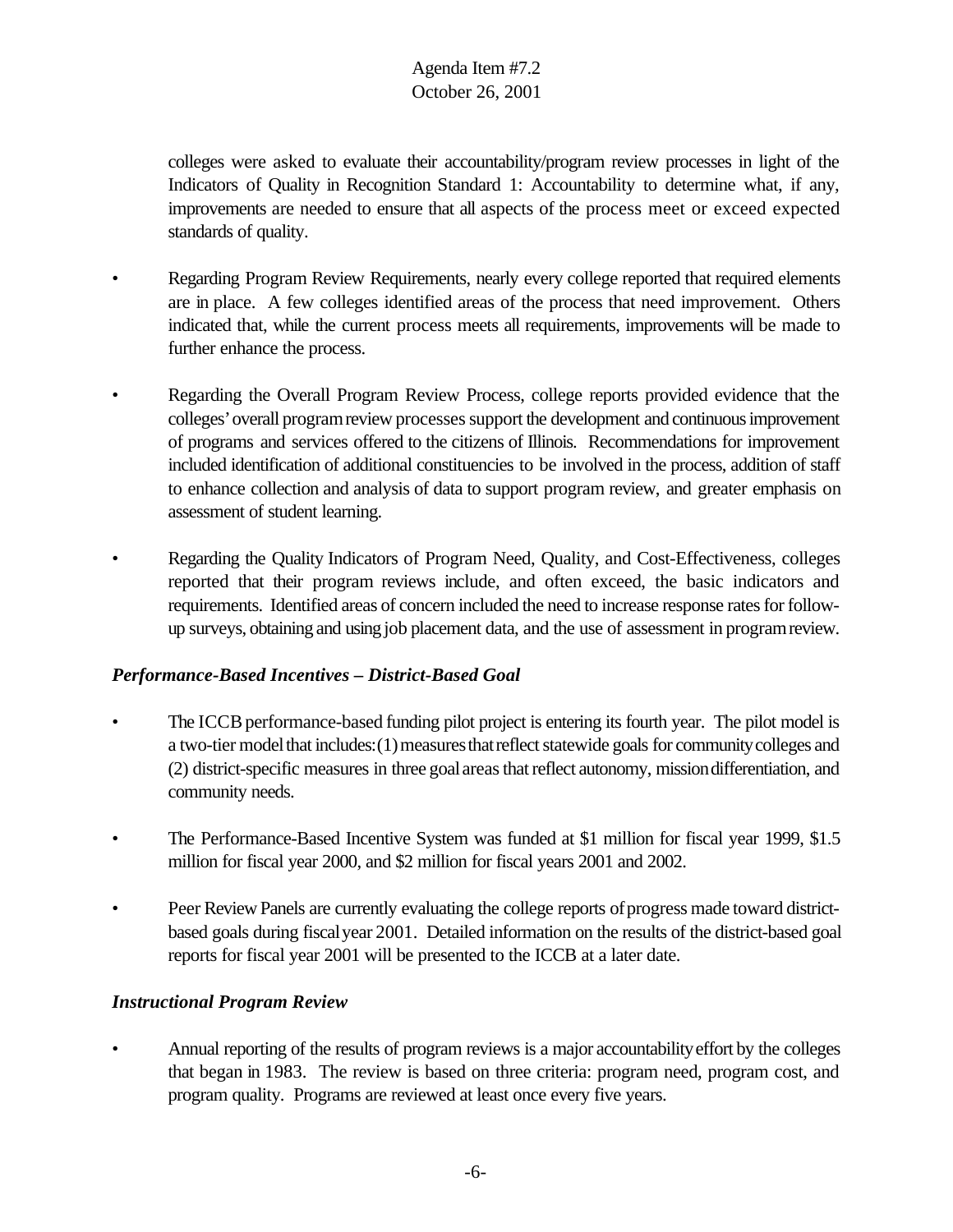- During fiscal year 2001, colleges reviewed a total of 162 academic disciplines, 70 adult and developmental education and English-as-a-Second Language programs, and 680 occupational programs.
- Findings of the reviews of academic disciplines indicated adequate need and cost-effectiveness. Qualityenhancements included improvements to address remediation, retention, access to courses, and increasing applications of technology to increase student access to courses, communication with students and among colleagues, and to facilitate student learning.
- Reviews of adult and developmental education and English-as-a-Second Language programs.
- As a result of reviews of occupational programs, 542 programs were continued with minor changes, nine programs were significantly modified, 70 programs were scheduled for further review during fiscal year 2002, and 66 programs were identified for elimination.
- The most commonly identified strengths for occupational programs were knowledgeable and experienced faculty, active advisory committees, quality internship and work-based learning opportunities, and positive relationships with employers and the community. For some of the programs reviewed, articulation with high schools and four-year programs is a strength and, for other programs, equipment donations is a strength. The most commonly identified weaknesses were low enrollments, low completions, low wages for some occupations, and the high cost of purchasing equipment and keeping it up-to-date.
- The low number of completers in occupational programs remains a concern for most colleges. It is a particular concern for Teacher Assistant/Aide and Early Childhood Education programs, as there is a critical need for well-prepared individuals to fill these positions across the state. A second concern related to these two programareas is articulation with teacher education programs. These programs should be part of a recruitment pipeline for teachers, especially in high-need areas of the state. ICCB staff will factor these issues into their work with other state and national agencies and organizations as they advocate for recognition and expansion of the community college role in teacher preparation.

**Conclusion.** The report of *Accountability and Productivity in the Illinois Community College System-Fiscal Year 2001* provides evidence that Illinois' comprehensive community colleges play a vital role in the state's educational and workforce preparation. They provide access and opportunity to nearly one million diverse students annually, including those seeking assistance deciding on a new career or upgrading skills for their current occupation, persons interested in transferring to another college or university, and students who need to sharpen their basic skills. In addition, they are a valuable resource to businesses and industries and a partner in economic development in the districts they serve. The report also illustrates that the colleges are committed to continuous improvement of their programs and services and that they have inplace strategic planning processesto address future needs. When the colleges were writing their *Accountability/*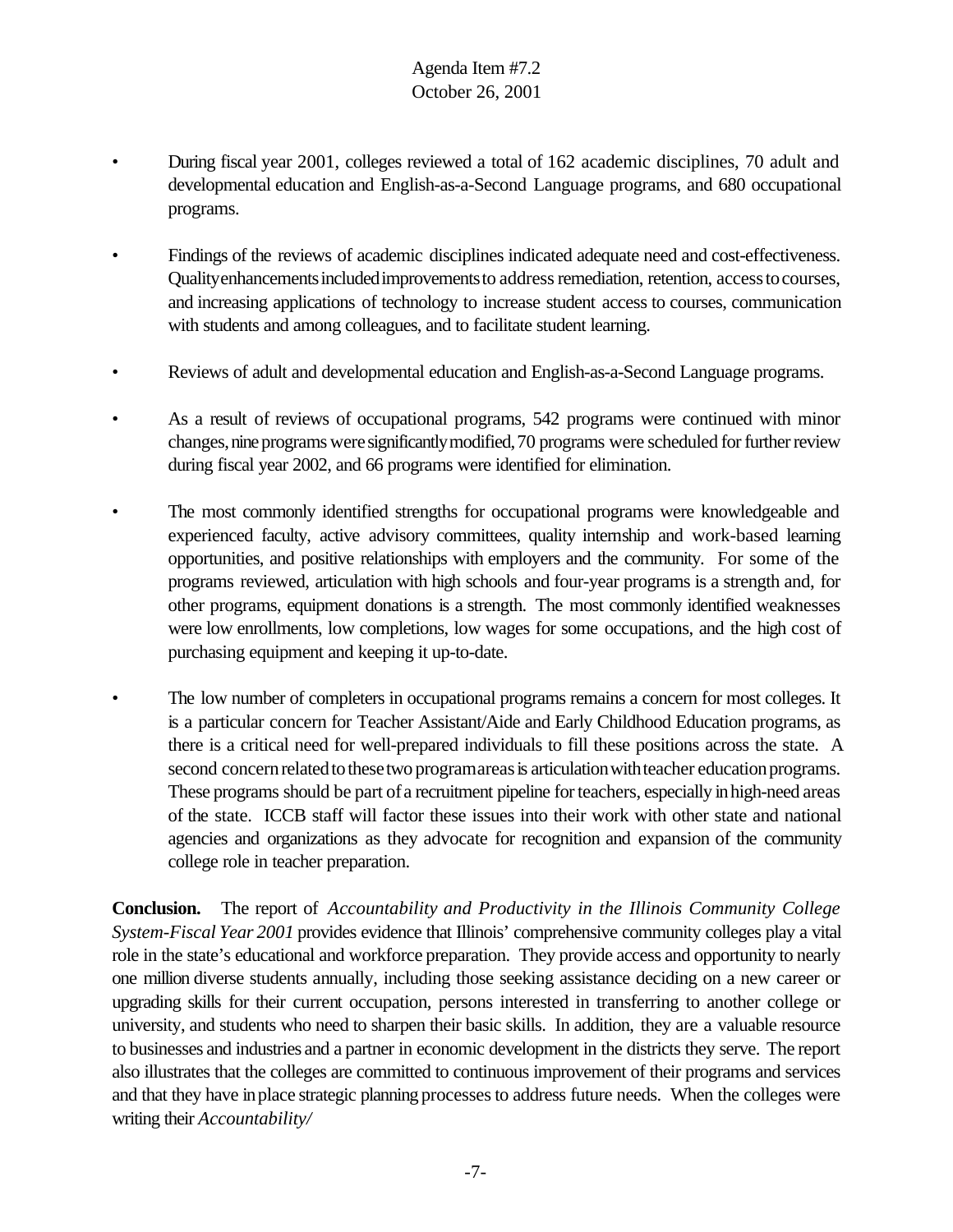*Program Review Reports* this spring and summer, no one foresaw the recent disasters that struck our country in September and contributed to a downturn in the economy of the nation and the State of Illinois. Nevertheless, the content of the reports affirm that the communitycolleges are positioned to play a major role in revitalizing the state's economy.

**Recommendations.** As a result of the findings in the report of *Accountability and Productivity in the Illinois Community College System-Fiscal Year 2001,* the following is recommended:

- 1. *Recommendation: Colleges should continue examining policies, practices, and data collection strategiesto ensure that they provide timely accurate data on student intent and degree objective.*
- 2. *Recommendation: Issues of data quality should be addressed as part of the regional and/or state workshops that ICCB and Illinois State Board of Education staff develop to support college efforts to meet requirements of Perkins legislation for occupational programs.*
- 3. *Recommendation: The ICCB should convene one or more work groups of college representatives duringfiscal year2002toexamine the accountability/programreviewissues, information reported annually and make recommendations for enhancing the process to provide increased accountability with particular attention focused on the Perkins Postsecondary Indicators and program outcome assessments.*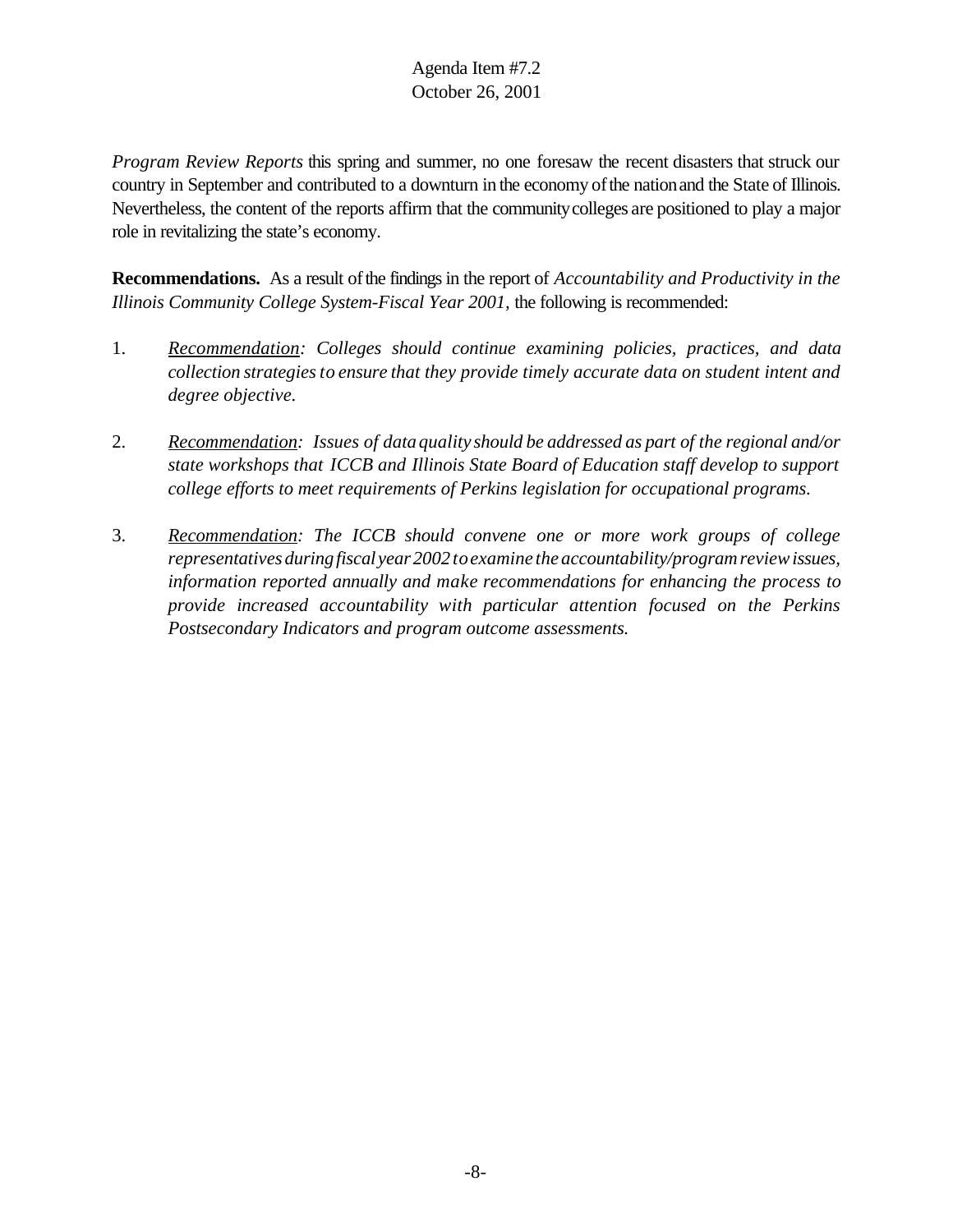#### Illinois Community College Board

### **PROGRAM ACCOUNTABILITY ISSUES**

Communitycolleges are challenged to provide learner-centered programs and services that are attuned with and responsive to local, regional, and statewide market demands. Focusing on customer needs, graduate outcomes, and continuous improvement helps the colleges meet the challenge. The Illinois Community College System's statewide strategic plan *Promise for Illinois* makes Seven Pledges to the citizens of the state. Two externally attached studies – the *Occupational Follow-up Study* and the *Accountability and Productivity Report* – play a part in delivering on at least two pledges: 1) to address workforce development needs with flexible, responsive, and progressive programs and 2) to emphasize quality in all programs, services, and operations. Agenda items 7.1 and 7.2 summarize the results of these studies. Results from the two studies were overwhelmingly positive. At the same time, there were issues that arose and are worth further examination at the localand state levels. This item combines the issues from the two studies for the Board's consideration and discussion.

Each year, colleges survey graduates of occupational programs for use in reviewing their programs during the next year and report the results of the follow-up and program reviews to the Illinois Community College Board. The results of both are overwhelmingly positive; however, each year, issues arise from these studies pertaining to a few of the programs being examined. A description of the studies and the issues follows.

The *Occupational Follow-up Study* is based on surveys of graduates from designated programs. Every college with completers in the selected programs surveys its graduates to obtain outcomes information that will be used in program review and improvement initiatives during the next academic year. The statewide standardized survey instrument addresses the following critical indicators: employment status, education status, salary, employment start-up, geographic location of employment, and satisfaction with employment and components of the educational program completed. Information garnered has important quality control implications for colleges. Results are used to develop new program proposals and perform program review analysis. Outcomes can be used to align programs withthe changing job market and assess the extent to which graduates are obtaining satisfactory employment and compensation. The uniform survey provides benchmark data and is a basis for comparison for graduates of similar programs from across the community college system.

The *Accountability and Productivity in Illinois Community Colleges* report summarizes and provides an analysis of materials submitted by the colleges in their Accountability and Program Review Reports for Fiscal Year 2001. College reports document ongoing review processes aimed at ensuring that high levels of quality and productivity are achieved through programs and services that best meet the needs of individual colleges and the communities they serve. The program review process requires college officials to examine targeted programs and services and assess their ongoing need, quality, and the extent to which theycost effectivelymeet intended purposes. Colleges also address accountability special focus topics that have statewide impact.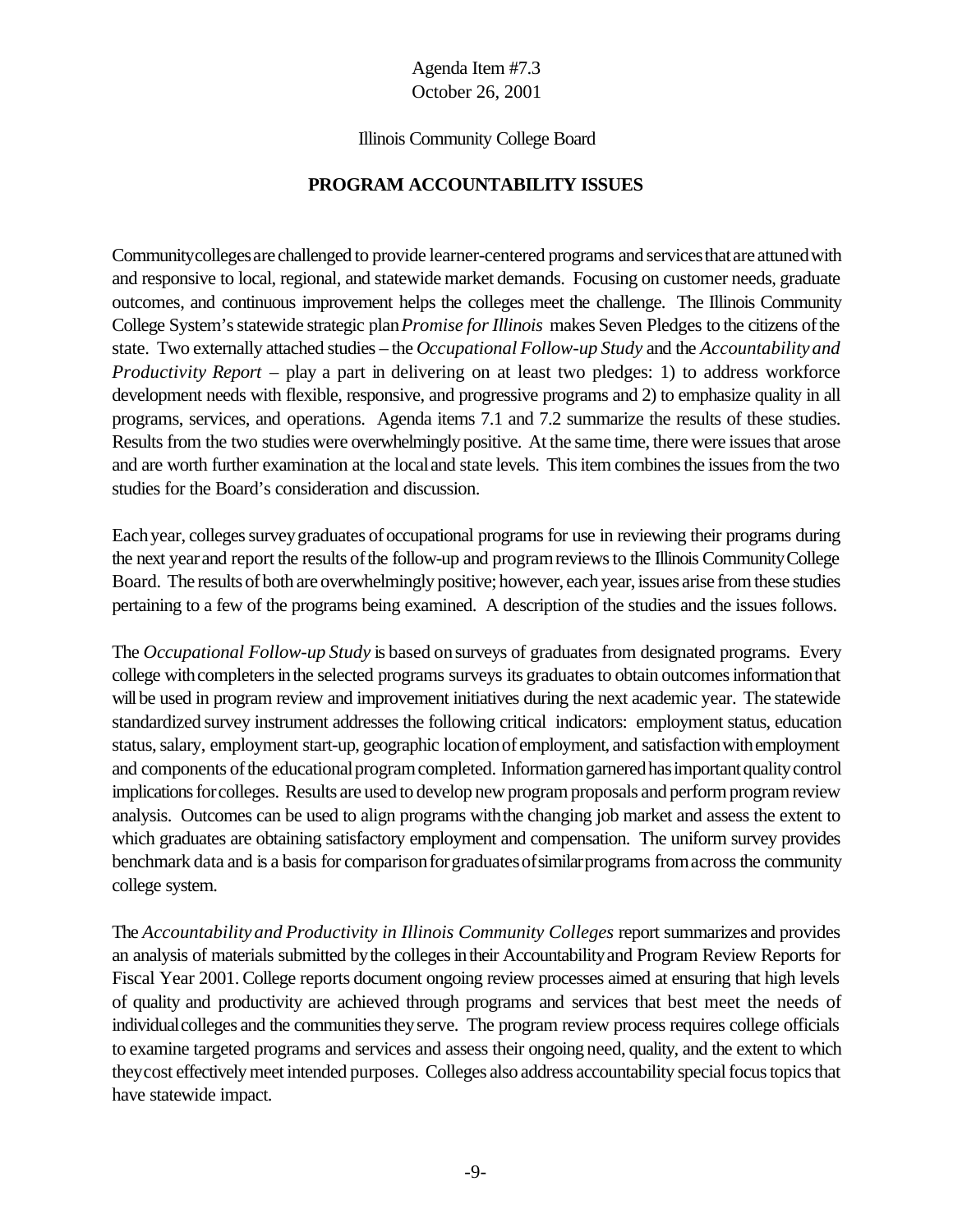Results from the two studies were overwhelmingly positive. At the same time, there were issues that arose and are worth further examination.

## **Issue 1. Occupational Programs Leading to Positions With Relatively Low Pay**

Policy Issue Area: While the vast majority of career and technical education programs offered at community colleges result in graduates being able to earn wages that provide a substantial standard of living, there are programs that lead to occupations that, upon entry, pay little more than minimum wage.

Discussion: Economic considerations are one of several factors an individual considers when choosing a career path. There is a diminished concern about low initialearningwhenthese programs are tied to high demand occupations and links to related programs in career ladder arrangements. Programs which initially lead to low wage employment in growing occupations, but offer completers an opportunity to attain positions with higher levels of compensation if they take closely related coursework, offer the potential for more positive results. Graduates in full-time positions with low average earnings in this year's follow-up included two small programs – Radio and Television Broadcasting (\$7.79 per hour or \$16,203 annually) and Business Computer Operators (\$8.11 per hour or \$16,869 annually). These wages are competitive for their respective fields. Self-sufficient wage calculations suggest that these wages can adequately support one adult depending on where they live in Illinois, but would make it challenging to support a larger family unit. For example, recent data suggest a family of four in Cook County (two adults, one school aged child, and a teenager) would have required a minimum of \$29,100 to survive without subsidies (*Women Employed*, 1998).

Over the past few years in response to the program needs of initiatives such as the Workforce Investment Act and Welfare Reform, colleges have been encouraged to develop short-term programs that may result in low-paying jobs. Additionally, the colleges are frequently addressing the training needs of their local communities, which includes preparing individuals for jobs with lower wages. At the same time, a costbenefit analysis of the cost of training compared to the benefits of low-paying jobs could raise questions on program justification. Should colleges consider these factors in reviewing their programs and setting priorities for serving their districts?

This year, colleges had been asked to address this issue during their review of four programs, Teacher/Aide, Diesel Engine Mechanic, Human Resources Management, and Medical Assistant. College officials indicated that they provide students with current labor market information to help them make informed choices. Students are often encouraged early in their programs to explore local classified advertisements to get a sense of their real earnings potential within the local community. Placement advisors typically follow-up this strategy by presenting occupational information to students towards the end of their program, including information from HORIZONS Career Information System, ACTs Discover System, and the Illinois Department of Employment Security's Illinois Job Outlook In Brief brochure.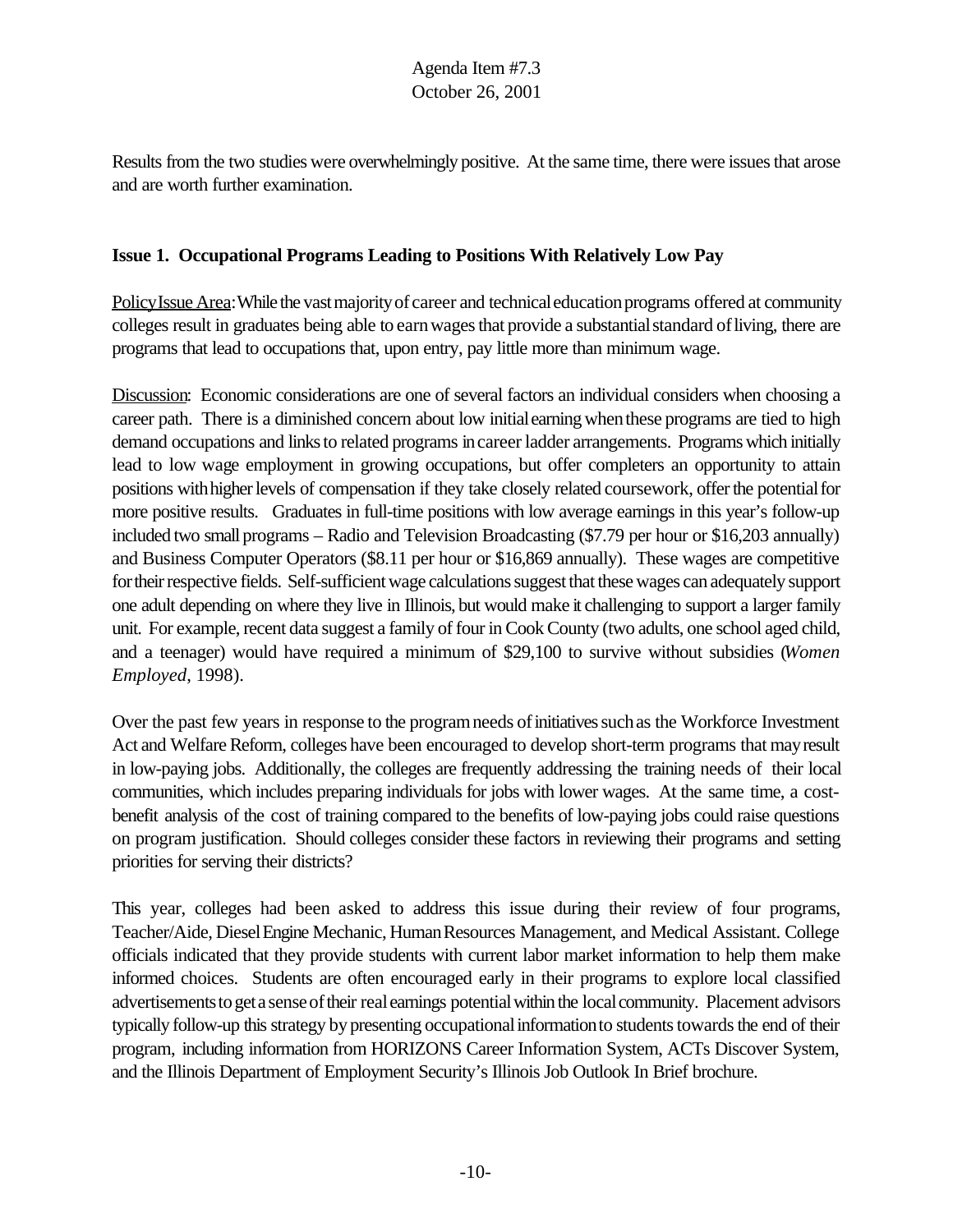### **Issue 2. Unrelated Employment**

Policy Issue Area: One of the premises of career and technical education is that degree and certificate programs are preparing individuals to find or enhance positions in an area related to their field of study. Overall, while the follow-up survey results show high levels of success in this regard (almost three-quarters ofthe employed graduates), seven program areas had higher than average rates ofgraduates employed in nonrelated fields.

Discussion: While the goal of career and technical education programs is to prepare people for initial or enhanced employment or continuing education in the field of study, there can be reasonable rationale for working in another field after graduation. Individuals sometimes take other positions for better pay, preferred hours, prefer to remain in the immediate area – not interested inrelocating, etc. Would there be benefits to expanding opportunities to incorporate additional exposure to the workplace earlier in program? Are job shadowing opportunities, internships, and work-study arrangements available in sufficient numbers? Do opportunities exists to further strengthen the already close connections between the employer community and related occupational programs? Programs with elevated rates of employment not related to their training include – Electrical/Electronic Communications Engineering Technology, Law Enforcement, Computer Installer/Repairer, Business Computer Programming, Business System Networking, and Business Computer Operator. A small contingent of employed graduates working in positions unrelated to their programs of study reported that they could not find a position in their field of preparation. Programs with more than a few workers in this situation include Law Enforcement and Electrical/Electronic Communications Engineering Technology.

The challenge is to determine whether the programs, with large numbers of graduates employed outside the area of study, are serving the purposes for which they were established and does this factor demonstrate a lack of need for the programs. This can only be determined by an in-depth review of individual programs. Additionally, for those persons working in another field who want to work in their field of study, what is the role of the college in assisting them to find that employment?

## **Issue 3. Employment Levels**

Policy Issue Area: Positive employment and/or continuing education outcomes are expected for and generally reported by community college graduates. What does it mean for programs when the unemployment rate is unusually high and how should colleges respond?

Discussion: Issue 3 discussed the concern of people working outside their area of study. Another employment issue is when the graduates are not working at all. Of the programs with more than 30 graduates and unemployment rates above the 6.7 percent average, Business Computer Programmer (N  $= 56$ ) was the only program area with significant numbers of unemployed graduates. As with those working outside their field, there are numerous reasons why students are not working. However, employment is a critical outcome for career and technical programs, and information on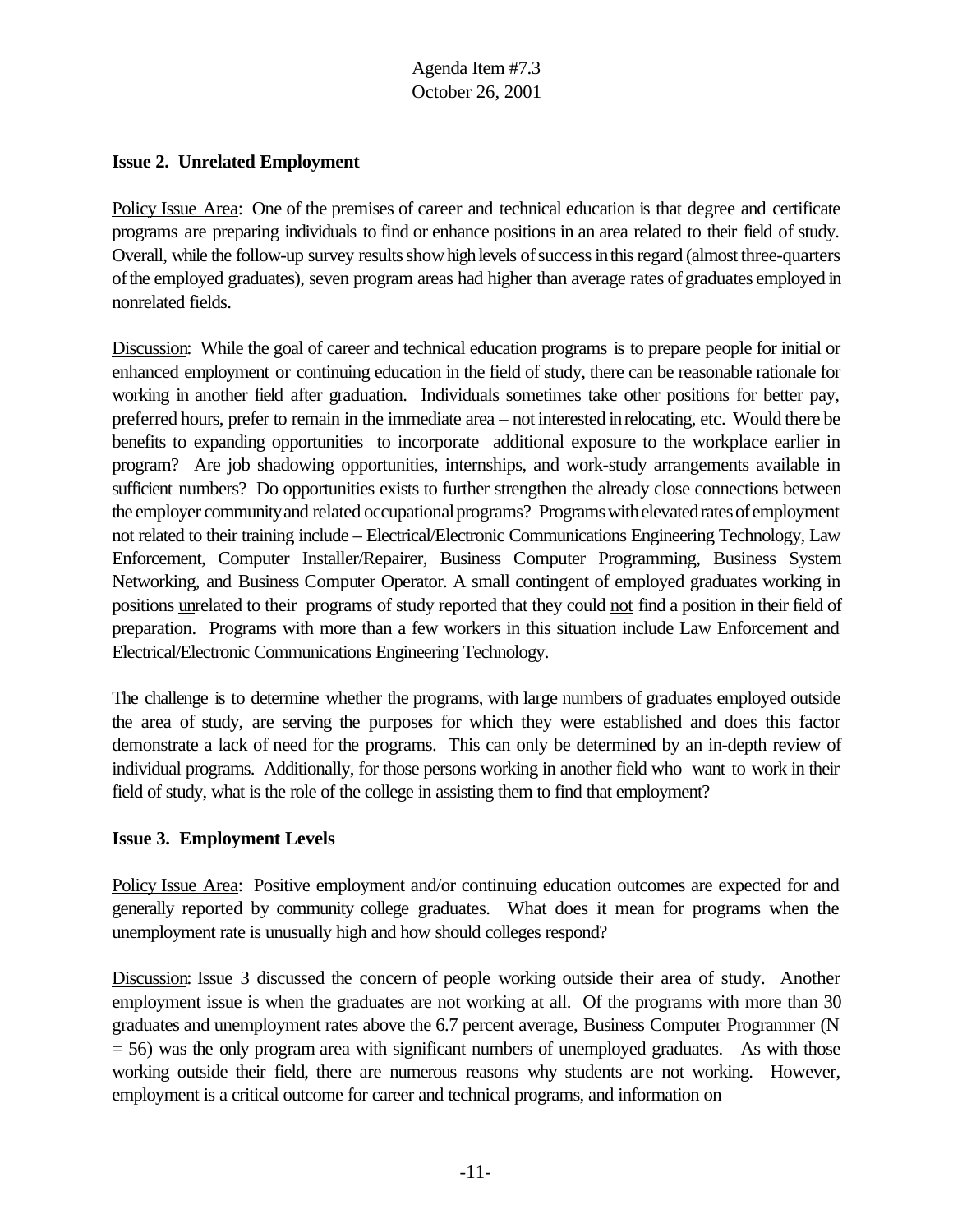employment rates for graduates is an important factor to consider in determining the continuing need, as well as the quality of a program. Each institution must be prepared to examine closely the reasons for unemployment of graduates and determine whether the program is needed, needs improvements, and/or needs consolidation with programs that are in greater demand.

## **Issue 4. Teacher Shortage**

Policy Issue Area: Illinois is experiencing a serious teacher shortage and needs to seek innovative ways to meet the demand. According to a study entitled *Educator Supply and Demand* (2000), Illinois projects that between 56,000 and 72,600 teacher vacancies will need to be filled over the next three academic years. In Illinois, the first-year teacher attrition rate of 11 percent is adding to the challenge.

Discussion: During its retreat in December 2000, members of the Illinois Community College Board identified as one of its priorities the enhancement of the community college role in teacher preparation. Two program areas reviewed by colleges during fiscal year 2001 – Teacher Assisting and Early Childhood Education– relate directly to this priority. There is a critical need for well-prepared individuals to fill these positions across the state. These programs can and should also serve as pathways to teacher education for many students, particularly in urban and other high-need areas of the state.

The colleges' reports identified a varietyof challenges these programs face, including low wages, minimal requirements for the profession which contribute to low completion rates, and a need to strengthen articulation with teacher education programs. In areas of high demand, colleges must weigh this issues against the demonstrated need for workers in these areas and work with partners to assist in addressing the concerns.

# **Issue 6. Program Completion**

PolicyIssue Area: Program completion is an accountability measure for community colleges and accurately assessing this outcome requires a higher degree of precision in identifying individuals seeking formal awards. The latest Annual Enrollment and Completion (A1) data show that 56.8 percent of the students participate to complete selected courses rather than programs.

Discussion: Additional emphasis should be placed on reporting student intent and degree/ certificate objective information. Individuals participate in skill building courses at community colleges for a variety of reasons. Data college officials supply on student intent/goal and degree/certificate objective are used to differentiate between individuals interested in completing programs and those participating to complete courses. Program completion is a quality performance indicator for Perkins Postsecondary funding, the Workforce Investment Act (WIA) Title I accountability, and part of the Performance-Based Incentive System (PBIS) statewide measure initiative. Perkins and PBIS directly link funding to performance. Similarly underWIA, programs must perform to remain on the approved list. Appearing on the approved list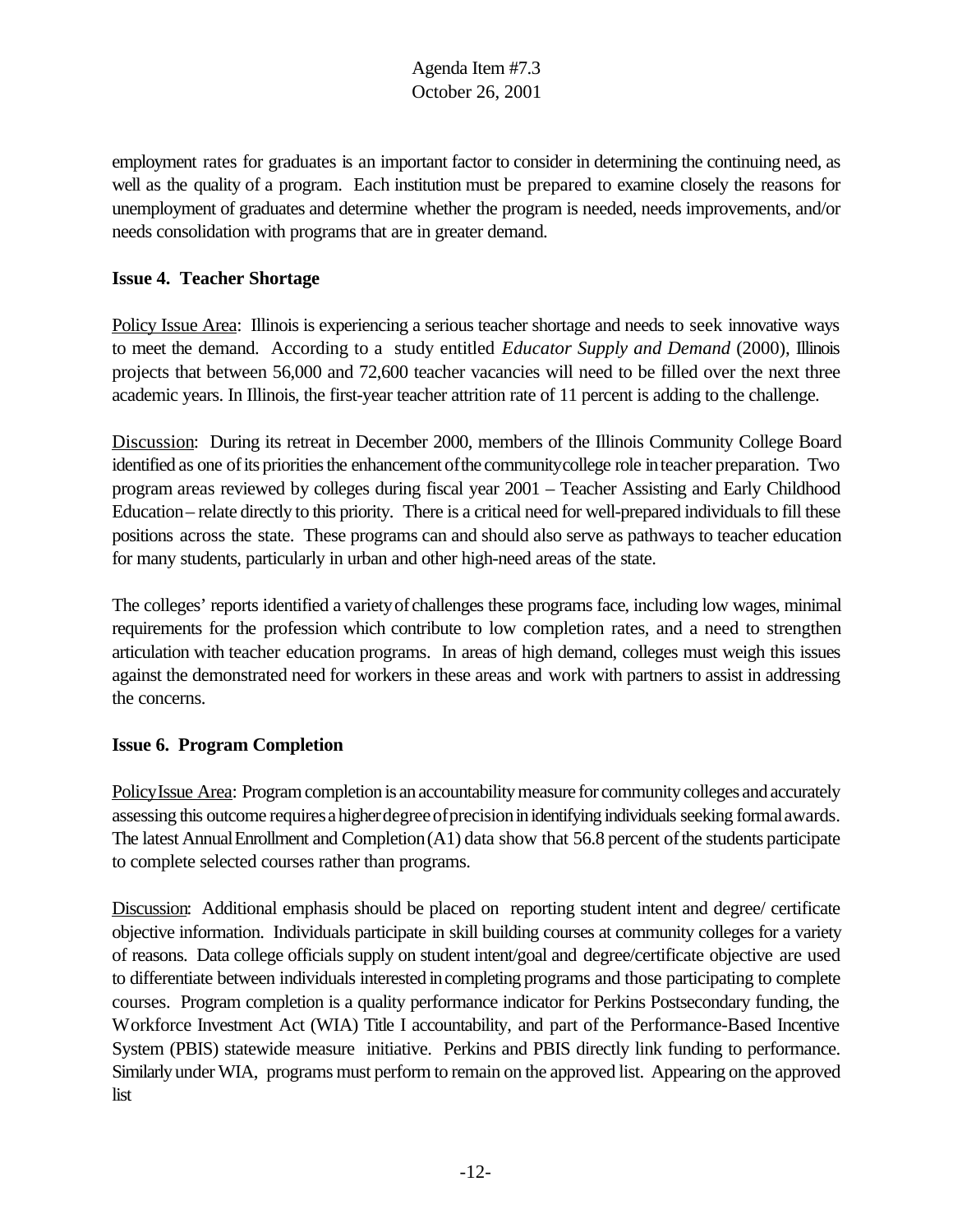is a prerequisite to receiving students funded through WIA individual training account vouchers. Colleges are addressing the desire to elevate program completion levels in a number of ways, including restructuring curricula to add short-term certificates built around skill sets needed for entry and advancement in the workplace. Student advisement is being strengthened. Data systems and student tracking approaches are being evaluated. ICCB staff implemented a streamlined approval process for short-term certificates to facilitate each college's ability to respond to the need for short-term training. Ongoing efforts are needed to increase data quality on current student intent/goal and student degree/certificate objective.

## **Conclusion**

Community colleges exist to help individuals gain knowledge and skills that allow them to move forward and achieve their goals. The employer community considers education and training an important investment in the development of human capital.

To be successful in today's ever shifting, always competitive market, people count for more – they can make or break the best business strategy; be the driver or brake in adopting new technologies. People are not an implementation issue, nor just an operational or strategic asset. People are the raw resource around which business success revolves. Chris Matthews, CEO, The Hay Group, Management Consulting

A well-educated and highly trained workforce and citizenry can make an important difference for organizations and contribute to businesses gaininga competitive advantage inthemarketplace. Community colleges are a uniquely American phenomena developed to expand affordable higher education access. Inrecent years, community colleges have enjoyed greater recognition and visibility from external audiences for their role in providing skill building programs. For example, Jim Adams the Chairman of Texas Instruments notes that, "The community college system is an absolutely imperative part of the fabric of education in this country. It's the thing that helps us be competitive leaders in the world, and corporations like Texas Instruments have to retain competitive leadership throughout the U.S., throughout the world." (http://www.aacc.nche.edu/allaboutcc/ peopletalking.htm). As Illinois and the nation face the new challenges in these changing economic times, community colleges look forward to partnering with education and workforce preparation partners to meet the education and training needs of the new millennium.

Community college officials continue to meet the challenges in today's society with strong academic; career and technical education; adult education and literacy; remedial; and noncredit programs. To maintain that strength, the colleges are asked to examine the issues that pertain to their programs in the 2002 edition of their Accountability and Program Review Reports.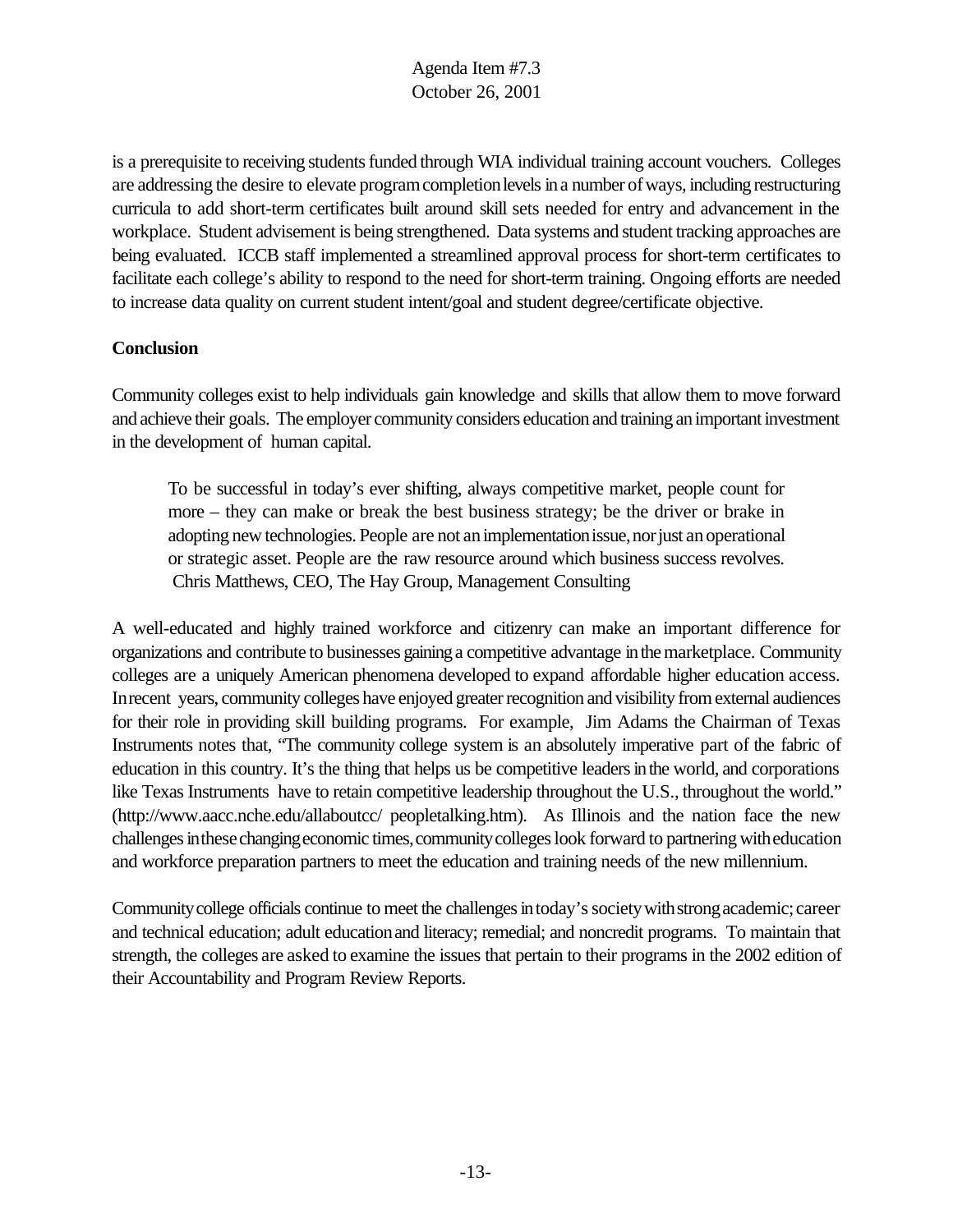## UNAPPROVED

Minutes of the 330th Meeting of the Illinois Community College Board September 21, 2001 Joliet Junior College City Center Campus Ballroom 214 North Ottawa Street Joliet, Illinois

### Item #1 - Roll Call and Declaration of Quorum

Vice Chairman Neely called the meeting to order at 9:45 a.m. Roll call was taken with the following members present: James Berkel, Inez Galvan, Laurna Godwin, Dawood Nagda, Joseph Neely, Martha Olsson, GwendolynRogers,LeeWalker, and James Zerkle. Edward Duffy and Delores Ray were absent.

### Item #2 - Announcements and Remarks by Joseph Neely, Vice Chair

Vice Chair Neely thanked Joliet Junior College for hosting today's meeting of the ICCB and for the dinner and reception held last evening. Mr. Neely also welcomed Dawood Nagda as this year's ICCB Student Member.

## Item #3 - Remarks by J. D. Ross, President, Joliet Junior College

President Ross made welcoming remarks to the Board and guests. He also identified many awards and recognitions Joliet Junior College has received during the past year in honor of Joliet Junior College's 100<sup>th</sup> Anniversary.

#### Item #4 - Committee Reports

#### Item #4.1 - Adult Education Transition Committee

James Berkel provided background information on the purpose of the committee and reported that the transition of adult education governance from the State Board of Education to the Illinois Community College Board is now completed. Eleven full-time staff are now employed and one more staff person will report to work on October 9 in Chicago.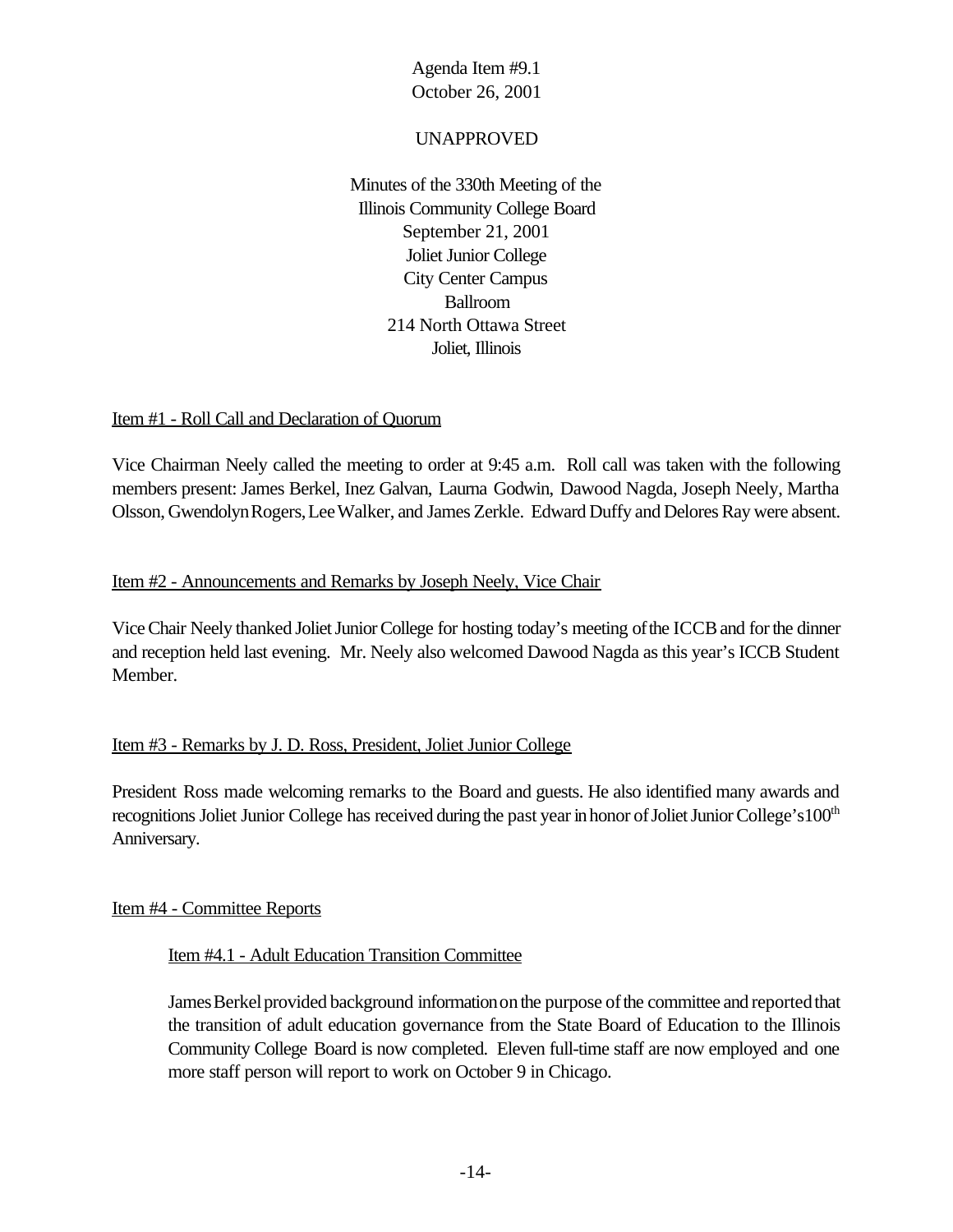On August 9-10, an Adult Education Administrators Retreat was held to provide intensive training to programadministrators on all aspects of program administration. All 114 funded providers were invited and evaluations of the Retreat were positive.

*Transition News* was published during the transition period. *Adult Education and Family Literacy News* will now be published to continue keeping the public informed.

Staff Development Institutes for the GED Online are being held. GED 2002 Start Up Pack and materials on the new test for GED teachers have been developed by the Adult Education Service Center Network. A math curriculum module has been developed and is being pilot tested at eight programs around the state.

Dr. Will Leinicke, President of the Illinois Adult and Continuing Educators Association, addressed the Board to express appreciation to the ICCB for its efforts in increased state funding by \$9 million for adult education in fiscal year 2002.

### Item #4.2 - Funding Equity Study Committee

James Zerkle reported that all required work by ICCB staff has been completed and the Committee is now waiting for the final compilation by the Board of Higher Education staff. Joe Cipfl will be speaking with Keith Sanders regarding the final report.

#### Item #4.3 - Budget and Finance Committee

Martha Olsson reported that the committee met this morning and reviewed the financial statements for fiscal year 2001 (final) and fiscalyear 2002. The statements include examination of ten funds.

Fiscal year 2001 ended on June 30, and the state general funds were reviewed in more detail. The general funds budget totals over \$319 million, and less than 1 percent was lapsed.

Fiscal year 2002 Office Budget issues were discussed. Over 80 percent of the office administration budget has been obligated or spent this fiscal year.

## Item #5 - Board Liaison Reports

# Item #5.1 - Status Report on the Statewide Leadership and Core Values **Committee**

Martha Olsson introduced Yvonne Singley. Ms. Singley reported on the success of Leadership and Core Values Institutes held to date and Illinois' demands for this training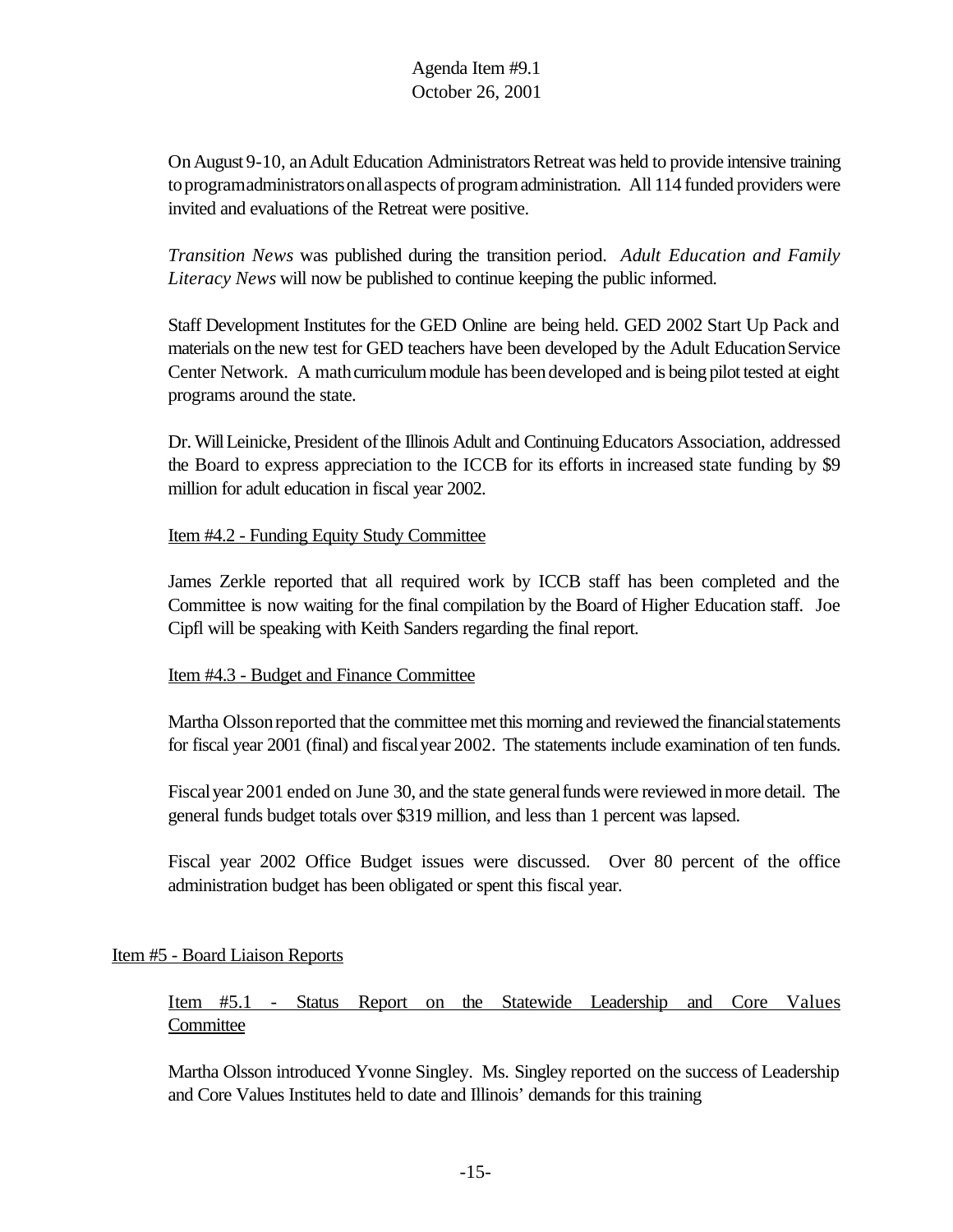and national requests for information about the initiative. Currently, a national conference is planned for June 30-July 3, 2002, at the downtown Chicago Marriott Hotel. Ms. Singley also reported on the Center for Applied Ethics, Campus-based Programs, and Phase II of the Leadership and Core Values Initiative.

## Item #6 - President/CEO's Report

Joe Cipfl welcomed Dawood Nagda to serve as ICCB Student Member for the coming year. Dawood is a student at Parkland College in Champaign.

Dr. Cipfl commended Yvonne Singley, ICCB Senior Director for Student and Instructional Development; Nick Kachiroubas, advisor to the Student Advisory Committee and a current member of the Board of Trustees at McHenry County College; and Jim White, coordinator of Illinois faculty advisors to Phi Theta Kappa and a faculty member at Prairie State College, for their work with the Student Advisory Council's Red Cross fund drive at each of our community colleges in response to the national crisis in New York City and Washington, D.C.

J.D. Ross was recognized for his leadership at Joliet Junior College and his efforts in the celebration events of JJC's 100<sup>th</sup> Anniversary. Appreciation was also expressed for hosting the ICCB meeting events last evening and this morning.

Dr. Cipfl commended members of the ICCB and emphasized the importance of their leadership in ensuring the education of all adults in Illinois.

Transfer of Postsecondary Perkins Funds from the Illinois State Board of Education to the Illinois Community College Board is currently underway. State and federal resources in the amount of approximately \$27 million will be administered by the ICCB.

On September 28, a groundbreaking will be held at the East St. Louis Community College Center (ESLCCC). During the past session, the General Assembly approved \$24 million for the expansion of the Center and the creation of a new Center to be called the East St. Louis Higher Education Center. This new Center will include Illinois community colleges, Southern Illinois University-Edwardsville, and a One-Stop Workforce Development Center. Community college enrollments at ESLCCC in the past year have increased 16 percent. There are currently 1,055 individuals being served with community college programs, charter school, a pre-schoolprogram, and workforce development programs in school district #189. We are serving almost 200 individuals at the correctional center in East St. Louis and there are another 900 students in off-campus programs in neighboring colleges. Southeastern Illinois College, Southwestern Illinois College, Kaskaskia College, Rend Lake College, Shawnee Community College, and Lake Land College are currently offering programs at the Center. Southern Illinois Collegiate Common Market is the administrator.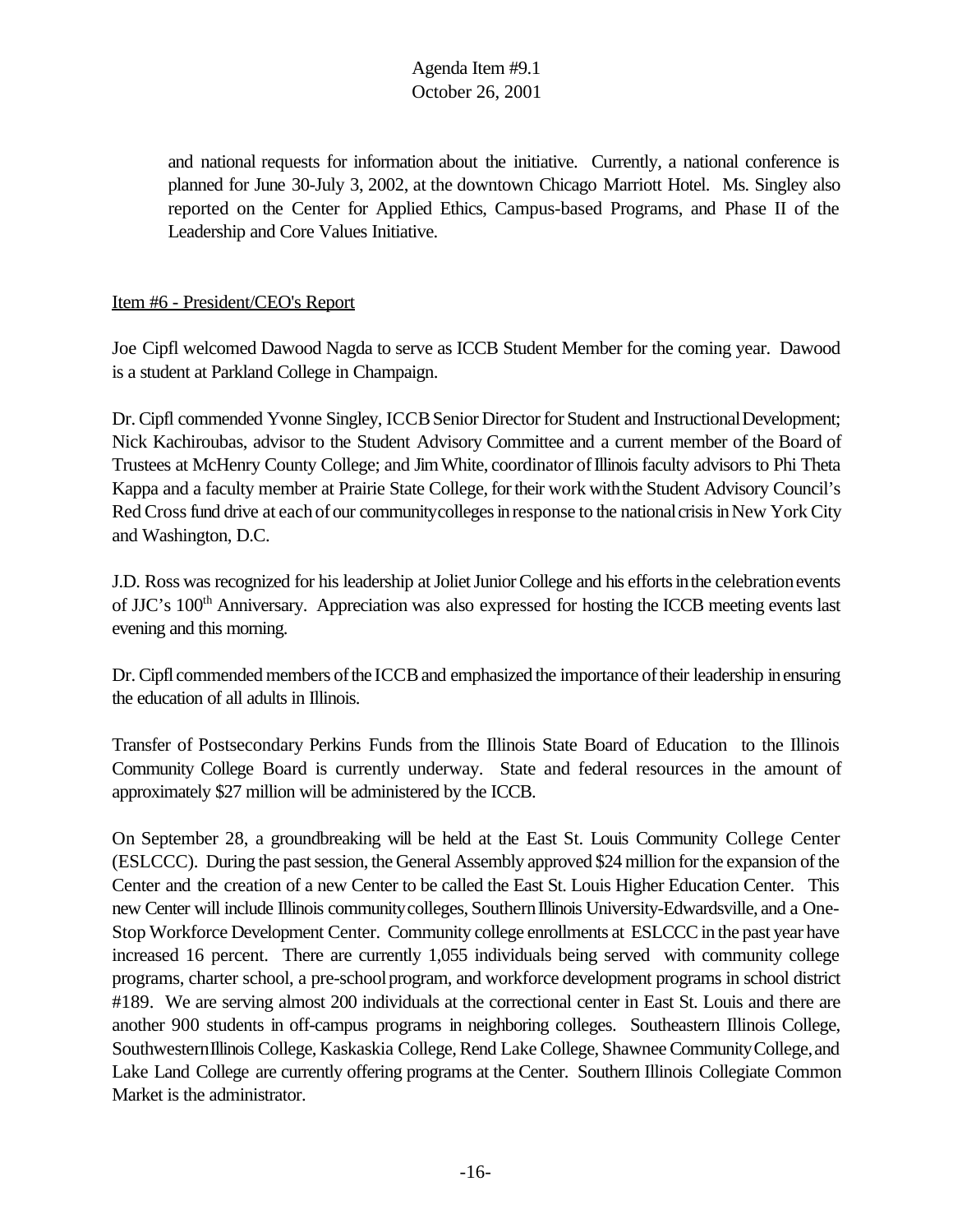Item #7 - Advisory Organizations

Item #7.1 - Student Advisory Committee

Dawood Nagda expressed appreciation to the Board for the opportunity to serve as its Student Member for the coming year.

Dawood reported on activities of the Student Advisory Committee meeting on September 7 and conveyed the commitment of students who serve on SAC.

He also commended the Board on the "Promise for Illinois" and the IAI initiative.

Item #7.2 - Illinois Community College Trustees Association

Gary Davis distributed *ICCTA Board Highlights* which included tributes to recent deaths of Highland Community College president Ruth Smith and Illinois Central College trustee Louis Owens.

A New Trustee Orientation is scheduled for October 18-19 in Springfield.

A Trustees Institute is scheduled for November 2. On November 1, an evening reception is scheduled at the Governor's Mansion.

Dr. Davis thanked the membership of the Illinois Community College Board for taking the leadership on the Economic Impact Study.

On September 8, the Trustees adopted a Resolution reaffirming the willingness of community colleges to work in partnership with the K-12 sector to address the needs of noncollege-bound and low-achieving students.

Trustees encourage cooperation for system colleagues to work together.

\* \* \* \*

ICCB Vice Chairman Neely commended Gary Davis on his leadership to the Trustees.

\* \* \* \*

Item #7.3 - Presidents Council

Gretchen Naff reported that the Council has an active agenda for the coming year. The first act ofthe Council at itsSeptember meetingwasto honor Highland CommunityCollege President Ruth Smith who recently passed away.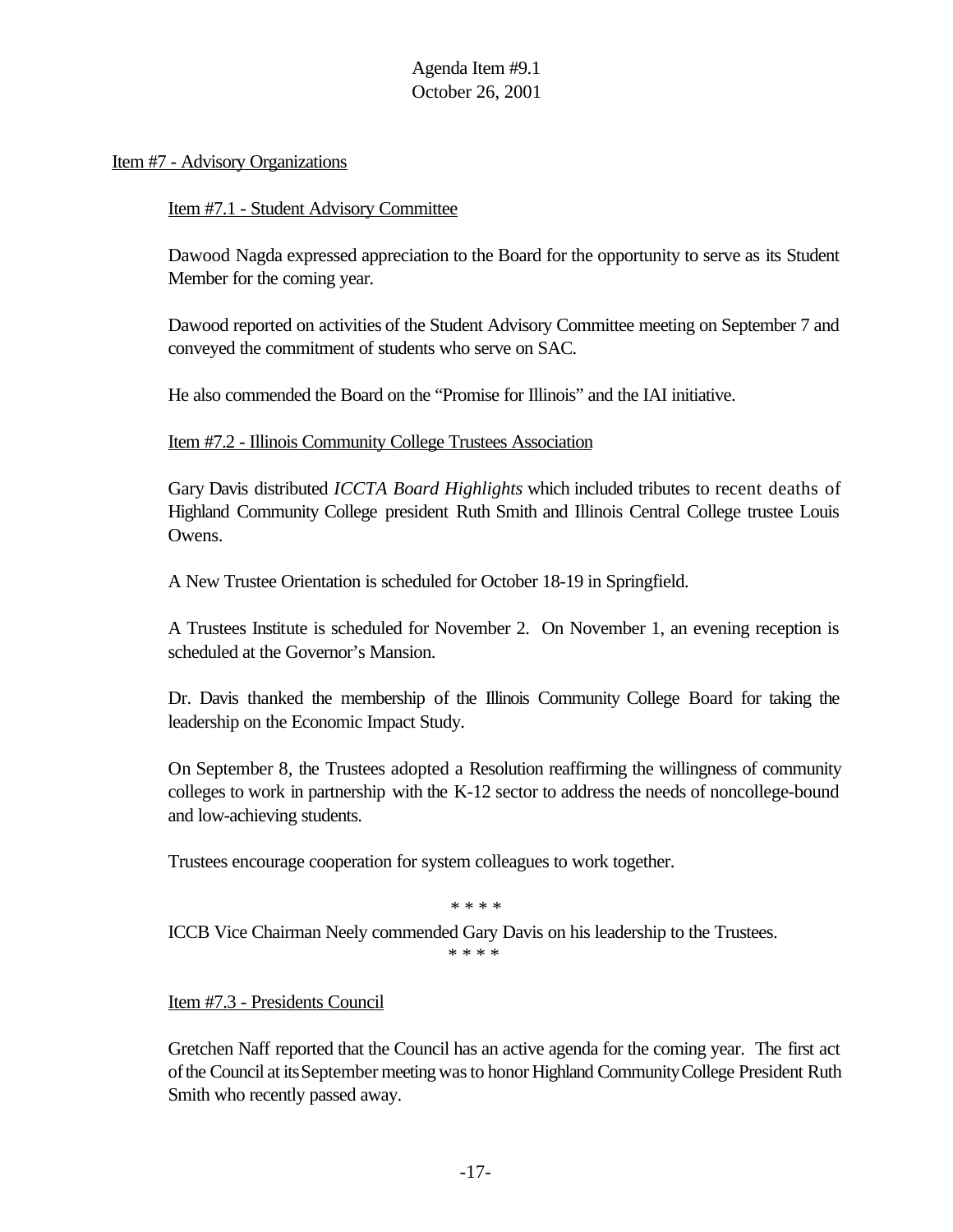Some Council committees will continue and new ones will be formed. The Council will address the Economic Impact Study, articulation, part-time faculty, dual credit, workforce, ISAC, ICN, Online, adult education, tech prep, P-16, capital funding, and others.

### Item #7.4 - Illinois Community College Faculty Association

Leo Welchreported that the November 1-2 Teaching/Learning Conference was discussed at the Faculty Association's August meeting.

Also addressed were the Board of Higher Education reports on faculty and civil service salaries in Illinois colleges and universities and the Illinois Articulation Initiative.

Comments were provided on the Knight's education collaboration to be held on October 12.

Mr. Welchserves onthe Illinois Board of Higher Education Higher Education's Faculty Advisory Committee, and he reported on the responsibilities of that committee. The committee previously had eight seats reserved for community college representatives and, at the past Maymeeting, Mr. Welch was successful in passing a motion to increase the number of community college seats to 12.

He encouraged the reactivation of the Illinois Community College System's "Legislative Task Force."

#### Item #8 - Fiscal Year 2003 Community College System Budget Issues

Chairman Duffy and Joe Cipfl will participate in the Governor's Cabinet meeting in Oak Brook on September 22 to discuss the state's funding status for fiscal year 2003.

Don Wilske presented an overview of fiscal year 2003 community college system budget issues.

Lee Walker made the following motion, which was seconded by Gwendolyn Rogers:

The Illinois Community College Board hereby endorses the following priorities for the Fiscal Year 2003 Illinois Community College System budget request:

- < Base Operating Grant
- < Equalization Grant
- < Workforce Development
- < P-16 Initiative Grant
- < Advanced Technology Grant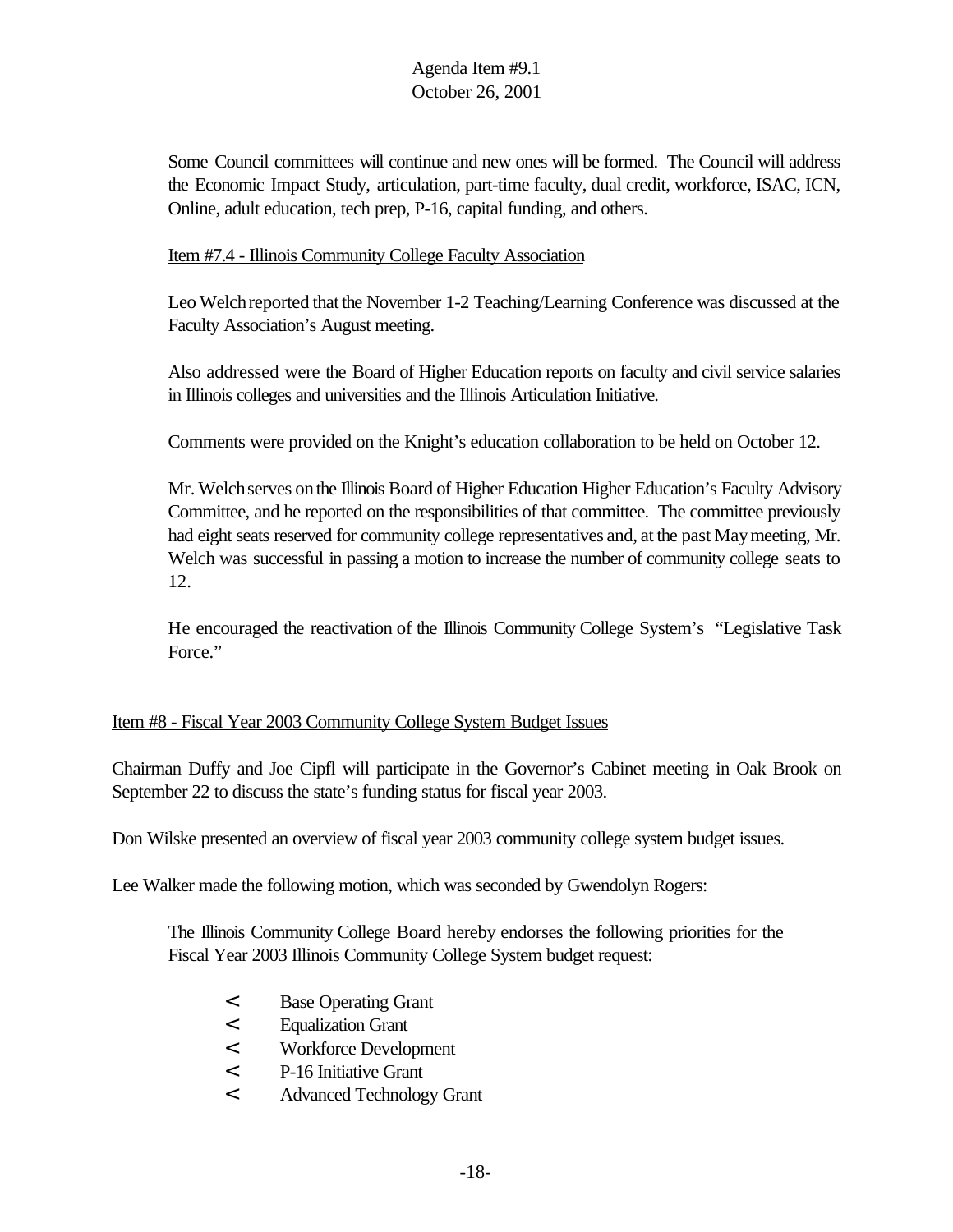and directs its President/CEO, in agreement withthe Board Chair, to develop the budget request in light of these priorities.

The motion was approved by unanimous voice vote. Student advisory vote: Yes.

#### Item #9 - Illinois Community College System Results Report - Fiscal Year 2001

Carol Lanning reported on the third annual *Illinois Community College System Results Report* to the Illinois Board ofHigherEducation. The report summarizes actions taken or planned by Illinois community colleges in support of the statewide goals for higher education as identified in the IBHE's *Illinois Commitment: Partnerships, Opportunities, and Excellence.*

### Item #10 - Advancing Opportunities Program (Final Report)

Beverly Waldrop reported on the success of the nine-year community college Opportunities program which concluded on June 30, 2001.

The Opportunities program began in fiscal year 1993 and was the Illinois community colleges' response to the challenges of the early welfare-to-work movement and later the Personal Responsibility and Work Opportunity Reconciliation Act (Welfare Reform) of 1996.

The Illinois Community College Board and System, in partnership with the Illinois Department of Human Services, created a model program that was nationally recognized and emulated, served the students of Illinois and, more importantly, made a difference in the lives ofindividuals bypreparing them with skills to become economically self-sufficient.

Item #11 - Consent Agenda

Laurna Godwin made the following motion, which was seconded by Inez Galvan:

The Illinois Community College Board hereby approves the following items listed below:

Item #11.1 - Minutes of the June 15, 2001 Meeting

The Illinois Community College Board hereby approves the minutes of the June 15, 2001 meeting as recorded.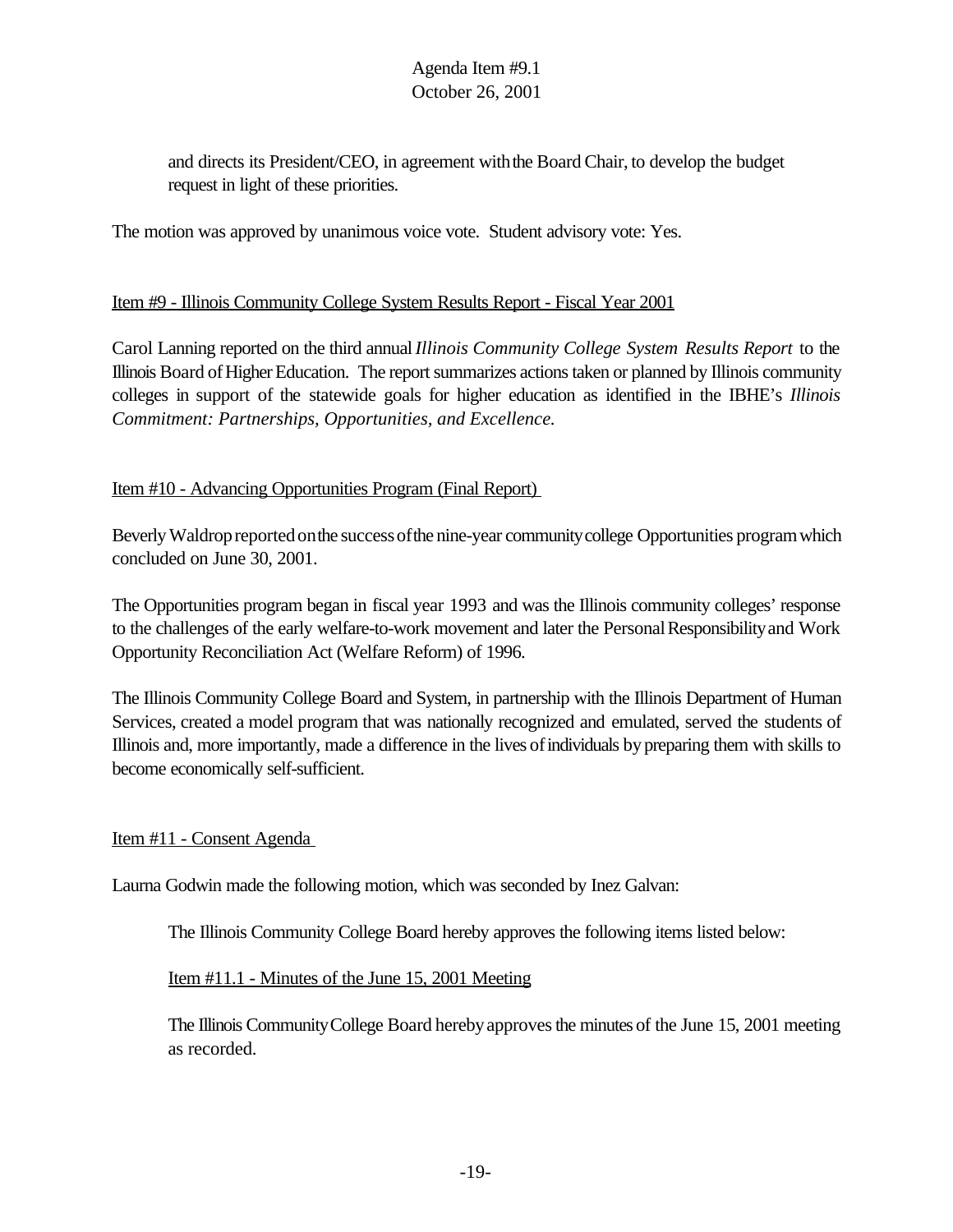## Item #11.2 - Illinois Community College Board Appointments to the Joint Education **Committee**

The Illinois Community College Board hereby reappoints Edward Duffy and Joseph Neely to represent the Illinois Community College Board on the Joint EducationCommittee. Inez Galvan and James Zerkle are hereby appointed to serve as alternate Illinois Community College Board representatives.

## Item#11.3 - Illinois Community College Board Appointment to the Midwestern Higher Education Commission

The Illinois Community College Board hereby reappoints Lee Walker as the Illinois Community College Board Member to serve on the Midwestern Higher Education Commission.

## Item #11.4 - New Units of Instruction

The Illinois Community College Board hereby approves the following new units of instruction for the community colleges listed below:

# **PERMANENT PROGRAM APPROVAL**

Danville Area Community College

< Golf Course Equipment Technician Certificate (37 semester credit hours)

## Joliet Junior College

- < Massage Therapy AAS (64 semester credit hours)
- < Massage Therapy Certificate (49 semester credit hours)

## Kaskaskia College

< Certified Respiratory Therapist AAS (70 semester credit hours)

## Prairie State College

< Personal Trainer Certificate (34 semester credit hours)

## Rock Valley College

< Electrician Apprenticeship AAS (64 semester credit hours)

## Southwestern Illinois College

< Human Services Technology AAS (64 semester credit hours)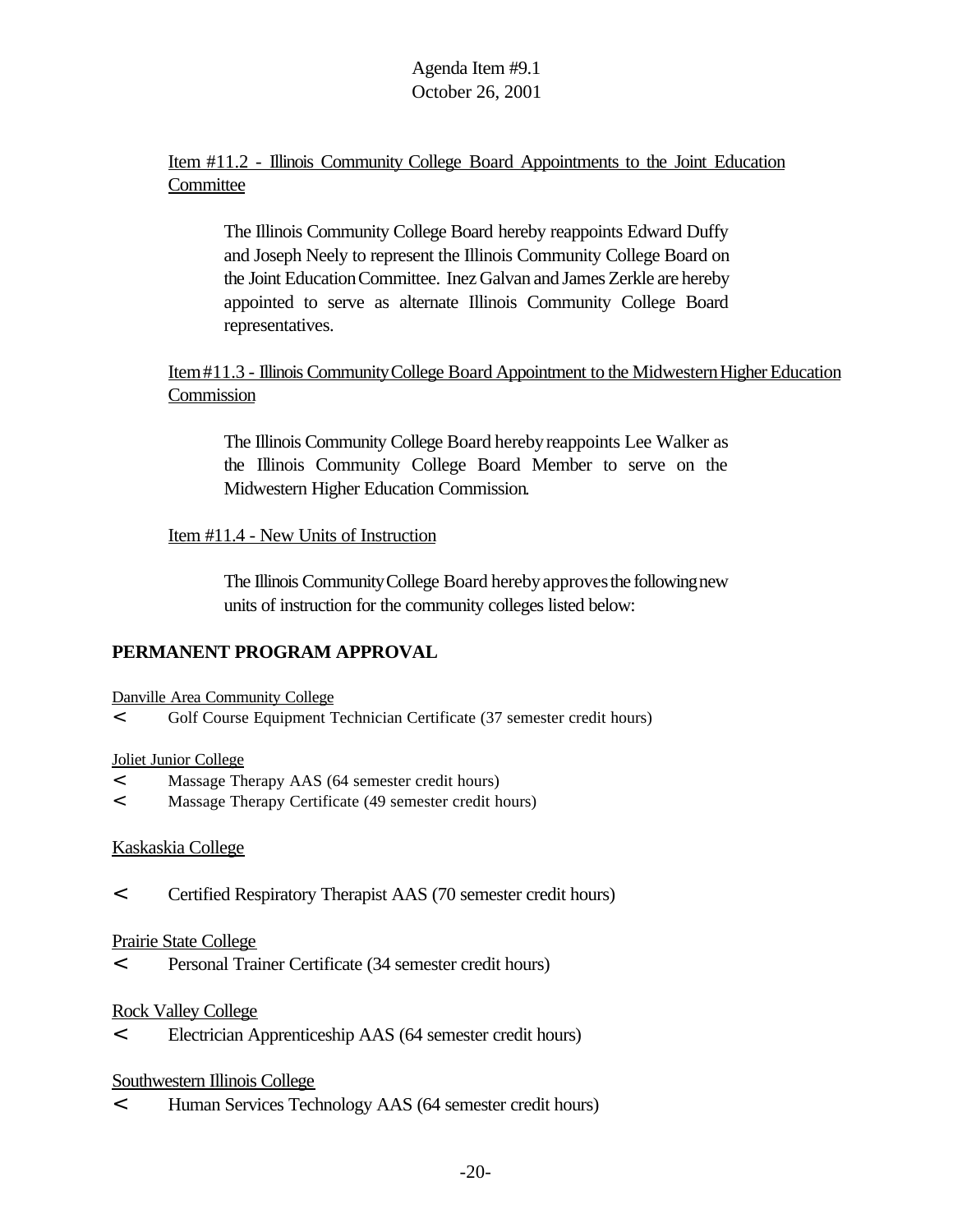**The following colleges were approvedto offerprograms ona temporary basis fora period of two years and now request permanent approval of these programs.**

#### Illinois Eastern Community Colleges

< Computer Networking Specialist Certificate (12 semester credit hours)

## **TEMPORARY PROGRAM APPROVAL**

#### Parkland College

< Massage Therapy Certificate (38 semester credit hours)

The motion was approved by unanimous voice vote. Student advisory vote: Yes

#### Item #11.5 - Certification of Eligibility for Special Tax Levy(Chapter 122, Paragraph 3-14.3)

The Illinois Community College Board hereby certifies that the following community college districts were (1) eligible to receive equalization grants either in fiscal year 2001 or fiscal year 2002 and (2) had combined educational and operations and maintenance purposes taxrateslessthan25.21 cents per \$100 of equalized assessed valuation and are, therefore, eligible to levy at a combined educational and operations and maintenance purposes rate up to and including 25.21 cents per \$100 of equalization assessed valuation in accordance with the provisions of Section 3-14.3 of the Public Community College Act:

> Black Hawk College City Colleges of Chicago Highland Community College Illinois Eastern Community College Illinois Valley Community College Kankakee Community College Kaskaskia College Lake Land College Lewis and Clark Community College Prairie State College Rend Lake College Carl Sandburg College South Suburban College Southwestern Illinois College Spoon River College John Wood Community College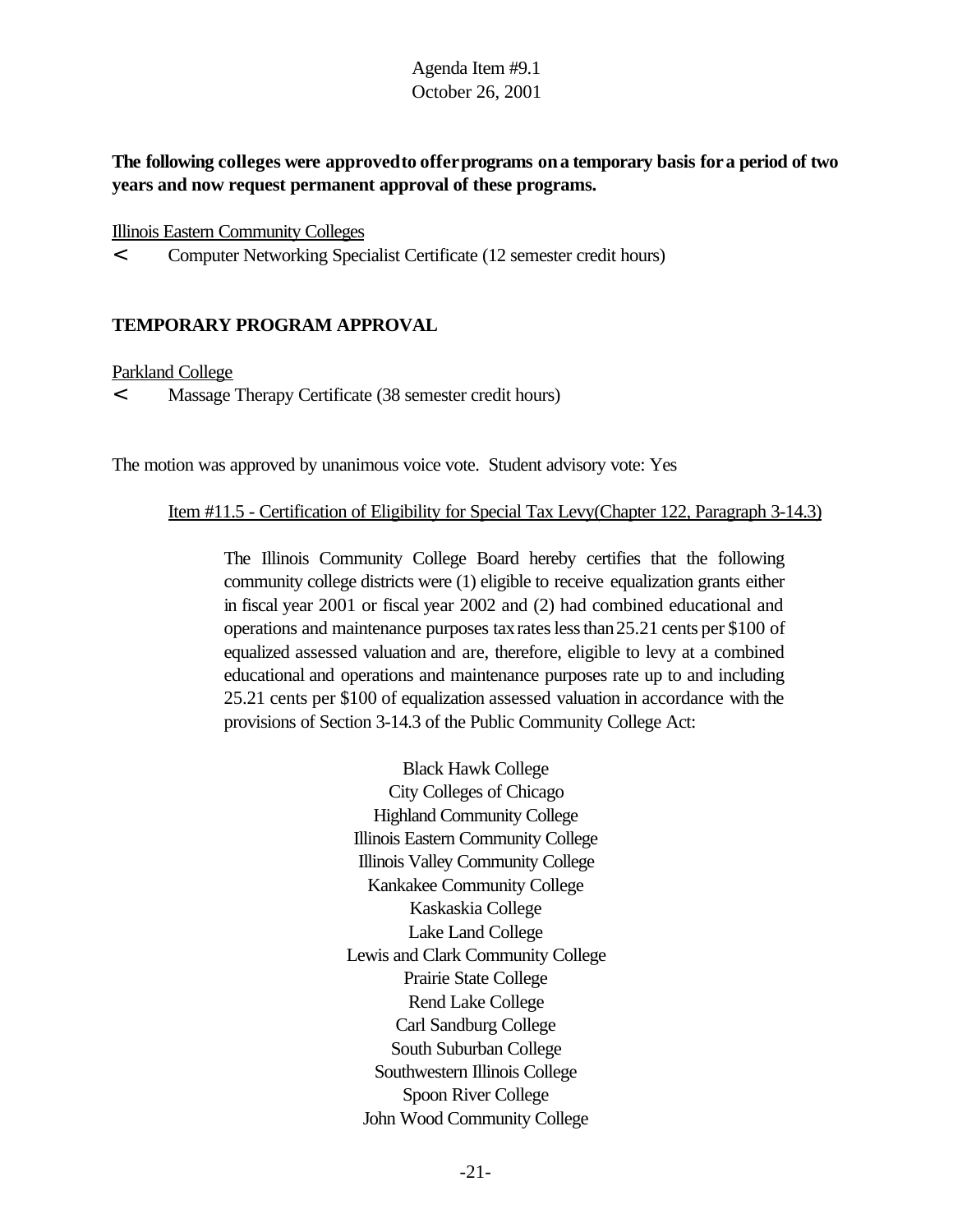# Item #11.6 - Proposed Emergency Amendments to Illinois Community College Board Rules Concerning Foundation Matching Grants

The Illinois CommunityCollege Board herebyadopts and approves the following emergency rules and authorizes its President/CEO to process these amendments in accordance with the Illinois Administrative Procedures Act and distribute to the community college system and community college foundations.

## SUBPART F: FINANCE

## **1501.523 Foundation Matching Grants**

- a) An eligible community college foundation, asreferred to in this subsection, is defined as a 501c3 entity formed to benefit a community college district, students, and taxpayers of a communitycollege district as provided forinthe Public CommunityCollege Act and meets the criteria to receive anaward as provided for in these rules. A foundationshall establish its eligibility by submitting a copy of its articles of incorporation (the first year of application only), a copy of its most recent signed federal 990 tax return and a copy of the foundation's most recently completed external audit with the other components of an application.
- b) Requests for foundation matching grant awards (herein referred to as challenge grants) must be submitted in a format prescribed by the ICCB no later than December 1 of each year.
- c) Each community college foundation shall have the opportunity to apply for a \$25,000 challenge grant. The award amount shall be prorated to a reduced amount if sufficient funds are not available in the state's Academic Improvement Trust Fund to provide an initial grant of \$25,000 to those eligible foundations that submit an application no later than December 1.
- d) Inorder to be eligible to receive a challenge grant, the communitycollege foundationboard must establish, as part of the application process, that the foundation board has:
	- 1) established an academic improvement trust fund as a depository for private contributions and awarded challenge grants, and
	- 2) \$3 of local match available (contributions received after July 1, 1999, for the purpose of matching the state challenge grants) for each \$2 of state funds, and
	- 3) raised a minimum of \$10,000 fromprivate sources and the contributions must be in excess of the total average annual cash contributions made to the community college foundationinthe three fiscalyears before July 1, 1999 (fiscal years 1997, 1998, 1999).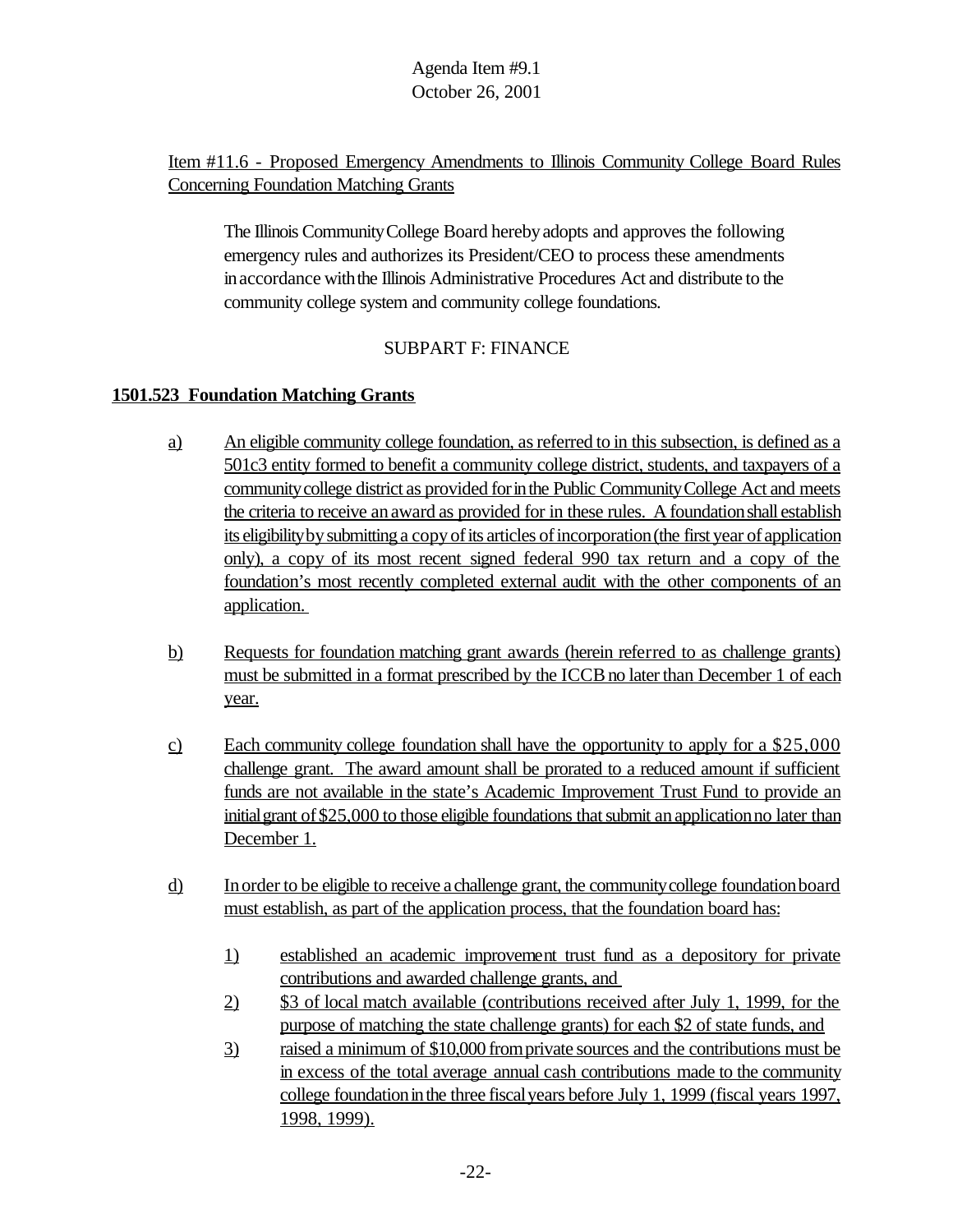- e) Any unmatched excess funds remaining in the state's Academic Improvement Trust Fund, on April 1<sup>st</sup> of the fiscal year in which an appropriation is received, for community college foundations after the award of the initial \$25,000 challenge grants will be available for matching by any community college foundation. No community college foundation will receive more than \$100,000 in challenge grants in any one state fiscal year.
- f) The community college foundation board is responsible for determining the use of the proceeds of the challenge grants and such uses may include 1) scientific equipment, 2) professional development and training for faculty, and 3) student scholarships and other activities appropriate to improving the quality of education at the communitycollege. The communitycollege foundationmaynot use the proceeds ofthe challenge grant for a capital campaign or program.
- g) Each community college foundation receiving grant funds shall file a report with the ICCB in a format prescribed by the ICCB detailing how the funds were utilized within 60 days ofthe foundation'sfiscalyear end and submit a copyofthe externalaudit ofthe fiscalyear just ended as soon as it is completed.

Item #11.7 - Proposed Illinois Community College Board Workforce Development Advisory **Committee** 

The Illinois Community College Board hereby approves the establishment of the Workforce Development Advisory Committee and authorizes the President/CEO to appointment members to serve on the committee and staff to support its work.

The motion was approved by unanimous voice vote. Student advisory vote: Yes.

Item #12 - Information Items

Item #12.1 - Fiscal Year 2001 Financial Statements (June-August/Final)

The financial statements are provided for Board information.

Item #12.2 - Fiscal Year 2002 Financial Statements (June-August)

The financial statements are provided for Board information.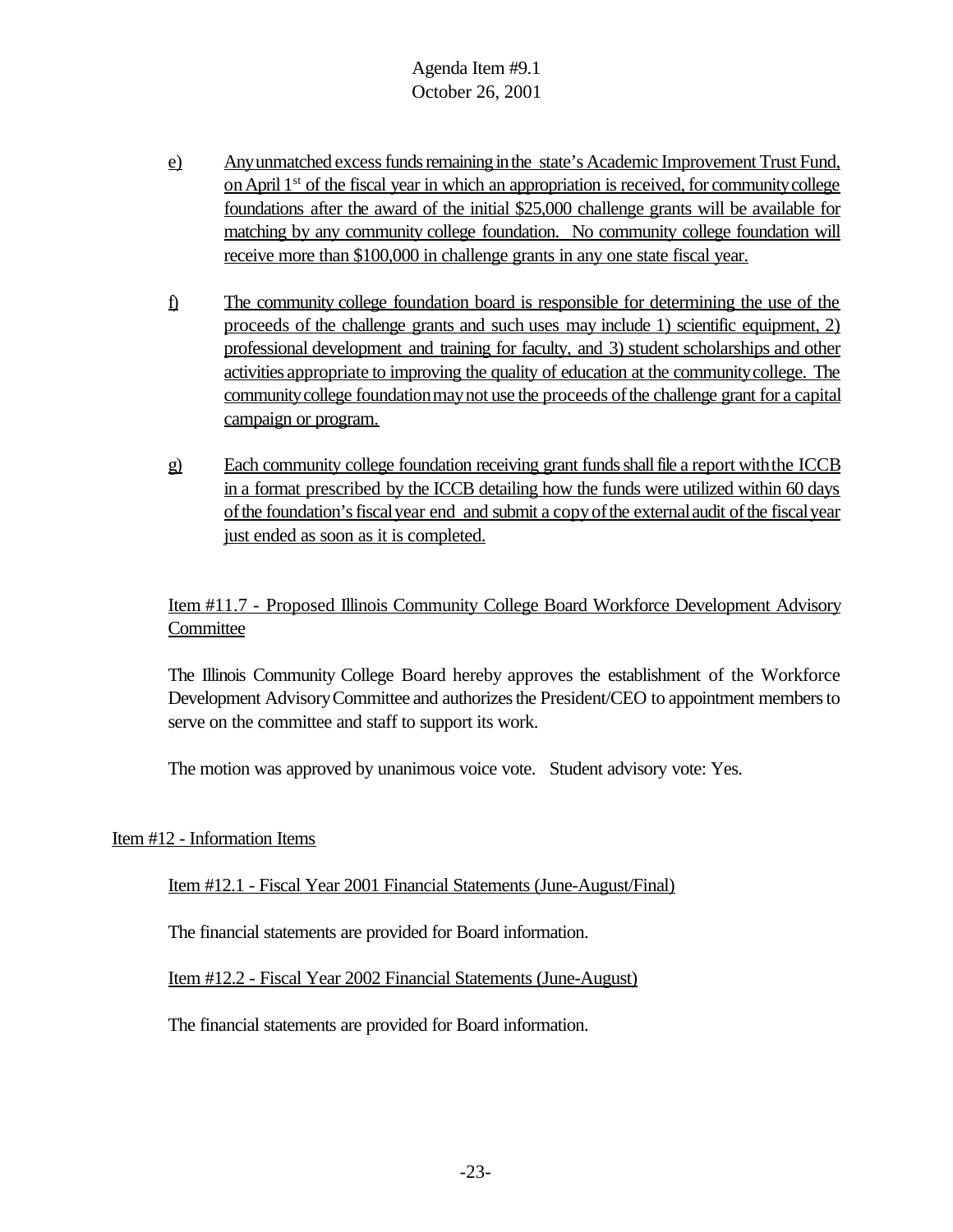## Item#12.3 - Illinois CommunityCollege Board Advisory Committee Membership Appointments

The Board received a listing of the ICCB advisory committee membership on the Finance Advisory Committee,MIS/ResearchAdvisoryCommittee, and ProgramAdvisoryCommittee forfiscalyear 2002 as appointed by the President/CEO.

Item#12.4 - Status Report on the Plan for Enhancing the Role of Community Colleges in Teacher Preparation/Quality

At a Board Retreat in December 2000, Teacher Preparation/Quality was identified as one of the Board's top priorities. Three goals were identified to guide initial implementation of a plan to enhance the role of the colleges in this initiative.

This report was presented to the Board as information on how the staff are involved in activities and initiatives that relate directly to the accomplishment of the three goals.

### Item #14 - Adjournment

Martha Olsson made a motion, which was seconded by Inez Galvan, to adjourn the meeting at 12:05 p.m. The motion was approved by unanimous voice vote. Student advisory vote: Yes.

Joseph J. Neely Joseph J. Cipfl Vice Chair President/CEO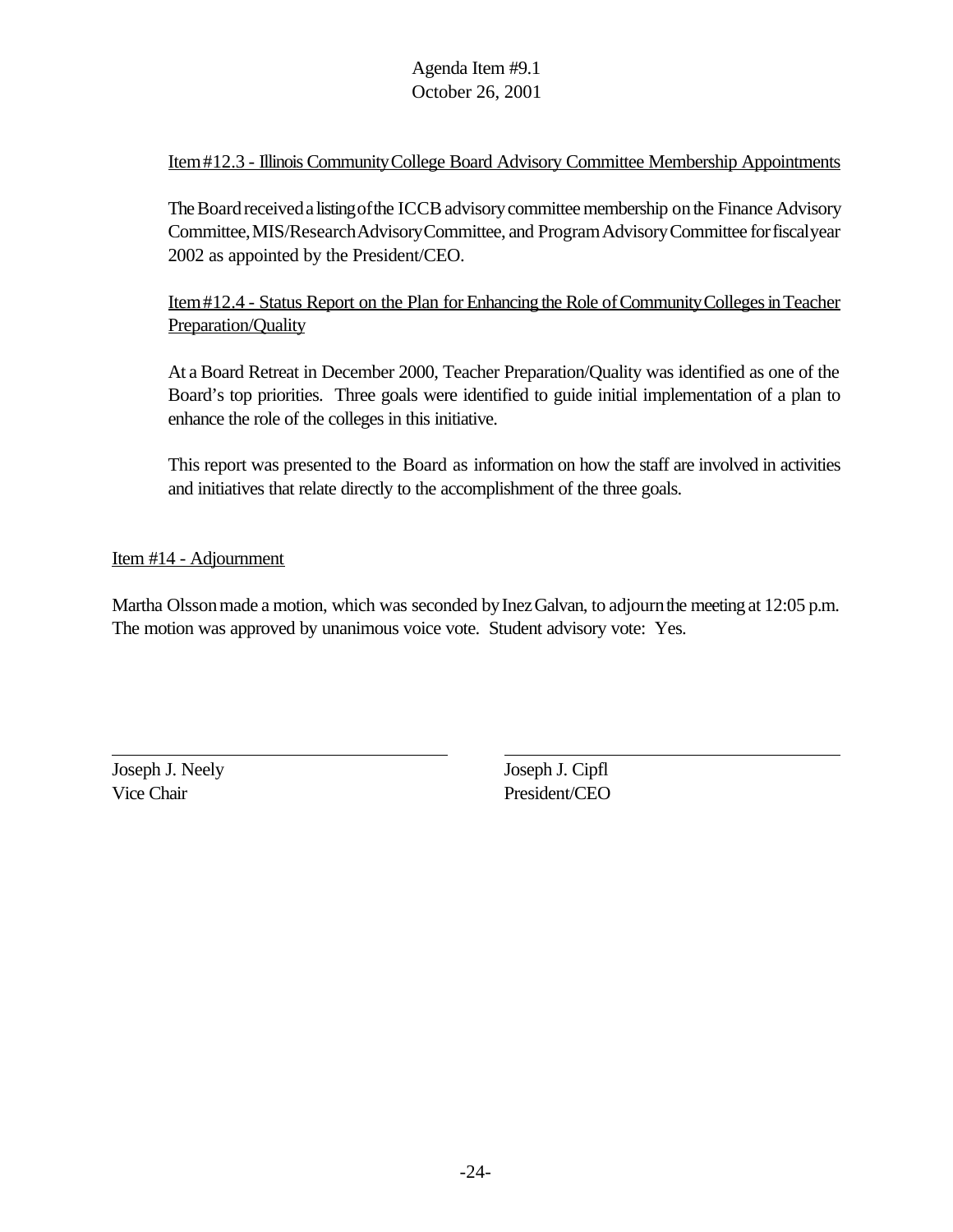#### Illinois Community College Board

### **NEW UNITS OF INSTRUCTION**

The Illinois Community College Board is requested to approve new units of instruction for the following community colleges:

#### **RECOMMENDED ACTION:**

It is recommended that the following motion be adopted:

The Illinois Community College Board hereby approves the following new units of instruction listed below:

## **PERMANENT PROGRAM APPROVAL**

Illinois Central College -

< General Motors-Automotive Service Excellence AAS degree (72 semester credit hours)

Heartland Community College

< Electrician Apprenticeship AAS degree (66 semester credit hours)

## **The following college was approved to offer programs on a temporary basis for a period of two years and now requests permanent approval of the following program.**

Rock Valley College

< Practical Nursing Certificate (36 semester credit hours)

## **BACKGROUND**

**Illinois Central College** is seeking regional approval to offer a 72 semester credit hour "General Motors-Automotive Service Excellence"Associate in Applied Science degree program. This program meets the curriculum standards set-forth by the National Automotive Technicians Education Foundation (NATEF) and prepares students for employment as ASE certified technicians for General Motors automotive dealerships. The curriculum consists of coursework in electrical systems, automotive suspension, steering, brakes and alignment, transmissions, ignition systems, internal combustion engines, emissions and driveability, fuel systems, manual drivetrains, and automotive HVAC, in addition to general studies and a required work-based learning component that allows students to work on location at local GM dealers. The college anticipates a projected enrollment of 20 full-time students each year for the first three years. Labor market information provided by the college supports the need for automotive mechanics both districtwide, regionally and statewide. The proposed regional program includes the districts of Black Hawk College, Carl Sandburg College, Heartland Community College, Illinois Valley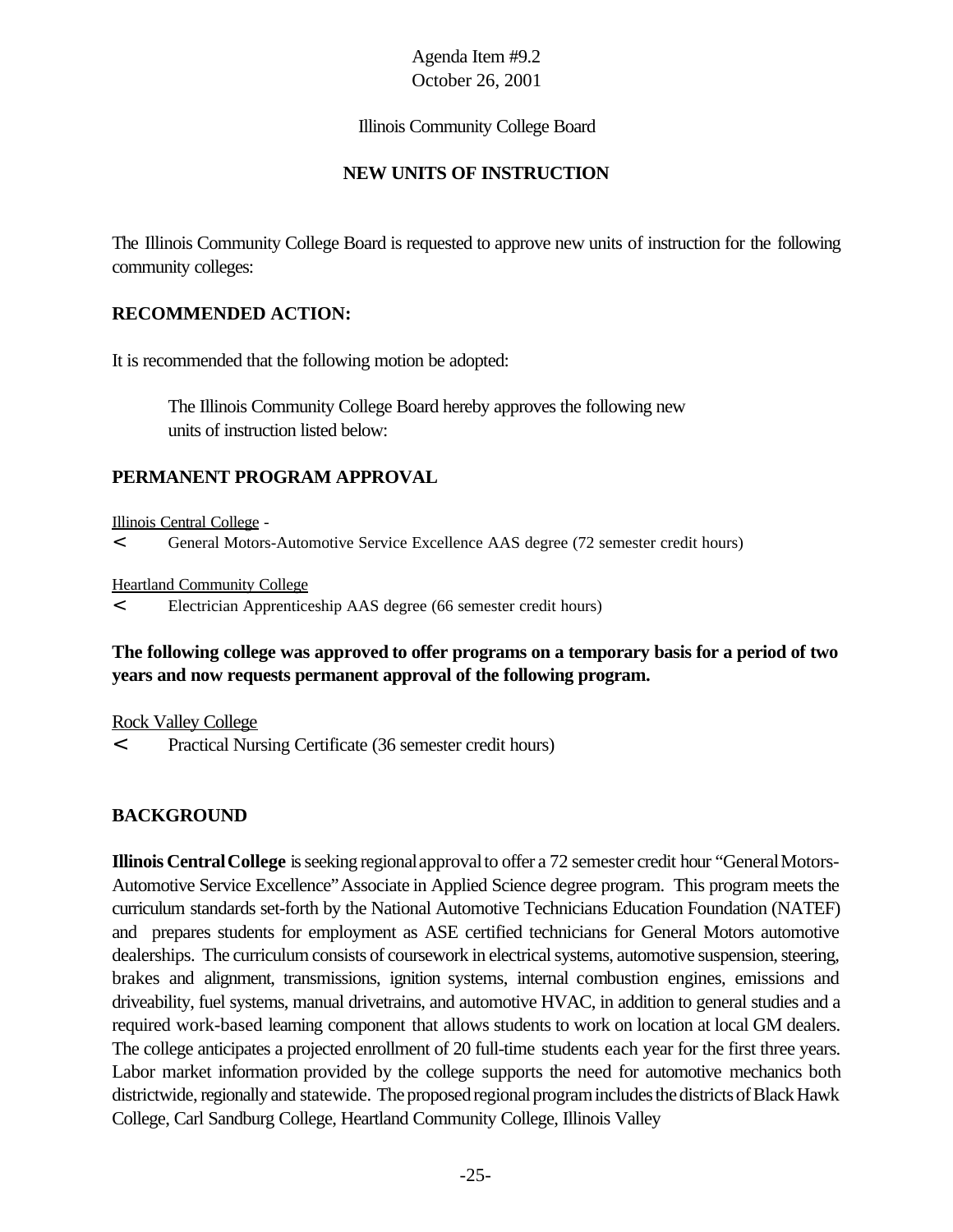Community College, John Wood Community College, Spoon River College, Danville Area Community College, and Illinois Central College. Students from any of these districts will have the opportunity for admissions into this program. The program will require one existing full-time faculty person the first year and one additional full-time faculty person the second year. The program will cost approximately \$10,000 the first year and \$40,000 the second year. Higher second year costs reflect salaries for additional staff and equipment purchases.

**Heartland Community College** is seeking approval to offer a 66 semester credit hour "Electrician" Associate in Applied Science degree program. This program is a cooperative effort proposed by the college and the Joint Apprenticeship and Training Committee (JATC) of the International Brotherhood of Electrical Workers(IBEW) LocalUnion197 forthe purpose of broadening the educational opportunities for individuals admitted into the Electrician Apprenticeship program. The program will prepare students for employment as journeymen electricians in industrial, commercial and residential construction, and repair and maintenance settings. The curriculum consists of technical coursework in electrical code and theory, lighting and transformers, motors and wiring systems, DC and AC systems, electronics circuitry, motor control, power control and advanced studies in specialty electrical systems, in addition to general education studies. The college anticipates a projected enrollment of 76 part-time students the first three years of the program. Labor market information provided by the college supports the need for skilled electricians within the district and statewide. The program will require one existing full-time faculty person and two new parttime faculty the first year. The program will cost approximately \$20,500 the first year, \$22,960 the second year, and \$25,500 the third year.

#### **Temporary to Permanent Approval Recommendations**

**Last year, the ICCB grantedapprovalto several colleges to offerprograms onatemporary basis fora periodof one year. In seeking permanent program approval, the colleges have been asked to review theirprograms and report ontheirprogress,including meeting projected benchmarks, identifying program strength/weaknesses, and recommendations for program improvement. Below is a summary of each program's performance during this trial period.**

# *Staff have reviewed the applications for permanent approval and find that all of the programs exceed their projected benchmarks for enrollments, completions, and job placements and, therefore, permanent approval is recommended.*

**Rock Valley College** is seeking permanent approval to offer a 36 semester credit hour "Practical Nursing" certificate program. The program was approved on a temporary basis June 18, 1999, for a twoyear period. This program prepares students for employment as licensed practical nurses in hospitals, physician's offices, short- and long-term care facilities, as well as in a variety of other healthcare settings. The program's curriculum, redesigned since its temporary approval, includes the most current instruction in practical nursing theory and practices, including coursework in anatomy, pharmacology, psychology, nutrition, geriatric, maternal child and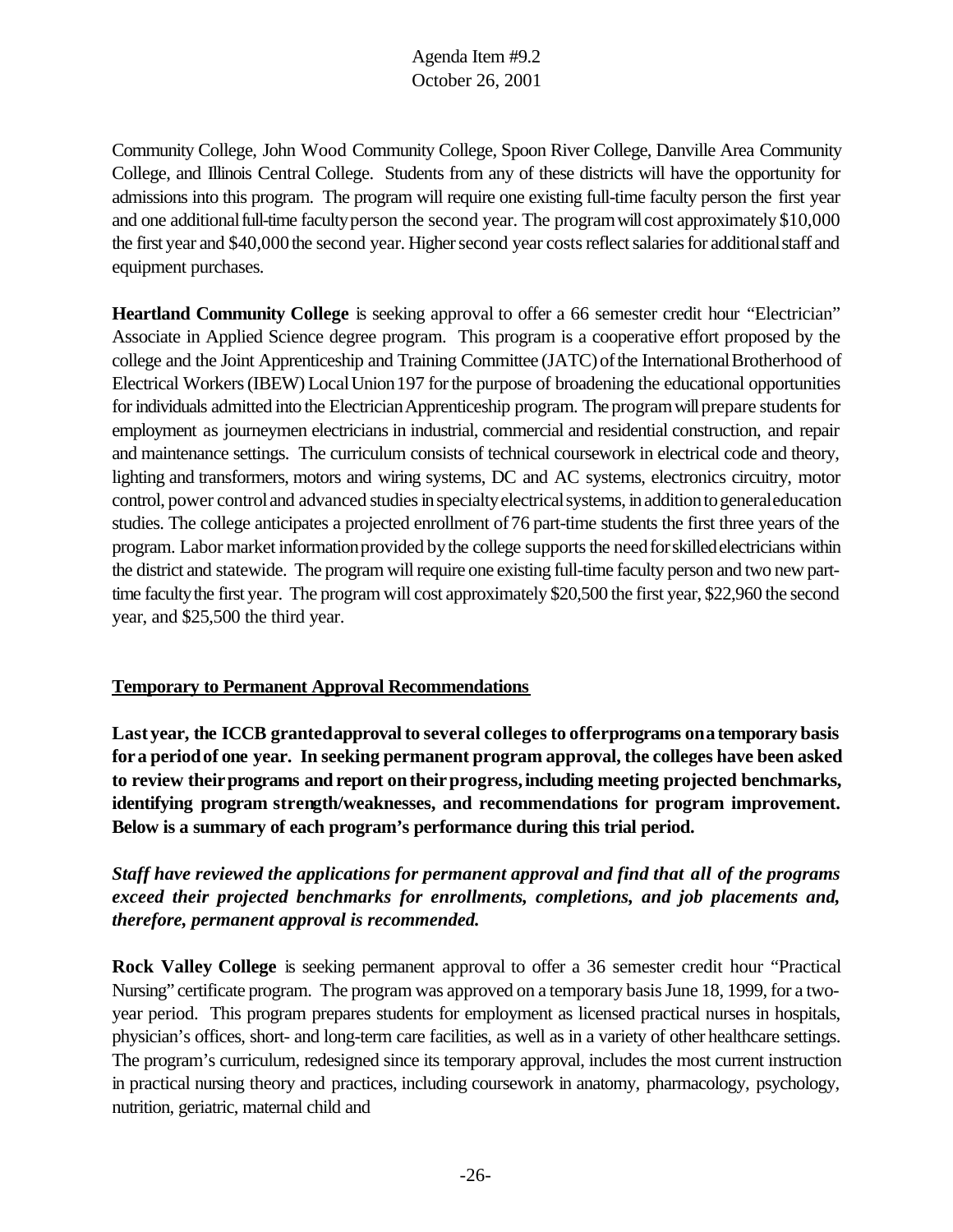pediatrics issues, and leadership for practical nurses. The curriculum was approved by the Illinois Department of Professional Regulation-Board of Nursing in May 2000. The college has met its objectives bymaintainingapracticalnurseeducationprograminits district during the temporaryperiod, byredesigning and updating the original curriculum as it was offered through the Rockford Public School district, by addressing the requirements of the Illinois Articulation Initiative Nursing Model Curriculum, by developing and implementing a bridge program between the practical nurse programand the Associate Degree Nursing program at Rock Valley College, and by exceeding the IDPR's minimum requirements for pass rates on the NCLEX-PN examination for the 1999 graduating class.

The program has also met its proposed benchmarks for enrollments, completions, and job placements. Twenty students were admitted into the program for fall 2000, 18 students completed the program and 17 of those students had gained employment or had offers of employment pending in nursing.

## **TEMPORARY PROGRAM APPROVAL**

Southern Illinois Collegiate Common Market - IBEW Professional Inside Wiremen AAS degree (67-69 semester credit hours)

# **BACKGROUND**

**The Southern Illinois Collegiate Common Market (SICCM), including John A. Logan College, Rend** Lake College, Southeastern Illinois College, and Shawnee Community College, is requesting temporary approval to offer an "IBEW Professional Inside Wireman" Associate of Applied Science degree program. This program is a cooperative effort proposed by the SICCM colleges and the Joint Apprenticeship and Training Committee (JATC) of the International Brotherhood of Electrical Workers (IBEW) Local Union 702 for the purpose of broadening the educational opportunities for individuals admitted into the Electrician Apprenticeship program. The program will prepare students for employment as journeymen electricians in industrial, commercial and residential construction, and repair and maintenance settings. The curriculum varies in credit hours among the colleges ranging from 67-69 total credit hours and consists of technical coursework in electrical code and theory, lighting and transformers, motors and wiring systems, DC and AC systems, electronics circuitry, motor control, power control and advanced studies in specialty electrical systems, in addition to general education studies. The program will allow, through a capstone option, students to continue their education at Southern Illinois University at Carbondale towards a four-year degree. SICCM is requesting temporary approval to allow the consortium to substantiate the long-term needs of the program. Currently, the consortium expects 14 students per class to be admitted into the program. Permanent approval for this program will be considered at the end of a period of three years, based on program outcomes.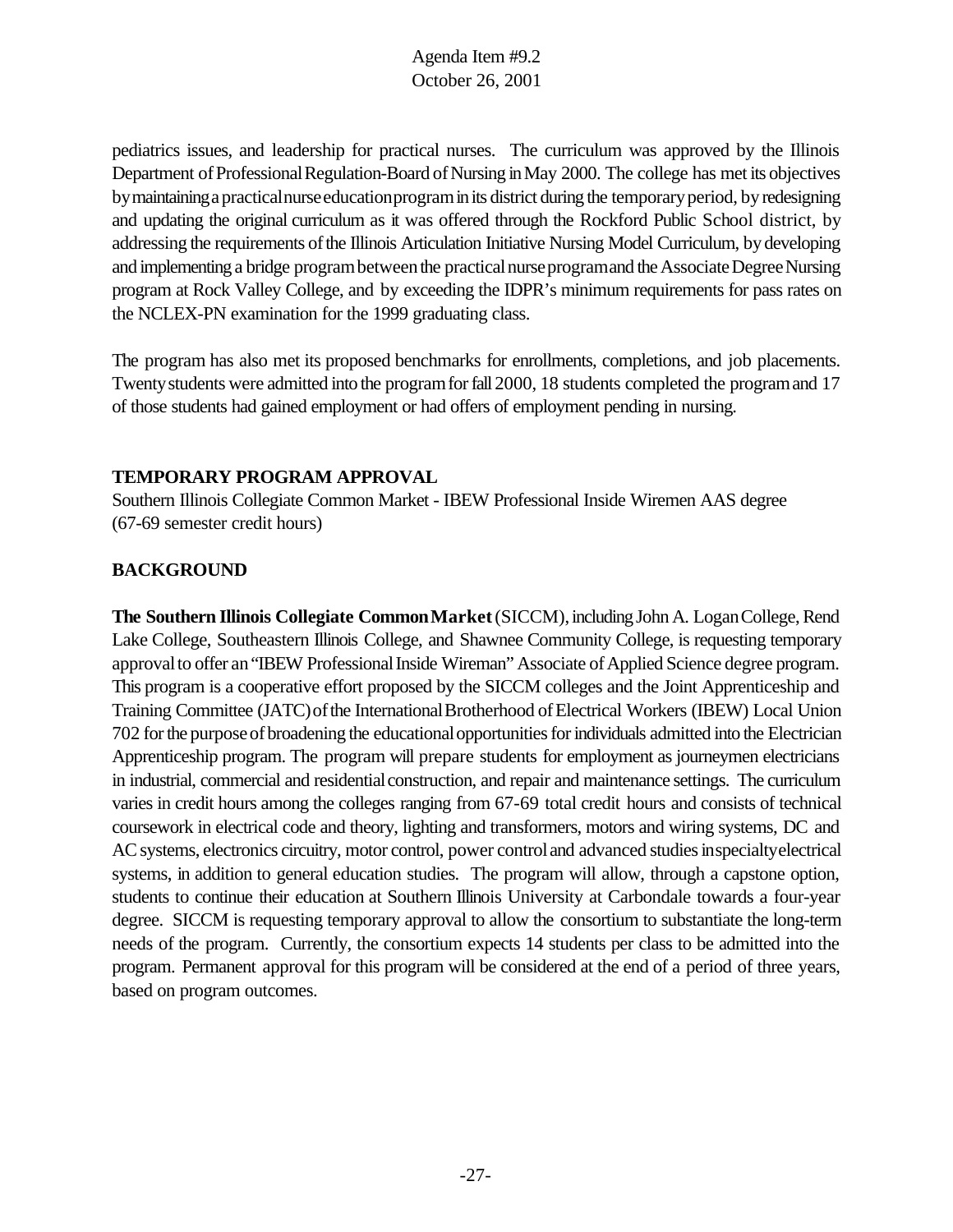# **INFORMATION ITEM - BASIC CERTIFICATE APPROVAL**

Following is a list of basic certificates that have been approved on behalf of the Illinois Community College Board by the President/CEO since the last Board meeting:

• Illinois Eastern Community Colleges - Psychiatric Rehabilitation Certificate (14 semester credit hours)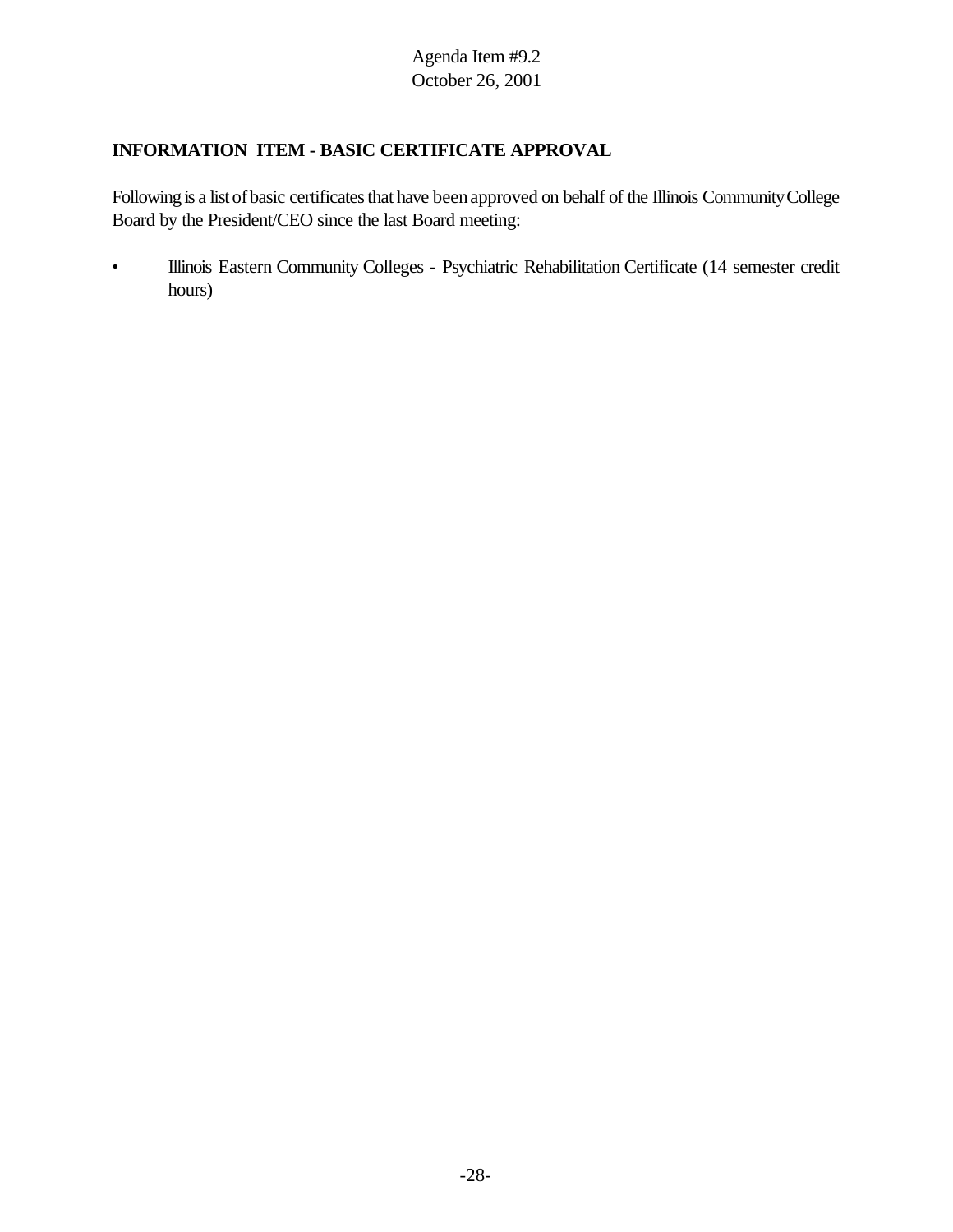#### Illinois Community College Board

# **ICCB STATUTORY RESPONSIBILITIES FOR COMMUNITY COLLEGE RECOGNITION EVALUATION AND APPROVAL**

The Illinois CommunityCollege Board has statutory authority to "recognize" community colleges for their compliance with state statutes and standards. During fiscal year 2001, seven community colleges underwent in-depth recognition evaluations. Three of these colleges were recommended for continued recognition status at the June 15, 2001 ICCB meeting. Three more colleges are recommended for continued recognition status at this time. One more college from the fiscal year 2001 group will be presented at the January 2002 ICCB meeting. This agenda item not only presents the staff recommendations for the colleges having completed the evaluation, but gives background on the recognition evaluation and approval process for the Board's information.

### **RECOMMENDED ACTION**

It is recommended that the following motion be adopted:

The Illinois Community College Board hereby grants a status of "recognition continued" to the following districts:

> Danville Area Community College, District #507 Triton College, District #504 Waubonsee Community College, District #516

**BACKGROUND.** Recognition is a statutory term describing the status of a district which meets instructional, administrative, financial, facility and equipment standards as established by the Illinois Community College Board (110 ILCS Section 805/2-12f and 805/2-15). Community colleges must be recognized to be eligible for state funding. Once a college district has beenrecognized bythe ICCB, that recognition status is continued unless action is taken by the Board to interrupt it. To determine a district's recognition status the ICCB conducts periodic evaluations. The objectives of the recognition evaluation include 1) the determinationof a district's compliance with the Public Community College Act and ICCB Administrative Rules; 2) the provision of assistance to districts in achieving compliance with the Act and rules; 3) identificationofissues whichmaybe of concernto the communitycollege systemand the gathering ofbasic data about these issues; and 4) the identification of exemplary district practices/programs that can be shared with other districts.

Based on a five-year cycle, ICCB staff conduct recognition evaluations to assure that districts are in compliance with selected standards. All districts are evaluated on a select number of standards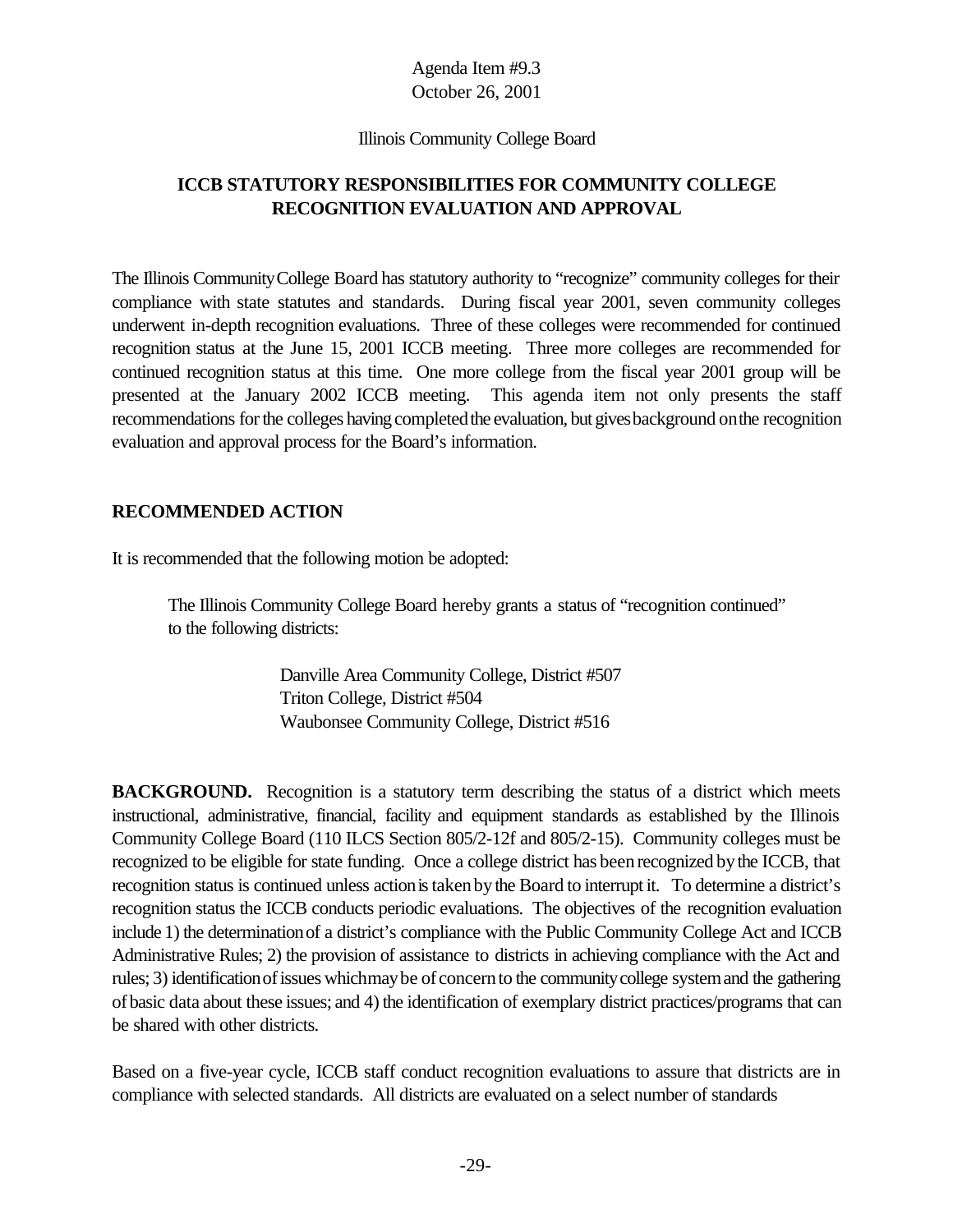during the same five-year cycle. ICCB staff make an assessment on each individual standard and on a global basis. On individual standards, districts are identified as either in compliance or not in compliance. Recommendations are either mandatory, when a college is "out of compliance", or otherwise advisory. On an overall, global basis, there are three categories of recognition status:

*Recognition continued* - The district generally meets ICCB standards. A district which has been granted a status of "recognition continued" is entitled to receive ICCB grants for which it is otherwise entitled and eligible.

*Recognition Continued-with Conditions* - The district generally does not meet ICCB standards. A district which has been assigned the status of"recognitioncontinued-with conditions"is entitled to receive ICCB grants for whichit is otherwise entitled and eligible, but it is given a specified time to resolve the conditions which led to the assignment of that status. A follow-up evaluation is scheduled no sooner than three nor later than nine months after ICCB action on the assignment to determine the district's progress in resolving the conditions.

*Recognition Interrupted* - The district fails to take corrective action to resolve the conditions placed upon it under "recognition continued-with conditions" within a prescribed time period. A district which has been assigned a status of "recognition interrupted" may apply for recognition at such time as all requirements set forth by the ICCB have been satisfied. A district will have state funding suspended on a prorata, per diem basis for the period of time for which such status is in effect.

Standards identified for focused review during the fiscal years 2001 through 2005 were selected from the following categories: accountability, finance/facilities, instruction, workforce development, and technology/telecommunications. These same standards are used by each district in a self-evaluationthat is submitted to ICCB prior the staff evaluation.

Evaluations for the three districts (Danville, Triton, and Waubonsee) included in this item have been completed through receipt of responses to draft reports. The responses include the districts' planned actions for the compliance recommendations as well as reactions to qualityor advisory recommendations when the districts chose to provide them. Each of these three districts is judged by staff to be in general compliance with ICCB recognition standards and, therefore, recommended for continuation of it recognized status. The final report of each, including district responses, is externally attached for Board member only.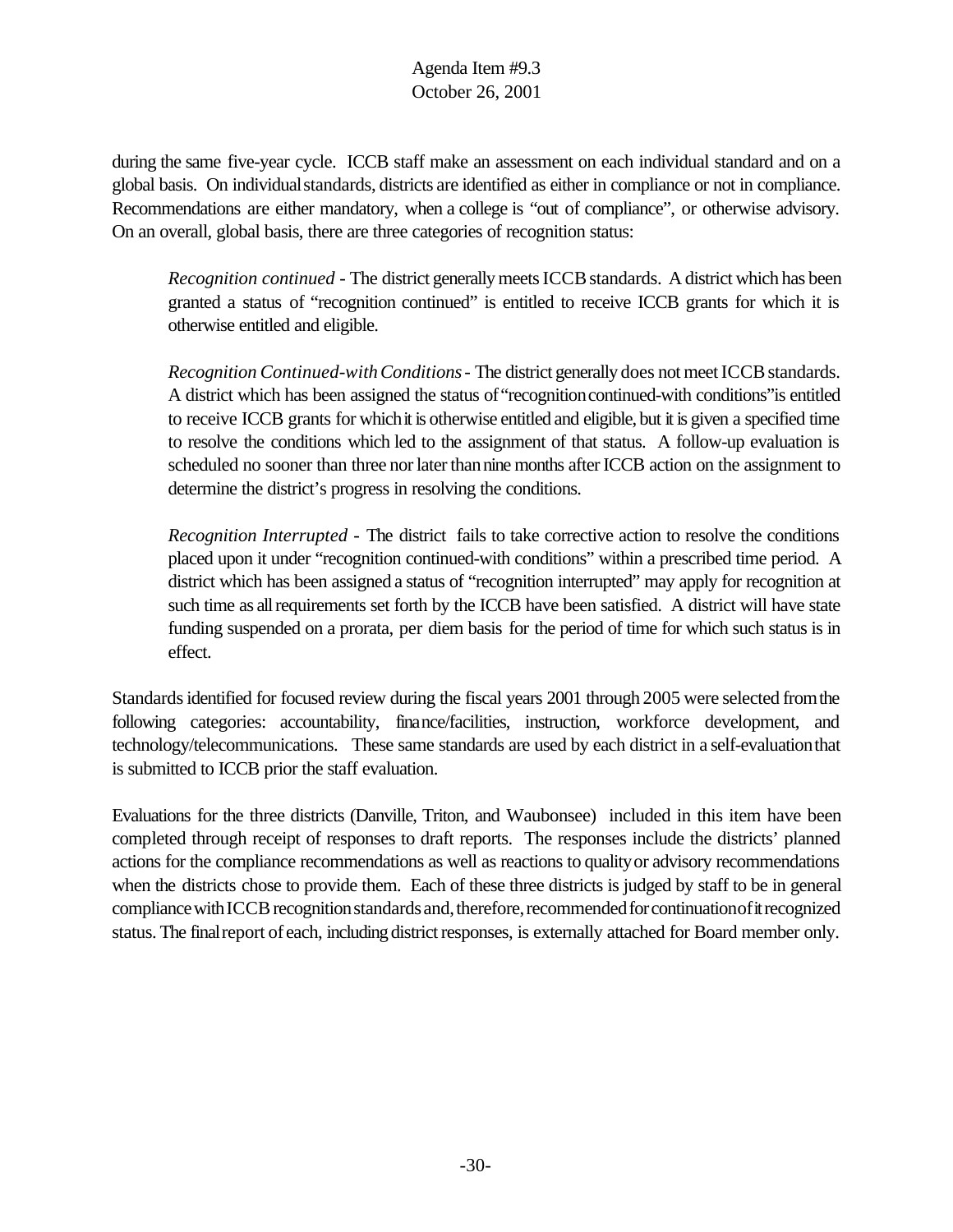#### Illinois Community College Board

# **PROPOSED AMENDMENTS TO ILLINOIS COMMUNITY COLLEGE BOARD RULES CONCERNING REASONABLE AND MODERATE EXTENSIONS**

(*Final Approval)*

At its October 2000 meeting, the Illinois Community College Board approved a new policy regarding approval of short-term occupational certificate programs. Under this new policy, two categories of certificate programs of less than 30 hours were established: short-term certificate programs of less than seven semester credit hours and basic certificate programs of between seven and 29 semester credit hours. The new policy allows short-term certificate programs of less than seven hours to be created by a college if the college has previous approval to offer one or more programs in the same two-digit CIP category. This constitutes a new form of reasonable and moderate extension of existing programs and, thus necessitates anamendment to the Illinois Community College Board Administrative Rules. The following proposed rule modification was presented to the Board and the system in January 2001 for review and comment and again in March 2001 for initial approval. No opposition has been received. The item is, therefore, presented for the Board's final approval to be forwarded to the Joint Committee on Administrative Rules.

## **RECOMMENDED ACTION**

It is recommended that the following motion be adopted:

The Illinois Community College Board hereby adopts and approves the following amendments to the *Administrative Rules of the Illinois Community College Board* and authorizes its President/CEO to process these amendments in accordance with the Illinois Administrative Procedures Act.

#### SUBPART C: PROGRAMS

#### **Section 1501.302 Units of Instruction, Research, and Public Service**

a) Approval of New Units of Instruction. Each proposed new unit of instruction shall be submitted to the ICCB for approval. The criteria for approval of new units of instruction, which also apply to existing programs offered by community colleges are: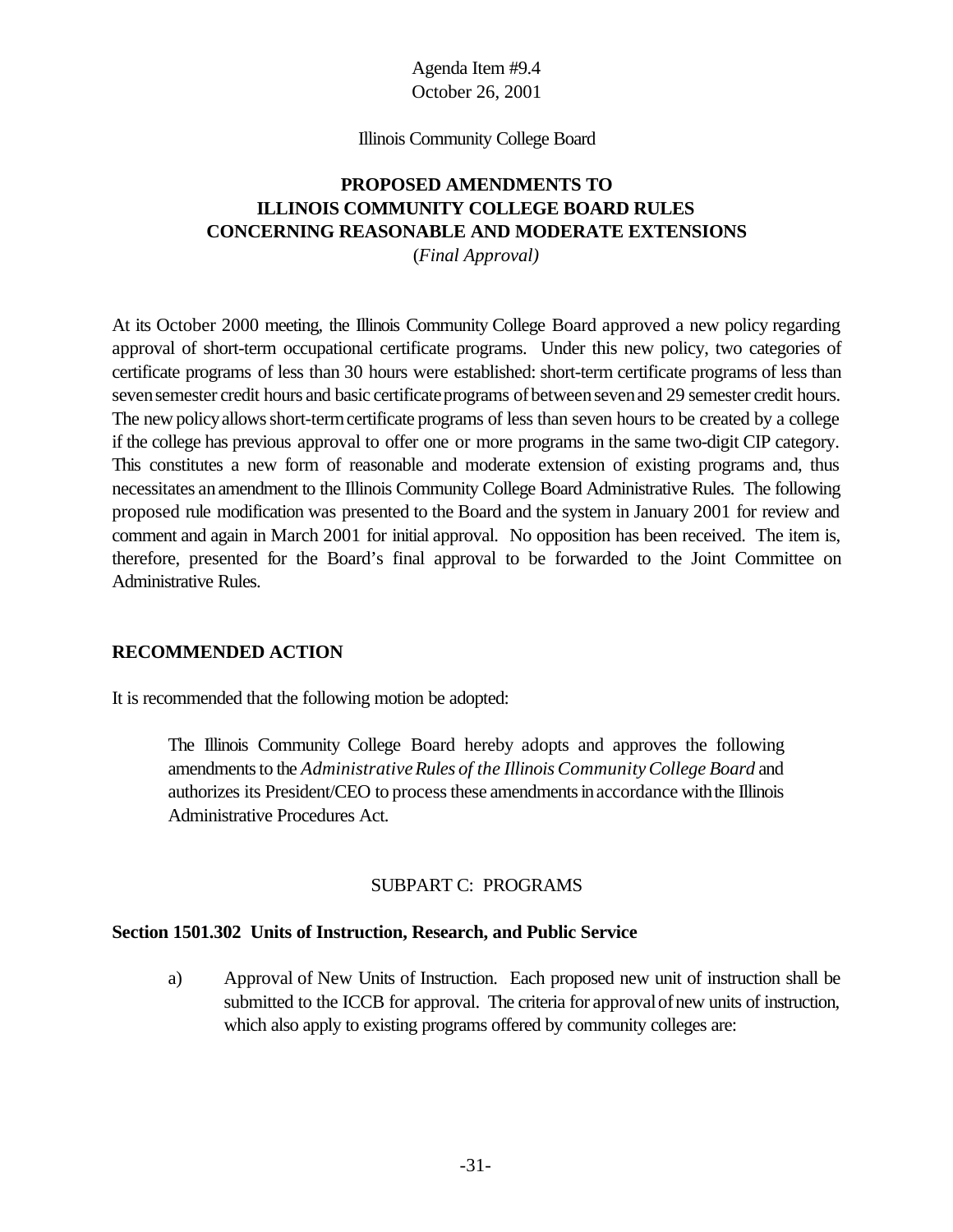- 1) Mission and Objectives.
	- A) The objectives of the unit of instruction are consistent with the mission of the college as set forth in Section 1-2(e) of the Public Community College Act.
	- B) The objectives of the unit of instruction are consistent with what the title of the unit of instruction implies.
- 2) Academic Control.
	- A) The design, conduct, and evaluation of the unit of instruction are under the direct and continuous control of the college's established processes for academic planning and quality maintenance, and clear provision is made for ensuring a high level of academic performance of faculty and students.
	- B) The admission, course placement, and graduation requirements for the unit of instruction are consistent with the stated objectives of the unit of instruction and with Section 3-17 of the Act where applicable.
- 3) Curriculum. The content of the curriculum ensures that the objectives of the unit of instruction will be achieved.
	- A) The range of total number of credit hours required for completion of an associate degree curriculum shall be within the following parameters:
		- i) For the Associate in Arts degree and the Associate in Science degree, a total requirement of not less than 60 semester credit hours nor more than 64 semester credit hours or the quarter credit hour equivalent;
		- ii) For the Associate in Fine Arts and the Associate in Engineering Science degree, a total requirement of not less than 60 semester credit hours nor more than68 semester credit hoursor the quarter credit hour equivalent;
		- iii) For the Associate in Applied Science degree, a total requirement of not less than 60 credit hours nor more than72 semester credit hours or the quarter credit hour equivalent, except in such occupational fields in which accreditation or licensure by a state or national organization requires additional coursework; and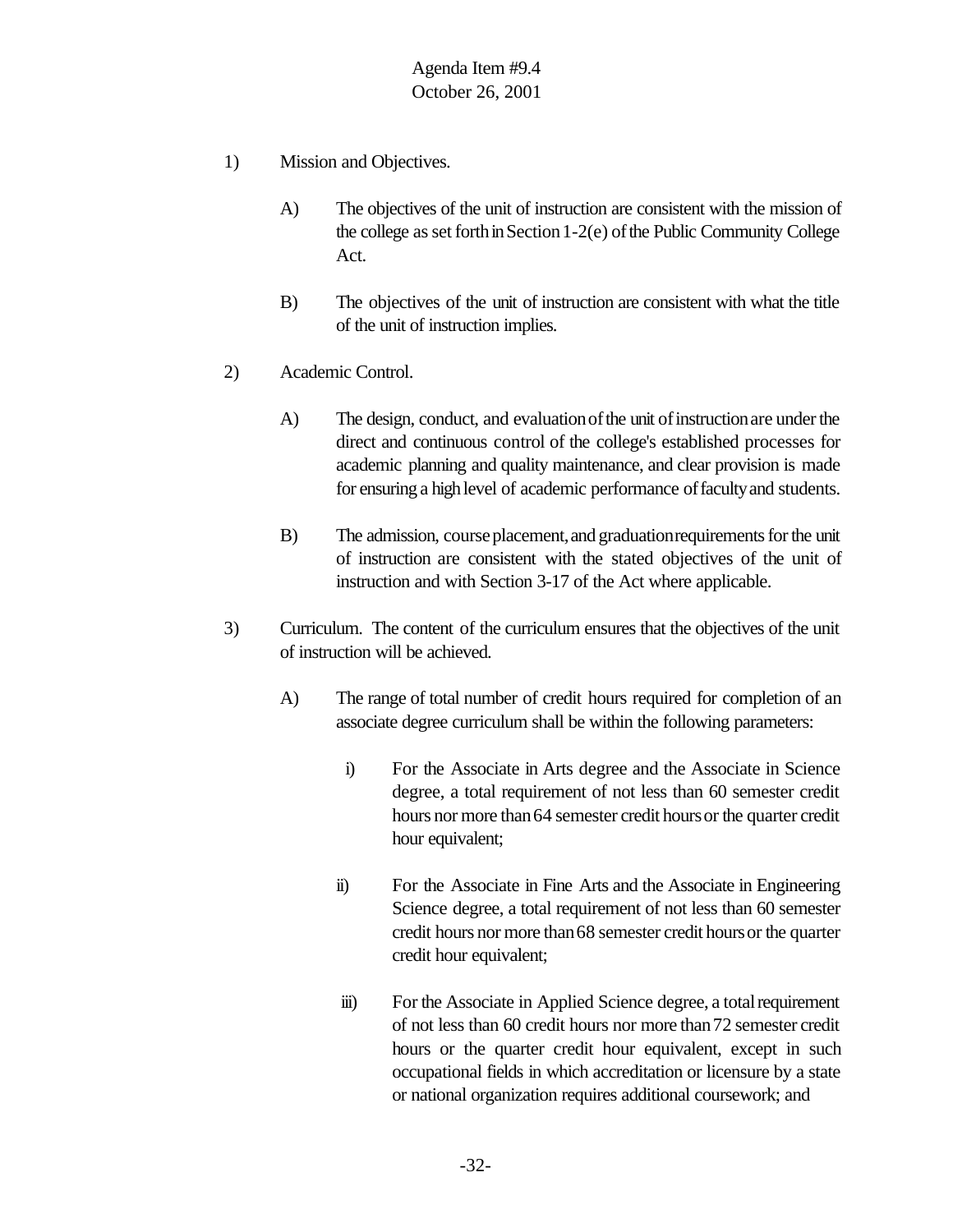- iv) For the Associate in General Studies degree, a total requirement of not less than 60 semester credit hours nor more than 64 semester credit hours or the quarter credit hour equivalent.
- B) Each associate degree curriculum shall include a specific general education component consisting of coursework in communication, arts and humanities, social and behavioral sciences, and mathematics and science within the following parameters:
	- i) For the Associate in Arts degree and the Associate in Science degree, the general education component required will represent at least 37 semester credit hours or the quarter hour equivalent for completion;
	- ii) For the Associate in Fine Arts degree, the general education component required will represent at least 25 semester credit hours or the quarter hour equivalent for completion;
	- iii) For the Associate in Engineering Science degree, the general education component required will represent at least 19 semester credit hours 9or the quarter hour equivalent for completion;
	- iv) For the Associate in Applied Science degree, the general education component required will represent at least 15 semester credit hour or the quarter hour equivalent for completion; and
	- v) For the Associate in General Studies degree, the general education component required will represent no less than 20 semester credit hours or the quarter hour equivalent for completion.
- 4) Faculty and Staff.
	- A) The academic preparationand experience of faculty and staff ensure that students receive education consistent with the objectives of the unit of instruction.
	- B) The involvement of faculty in the unit of instruction is sufficient to cover the various fields of knowledge encompassed by the curriculum, to sustain scholarship appropriate to the unit of instruction, and to ensure curriculum continuity.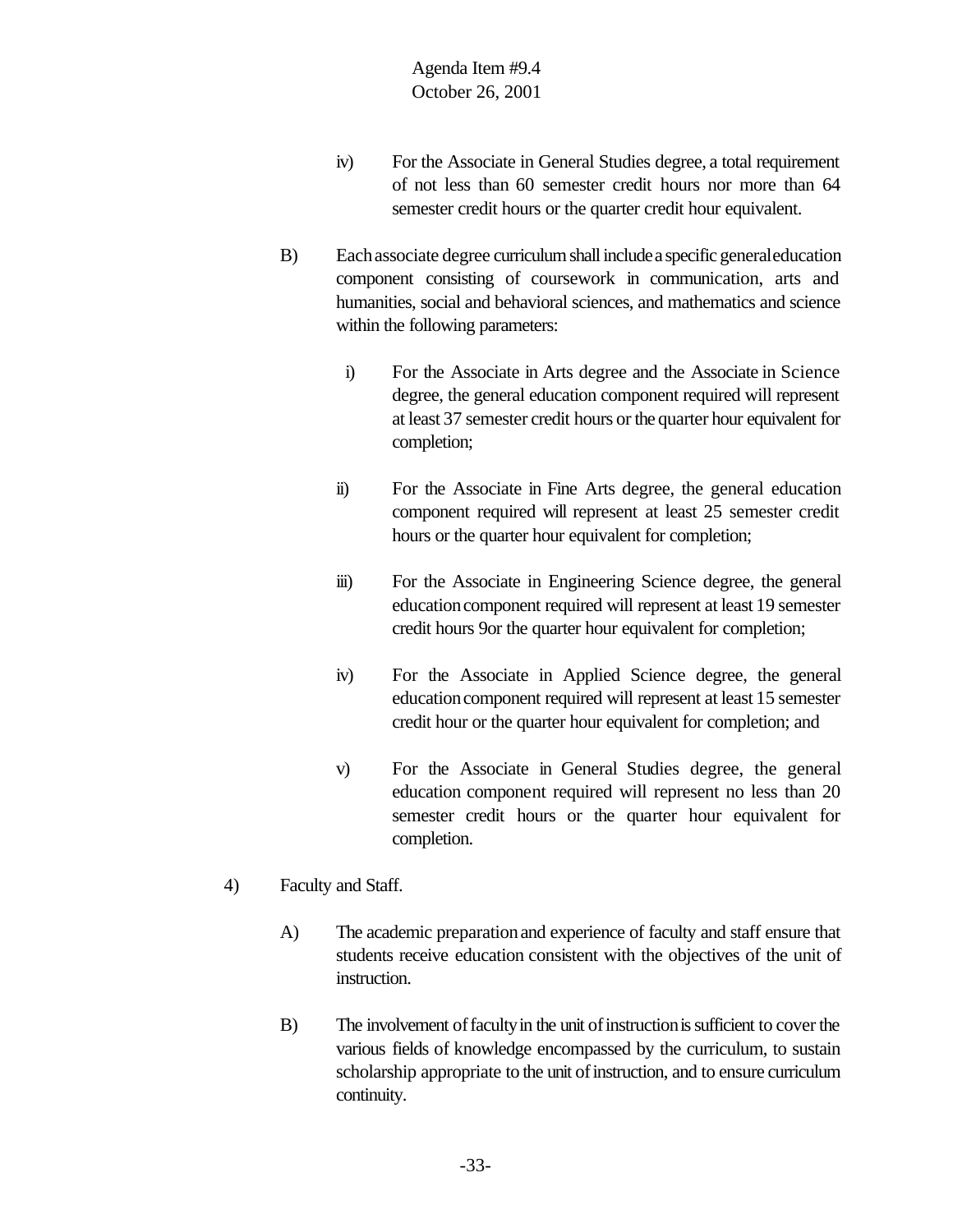- C) Support personnel, including counselors, administrators, clinical supervisors, and technical staff, have the educational background and experience necessary to carry out their assigned responsibilities.
- 5) Support Services.
	- A) Facilities, equipment, and instructionalresources(e.g.,laboratorysupplies and equipment, instructional materials, computation equipment) necessary to provide quality instruction will be available and maintained.
	- B) Libraryholdings and acquisitions necessary to support quality instruction and scholarship are available, accessible, and maintained.
	- C) Provision is made for the guidance and counseling of students, the evaluationofstudent performance, the continuous monitoring of progress of students toward their degree or certificate objectives, the placement of completers of the unit of instruction, and appropriate academic recordkeeping.
- 6) Financing.
	- A) The financial commitments to support the unit of instruction are sufficient to ensure that the stated objectives can be attained and that the faculty, staff, and support services necessary to offer the unit of instruction can be acquired and maintained.
	- B) Projections of revenues necessary to support the unit of instruction are based uponsupportable estimates of general revenue, student tuition and fees, private gifts, and/or governmental grants and contracts.
- 7) Public Information.

The information that the college provides to students and the public accurately describes: the unit of instruction offered; the objectives of the unit of instruction; length of the unit of instruction; residency requirements, if any; schedule of tuition, fees, and all other charges and expenses necessary for completion of the unit of instruction; cancellation and refund policies; and such other material facts concerning the college and the unit of instruction as are likely to affect the decision of the student to enroll.

8) Accreditation and Credentialing.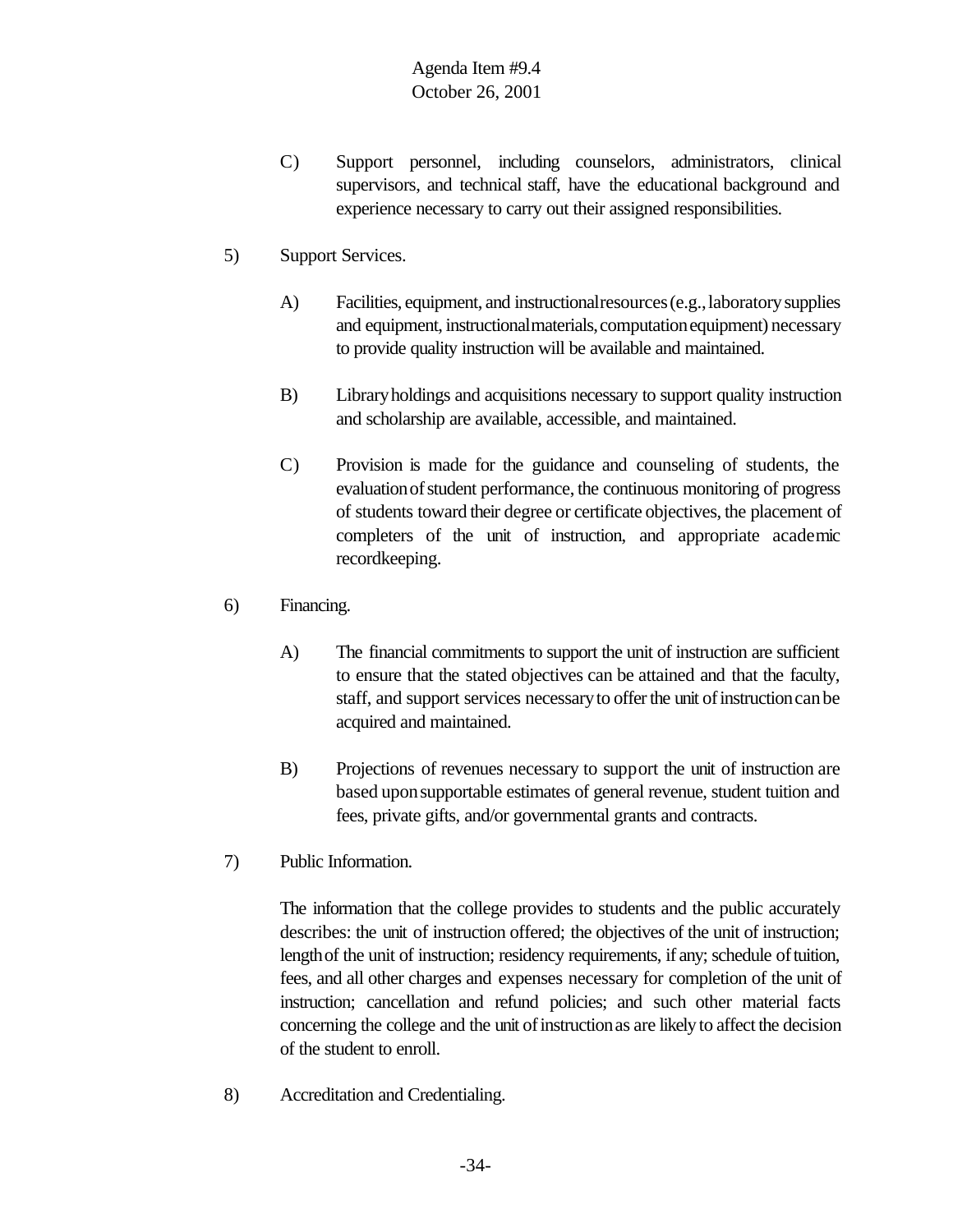- A) Appropriate steps have been taken to ensure that accreditation of the proposed new unit of instruction will be granted in a reasonable period of time.
- B) The proposed new unit will provide the skills required to obtain individual credentialing (certification, licensure, registration) needed for entry into an occupation as specified in the objectives of the proposed new unit of instruction.
- 9) Program Needs and Priorities.
	- A) The unit of instruction must be educationally and economically justified based onthe educationalpriorities and needs of the citizens of Illinois and the college's district.
	- B) The unit of instruction meets a need that is not currently met by units of instruction which are offered by other institutions in the district.
- b) Approval of New Administrative Units of Research or Public Service. An application for approval of each proposed new administrative unit of research or public service shall be submitted to the ICCB on forms provided by the ICCB. The criteria for approval of new administrative units of public service or research are:
	- 1) The proposed new administrative unit shall be authorized bythe board oftrustees.
	- 2) The objectives of the proposed new administrative unit are consistent with the mission of the college [see Section 1-2(e) of the Act].
	- 3) The proposed new administrative unit shall meet a district's need to deliver a public service or research program which cannot be met through the district's current structure as indicated by an organizational chart.
	- 4) The proposed new administrative unit shall administer at least one public service or research program.
	- 5) The needs assessment demonstrates that the demand for the public service or research program to be administered by the proposed new unit shall be continuous for at least three years.
	- 6) The district shall provide evidence that the resources for the facilities, equipment and materials, and staff necessaryto provide a qualityprogram or service shall be made available to the proposed new administrative unit.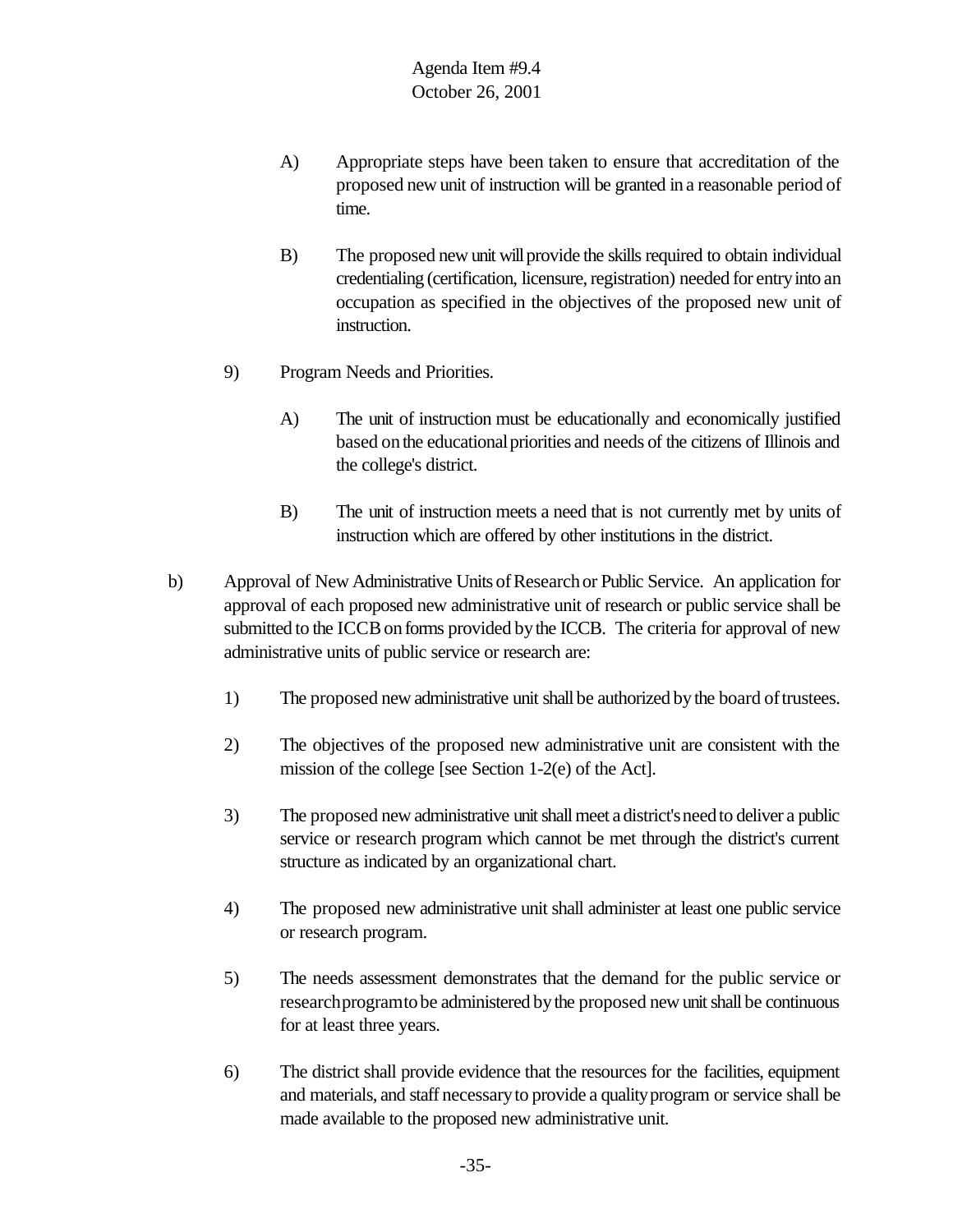- c) Withdrawal. An approved unit of instruction, public service, or research may be withdrawn by the college when it decides to suspend operation of the unit. The withdrawal request shall be reported on forms supplied by the ICCB.
- d) Reasonable and Moderate Extensions.
	- 1) An approved unit of instruction, public service, or research may be modified by the college within the parameters listed in subsection  $(d)(2)$  through  $(4)$ . The college shall notify the ICCB of such extensions on forms provided bythe ICCB.
	- 2) Reasonable and moderate extensions of previously approved units of instruction include:
		- A) The addition, modification, or withdrawal of courses within an approved unit of instruction which does not alter the objectives of the unit of instruction.
		- B) A change in minimum credit hours for completion of an approved unit of instruction that does not affect the instructional level of the unit of instruction.
		- C) A change in title of an approved unit of instruction that does not indicate a different objective of the unit than that previously approved.
		- D) The creation of an option (major, concentration, or specialization) within an approved unit of instruction in which:
			- i) the option created is within the same general academic discipline or occupational field as the previously approved unit of instruction,
			- ii) the option created within a previously approved associate degree curriculum shares a common core of first-year courses with the previously approved unit of instruction, and
			- iii) the option created does not substitute more than 15 semester credit hours of other courses for courses previously approved as part of an associate degree curriculum or cluster of closely related curricula; e.g., from the same four-digit CIP code or substitute more than 9 semester credit hours of other courses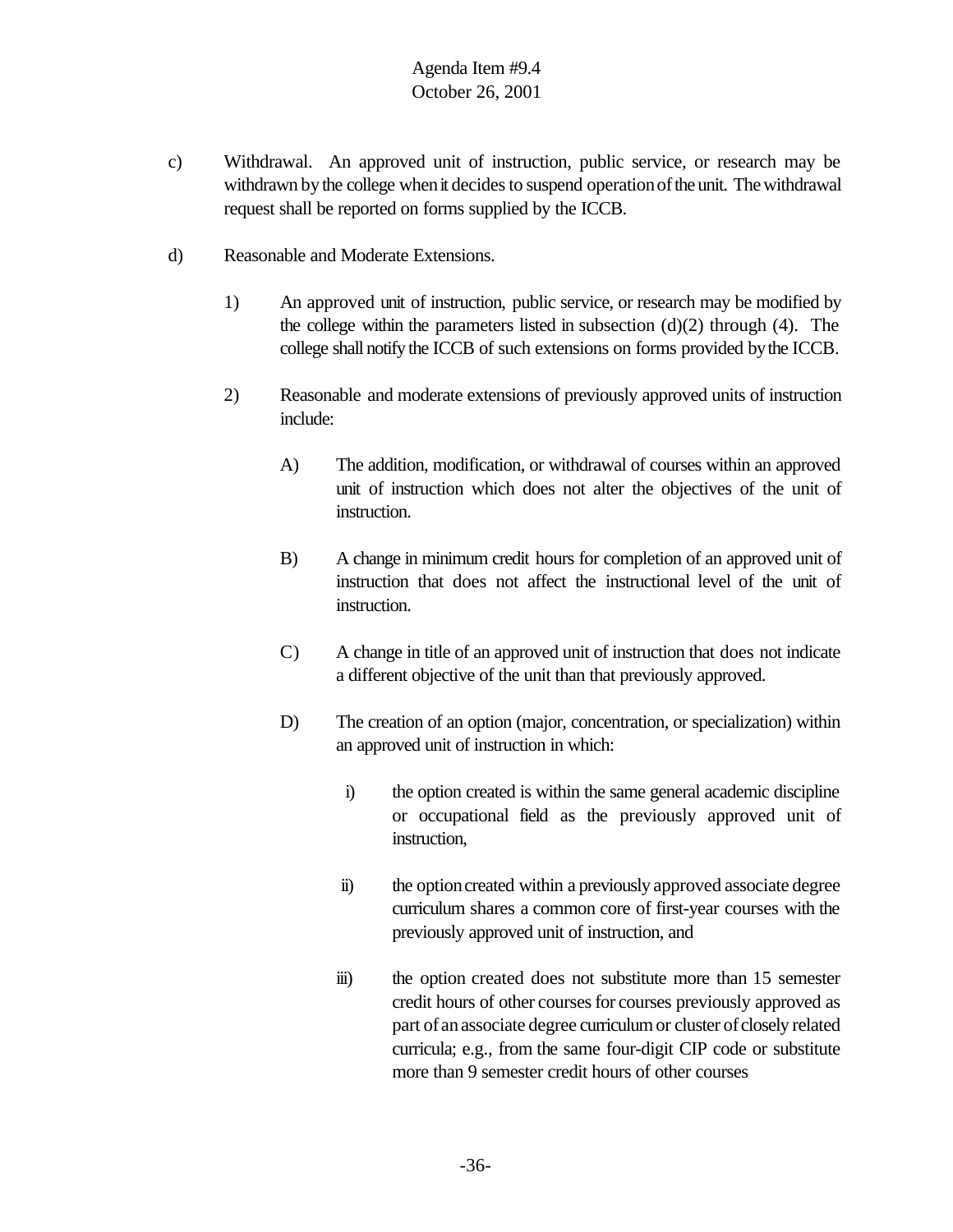Agenda Item #9.4 October 26, 2001

for courses previously approved as part ofa certificate curriculum (or closely related cluster) of 30 semester credit hours or more.

- E) The creation of certificate curricula from previously approved associate degree curricula and certificate curricula, including closely related curricula; e.g., fromthe same four-digit CIP code, providing no more than 6 semester credit hours are substituted for certificates of up to 30 semester credit hours or no more than 9 semester credit hours are substituted in certificates of 30 semester credit hours or more.
- F) The creation of a certificate curricula of less than seven semester credit hours from previously approved associate degree curricula and certificate curriculum from the same two-digit CIP code.
- 3) Reasonable and moderate extensions of previously approved units of research or public service include units with an annual operating expenditure from whatever source of less than \$250,000 or an annual operating expenditure from state appropriations of less than \$50,000.
- 4) Reasonable and moderate extensions of previously approved units of administration include any administrative reorganization of a college.
- e) Approval in a Multicollege District. Approval of new units of instruction, research, or public service in a multicollege district will be for a specific college. Transfer ofa unit to, or duplication of a unit by, other colleges within the district constitutes a new unit requiring approval by the ICCB. However, up to 9 hours of a program approved at one college may be offered by any other college in the district at the option of the Board.
- f) When a college no longer offers an approved unit of instruction to additional new students, that unit of instruction shall be reported to the ICCB and shall be removed from the college catalog and other documents advertising the program offerings to the public.
	- 1) An inactive unit of instruction shall be maintained on the ICCB Curriculum Inventory File with the date that it became inactive for a period of at least ten years. The effective date that a unit of instruction becomes inactive shall be determined by the college.
	- 2) A unit of instruction that has been inactive for less than three years may be reactivated by the college once it has completed the following: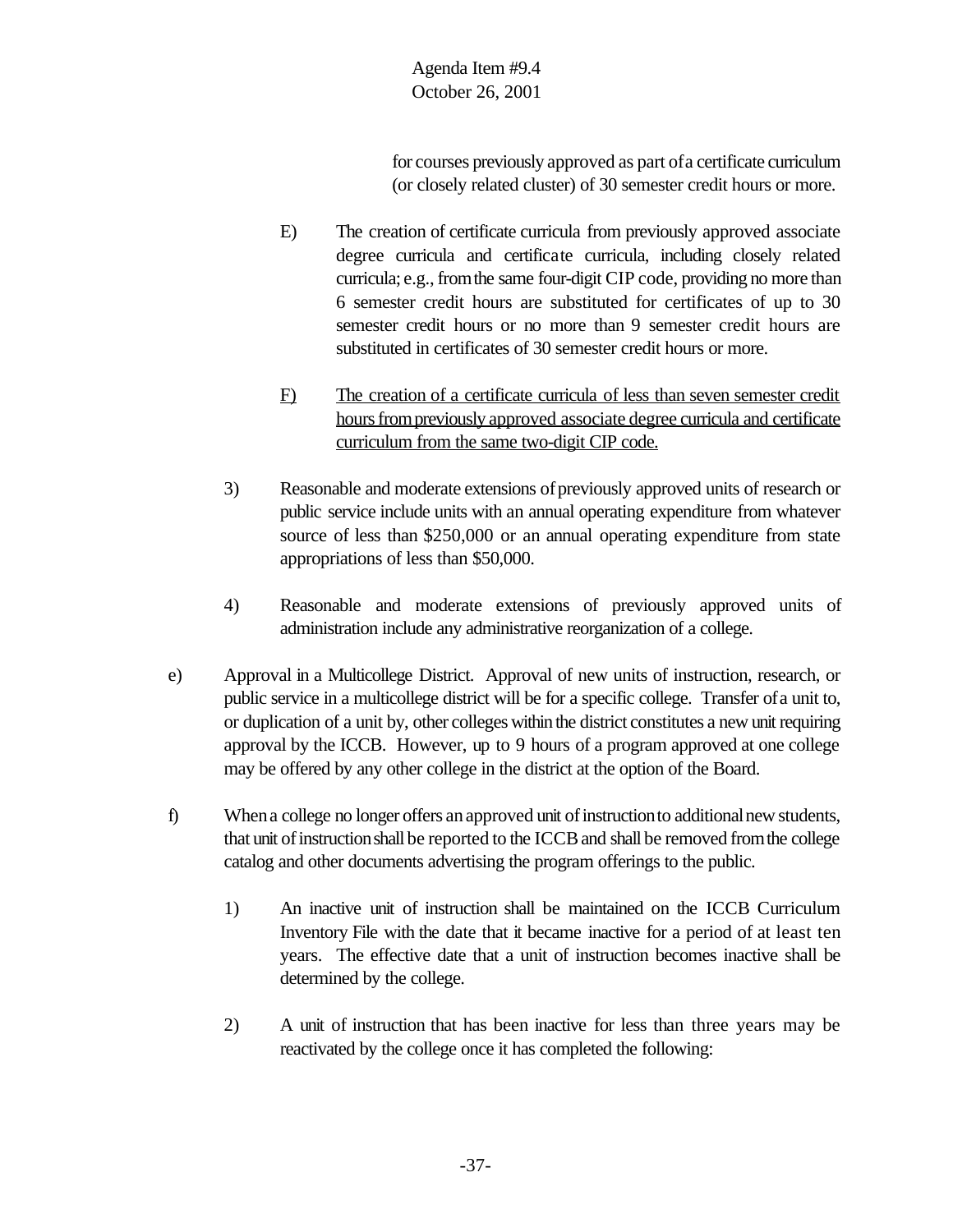- A) Obtained approval to reactivate the program from its chief executive administrator.
- B) Obtained approval to reactivate the program from agencies that license, certify, or accredit the program, if appropriate.
- C) Submitted a notification to the ICCB.
- 3) A unit ofinstructionthat has beeninactive forthree totenyears maybe reactivated by the Executive Director of the ICCB if the college has completed the following:
	- A) Obtained approval to reactivate the program from its chief executive administrator.
	- B) Obtained approval to reactivate the program from agencies that license, certify, or accredit the program, if appropriate.
	- C) Demonstrated through local surveys or state labor market data that the labor market demand and supply shows a need for graduates of the program.
	- D) Conducted a review of the program with representatives from business and industry including on-site visits and advice regarding current technologies and equipment.
	- E) Demonstrated, in accordance with subsections  $(a)(5)$  and  $(a)(6)$  of this Section and Section 1501.510, that the college has adequate facilities, equipment, and financial resources to offer a quality program.
	- F) Demonstrated, in accordance with Section 1501.303(f), that the college has available qualified faculty to provide the instruction for the program.
	- G) Submitted a request for the reactivation to the ICCB.
- 4) A unit of instruction that has been inactive for over ten years may be reactivated by following the new unit approval process described in subsection (a) of this Section.
- g) Discontinuation of Programs. The ICCB may discontinue programs which fail to reflect the educational needs of the area being served as follows: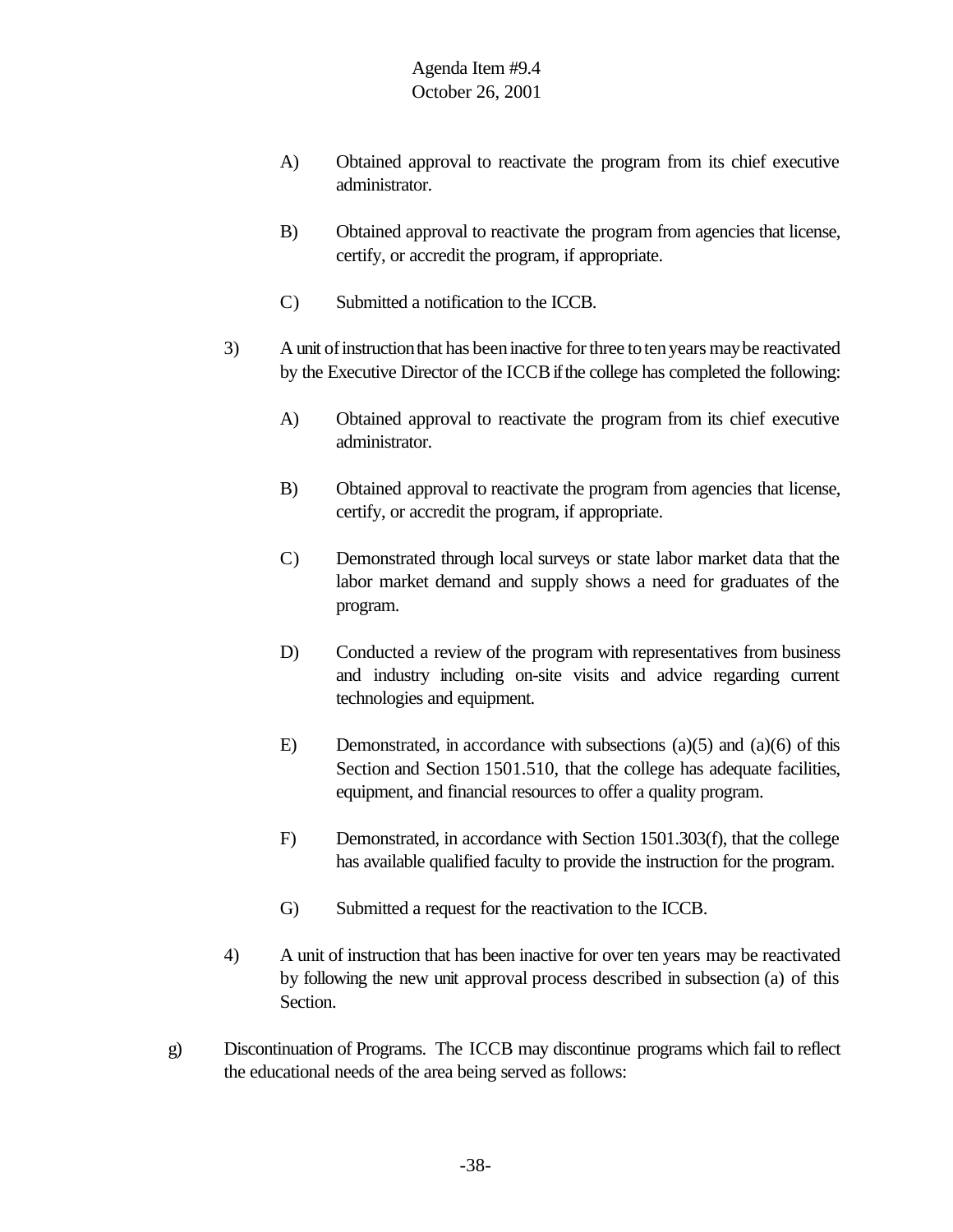## Agenda Item #9.4 October 26, 2001

- 1) Programs that do not meet standards of need, quality, and cost effectiveness may be discontinued bythe ICCB. This determination shall be made based on review and collective findings of information available to the ICCB through ICCB and IBHE program review, evaluation, and productivity processes; the ICCB Management Information System; and other sources of pertinent information on the following criteria:
	- A) Program need, including educational priorities of the district, accessibility, credit hours generated, enrollments, completions, and labor market supply and demand.
	- B) Program quality, including job placement or education continuation, program content, academic control, faculty qualifications, and accreditation and credentialing.
	- C) Program costs, including adequacy of financial support and unit costs.
- 2) The ICCBwill utilize special state-level analyses to identify programs that appear to be of questionable need, cost, or quality based on state data. Programs identified through state-level analysis will be referred to the colleges to enable them to evaluate the programs indetail in their normal process and to obtain the results and comments from the local level.
- 3) The ICCB will notify college districts of programs being considered for discontinuation and shall grant the district 60 days to respond to concerns regarding the program in question prior to action by the Board. This information shall be taken into account in determining if a programshould be discontinued by the ICCB.
- 4) Once a program is discontinued by the ICCB and the appeal process is concluded, the college must inactivate the programbynot enrolling any additional new students and develop a planfor anorderly discontinuationofthe program for students currently enrolled. Programs discontinued by the ICCB may be reestablished by obtaining approval as a new unit of instruction under subsection (a) of this Section.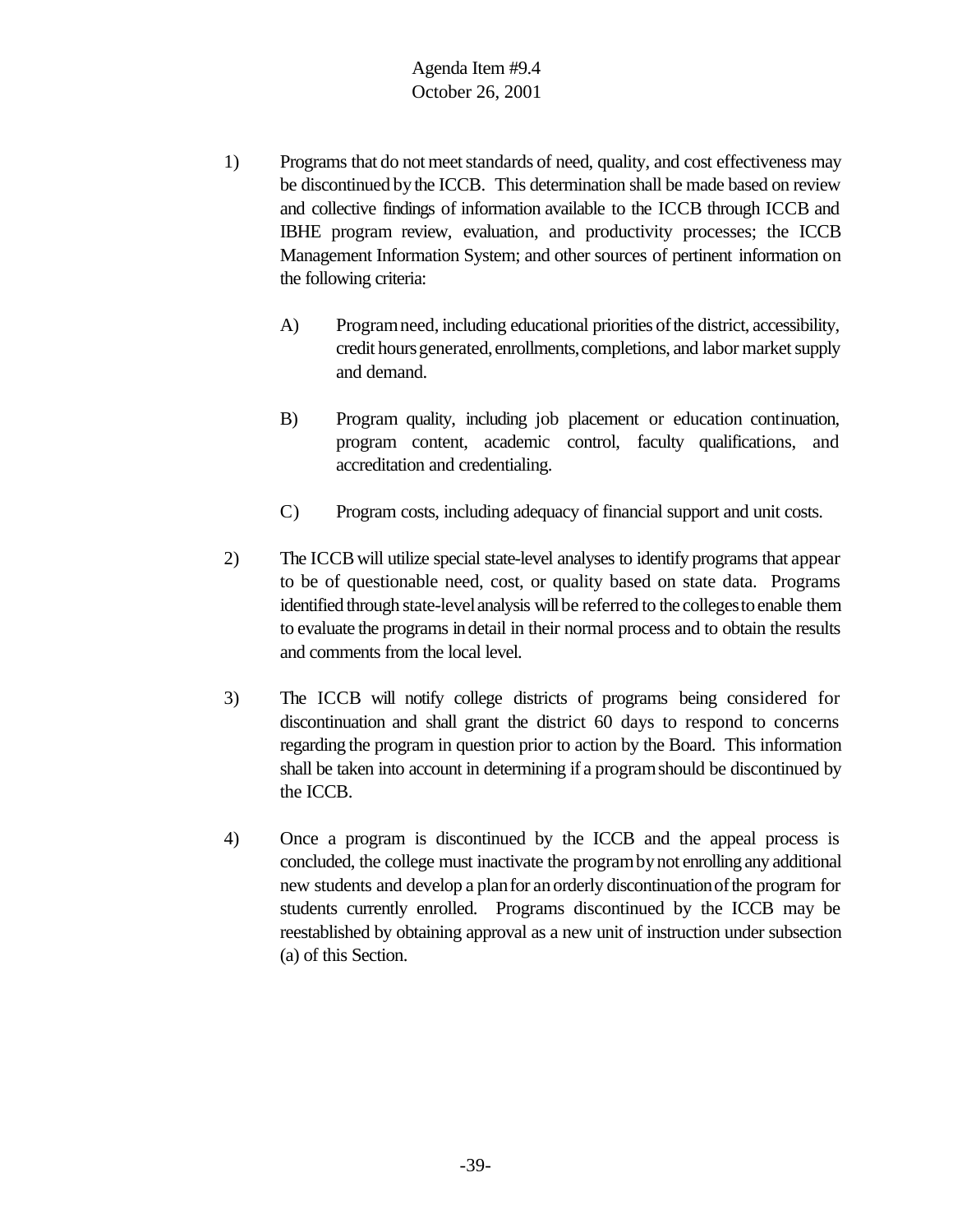### Agenda Item #9.5 October 26, 2001

Illinois Community College Board

# **BOARD RESOLUTION ALLOWING ICCB EMPLOYEES TO ENROLL IN PRE-TAX PURCHASES OF SERVICE CREDIT FOR RETIREMENT THROUGH PAYROLL DEDUCTION**

The State Universities Retirement System has implemented a pre-tax purchase of service credit program. The ICCB can elect to participate for the benefit of the employees so they can purchase service credit and repay refunds on a tax deferred basis through irrevocable payroll deduction.

### **RECOMMENDED ACTION**

It is recommended that the following resolution be adopted:

### **RESOLUTION OF THE ILLINOIS COMMUNITY COLLEGE BOARD.**

**WHEREAS**, the Illinois Community College Board is an employer whose employees participate in the State Universities Retirement System (the "System") pursuant to the Illinois Pension Code (the "Employer");

**WHEREAS**, the Illinois CommunityCollege Board (the "ICCB") has determined that it would be in the best interest of its employees to provide a pick-up of employee contributions under Section 414(h)(2) of the Internal Revenue Code of 1986 for contributions that are made for the purpose of purchasing service credit under §15-113.1 through §15-113.7 (excluding §15-113.4) of the Illinois Pension Code (the "Code") or for the propose of re-depositing amounts withdrawn under §15-154 of the Code;

**WHEREAS**, inorder to effectuate this pick-up, the ICCB must adopt a resolutionto pick up the member's contributions made pursuant to a binding, irrevocable payroll deduction authorization; and

**WHEREAS**, the contribution picked up by the Employer must be payable from the same source as is used to pay compensation to the employee;

# **NOW THEREFORE, BE IT RESOLVED BY THE ILLINOIS COMMUNITY COLLEGE BOARD AS FOLLOWS;**

**Section1**. That employee contributions made (pursuant to a binding irrevocable payroll deduction authorization to have such contributions picked up) for the purpose of purchasing service credit under §15-113.1 through §15-113.7 (excluding §15-113.4) of the Code and for the propose of re-depositing amounts withdrawn under §15-154 of the Code, even though designated as employee contributions for state law purposes, are being paid by the Employer to in lieu of the contributions by the employee.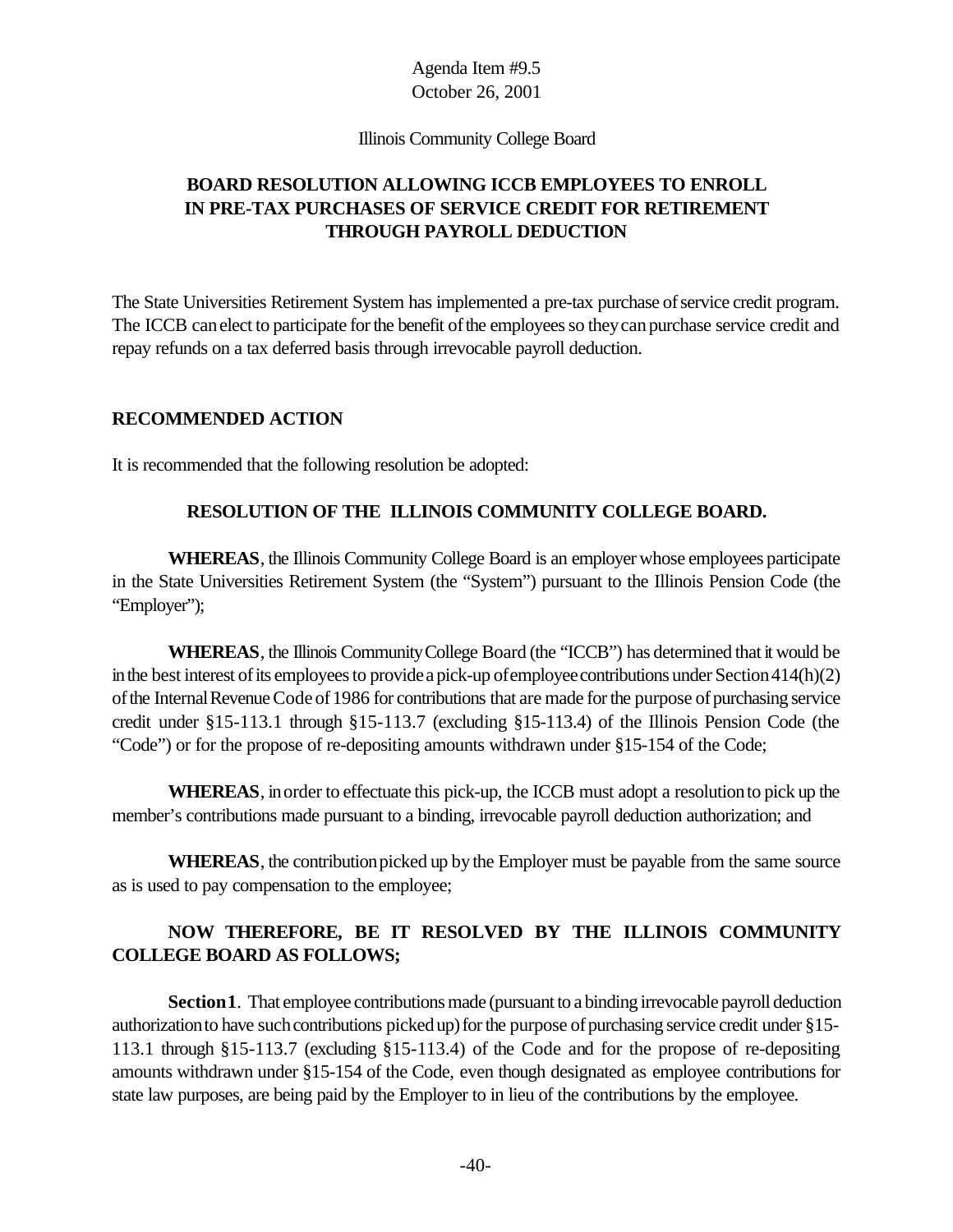# Agenda Item #9.5 October 26, 2001

Section 2. That, if the employee desiring to have contributions picked up executes an irrevocable, binding payroll deduction with respect to these contributions, the employee shall not be entitled to any optionof choosing to receive the contributed amounts directly instead ofhaving thempaid bythe Employer to the System.

**Section 3**. That, with respect to any employee's contributions, the effective date of the pick-up by the Employer is later of:

- (a) the date of adoption of the resolution;
- (b) the effective date of this resolution; or
- (c) the execution of the payroll deduction authorization form by both parties.

This pick up does not apply to any contributions thatrelate to compensationearned forservices before the effective date.

**Section 4.** That any payroll deduction authorization in effect as of the effective date of this resolution is void and that an employee who wishes to have payroll deductions made for the purpose of purchasing service credit or redepositing withdrawn amounts must follow the procedures specified in Section 5 of the resolution.

**Section 5.** That an employee who wishes to redeposit amounts previously withdrawn from the system or to purchase certain service credit shall make the following series of elections with regard to these actions;

- The employee may elect a lump sum payment, a series of installments, or a combination of a lump sum payment followed by a series of installments.
- With respect to installments payable by payroll deduction, the employee must execute a binding irrevocable payroll deduction authorization to have these installment contributions picked up by the participating employer.

**Section 6.** That contributions made pursuant to Section 5(b) of this resolution are designated as being picked up by the employer and paid from the same source as the payment of salary to these employees.

**Section 7**. That this resolution takes effect November 1, 2001.

### **Adopted this 26th day of October, 2001, by the Illinois Community College Board.**

**BACKGROUND**. In 1998, the State Universities Retirement System (SURS) submitted a request to the Internal Revenue Service (IRS) requesting approval of a proposal to allow its members to purchase service credit and repay refunds on a pre-tax basis through payroll deduction. In April 2001, the IRS approved the plan if the member's employing body approved a resolution allowing for the deductions.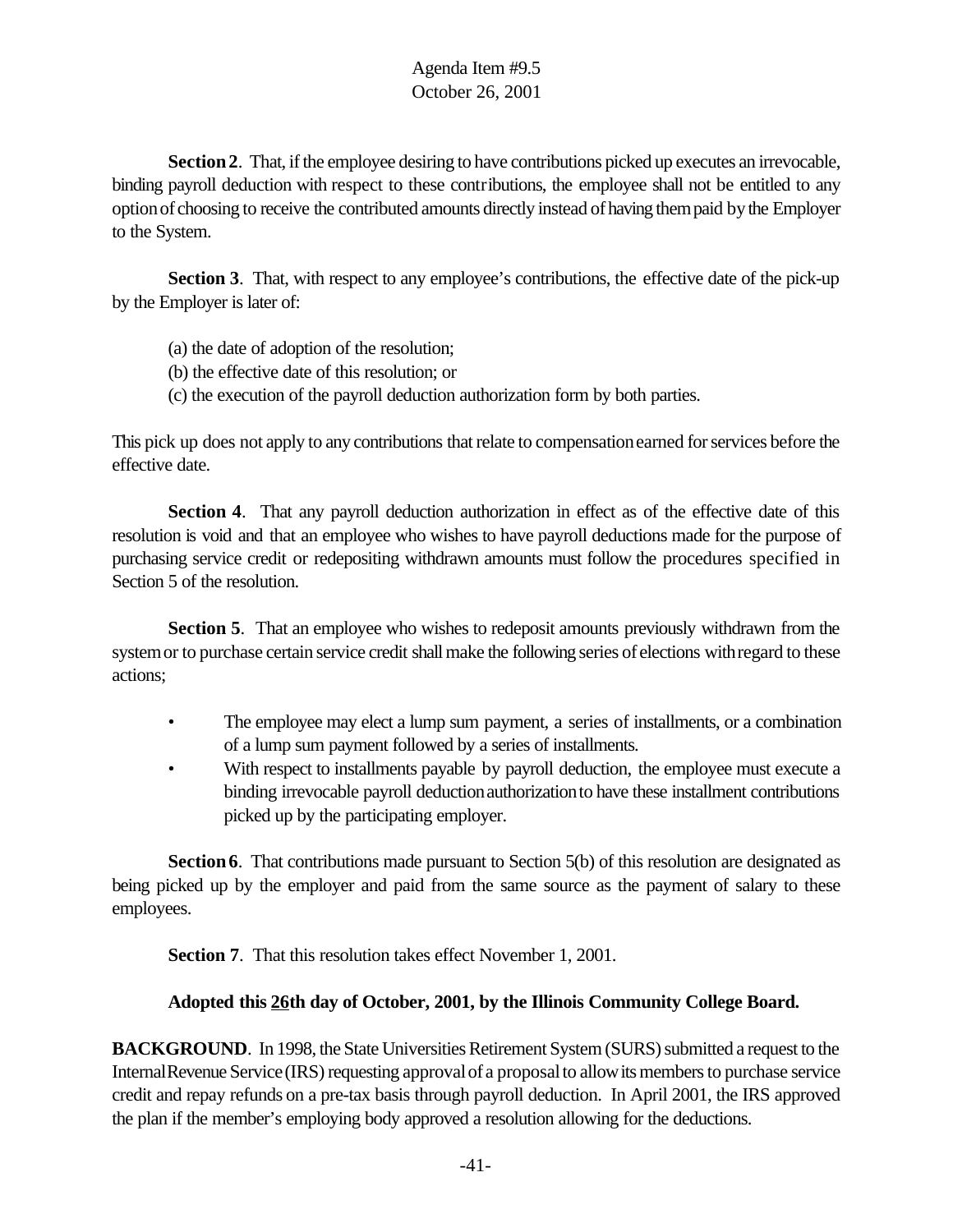# Agenda Item #9.5 October 26, 2001

SURS members can participate in the program if their employer passes the resolution, they are currently employed, the member has received earnings in at least nine of the last twelve months, and the minimum monthly salary must accommodate a deduction of at least \$50. The deductions can only be stopped if the employee is terminated or resigns, becomes disabled, or dies.

The earliest an employee can elect to participate in the program is January 2002.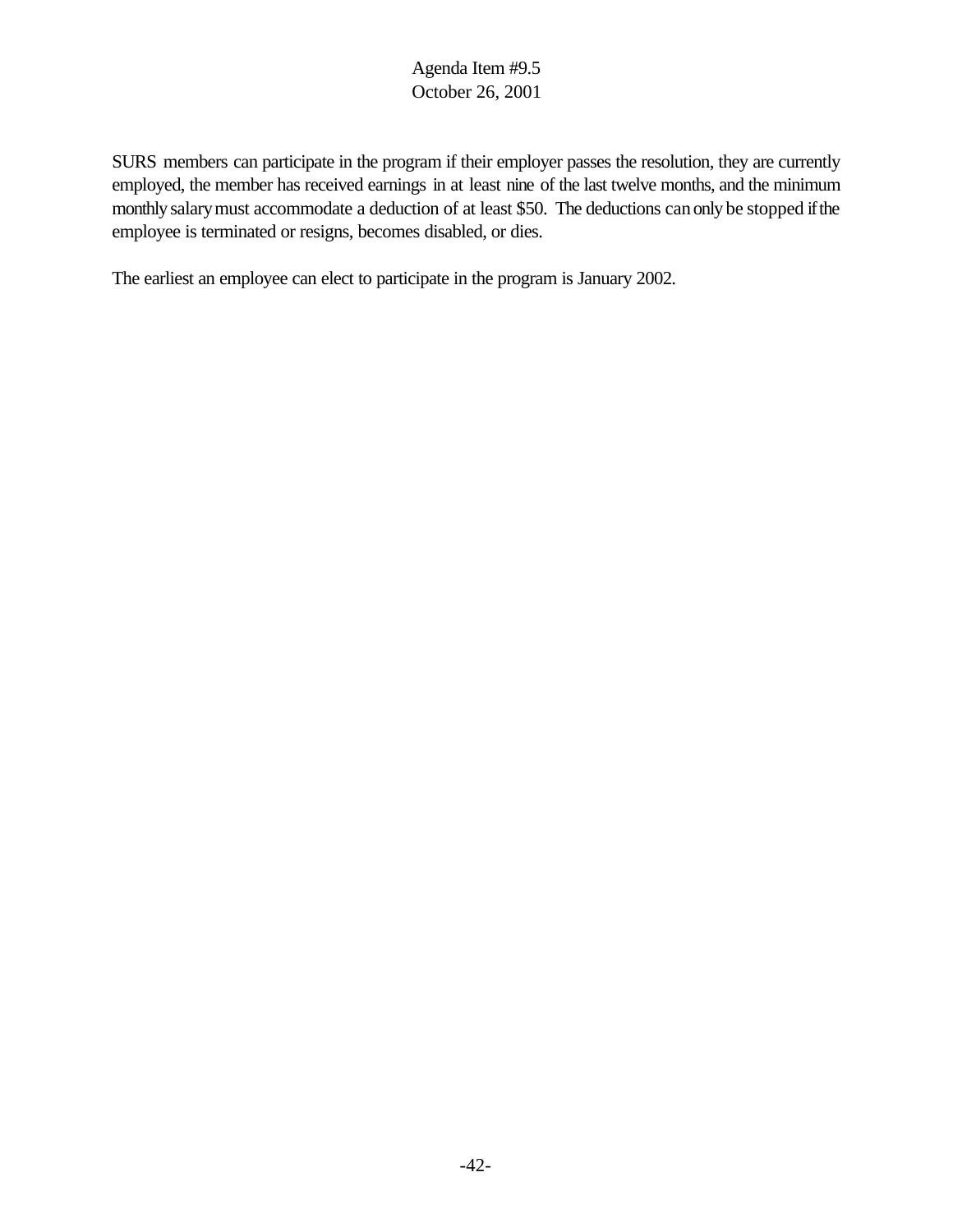# Agenda Item #10.2 October 26, 2001

#### Illinois Community College Board

# **TUITION PAYMENT PROGRAM FOR WARDS OF THE STATE**: **AN INTERAGENCY AGREEMENT BETWEEN THE ILLINOIS COMMUNITY COLLEGE BOARD AND DEPARTMENT OF CHILDREN AND FAMILY SERVICES**

The Illinois Community College Board (ICCB) has entered into an Interagency Agreement with the Illinois Department of Children and Family Services (DCFS) to sponsor a tuition payment program for eligible Wards of the State. This program provides youth, ages 18 to 21, an opportunity to obtain a community college education as they move from the DCFS foster home care system to independent adulthood. The program helps these students reach their educational and career goals by offering tuition payment for up to four semesters toward the completion of a certificate or degree program at a community college. For fiscal year 2002, DCFS has contracted with ICCB to disperse up to \$150,000 to pay tuition costs for eligible students. The features of this agreement are indicated below and will be renegotiated each fiscal year.

Under this program, DCFS will:

- Encourage the utilization of this tuition payment program with DCFS caseworkers and care-givers, private agency caseworkers and care-givers, and among youth considered eligible to participate;
- In collaboration with ICCB, develop aneligibility and intake system for community colleges to use to verify the status of youth as Wards and to request tuition payment;
- Ensure that Wards of State have the appropriate documentation verifying their status prior to enrollment in community colleges; and
- Maintain contact with Wards in community colleges to ensure students are complying with the requirements of this program.

Under this program, the ICCB will:

- Notify community colleges of the tuition payment program and its purpose;
- Establish a vouchering system whereby community colleges can receive tuition payment for DCFS Wards attending community colleges;
- Encourage community colleges to actively work with DCFS Wards to ensure that financial advising and support services are timely and appropriately provided;
- Encourage community colleges to provide supportive services necessary to ensure successful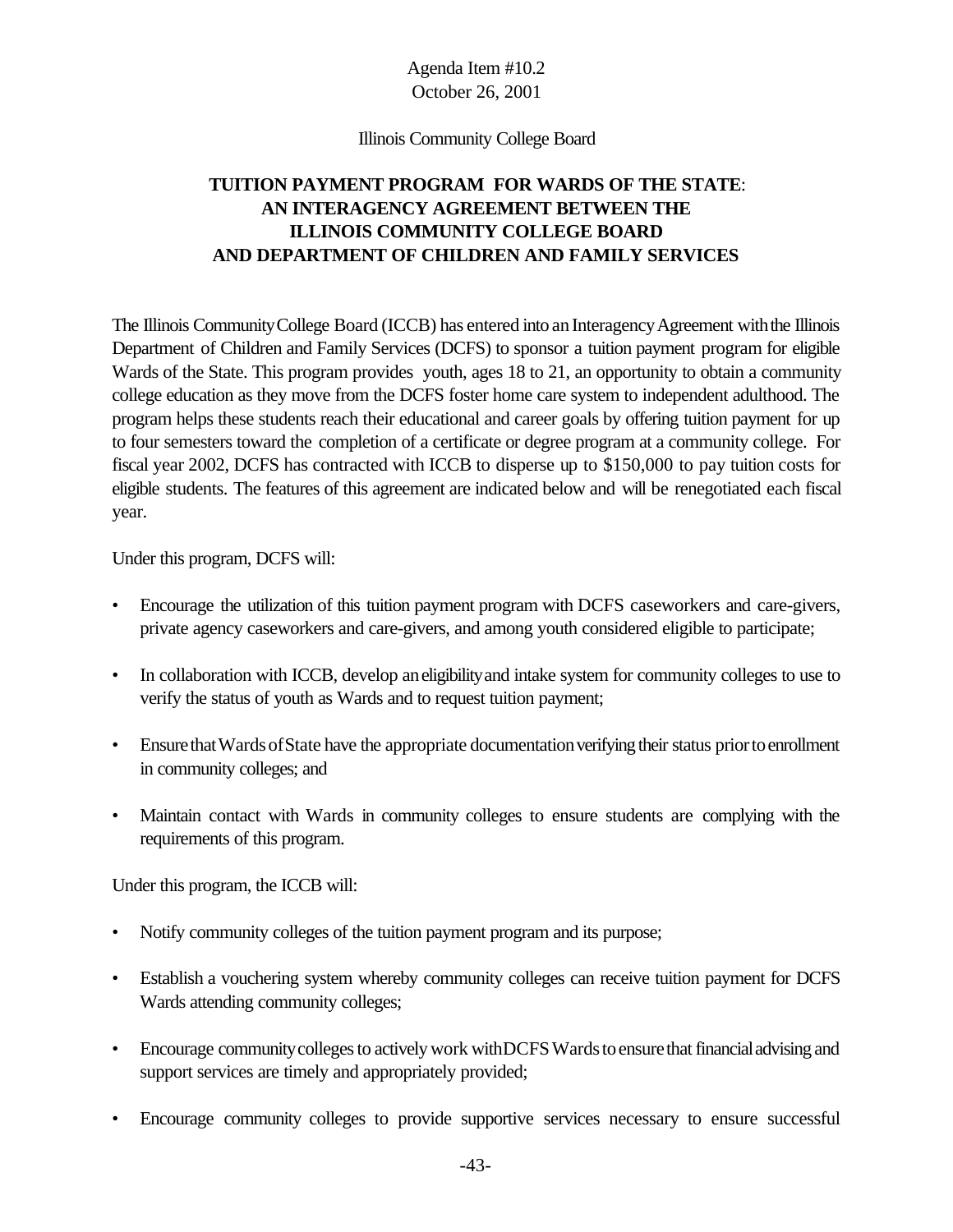educational experiences for Wards of the State;